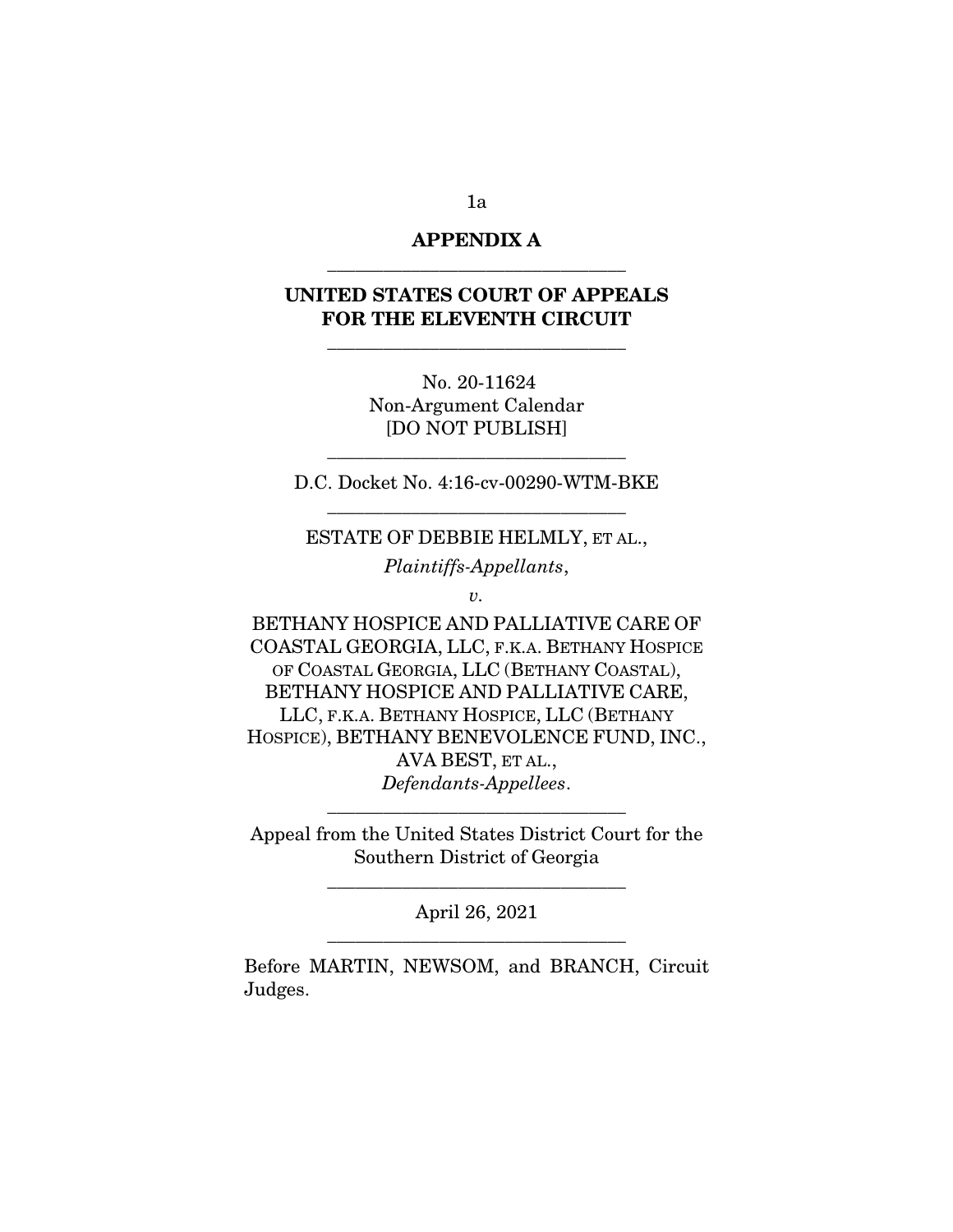## PER CURIAM:

In this *qui tam* action, Debbie Helmly and Jolie Johnson (the "Relators") appeal the dismissal of their complaint. Relators sued Bethany Hospice and Palliative Care, LLC ("Bethany Hospice") on behalf of the United States and the State of Georgia,<sup>[1](#page-1-0)</sup> alleging that Bethany Hospice violated the False Claims Act ("FCA"), 31 U.S.C. §§ 3729–3733, and the Georgia False Medicaid Claims Act, O.C.G.A. § 49-4-168.1. In particular, Relators alleged that Bethany Hospice violated the so-called Anti-Kickback Statute ("AKS"), 42 U.S.C.  $\S$  13[2](#page-1-1)0a-7b(b),<sup>2</sup> by paying physicians remuneration for Medicare and Medicaid patient referrals. According to Relators, Bethany Hospice submitted false claims when it billed the government for services provided to illegally-referred patients. Relators further allege that Bethany Hospice falsely certified compliance with the AKS. Under Rule 9 of the Federal Rules

42 U.S.C. § 1320a-7b(b)(2).

<span id="page-1-0"></span><sup>1</sup> *See* 31 U.S.C. § 3730(b)(1) ("A person may bring a civil action for a violation of section 3729 for the person and for the United States Government. The action shall be brought in the name of the Government."); *id*. § 3732(b) ("The district courts shall have jurisdiction over any action brought under the laws of any State for the recovery of funds paid by a State or local government if the action arises from the same transaction or occurrence as an action brought under section 3730.").

<span id="page-1-1"></span><sup>&</sup>lt;sup>2</sup> An entity violates the AKS when it:

knowingly and willfully offers or pays any remuneration (including any kickback, bribe, or rebate) directly or indirectly, overtly or covertly, in cash or in kind to any person to induce such person . . . to refer an individual to a person for the furnishing or arranging for the furnishing of any item or service for which payment may be made in whole or in part under a Federal health care program.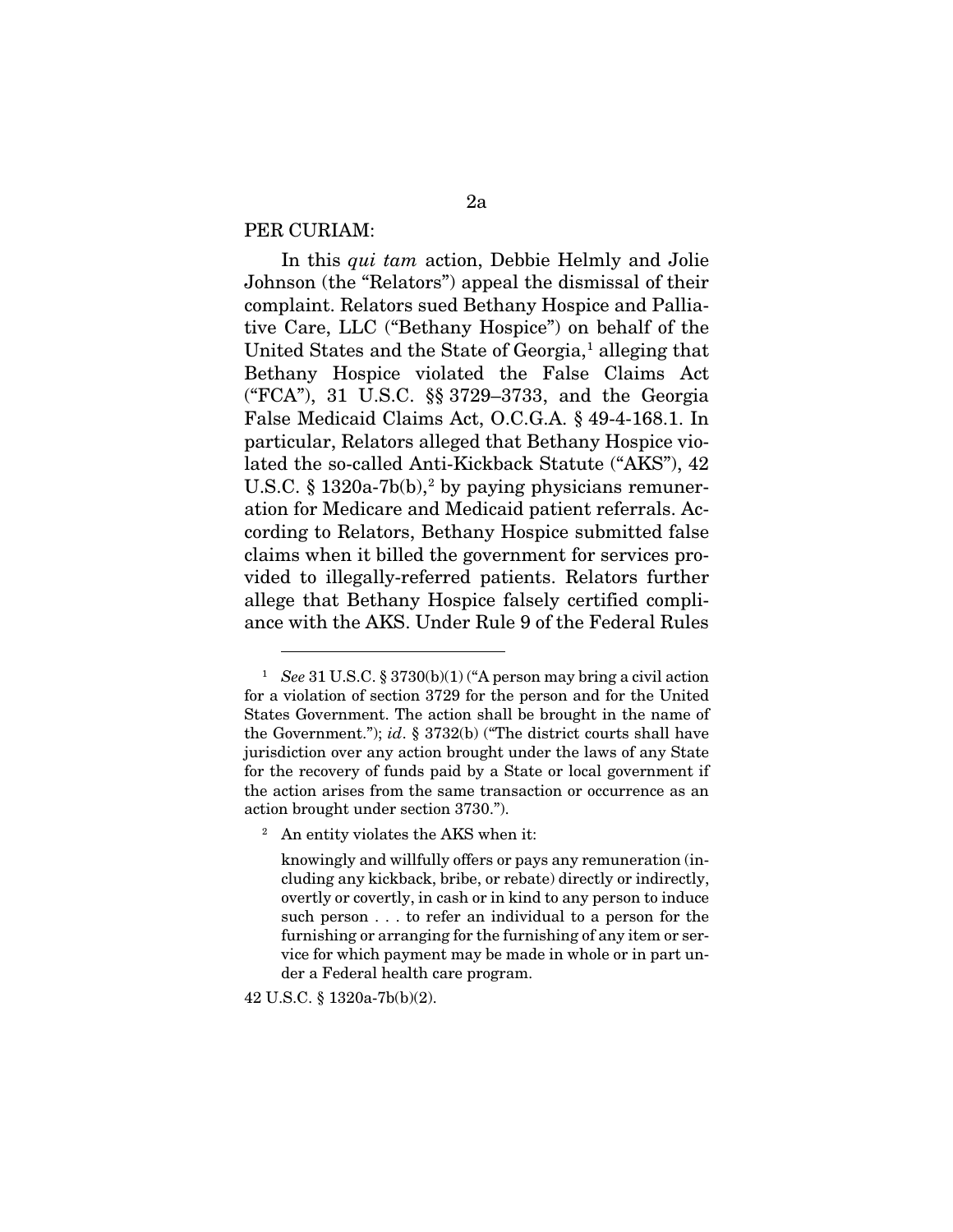of Civil Procedure, Relators were required to plead with particularity the submission of an actual false claim to the government. Because Relators failed to do so, the district court properly dismissed their complaint. Accordingly, we affirm.

### I. Background<sup>[3](#page-2-0)</sup>

Bethany Hospice provides for-profit hospice care in Georgia. It operates care facilities in four cities: Douglas, Thomasville, Waycross, and Valdosta. In 2014, Bethany Hospice opened Bethany Hospice and Palliative Care of Coastal Georgia, LLC ("Bethany Coastal"). Relators are former employees of Bethany Coastal. Helmly was employed as the administrator of Bethany Coastal from December 2014 until July 2015. Johnson was employed as a marketer during the same period.

Although Bethany Coastal was organized as a separate company from Bethany Hospice and obtained a different business license number, the two entities are both owned and operated by Ava Best and Mac Mackey and share personnel, resources, and management software. According to Relators, Best and Mackey operated Bethany Coastal "as if it were another facility office of Bethany Hospice." For that reason, Relators allege that they were "effectively . . . corporate insiders of Bethany Hospice."

Relators allege that, as corporate insiders, they learned that Bethany Hospice operated an illegal kickback referral scheme in which Bethany Hospice paid

<span id="page-2-0"></span><sup>3</sup> Relators' original complaint was filed under seal. After the United States and the State of Georgia declined to intervene, the complaint was unsealed. The following facts are taken from Relators' third amended complaint (the "operative complaint").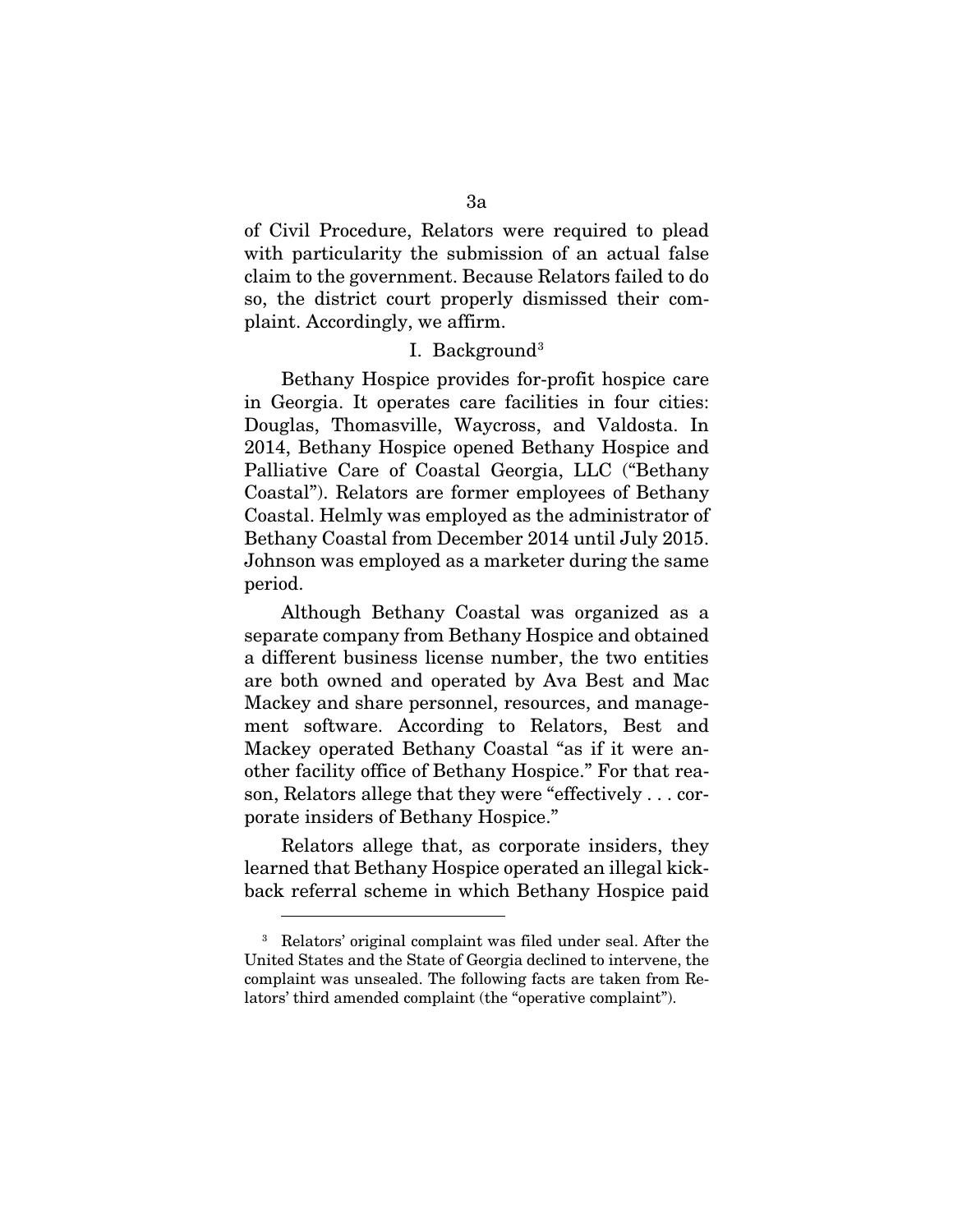doctors in exchange for referring Medicare beneficiar- $\text{ies}^4$  $\text{ies}^4$  to Bethany Hospice. Relators further allege that, after rendering services to the illegally referred patients, Bethany Hospice submitted claims to Medicare for reimbursement.

In particular, Helmly alleged that when she and Best were negotiating the terms of Helmly's employment as administrator of Bethany Coastal, Best offered her compensation based on the kickback scheme. During those negotiations, Best allegedly told Helmly that Best "would follow the same protocol to add compensation for . . . Helmly that [Best] used to pay referring doctors for their referrals." Under that "protocol," Helmly could make a below-market ownership investment in Bethany Coastal that would provide "huge returns" based on the number of referred patients. Helmly further alleged that Best said that she "paid all the medical directors who owned shares in Bethany Hospice according to this same formula, and the payments varied depending on the volume of referrals."

Relators also alleged that, on other occasions, Best acknowledged to them that the compensation structure was designed to avoid getting caught for FCA violations. Best was formerly employed by Odyssey Hospice—a predecessor to Bethany Hospice. Relators alleged that Odyssey also employed a kickback compensation scheme, Odyssey's owner was eventually convicted of Medicare Fraud, and Odyssey agreed to a \$25 million settlement with the U.S. Department of Justice. According to Relators, Best acknowledged that

<span id="page-3-0"></span><sup>4</sup> Relators allege that the referral scheme involved Medicare and Medicaid beneficiaries. For simplicity, we will refer only to Medicare.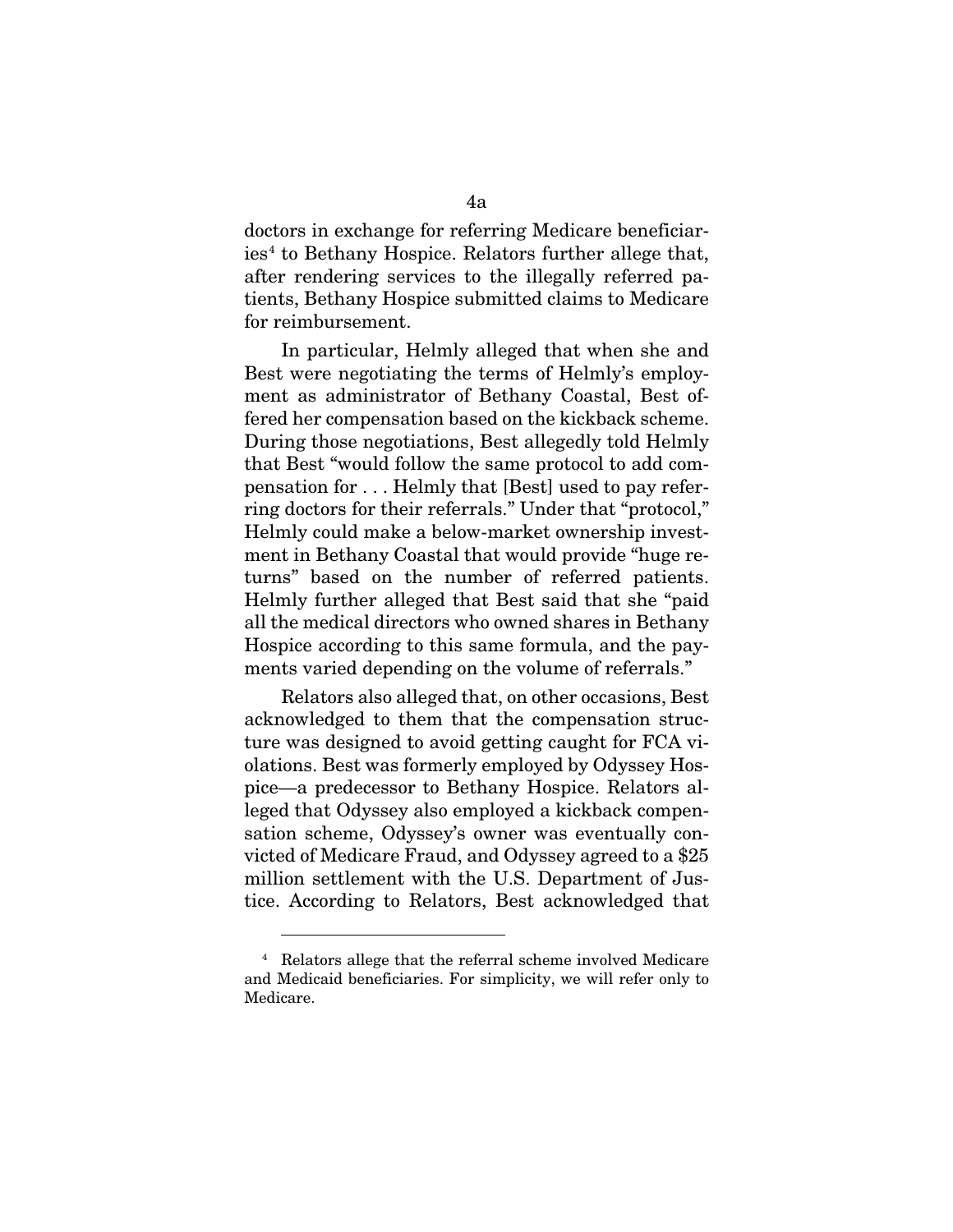kickbacks were improper but, because they were "the most effective way to get referrals," Best "tried to have the best of both worlds: paying the kickbacks to referring physicians but hiding or masking them as compensation to medical directors and part owners of Bethany Hospice."

Relators alleged that several doctors purchased ownership interests in Bethany Hospice and were paid kickbacks for referrals through "a monthly salary, dividends, and/or monthly bonuses."[5](#page-4-0) According to Relators, that compensation was not paid for the fair market value of their work but, rather, "as inducement for or reward for referrals of patients, which constitute kickbacks." Relators' complaint points to Dr. Tanner as an example: In 2007, he purchased a 5% interest in Bethany Hospice for \$20,000 and, seven years later, he sold that interest for \$300,000. Relators' complaint identifies at least four other doctors (the "Bethany Hospice doctors") who are allegedly the primary participants in this compensation scheme.

Relators point to other facts to show that the scheme was operational and successful. They allege that, after purchasing an investment in Bethany Hospice, the Bethany Hospice doctors made "nearly all" or "around 95%" of their patient referrals to Bethany Hospice. Realtors also allege that they were able to access Bethany Hospice's internal billing software, Consolo, to confirm that Bethany Hospice tracked each patient admission and the doctor who referred that patient for the purpose of paying those doctors kickbacks. Relators claim that other Bethany Hospice employees

<span id="page-4-0"></span><sup>&</sup>lt;sup>5</sup> Relators also allege that, on at least one occasion, Bethany Hospice offered its doctors a paid family vacation as a kickback.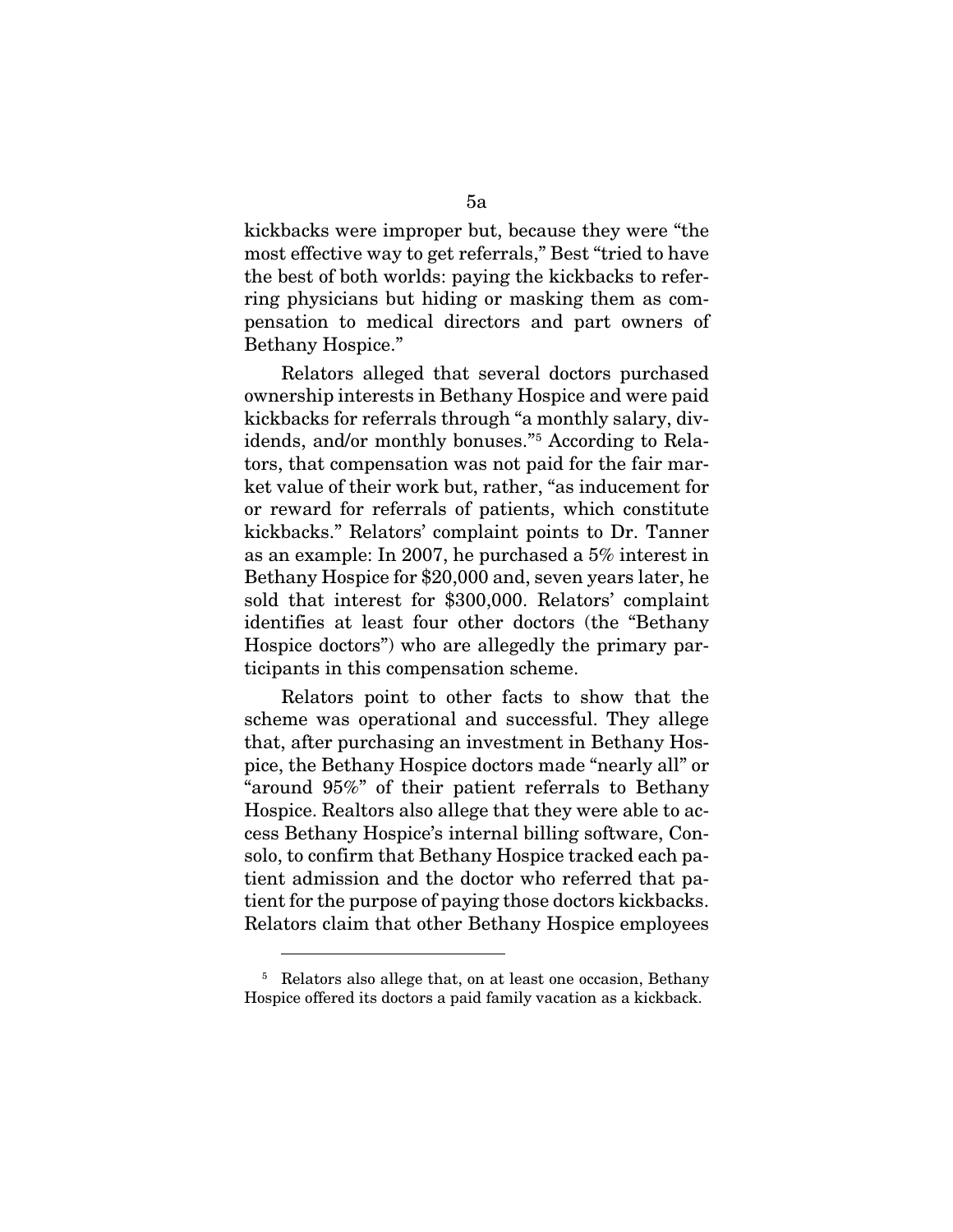confirmed that Bethany Hospice ran "weekly and monthly reports" tracking referrals and that "Best use[d] these reports to determine how much to pay referral sources."

Relators further alleged that, as a result of the kickback scheme, Bethany Hospice submitted false claims for Medicare reimbursement to the government. Relators alleged that "all or nearly all of Bethany Hospice's patients put under service received coverage from Medicare." Johnson "had access to the census reports documenting each site's patients and which payor paid for the patients' care." By accessing these records, and speaking to some of Bethany Hospice's billing employees, Johnson allegedly "was able to find out about the billing and collection from Medicare of the illicit referrals and the submission of bills for other inappropriate patients." For her part, Helmly alleged that she also had access to all billing information and "attended meetings with Ms. Best where Bethany Hospice and Bethany Coastal management discussed site productivity and census numbers for all Bethany Hospice's and Bethany Coastal's sites." And, relevant here, Relators claim to have discovered that "all (or nearly all) the hospice patients referred by [the Bethany Hospice doctors] were Medicare or Medicaid patients and that Bethany Hospice submitted claims to the Government for per diem payments for those patients knowing that they were false."

Relators' complaint included government Medicare claims data that showed that "Bethany Hospice derive[d] nearly all of its revenue from the Medicare program monies," and it provided a breakdown of Medicare referrals from the Bethany Hospice doctors.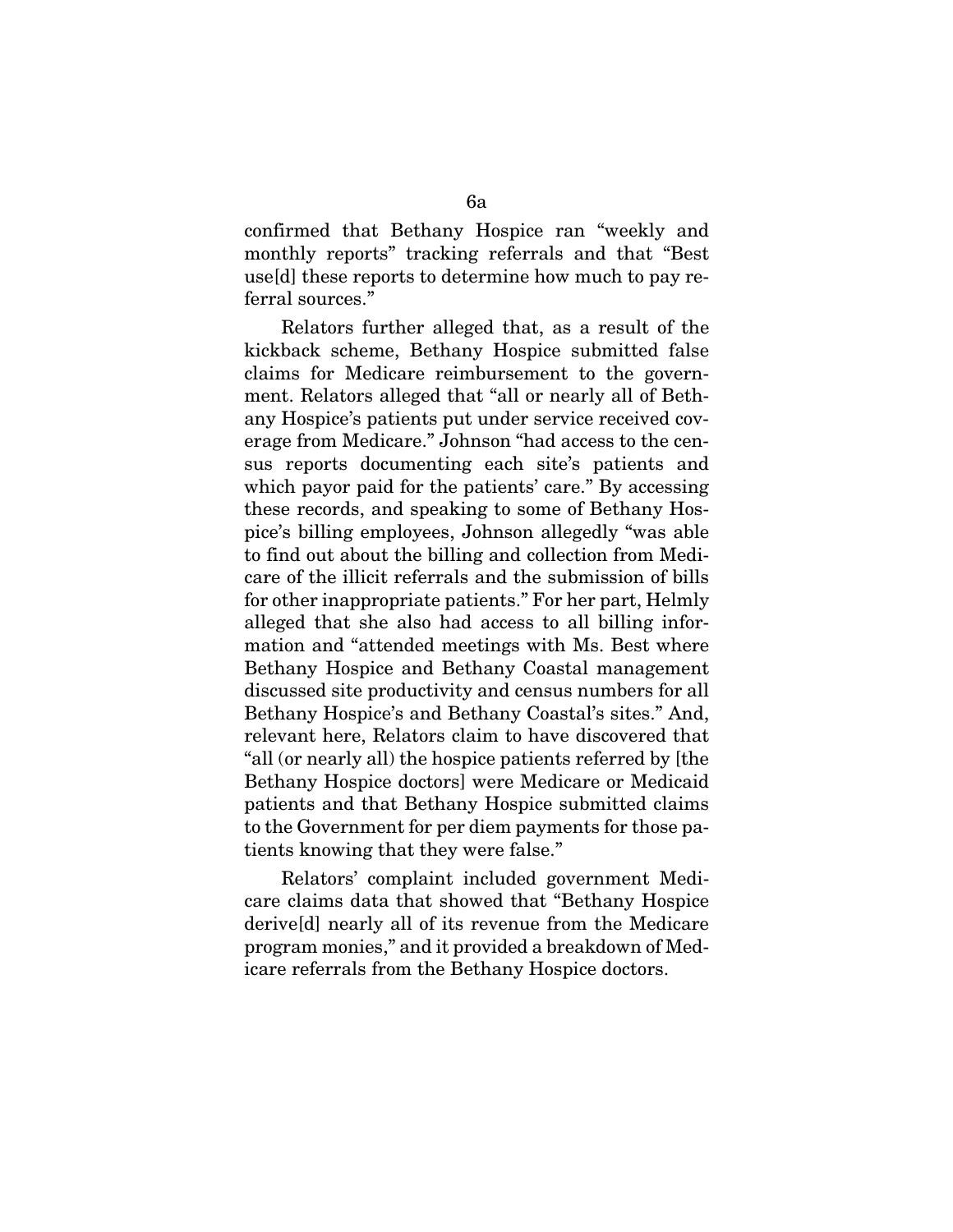Finally, Relators alleged that five other Bethany Hospice employees confirmed that Bethany Hospice submitted Medicare reimbursement claims for patients referred by the Bethany Hospice doctors. At bottom, Relators alleged that "all or nearly all" of Bethany Hospice's business was derived from Medicare beneficiaries and that Bethany Hospice submitted claims for Medicare reimbursement for those patients. Combined with Relators' access to the billing systems and confirmation from other employees that Bethany Hospice submitted Medicare reimbursement claims, Relators alleged that Bethany Hospice submitted false claims to the government.

As noted, Relators' operative complaint alleged two causes of action. Relators alleged that Bethany Hospice made false or fraudulent claims for reimbursement based on illegal kickbacks, in violation of 31 U.S.C. § 3729(a)(1)(A) and O.C.G.A. § 49-4-  $168.1(a)(1)$ . Relators also alleged that Bethany Hospice made false statements by certifying compliance with the AKS, in violation of 31 U.S.C.  $\S 3729(a)(1)(B)$ and O.C.G.A.  $§ 49-4-168.1(a)(2).<sup>6</sup>$  $§ 49-4-168.1(a)(2).<sup>6</sup>$  $§ 49-4-168.1(a)(2).<sup>6</sup>$ 

Bethany Hospice eventually moved to dismiss the operative complaint. Bethany Hospice argued that Relators' complaint contained primarily conclusory assertions and failed to plead its claims with sufficient particularity, as required by Fed. R. Civ. P. 9(b). The Relators opposed the motion, arguing that the operative complaint satisfied the requirements of Rule 9(b).

<span id="page-6-0"></span><sup>6</sup> Relators also alleged that Best and Bethany Hospice retaliated against them for their investigations into the alleged FCA violations, in violation of 31 U.S.C. § 3730(h) and O.C.G.A. § 49- 4-168.4. The parties agreed to settle that claim.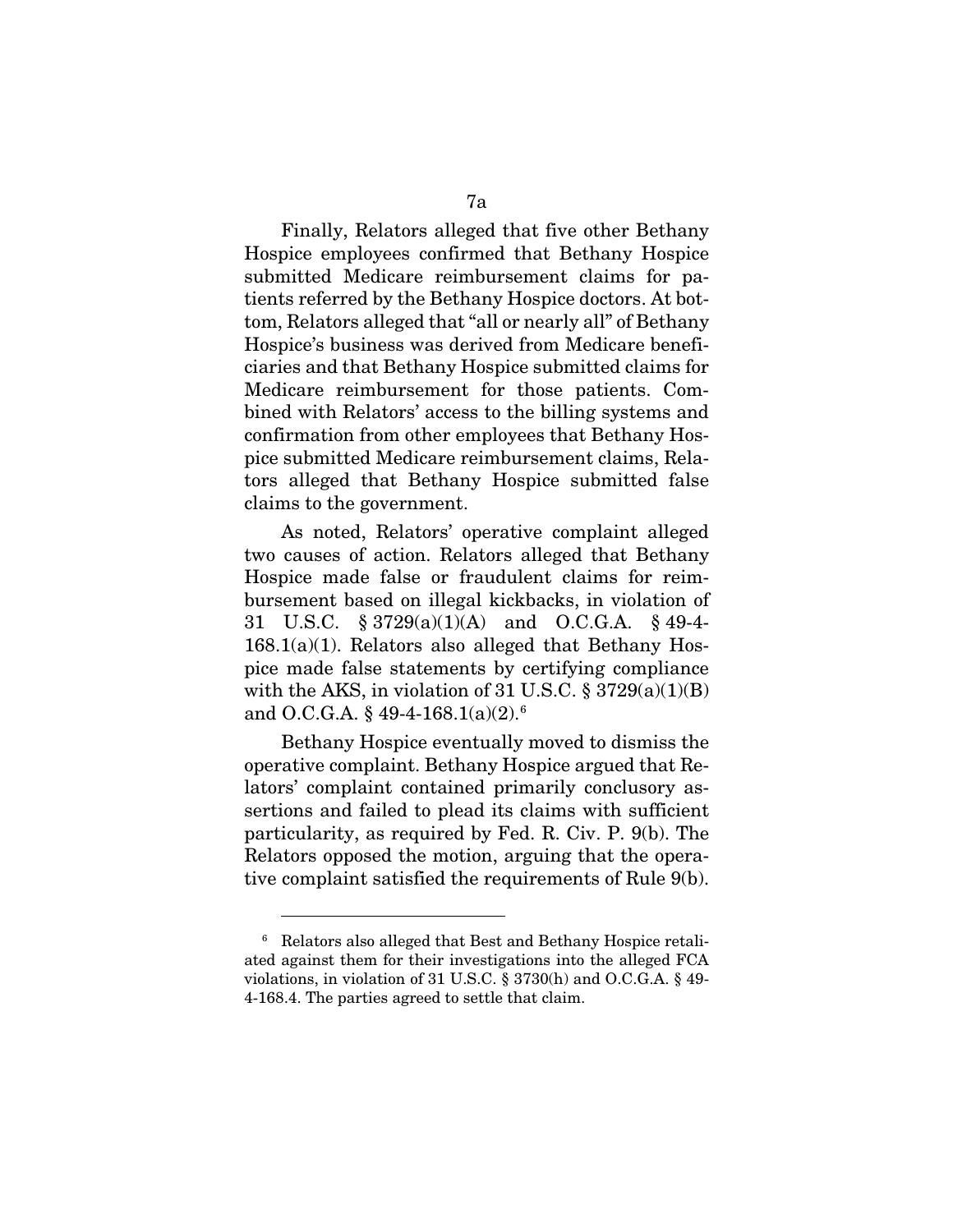The district court granted Bethany Hospice's motion to dismiss with prejudice. First, the district court concluded that Relators did not plead sufficiently particular facts to allege that Bethany Hospice violated the AKS. Although it acknowledged that the Relators had put forth some facts to support their allegations about a kickback scheme, the district court determined that Relators failed to allege particular facts about the precise nature of the kickback incentives and how much Best paid for referrals. The district court then noted that, despite Relators' access to billing reports, they failed to "provide specific dates that Bethany Hospice paid doctors, the amounts doctors were paid, or any specific patient in the reports." The district court added that Relators failed to provide enough background for the district court to infer that Dr. Tanner's ownership shares were so inflated as to constitute remuneration. Finally, the district court concluded that Relators' claim that 95% of Bethany Hospice's referrals came from the Bethany Hospice doctors lacked factual support.

Second, the district court concluded that the Relators failed to plead the submission of a false claim with particularity. The district court began by observing that Relators' complaint did not present an example of a Medicare reimbursement claim that Bethany Hospice submitted to the government on behalf of an illegally referred patient. Next, the district court addressed the Relators' argument that their inside knowledge and Bethany Hospice's Medicare referral rates were sufficient indicia of reliability to meet Rule 9(b)'s pleading standard. Relying on our FCA precedent, the district court concluded that Relators' complaint lacked sufficient indicia of reliability because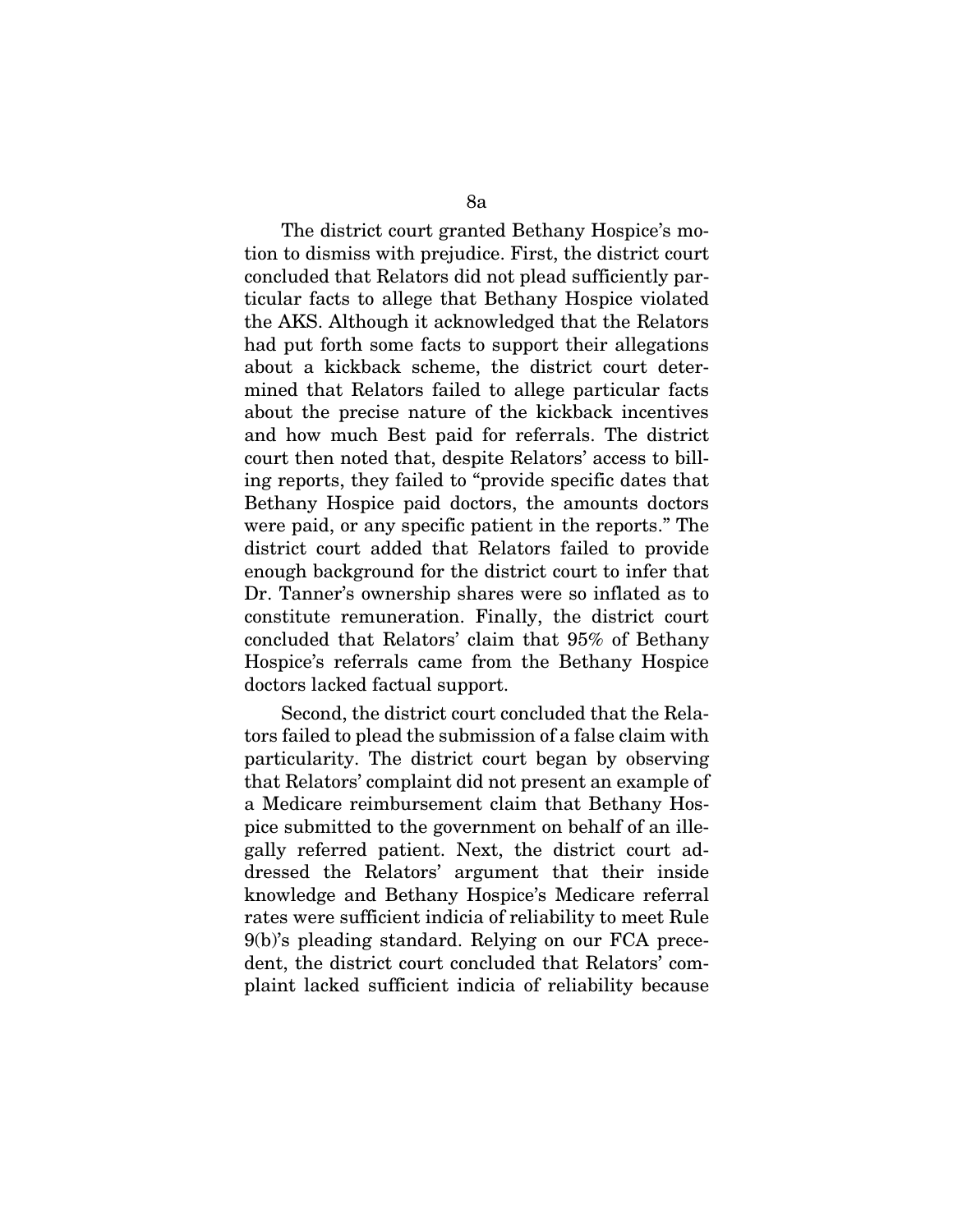Relators: (1) failed to describe Bethany Hospice's billing operations in sufficient detail, (2) failed to describe a single example of when Relators observed a false claim being submitted, (3) did not themselves participate in the submission of false claims. Lastly, the district court explained that, under our precedent, courts may not rely on mathematical probability to conclude that a defendant submitted a false claim.

Finally, the district court dismissed Relators' false statements claim. The district court noted that Relators' complaint contained only one paragraph describing the allegedly false statements. In the district court's view, that lone paragraph lacked the factual support necessary to plead the claim with sufficient particularity.

Relators timely appealed.

#### II. Standard of Review

"We review a dismissal with prejudice for failure to state a claim under the False Claims Act *de novo*." *Urquilla-Diaz v. Kaplan Univ.*, 780 F.3d 1039, 1050 (11th Cir. 2015). We take the allegations in the complaint as true and draw all reasonable inferences in Relators' favor. *Id.* 

### III. Discussion

Relators argue that the district court erred when it concluded that their complaint failed to plead with particularity Bethany Hospice's kickback scheme, submission of a false claim, and certification of a false statement. We agree with the district court that Relators failed to plead with particularity the submission of an actual false claim, and that shortcoming is fatal to Relators' case. Accordingly, we affirm the district court's dismissal of Relators' complaint.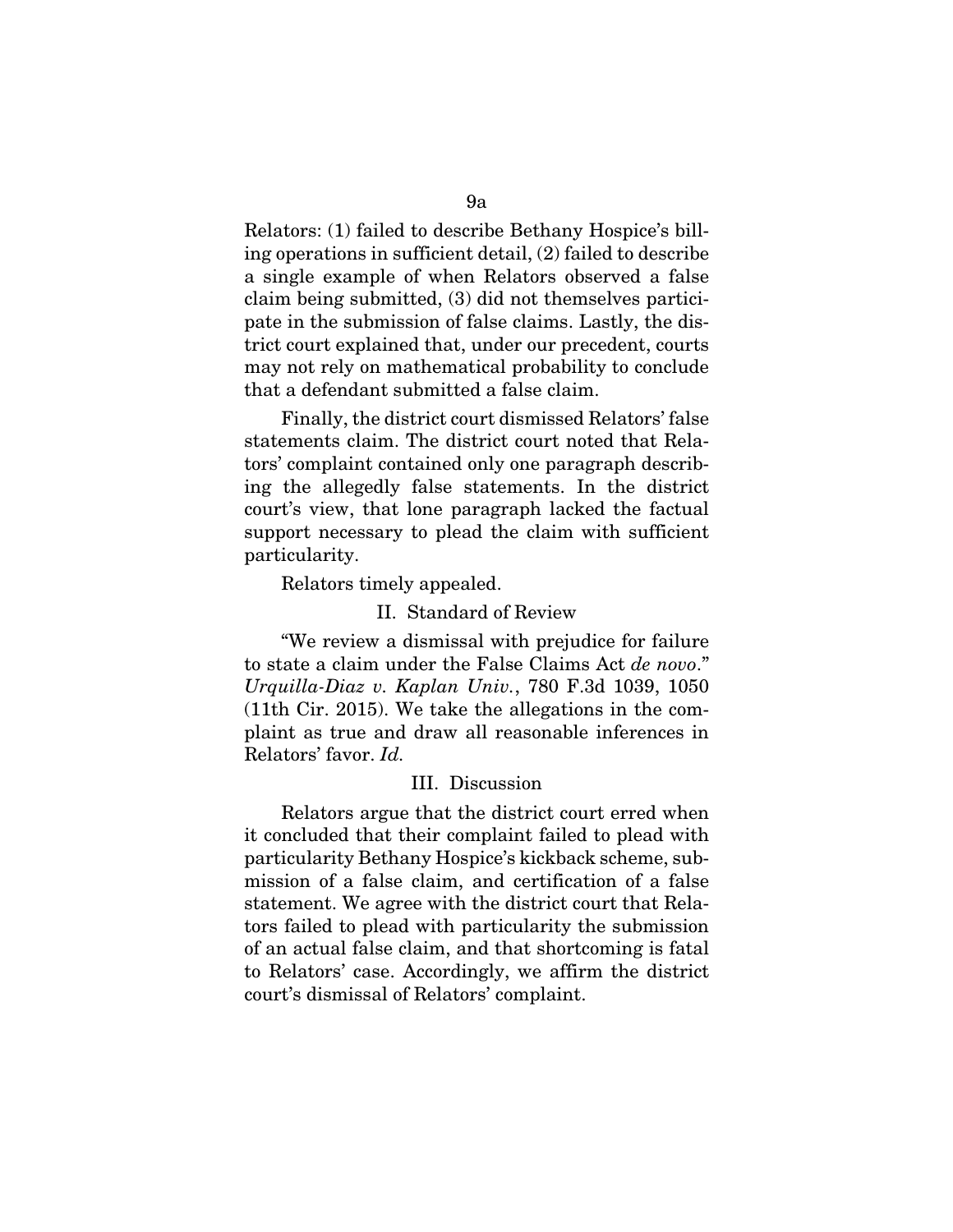"The FCA imposes liability on any person who 'knowingly presents, or causes to be presented, a false or fraudulent claim for payment or approval; [or] knowingly makes, uses, or causes to be made or used, a false record or statement material to a false or fraudulent claim.'" *United States ex rel. Phalp v. Lincare Holdings, Inc.*, 857 F.3d 1148, 1154 (11th Cir. 2017) (quoting 31 U.S.C.  $\S 3729(a)(1)(A)$ –(B)). The AKS "makes it a felony to offer kickbacks or other payments in exchange for referring patients 'for the furnishing of any item or service for which payment may be made in whole or in part under a Federal health care program.'" *McNutt ex rel. United States v. Haleyville Med. Supplies, Inc.*, 423 F.3d 1256, 1259 (11th Cir. 2005) (quoting 42 U.S.C.  $\S$  1320a-b7(b)(1)). And, relevant here, "a claim that includes items or services resulting from a violation of [the AKS] constitutes a false or fraudulent claim for purposes of  $\S 3729(a)(1)$ ." 42 U.S.C. § 1320a-7b(g).

Nevertheless, the FCA "does not create liability merely for a health care provider's disregard of Government regulations or improper internal policies unless, as a result of such acts, the provider knowingly asks the Government to pay amounts it does not owe." *United States ex rel. Clausen v. Lab. Corp. of Am.*, 290 F.3d 1301, 1311 (11th Cir. 2002). A violation of the AKS is a separate criminal offense. *See United States v. Sosa*, 777 F.3d 1279, 1293 (11th Cir. 2015). But a relator in a *qui tam* action must plead that a defendant "both violated the [AKS] when it unlawfully recruited a patient and then billed the government for the services provided to that patient." *Carrel v. AIDS Healthcare Found., Inc.*, 898 F.3d 1267, 1277 (11th Cir. 2018). Thus, the "act of submitting a fraudulent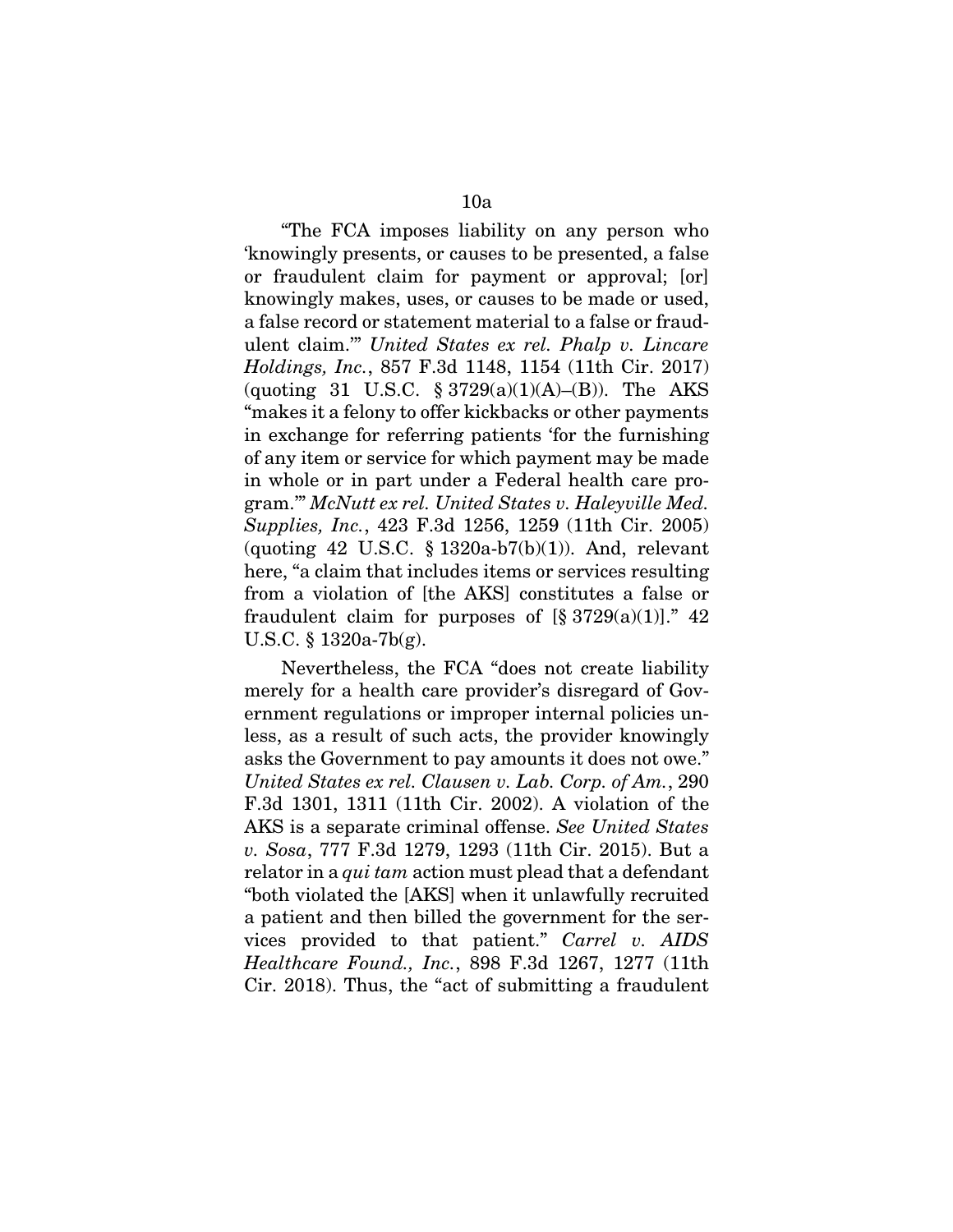claim to the government is the '*sine qua non* of a False Claims Act violation.'" *Corsello v. Lincare, Inc.*, 428 F.3d 1008, 1012 (11th Cir. 2005) (quoting *Clausen*, 290 F.3d at 1311). Put differently, "[l]iability under the False Claims Act arises from the submission of a fraudulent claim to the government, not the disregard of government regulations or failure to maintain proper internal policies." *Id.* 

Furthermore, complaints alleging violations of the FCA must meet the heightened pleading standard of Rule 9(b). *Id.*; *United States ex rel. Atkins v. McInteer*, 470 F.3d 1350, 1357 (11th Cir. 2006). Under Rule 9(b), a party "alleging fraud or mistake . . . must state with particularity the circumstances constituting fraud or mistake." Fed. R. Civ. P. 9(b). To meet this standard, we have explained that a complaint "must allege actual 'submission of a false claim,'" and that it must do so with "some indicia of reliability." *Carrel*, 898 F.3d at 1275 (quoting *Clausen*, 290 F.3d at 1311) (alteration adopted). It is not enough to "point to 'improper practices of the defendant' to support 'the inference that fraudulent claims were submitted' because 'submission . . . cannot be inferred from the circumstances.'" *Id.* (quoting *Corsello*, 428 F.3d at 1013) (alterations adopted). In short, a relator must "allege the 'who,' 'what,' 'where,' 'when,' and 'how' of fraudulent submissions to the government." *Corsello*, 428 F.3d at 1014.

Although Relators concede that their complaint did not include any details about specific claims submitted to the government, they argue that they have met Rule 9(b)'s pleading threshold because their complaint contains sufficient indicia of reliability to support their claim that Bethany Hospice submitted false claims to the government. First, Relators rely on their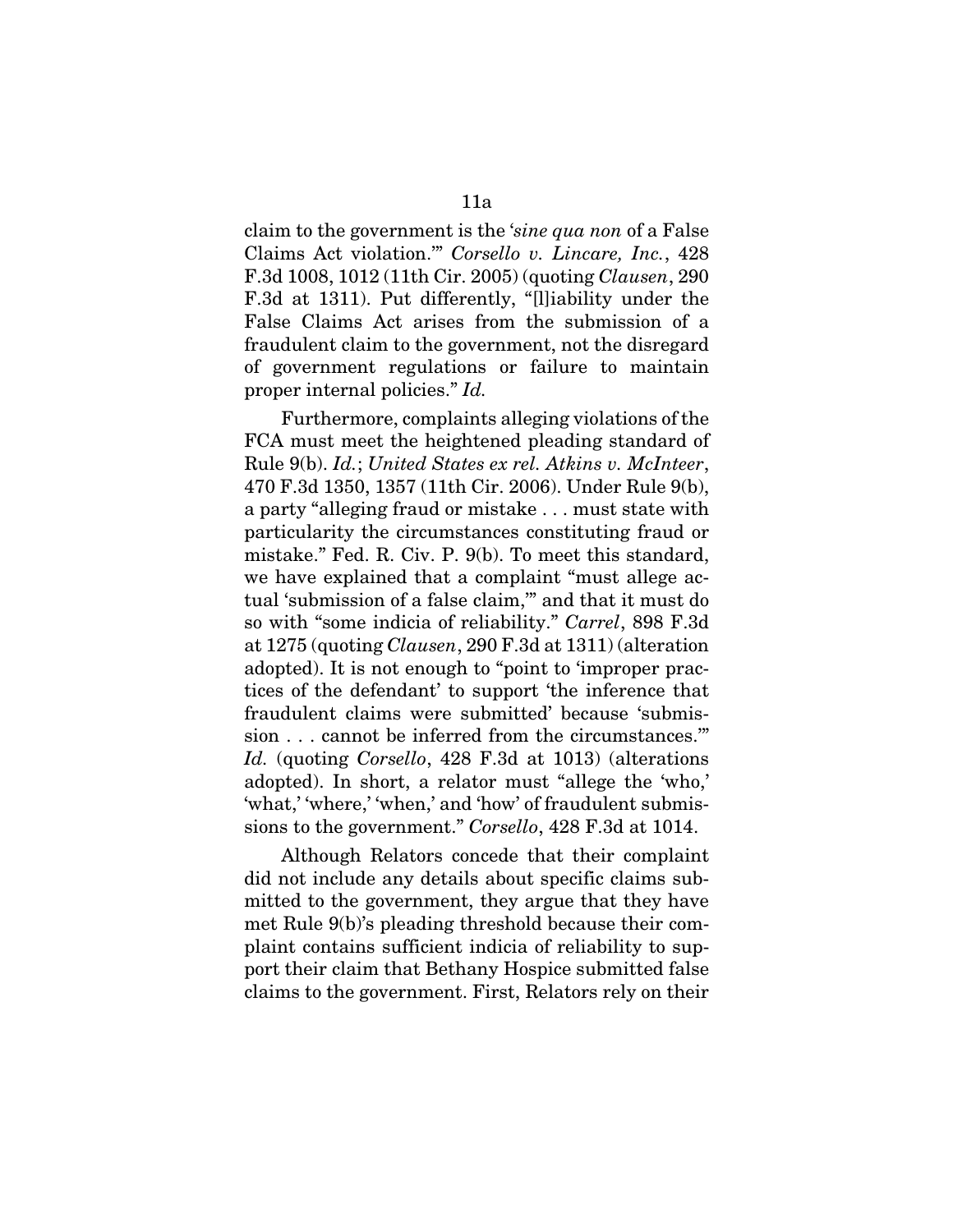complaint's allegations that they had access to and knowledge of Bethany Hospice's billing practices. For example, Relators alleged that they attended meetings in which Best "discussed site productivity and census numbers for all Bethany Hospice's and Bethany Coastal's sites." Relators further alleged that they reviewed billing data that showed that Bethany Hospice submitted Medicare reimbursement claims for patients referred by the Bethany Hospice doctors. And Relators alleged that five other Bethany Hospice employees confirmed that such claims were submitted. Second, Relators draw our attention to the numbers. They alleged that the Bethany Hospice doctors referred significant numbers of Medicare recipients to Bethany Hospice and that "all or nearly all" of Bethany Hospice's patients received coverage from Medicare. In short, Relators argue that their knowledge and access, coupled with data about Bethany Hospice's Medicare claims submissions, lends sufficient indicia of reliability to survive Bethany Hospice's motion to dismiss. We disagree.

To begin, Relators have failed to allege any specifics about actual claims submitted to the government. Despite alleging intimate familiarity with and access to Bethany Hospice's billing practices, Relators' complaint fails to identify even a single, concrete example of a false claim submitted to the government. *See Clausen*, 290 F.3d at 1306 ("[N]o copies of a single actual bill or claim or payment were provided. No amounts of any charges by LabCorp were identified. No actual dates of claims were alleged. Not a single completed Form 1500 was provided."); *Carrel*, 898 F.3d at 1277 (noting that the plaintiff failed to allege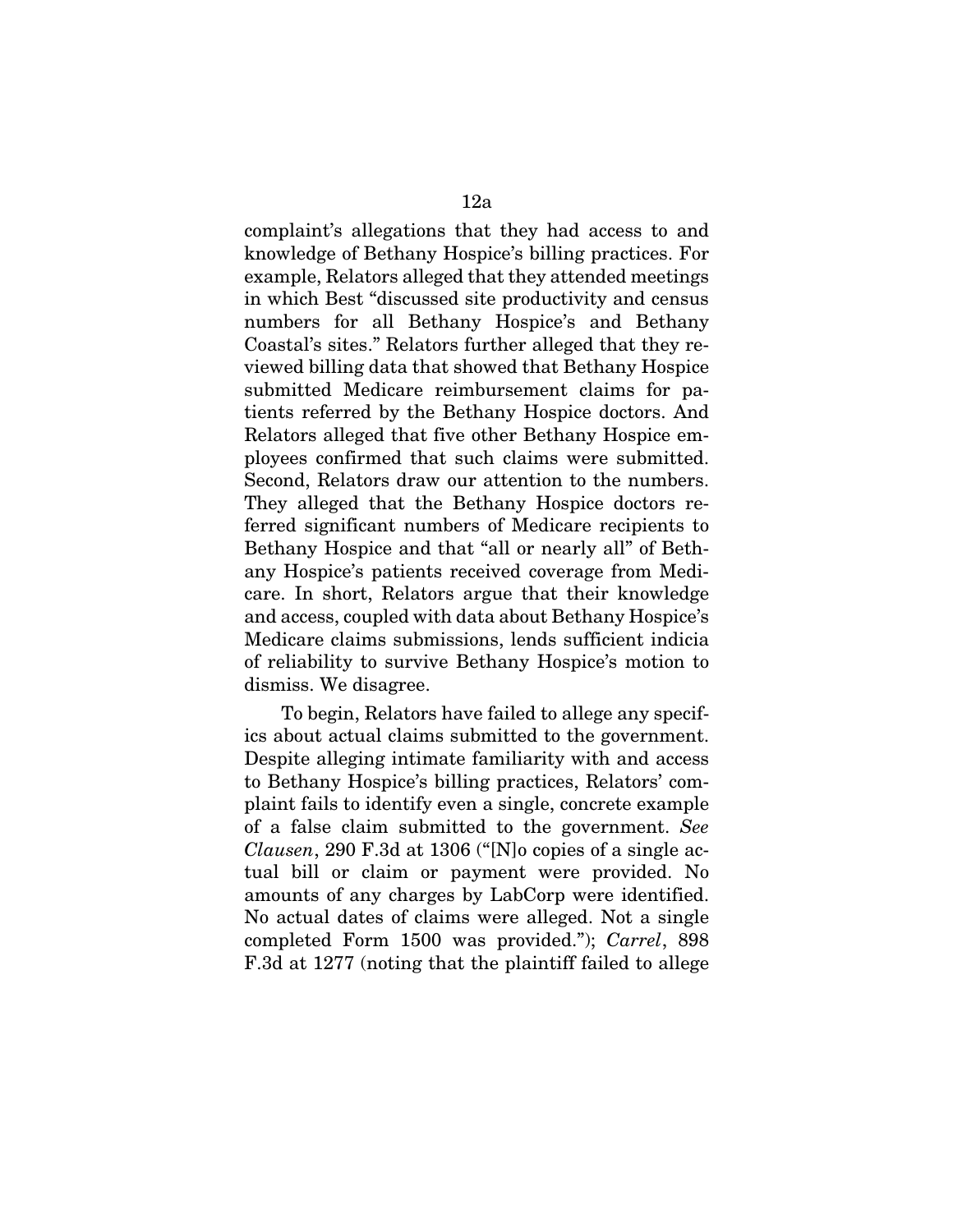facts about a specific claim submitted for reimbursement).

To be sure, we do not always require a sample fraudulent claim because "we are more tolerant toward complaints that leave out some particularities of the submissions of a false claim if the complaint also alleges personal knowledge or participation in the fraudulent conduct." *United States ex rel. Matheny v. Medco Health Sols., Inc.*, 671 F.3d 1217, 1230 (11th Cir. 2012). But Relators do not even attempt to provide any particular facts about a representative false claim. Moreover, Relators do not have the personal knowledge or level of participation that can give rise to some indicia of reliability. In *Carrel*, the relators "highlighted their managerial positions" at the defendant company and their attendance "at monthly financial review meetings." 898 F.3d at 1277. But we found this kind of senior insider knowledge insufficient because "the relators failed to explain how their access to possibly relevant information translated to knowledge of actual tainted claims presented to the government." *Id.* at 1278. Relators' complaint suffers from the same flaw. The complaint alleged that at least one Relator (Helmly) attended meetings that discussed the productivity of various Bethany Hospice sites and that both Relators had access to Bethany Hospice's billing systems and confirmed from their review of those systems and conversations with other employees that Bethany Hospice submitted false claims. Those allegations are insufficient to satisfy Rule 9(b)'s particularity requirement because even with "direct knowledge of the defendants' billing and patient records," Relators have "failed to provide any specific details regarding either the dates on or the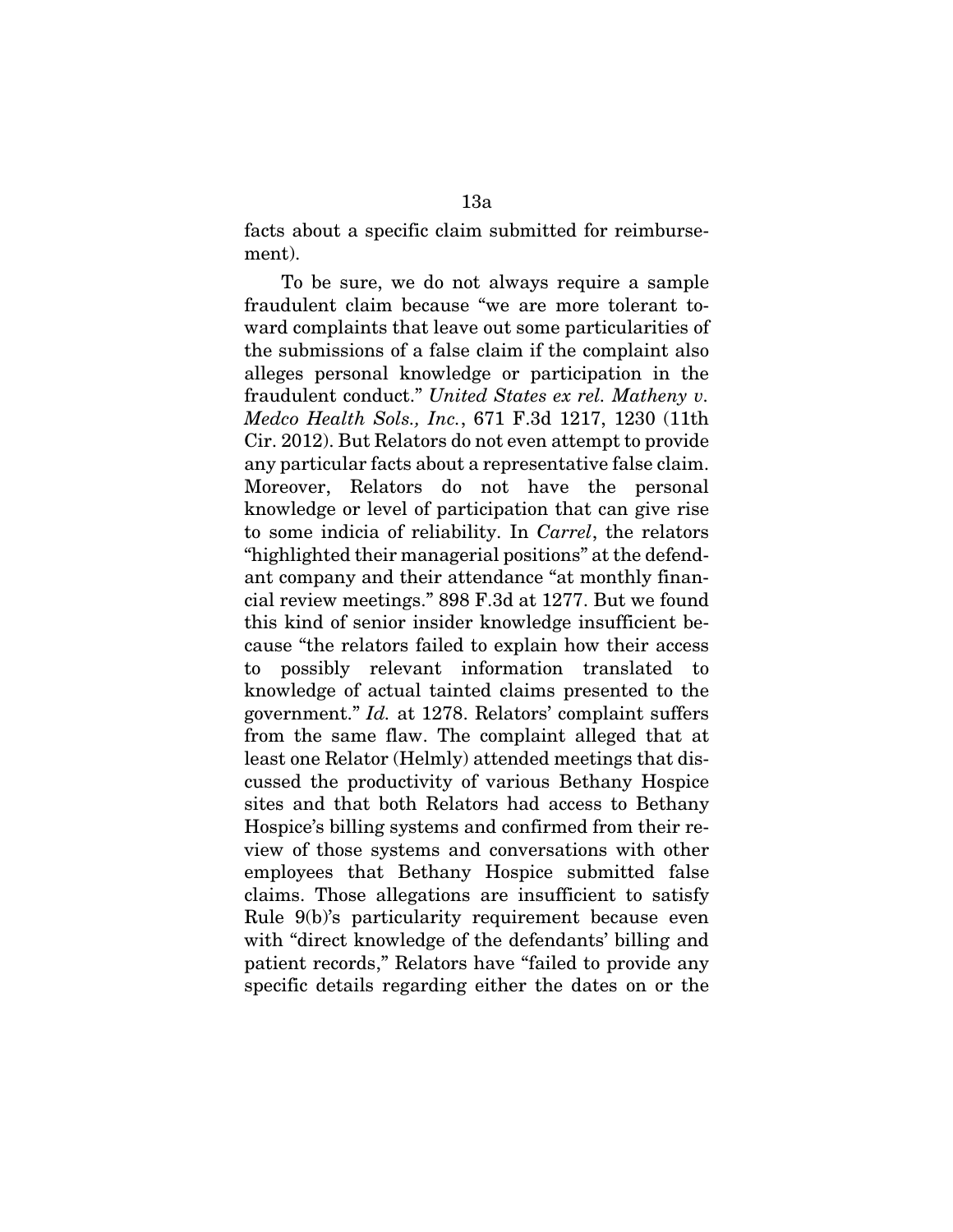frequency with which the defendants submitted false claims, the amounts of those claims, or the patients whose treatment served as the basis for the claims." *United States ex rel. Sanchez v. Lymphatx, Inc.*, 596 F.3d 1300, 1302 (11th Cir. 2010). Additionally, Relators did not claim to have observed the submission of an actual false claim; nor did they personally participate in the submission of false claims. *See Matheny*, 671 F.3d at 1230 (crediting the complaint's allegations when one of the relators was intimately involved in a department of the defendant company that was responsible for creating the alleged false claims.); *United States v. R&F Props. of Lake Cnty., Inc.*, 433 F.3d 1349, 1356–58 (11th Cir. 2005) (crediting a complaint's allegations because one of the relators was a nurse practitioner who personally used incorrect billing codes). In sum, Relators' access and knowledge are not sufficient indicia of reliability.

Relators' reliance on Bethany Hospice's business model and Medicare claims data lends no credence to their allegation that Bethany Hospice submitted a false claim. Relators alleged that Bethany Hospice doctors referred significant numbers of Medicare recipients, that "all or nearly all" of Bethany Hospice's patients were Medicare recipients, and that Medicare claims data shows that Bethany Hospice billed the government for their patients. Therefore, Relators contend, their complaint contains sufficient indicia of reliability to allege plausibly that Bethany Hospice submitted a false claim. But we have explained that relators cannot "rely on mathematical probability to conclude that [a defendant] surely must have submitted a false claim at some point." *Carrel*, 898 F.3d at 1277; *see also Corsello*, 428 F.3d at 1012–13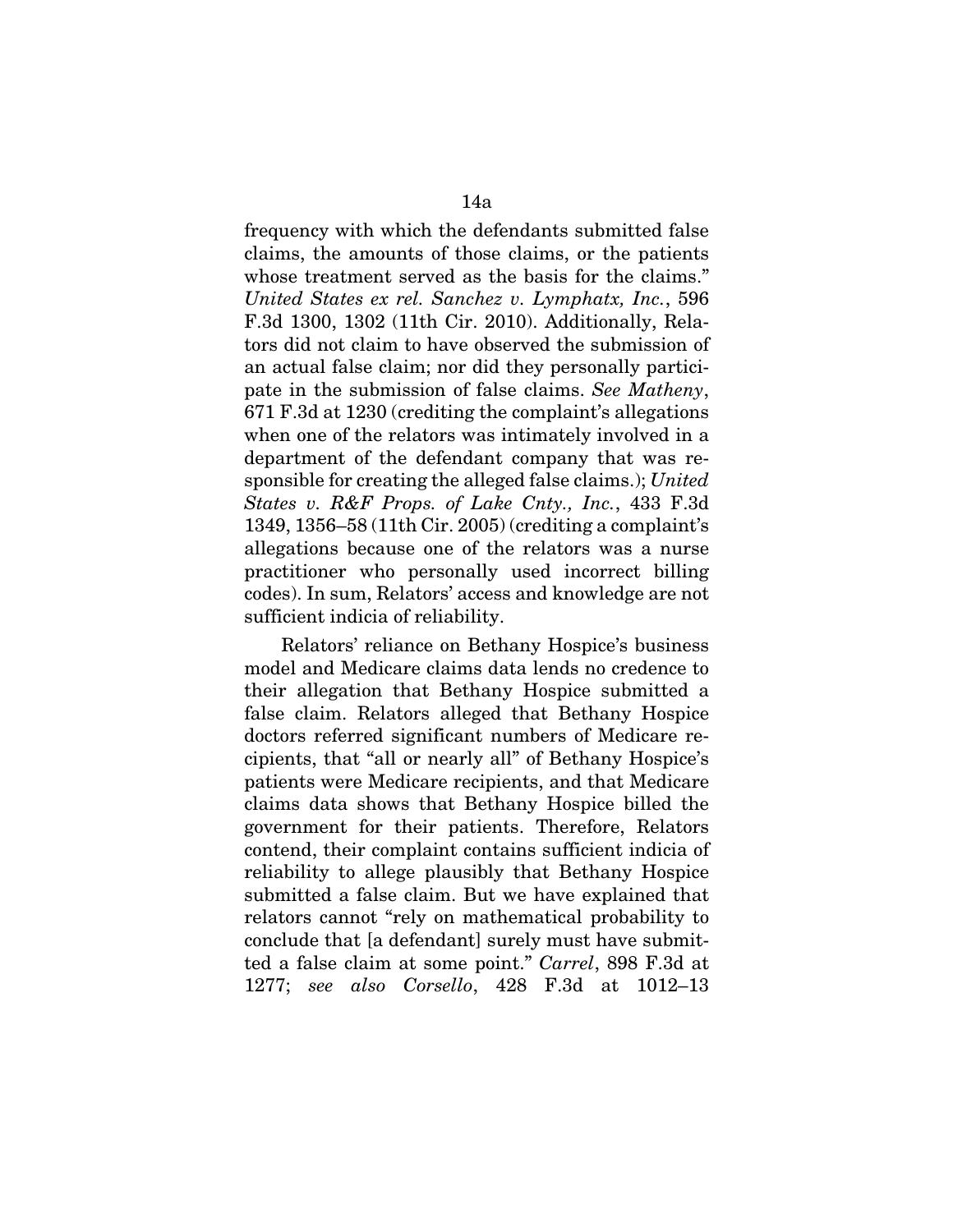(explaining that it is insufficient to "describe[] in detail a private scheme to defraud" and then speculate that claims "must have been submitted, were likely submitted or should have been submitted to the Government"). Thus, numerical probability is not an indicium of reliability. Relators attempt to distinguish *Clausen*  and *Carrel* by pointing out that neither defendant in those cases billed the government for almost all its business. That distinction is unpersuasive. Under the FCA and Rule 9(b), a false claim cannot be "inferred from the circumstances." *Corsello*, 428 F.3d at 1013. Whether a defendant bills the government for some or most of its services, the burden remains on a relator alleging the submission of a false claim to "allege 'specific details' about false claims to establish 'the indicia of reliability necessary under Rule 9(b).'" *Carrel*, 898 F.3d at 1276 (quoting *Sanchez*, 596 F.3d at 1302). Here, Relators have failed to allege any specific details about the submission of an actual false claim.[7](#page-14-0)

In sum, Relators' complaint fails to contain some indicia of reliability to meet Rule 9(b)'s particularity requirement. Although we construe all facts in favor of Relators, we "decline to make inferences about the submission of fraudulent claims because such an assumption would 'strip[] all meaning from Rule 9(b)'s requirements of specificity.'" *Corsello*, 428 F.3d at 1013 (quoting *Clausen*, 290 F.3d at 1312 n.21); *Atkins*, 470 F.3d at 1359 ("The particularity requirement of

<span id="page-14-0"></span><sup>7</sup> Relators also rely on two other decisions that they argue support their case. *See United States ex rel. Mastej v. Health Mgmt. Assocs., Inc.*, 591 F. App'x 693, 695 (11th Cir. 2014); *Hill v. Morehouse Med. Assocs.*, 2003 WL 22019936, at \*3–4 (11th Cir. Aug. 15, 2003) (per curiam). We do not read those nonprecedential decisions to be contrary to our analysis.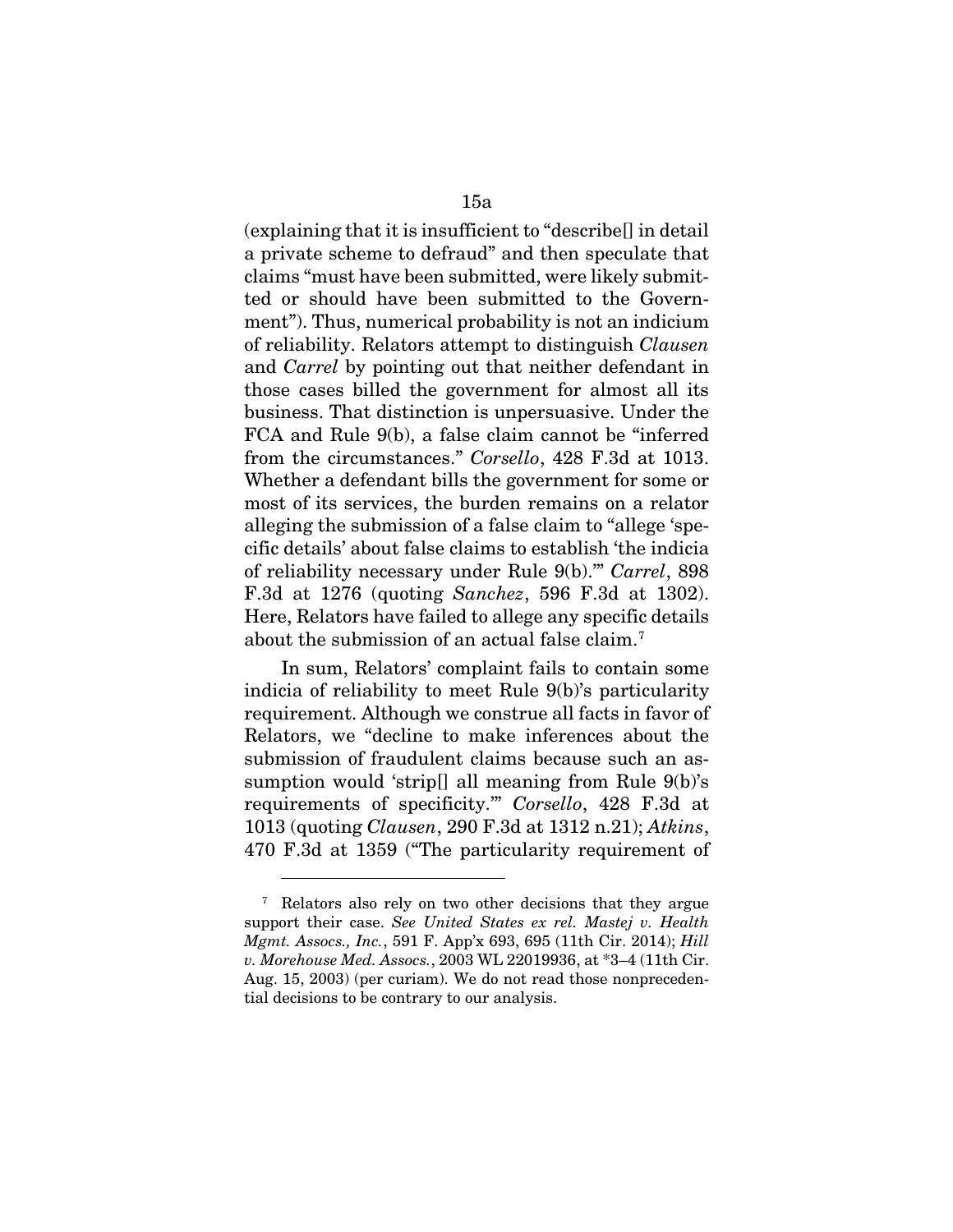Rule 9 is a nullity if Plaintiff gets a ticket to the discovery process without identifying a single claim." (quotation omitted)); *id.* at 1360 ("Requiring relators to plead FCA claims with particularity is especially important in light of the quasi-criminal nature of FCA violations (i.e., a violator is liable for treble damages).").

Because Relators have failed to plead the submission of an actual false claim with particularity, their false statement claim also fails. The "submission of a [false] claim is . . . the *sine qua non* of a False Claims Act violation." *Clausen*, 290 F.3d at 1311. And as Relators acknowledge, "[i]f Bethany Hospice's claims were false or fraudulent, it follows that when Bethany Hospice certified its compliance with the AKS" it made false statements under § 3729 $(a)(1)(B)$ . But Relators have failed to plead a false claim with particularity, so their false statement claim must also be dismissed. *See, e.g.*, *United States ex rel. Grant v. United Airlines Inc.*, 912 F.3d 190, 199–200 (4th Cir. 2018) (dismissing a false statement claim because relators' complaint failed to allege a false claim); *United States ex rel. Strubbe v. Crawford Cnty. Mem'l Hosp.*, 915 F.3d 1158, 1166 (8th Cir. 2019) (rejecting a false statement claim because the complaint "fail[ed] to connect the false records or statements to any claim made to the government").

### IV. Conclusion

Because Relators failed to allege the submission of an actual false claim with particularity, the district court properly dismissed their complaint. Accordingly, we affirm.

## AFFIRMED.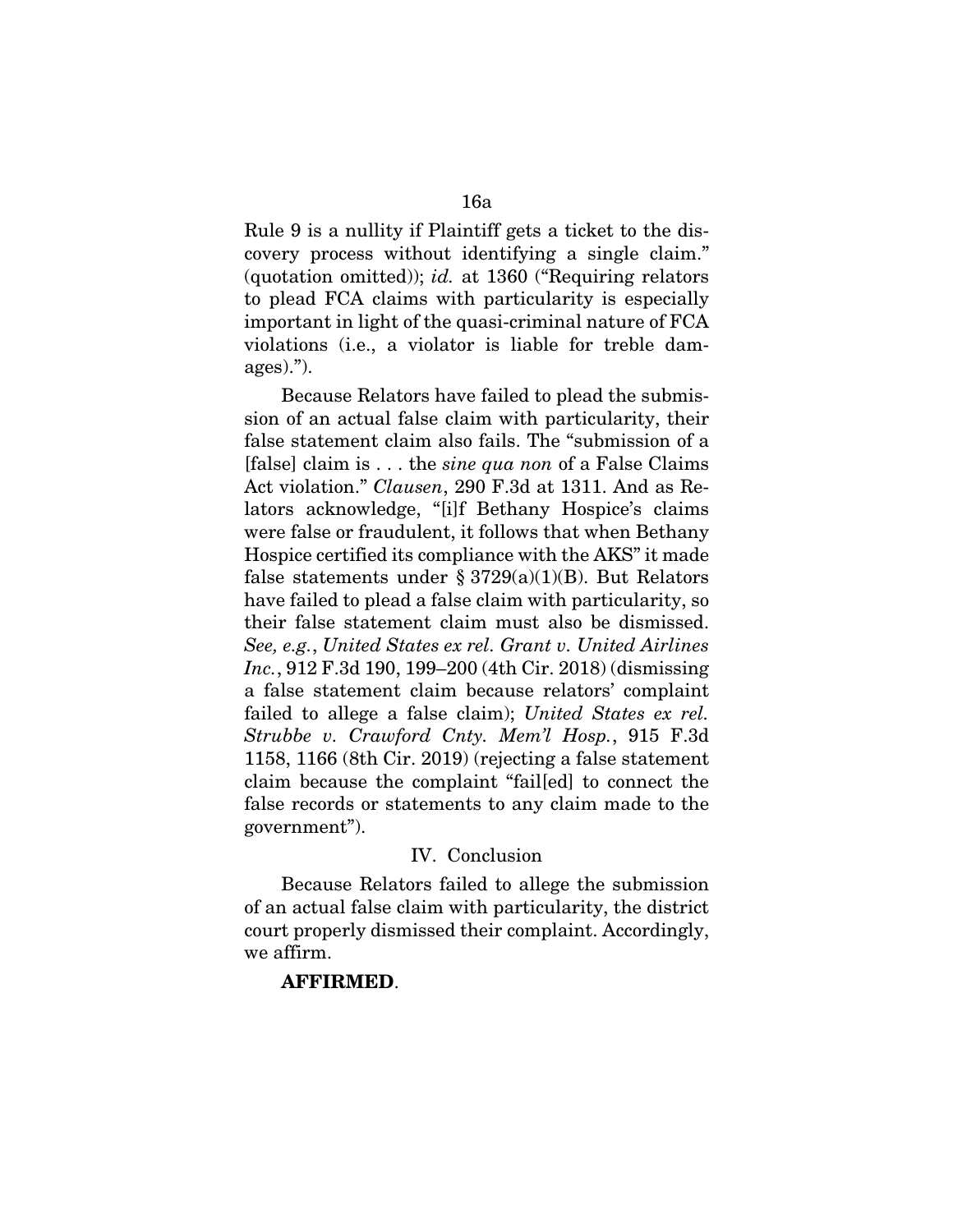# APPENDIX B

\_\_\_\_\_\_\_\_\_\_\_\_\_\_\_\_\_\_\_\_\_\_\_\_\_\_\_\_\_\_\_\_

# UNITED STATES DISTRICT COURT FOR THE SOUTHERN DISTRICT OF GEORGIA SAVANNAH DIVISION

Case No. CV416-290 \_\_\_\_\_\_\_\_\_\_\_\_\_\_\_\_\_\_\_\_\_\_\_\_\_\_\_\_\_\_\_\_

\_\_\_\_\_\_\_\_\_\_\_\_\_\_\_\_\_\_\_\_\_\_\_\_\_\_\_\_\_\_\_\_

UNITED STATES OF AMERICA EX REL. JOLIE JOHNSON AND DEBBIE HELMLY, AND STATE OF GEORGIA EX REL. JOLIE JOHNSON AND DEBBIE HELMLY,

*Plaintiffs-Relators*,

*v.* 

BETHANY HOSPICE AND PALLIATIVE CARE, LLC, *Defendant*.

March 31, 2020 \_\_\_\_\_\_\_\_\_\_\_\_\_\_\_\_\_\_\_\_\_\_\_\_\_\_\_\_\_\_\_\_

\_\_\_\_\_\_\_\_\_\_\_\_\_\_\_\_\_\_\_\_\_\_\_\_\_\_\_\_\_\_\_\_

### **ORDER**

Before the Court is Defendant Bethany Hospice and Palliative Care, LLC's Motion to Dismiss Relators' Third Amended Complaint. (Doc. 100.) For the following reasons, Defendant Bethany Hospice and Palliative Care, LLC's Motion to Dismiss (Doc. 100) is GRANTED. Accordingly, Relators' claims against Defendant Bethany Hospice and Palliative Care, LLC are DISMISSED WITH PREJUDICE. The Clerk is DI-RECTED to close this case.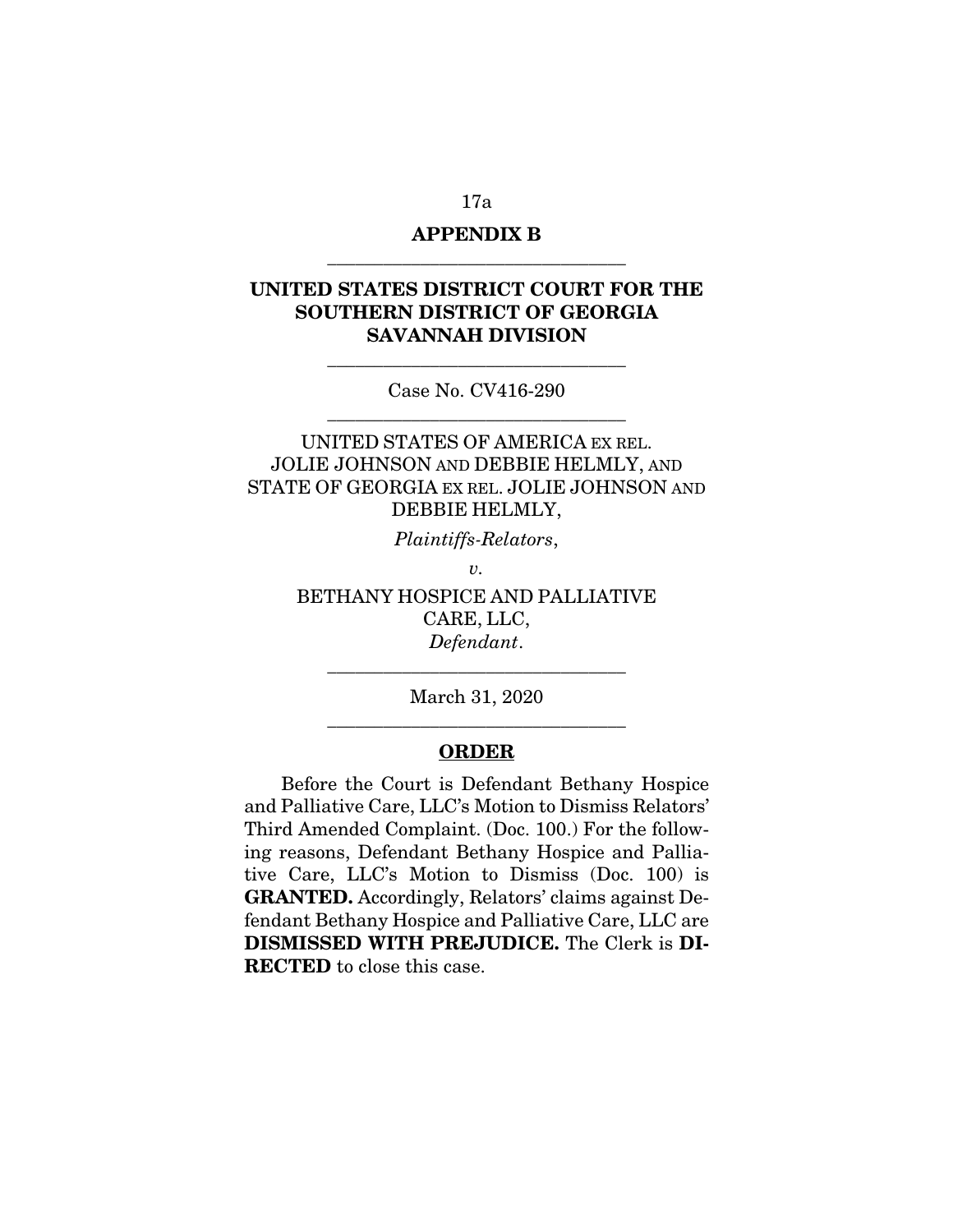### BACKGROUND[1](#page-17-0)

Relators Debbie Helmly and Jolie Johnson bring this case on behalf of the United States and the State of Georgia.[2](#page-17-1) (Doc. 98.) Relators claim that Bethany Hospice and Palliative Care, LLC ("Bethany Hospice") violated the False Claims Act ("FCA"), 31 U.S.C. § 3729, and the Georgia False Medicaid Claims Act ("GFMCA"), O.C.G.A. § 49-4-168.1. (*Id.* at 35-36.) As the basis of their FCA claims, Relators allege that Bethany Hospice violated the Anti-Kickback Statute ("AKS"), 42 U.S.C. § 1320a-7b, by providing physicians remuneration in exchange for referrals—"kickbacks." (*Id.* at 5.) Relators' contend that because Bethany Hospice allegedly violated the AKS, any claims filed with Medicare or Medicaid for reimbursement for hospice services rendered by Bethany Hospice were in violation of the FCA and GFMCA.[3](#page-17-2) (*Id.* at 26.)

Relators filed this case under seal on November 4, 2016. (Doc. 1.) Their original complaint named fortynine (49) defendants. (*Id.*) On June 5, 2017, the United States notified the Court that it was declining to

<span id="page-17-0"></span><sup>&</sup>lt;sup>1</sup> For the purposes of this Order, the Court will accept all factual allegations in the Third Amended Complaint as true and construe all allegations in the light most favorable to Plaintiff. *Timson v. Sampson*, 518 F.3d 870, 872 (11th Cir. 2008).

<span id="page-17-1"></span><sup>&</sup>lt;sup>2</sup> In their Third Amended Complaint, Relators state that after Debbie Helmly's death on March 27, 2018, her estate was substituted as a party in this action. (Doc. 98 at 3.) The Clerk is DI-**RECTED** to amend the caption of this case accordingly. For purposes of this Order, the Court will refer to the Estate of Debbie Helmly as "Relater Helmly."

<span id="page-17-2"></span><sup>&</sup>lt;sup>3</sup> For purposes of this Order, there is no meaningful distinction between Medicare and Medicaid; thus, the Court will use Medicare as a reference to both federal healthcare programs.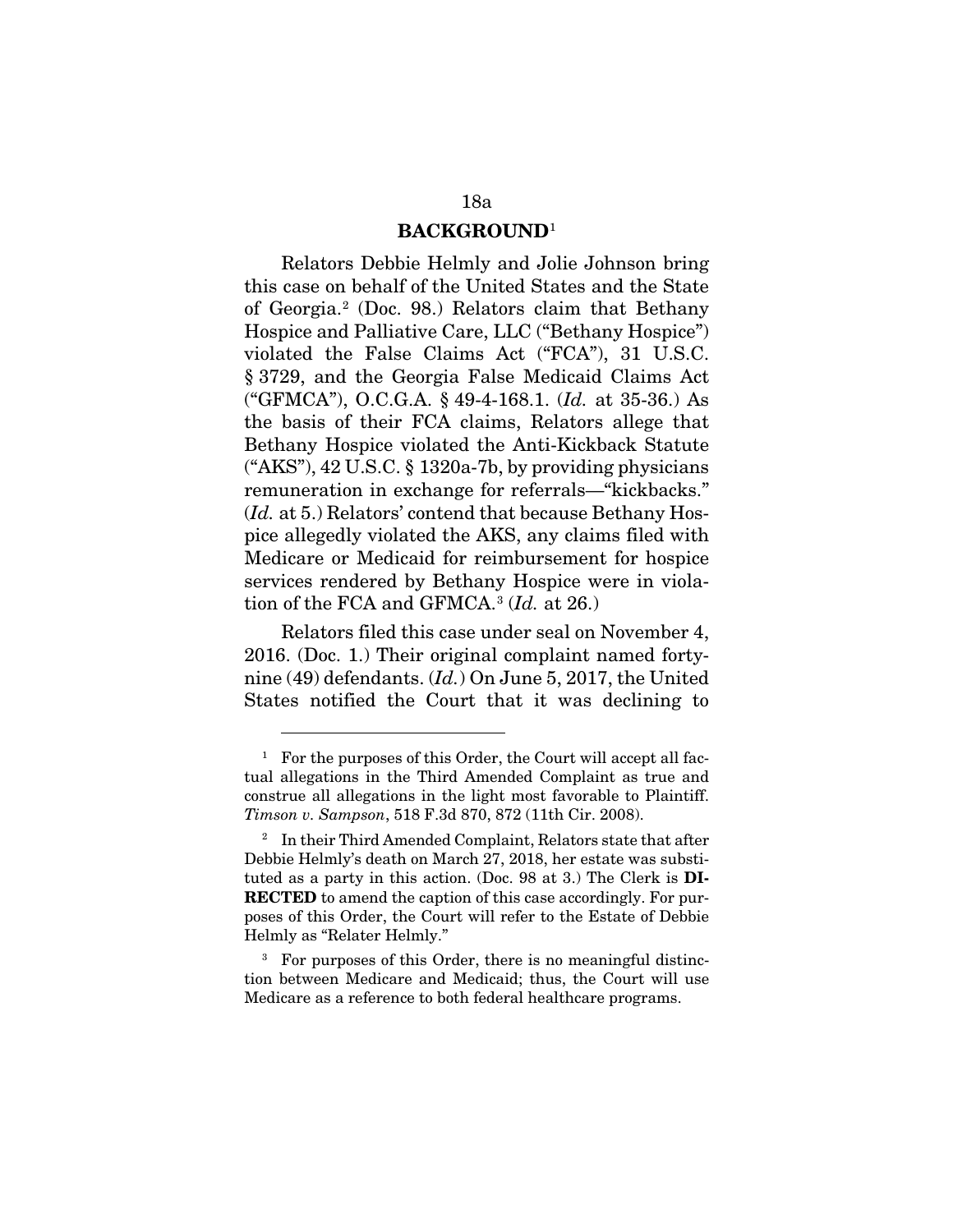intervene in this matter. (Doc. 10.) Subsequently, on March 12, 2018, the State of Georgia also notified the Court that it was also declining to intervene in this matter. (Doc. 14.) After these declinations, the Court ordered the complaint unsealed and that Defendants be served with copies of the complaint. (Doc. 17.)

Relators have amended their complaint three times since filing this case. (Doc. 18; Doc. 45; Doc. 98.) Relators filed their Third Amended Complaint ("complaint") on May 13, 2019 and it forms the basis of this Order. (Doc. 98.) After numerous dismissals, only two defendants are named in the complaint: Bethany Hospice and Bethany Hospice and Palliative Care of Coastal Georgia, LLC ("Bethany Coastal"). (*Id.*) However, after filing the complaint, Relators dismissed Bethany Coastal as a defendant. (Doc. 128.) As a result, Defendant Bethany Hospice is the only defendant remaining in this case.<sup>[4](#page-18-0)</sup>

Bethany Hospice is a for-profit provider of hospice care in Georgia. (*Id.* at 2. ) Bethany Hospice operates offices in four cities—Douglas, Thomasville, Waycross, and Valdosta. (*Id.*) In October 2014, Bethany Hospice opened Bethany Coastal in Claxton, Georgia. (*Id.* at 5.) Unlike Bethany Hospice's other locations, Bethany Coastal was organized as a separate company and obtained a different hospice license number. (*Id.* at 7.)

Relators are former employees of Bethany Coastal. (*Id.* at 3.) Relator Johnson worked as a marketer for Bethany Coastal from December 2014 until

<span id="page-18-0"></span><sup>4</sup> Relators brought their retaliation claim against Bethany Coastal. (Doc. 98 at 36.) Because Relators dismissed Bethany Coastal from this action, Relators' retaliation claim is DIS-MISSED.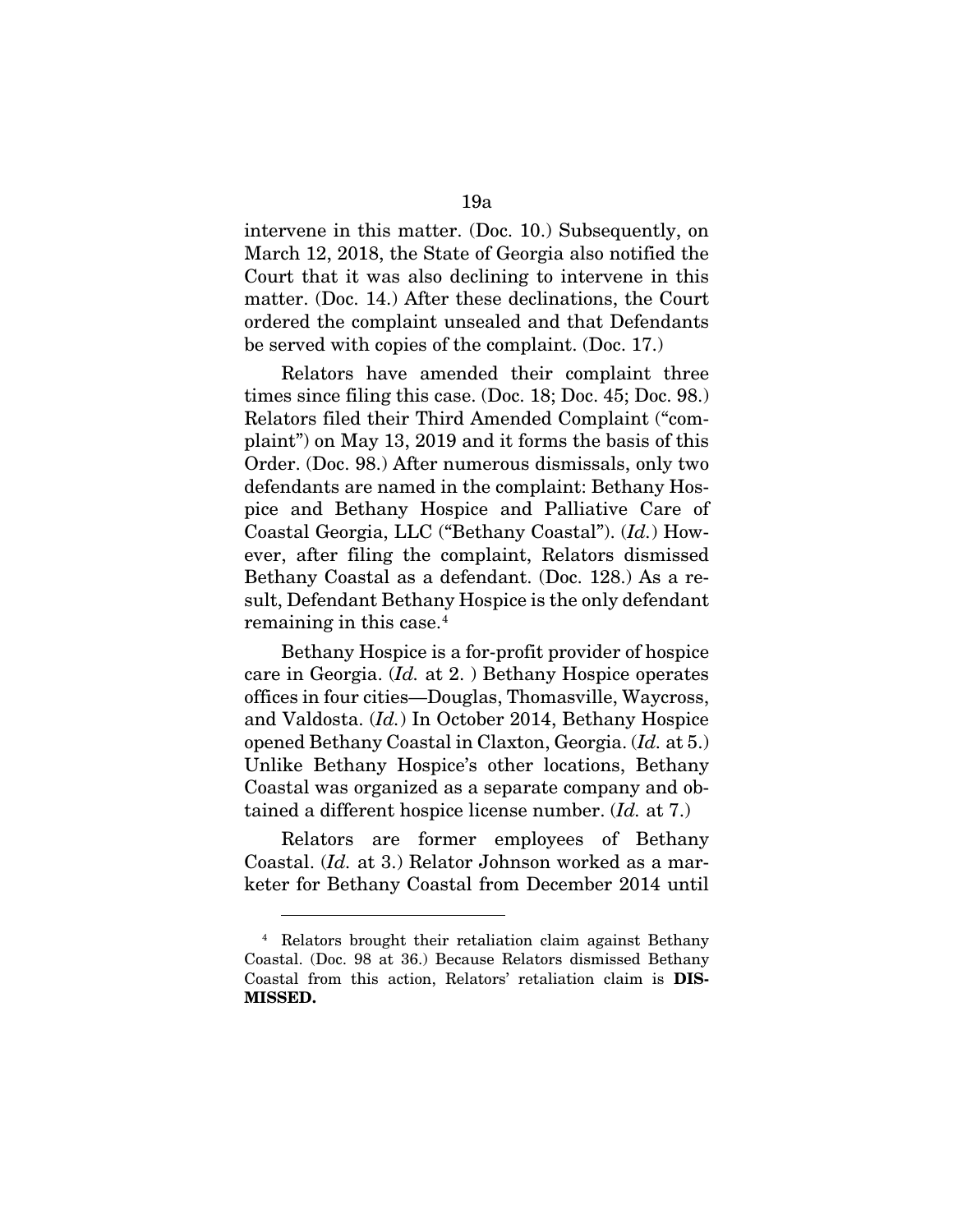July 2015, and Relator Helmly worked as an administrator for Bethany Coastal from December 2014 until July 2015. (*Id.*) Relators allege that during their brief employment with Bethany Coastal, they discovered evidence that Bethany Hospice was operating an illegal referral scheme in violation of the FCA and GFMCA. (*Id.*)

According to Relators, although Bethany Hospice and Bethany Coastal are licensed as separate entities, Bethany Coastal operated "as if it were another [ ] office of Bethany Hospice." (*Id.* at 31.) Specifically, the two entities used the same hospice management software—Consolo—to organize patient information, site productivity, and patient census. (*Id.* at 32.) Additionally, Relators allege that the two entities were owned and operated by the same individuals—Ava Best and Mac Mackey. (*Id.* at 31.) Ms. Best served as the President and Chief Executive Officer ("CEO") of Bethany Hospice and Bethany Coastal, and Mr. Mackey served as Chief Financial Officer ("CFO") of Bethany Hospice and Bethany Coastal. (*Id.*) Relators also allege that Ms. Best and Mr. Mackey both owned "substantial investment interests in Bethany Hospice and Bethany Coastal . . . ." (*Id.* at 32.) Because of Bethany Hospice and Bethany Coastal's "significant overlap in personnel, resources, and operations," Relators allege that they were "effectively . . . corporate insiders of Bethany Hospice." (*Id.* at 31.)

Relators' claim that their status as "corporate insiders" allowed them to acquire personal knowledge of Bethany Hospice's allegedly fraudulent activity. Specifically, Relators allege that Bethany Hospice operated an illegal referral scheme in which Bethany Hospice paid doctors in exchange for patient referrals. (*Id.*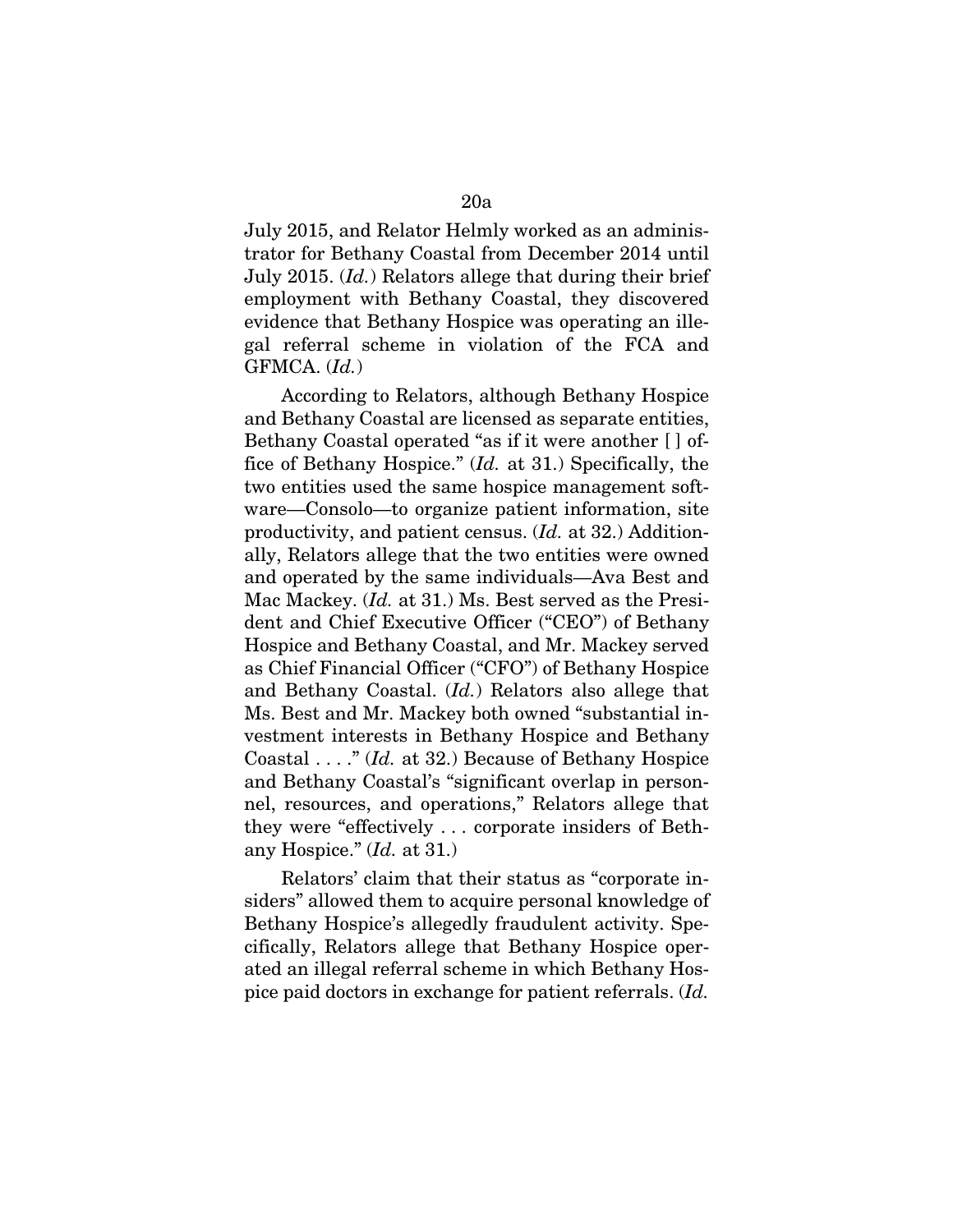at 10.) Once Bethany Hospice rendered services to these illegally referred patients, Bethany Hospice allegedly submitted claims for reimbursement for those services to Medicare.<sup>[5](#page-20-0)</sup> (*Id.* at 10.) Relators identify several pieces of evidence in their complaint they claim support their allegation that Bethany Hospice operated an illegal kickback scheme. (*Id.*)

To begin, Relators claim that Ms. Best admitted to operating an illegal kickback scheme. (*Id.* at 10.) According to Relators, Ms. Best sold ownership interest in Bethany Hospice to doctors and hired doctors as medical directors of several of the Bethany Hospice locations. (*Id.* at 10-11.) After a doctor became a partowner or medical director, Ms. Best paid the doctor for each patient he referred to Bethany Hospice. (*Id.*) Bethany Hospice allegedly disguised these kickbacks as monthly dividends, bonuses, or salaries. (*Id.* at 12.) According to Dr. Marshall Tanner, his payments ranged from "approximately \$10,000 to \$20,000 annually . . . ." (*Id.* at 14.)

Relators also allege that Bethany Hospice paid doctors kickbacks by allowing the doctors to purchase

<span id="page-20-0"></span><sup>5</sup> Although Relators allege various other FCA violations in their complaint, such as "failure to perform the services required by hospice . . .," failure to employ a social worker with a master's degree, and "discharging patients if they were going to the hospital . . .," the Court will not address these allegations. (Doc. 98 at 23-24.) Relators very briefly discuss these circumstances in reference to other things they investigated at Bethany Hospice. (*Id.* at 23.) Without more than a couple of sentences, the Court cannot address these allegations as violations of the FCA. *See United States v. Cross Garden Care Cntr., LLC*, No. 8:16-cv-961-T-27AEP, 2019 WL 6493972, at \*6 (M.D. Fla. Dec. 3, 2019). Therefore, only the illegal referral scheme will be discussed as the basis for Bethany Hospice's alleged FCA violations.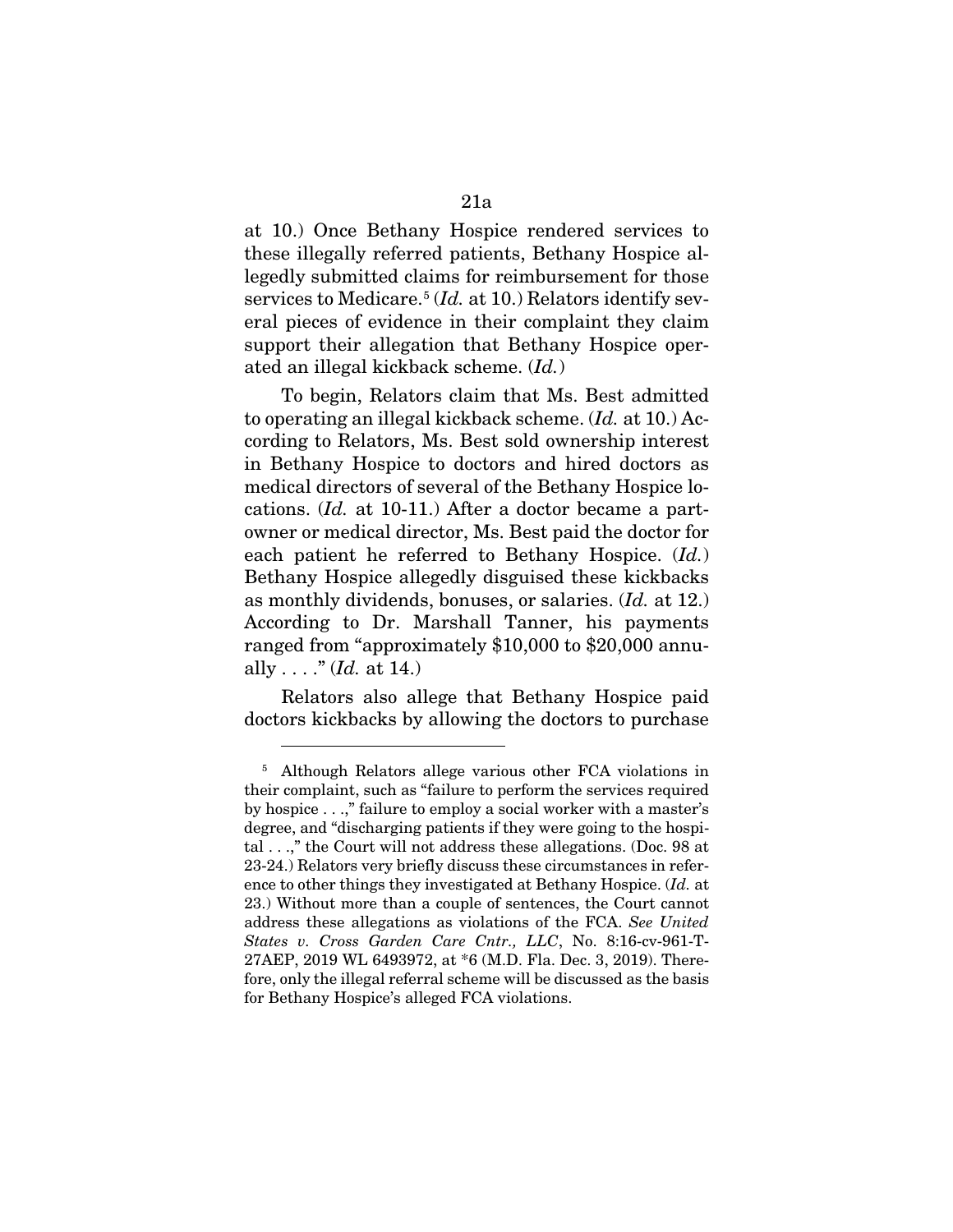ownership interest at a below fair-market-value price and then, after the doctors referred patients to Bethany Hospice, "[the doctors] can 'cash out' for an unbelievably higher rate." (*Id.*) Relators identify Dr. Tanner as an example of this type of remuneration. (*Id.*) According to Relators, in 2007, Dr. Tanner purchased a 5% share in Bethany Hospice for \$20,000. (*Id.*) Seven years later, Dr. Tanner allegedly sold his shares for \$330,000. (*Id.*)

Another form of remuneration allegedly paid by Bethany Hospice to doctors was an all-expense paid vacation in exchange for patient referrals. (*Id.* at 18.) Relators allege that, in May 2015, Ms. Best offered several doctors a trip in exchange for patient referrals. (*Id.*) The trip was to occur in August 2015, but Relators do not indicate whether the doctors actually went on the trip. (*Id.*)

The complaint also identifies the four doctors that Relators allege are primarily involved in the illegal kickback scheme: (1) Dr. David Arnett; (2) Dr. Justin Harrell; (3) Dr. Stan Sinclair; and (4) Dr. Conrad Harper. (*Id.* at 15.) Relators refer to these doctors as the "Bethany Hospice doctors." (*Id.*) Each of the Bethany Hospice doctors served as medical directors for various Bethany Hospice offices, however, none of the doctors served as medical directors for Bethany Coastal. (*Id.*)

In addition, Relators allege that, based on mathematical probability, Bethany Hospice must be operating an illegal kickback scheme. Specifically, Realtors allege that, at various times, "around 95% of Bethany Hospice's" patients were referred from Bethany Hospice doctors and that those doctors referred "nearly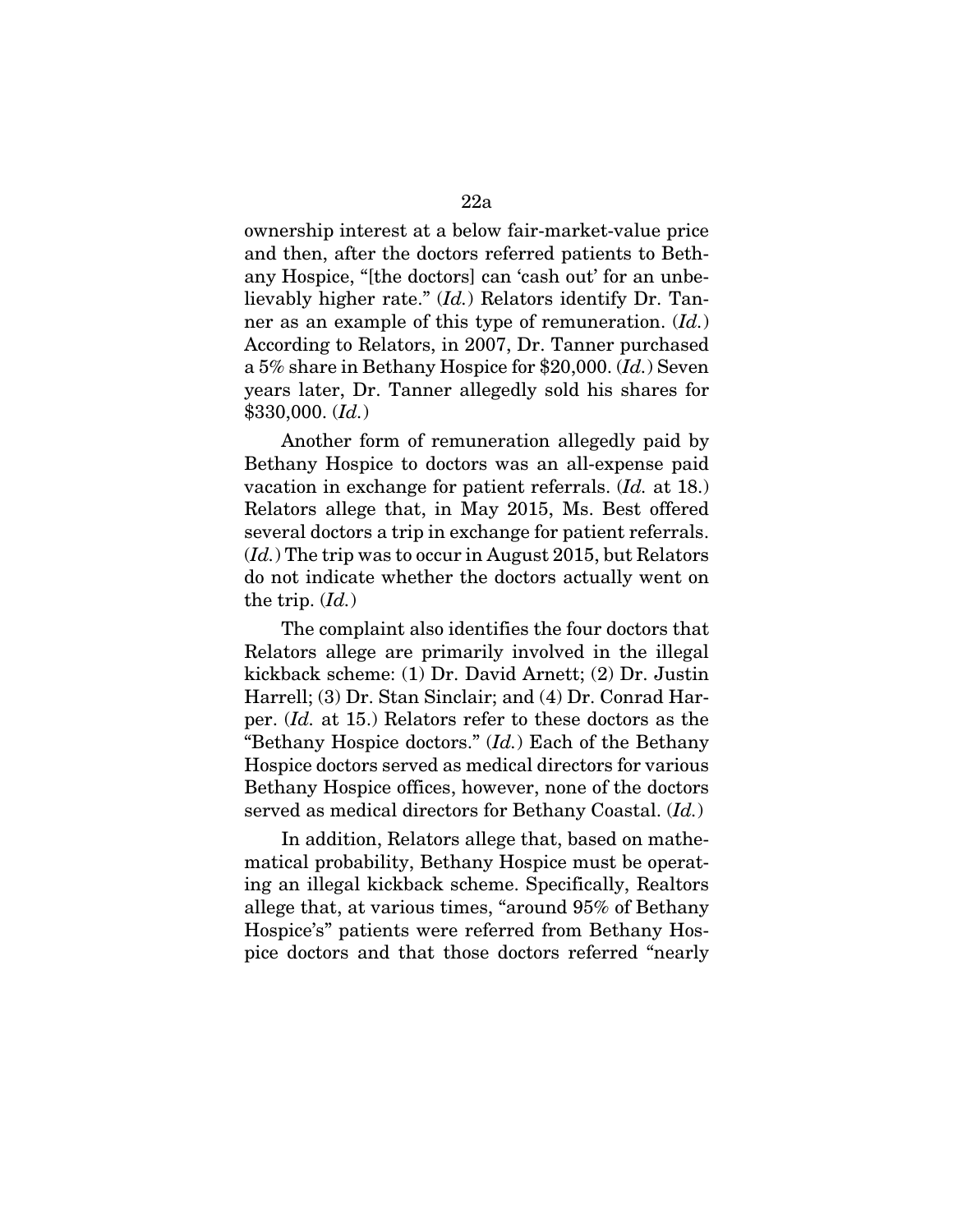all" of their hospice patients to Bethany Hospice.<sup>[6](#page-22-0)</sup> (*Id.*) at 15-16.)

In conjunction with the suspected kickback scheme, Relators also allege that Bethany Hospice submitted claims for reimbursement from Federal Health Care Programs—such as, Medicare and Medicaid—for services rendered to the unlawfully referred patients. (*Id.*) Relators allege that they know claims tainted by the kickback scheme were actually submitted because, during their employment with Bethany Coastal, Relators "gained intimate knowledge of Bethany Hospice's and Bethany Coastal's billing protocols and operations." (*Id.* at 24.) Relators point to several pieces of evidence that they claim support their contention that Bethany Hospice submitted claims to Medicare for reimbursement.

First, Relators describe several conversations they had with Bethany Hospice employees about Medicare patients being unlawfully referred by doctors. (*Id.* at 24-25.) One such conversation was with Shonda Jowers, Clinical Director of Bethany Hospice's Douglas office. (*Id.* at 24.) Ms. Jowers allegedly told Relators that Medicare patients were referred to Bethany Hospice from Bethany Hospice doctors and, in turn, Bethany Hospice billed the government for the services provided to the patients. (*Id.*) Relators also claim that Robert Clements, the former Bethany Hospice Community Education Representative, told them that

<span id="page-22-0"></span><sup>&</sup>lt;sup>6</sup> Relators do not specify whether this percentage includes the patients referred to Bethany Coastal, however, because the Court must construe all facts in the light most favorable to Relators, the Court will consider that the patients referred to Bethany Coastal were included in the calculations.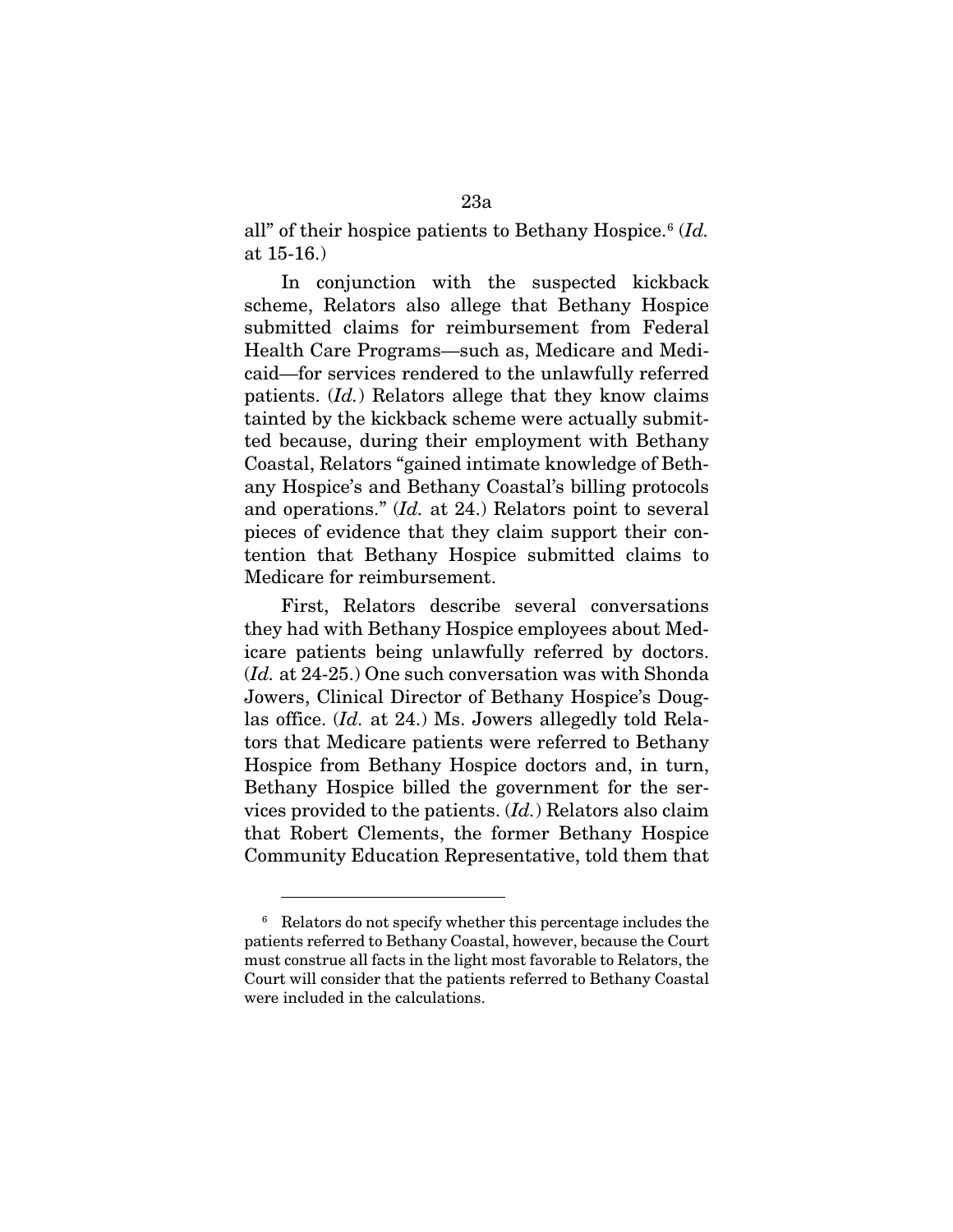"every single referral from [the Bethany Hospice doctors] was for a Medicare . . . beneficiary." (*Id.* at 25.) Mr. Clements allegedly learned this information from other Bethany Hospice employees. (*Id.* at 26.)

Second, Relators claim that they had personal access to Bethany Hospice's "aggregate billing and referral data for Medicare beneficiaries." (*Id.* at 27.) In fact, Relator Johnson and Relator Helmly claim that they each had individual access to information about Bethany Hospice's Medicare claims. Relator Johnson "interacted with administration at every Bethany Hospice and Bethany Coastal location" and "had access to the census reports documenting each [hospice] site's patients and [who paid] for the patients' care." (*Id.* at 30.) Relator Helmly "had access to all of the billing information and census reports for every Bethany office" and "attended meetings with Ms. Best where Bethany Hospice and Bethany Coastal management discussed site productivity . . . ." (*Id.*) Relator Helmly also claims that the former Vice President of Bethany Hospice, Jeneen Cliett, taught her how to create reports documenting the number of patients referred to Bethany Hospice by each doctor. (*Id.* at 12-13.) According to Ms. Cliett, Ms. Best used "these reports to determine how much to pay referral sources." (*Id.* at 13.)

Lastly, Relators allege that, based on "Medicare claims data," Bethany Hospice doctors referred "the vast majority of their Medicare patients to Bethany Hospice." (*Id.* at 27.) Using this data, Relators contend that from the third quarter of 2016 to the second quarter of 2018 the Bethany Hospice doctors referred 100% of their eligible Medicare patients to Bethany Hospice. (*Id.* at 28-29.) Relators insist that "Bethany Hospice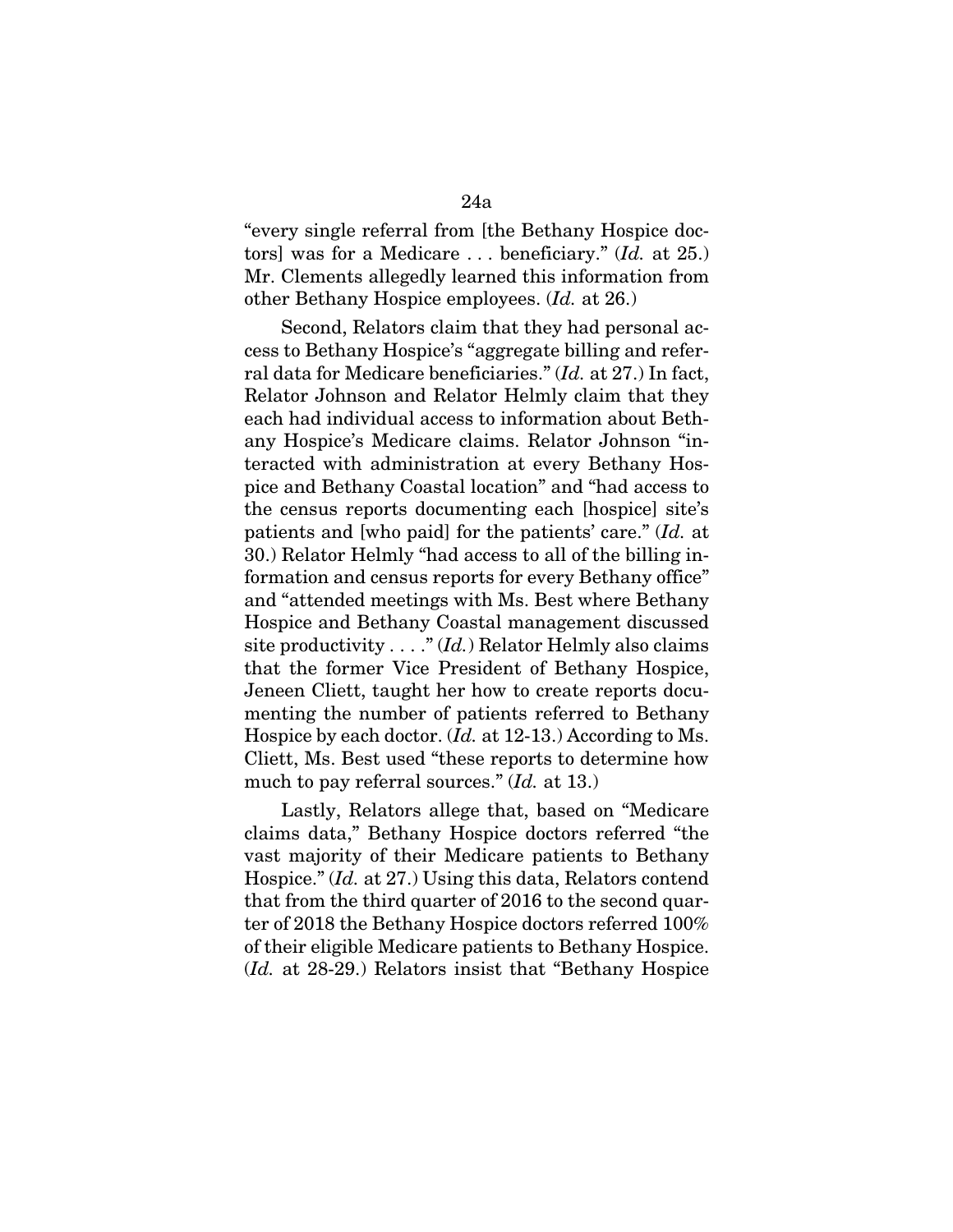derives nearly all of its revenue from" Medicare reimbursement. (*Id.* at 27.)

Based on these allegations, Relators brought two claims pursuant to the FCA against Bethany Hospice: (1) false or fraudulent claims, under 31 U.S.C.  $\S 3729(a)(1)(A);$  and (2) false statements material to a false or fraudulent claim, under 31 U.S.C. § 3729(a)(1)(B).[7](#page-24-0) (*Id.* at 35-36.) In the first claim, Relators allege that Bethany Hospice's kickback scheme led to the submission of false claims tainted by illegal remuneration. (*Id.* at 35.) In the second claim, Relators allege that Bethany Hospice knowingly created false statements certifying compliance with the AKS and the FCA in order to receive reimbursement from Medicare, and, in fact, did receive reimbursement. (*Id.* at 35-36.)

Bethany Hospice has now moved to dismiss Relators' complaint. (Doc. 100.) Bethany Hospice contends that Relators have failed to plead facts in the complaint with the particularity required by Federal Rule of Civil Procedure 9(b), and therefore, the entire complaint should be dismissed. (*Id.* at 9.) Relators have responded in opposition to this motion. (Doc. 121.) Bethany Hospice filed a Reply in Support of its Motion to

<span id="page-24-0"></span><sup>7</sup> In the complaint, Relators assert two claims under the GFMCA that are based on the same allegations as Relators' FCA claims. (Doc. 98 at 35-36.) In its motion to dismiss, Bethany Hospice cites authority for the proposition that a relater who fails to state a claim under the FCA necessarily fails to state a claim under the GFMCA. *See Cade v. Progressive Cmty. Healthcare, Inc*., No. 1:09-cv-3522-WSD, 2011 WL 2837648, at \*3 (N.D. Ga. July 14, 2011). Relators do not challenge this proposition. As a result, the Court's analysis applies to Relators' claims brought under the FCA and the GFMCA.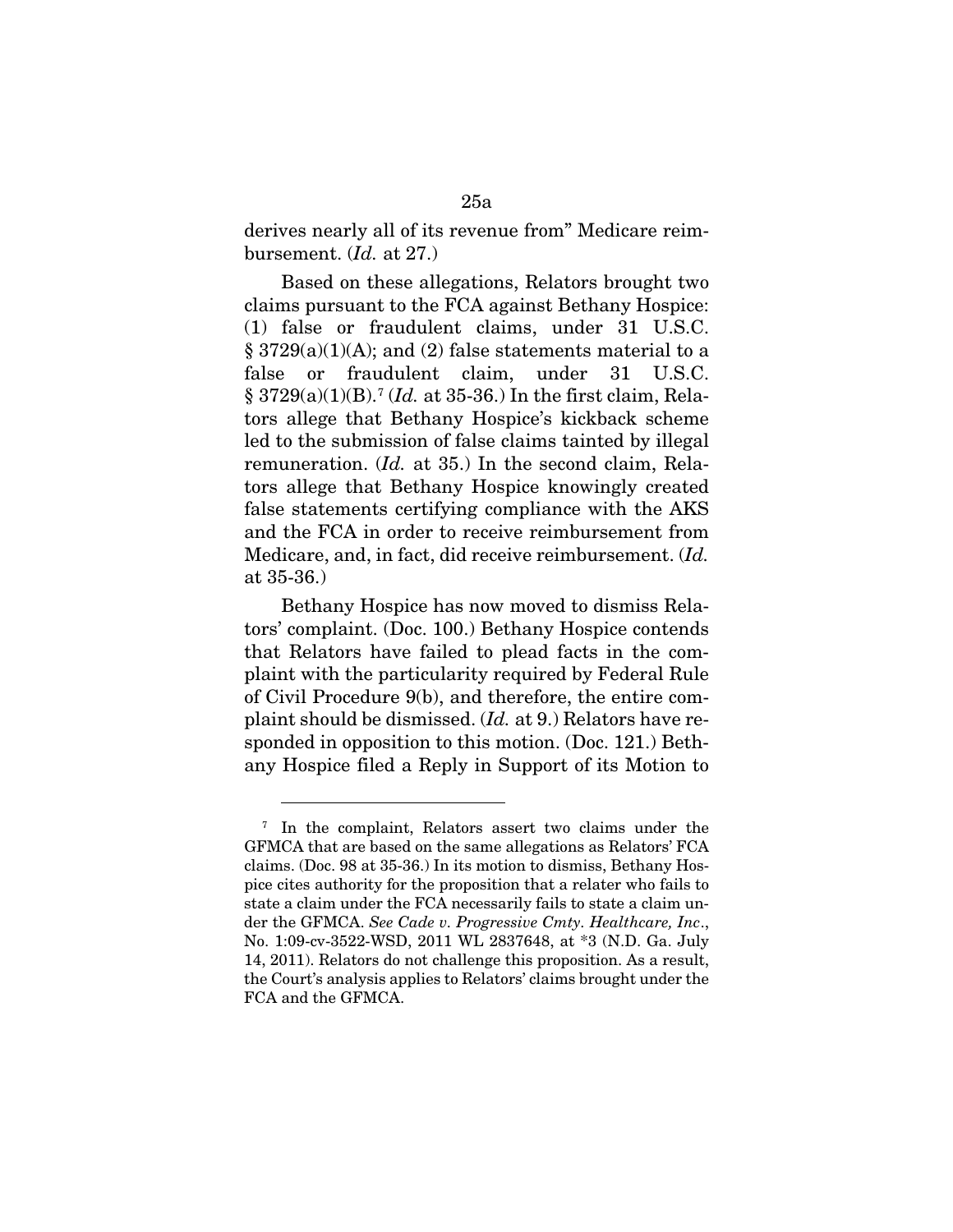Dismiss (Doc. 130), to which Relators filed a Sur-Reply in Opposition (Doc. 134). Bethany Hospice's Motion to Dismiss Relators' Third Amended Complaint is now ripe for review.

### STANDARD OF REVIEW

Federal Rule of Civil Procedure 8(a)(2) requires a complaint to contain "a short and plain statement of the claim showing that the pleader is entitled to relief." "[T]he pleading standard Rule 8 announces does not require 'detailed factual allegations,' but it demands more than an unadorned, the-defendant-unlawfully-harmed-me accusation." *Ashcroft v. Iqbal*, 556 U.S. 662, 678, 129 S. Ct. 1937, 1949, 173 L. Ed. 2d 868 (2009) (quoting *Bell Atl. Corp. v. Twombly*, 550 U.S. 544, 555, 127 S. Ct. 1955, 1964, 167 L. Ed. 2d 929 (2007)). "A pleading that offers 'labels and conclusions' or a 'formulaic recitation of the elements of a cause of action will not do.'" *Id.* (quoting *Twombly*, 550 U.S. at 555, 127 S. Ct. at 1965). "Nor does a complaint suffice if it tenders 'naked assertion[s]' devoid of 'further factual enhancement.'" *Id.* (quoting *Twombly*, 550 U.S. at 557, 127 S. Ct. at 1966) (alteration in original).

"To survive a motion to dismiss, a complaint must contain sufficient factual matter, accepted as true, to 'state a claim to relief that is plausible on its face.'" *Id.* (quoting *Twombly*, 550 U.S. at 570, 127 S. Ct. at 1974). For a claim to have facial plausibility, the plaintiff must plead factual content that "allows the court to draw the reasonable inference that the defendant is liable for the misconduct alleged." *Sinaltrainal v. Coca-Cola Co*., 578 F.3d 1252, 1261 (11th Cir. 2009) (quotations omitted). Plausibility does not require probability, "but it asks for more than a sheer possibility that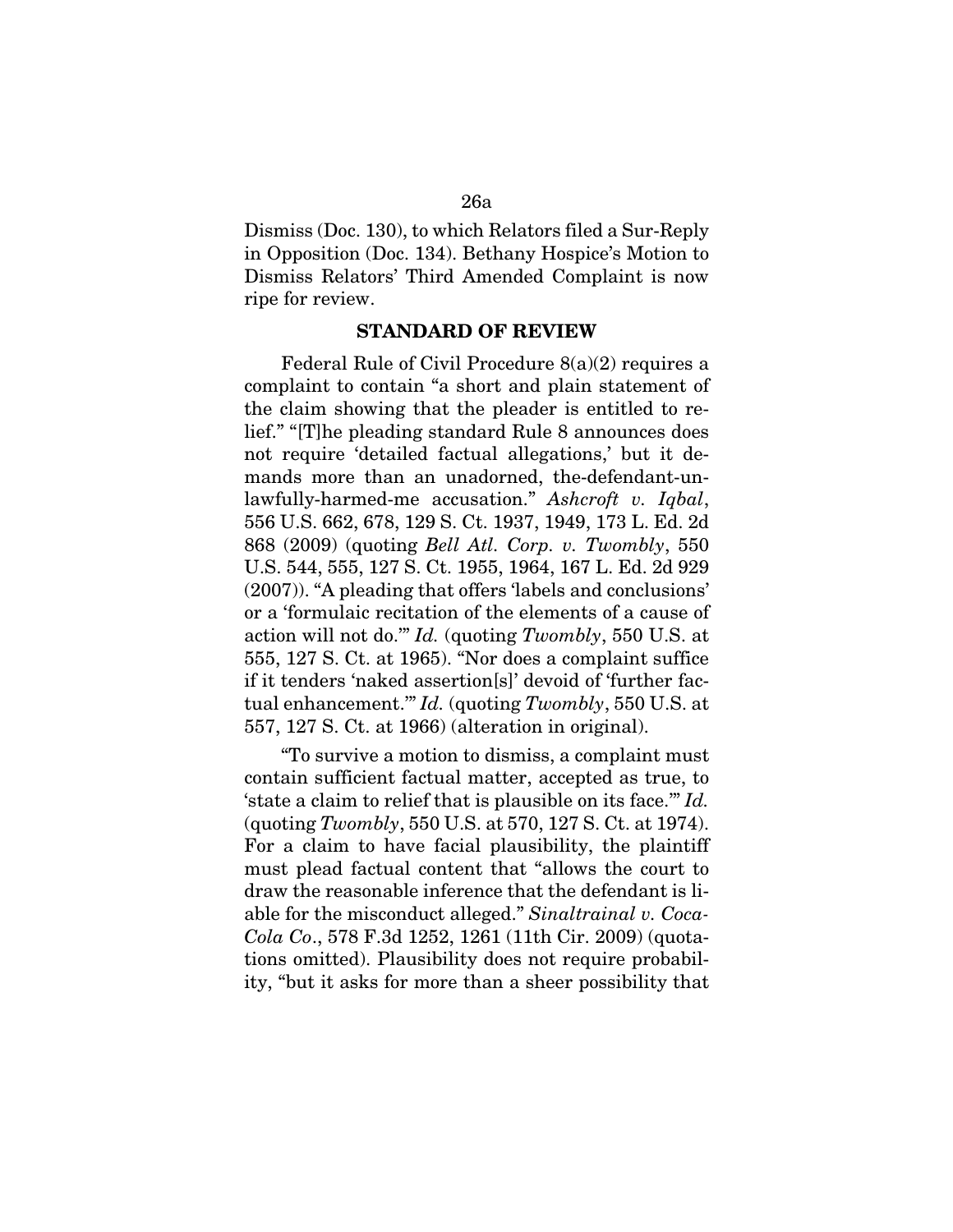a defendant has acted unlawfully." *Iqbal*, 556 U.S. at 678, 129 S. Ct. at 1949. "Where a complaint pleads facts that are 'merely consistent with' a defendant's liability, it 'stops short of the line between possibility and plausibility of entitlement to relief.'" *Id.* (quoting *Twombly*, 550 U.S. at 557, 127 S. Ct. at 1966). Additionally, a complaint is sufficient only if it gives "fair notice of what the . . . claim is and the grounds upon which it rests." *Sinaltrainal*, 578 F.3d at 1268 (quotations omitted).

When the Court considers a motion to dismiss, it accepts the well-pleaded facts in the complaint as true. *Id.* at 1260. However, this Court is "not bound to accept as true a legal conclusion couched as a factual allegation." *Iqbal*, 556 U.S. at 678, 129 S. Ct. at 1950. Moreover, "unwarranted deductions of fact in a complaint are not admitted as true for the purpose of testing the sufficiency of [plaintiff's] allegations." *Sinaltrainal*, 578 F.3d at 1268 (citing *Aldana v. Del Monte Fresh Produce, N.A., Inc*., 416 F.3d 1242, 1248 (11th Cir. 2005)). That is, "[t]he rule 'does not impose a probability requirement at the pleading stage,' but instead simply calls for enough facts to raise a reasonable expectation that discovery will reveal evidence of the necessary element." *Watts v. Fla. Int'l Univ*., 495 F.3d 1289, 1295-96 (11th Cir. 2007) (quoting *Twombly*, 550 U.S. at 545, 127 S. Ct. at 1959).

In addition to Rule  $8(a)(2)$ , the heightened pleading standard of Federal Rule of Civil Procedure 9(b) applies to causes of actions brought under the FCA. *Hopper v. Solvay Pharm., Inc*., 588 F.3d 1318, 1324 (11th Cir. 2009). Rule 9(b) states that "in alleging fraud or mistake, a party must state with particularity the circumstances constituting fraud or mistake." Fed.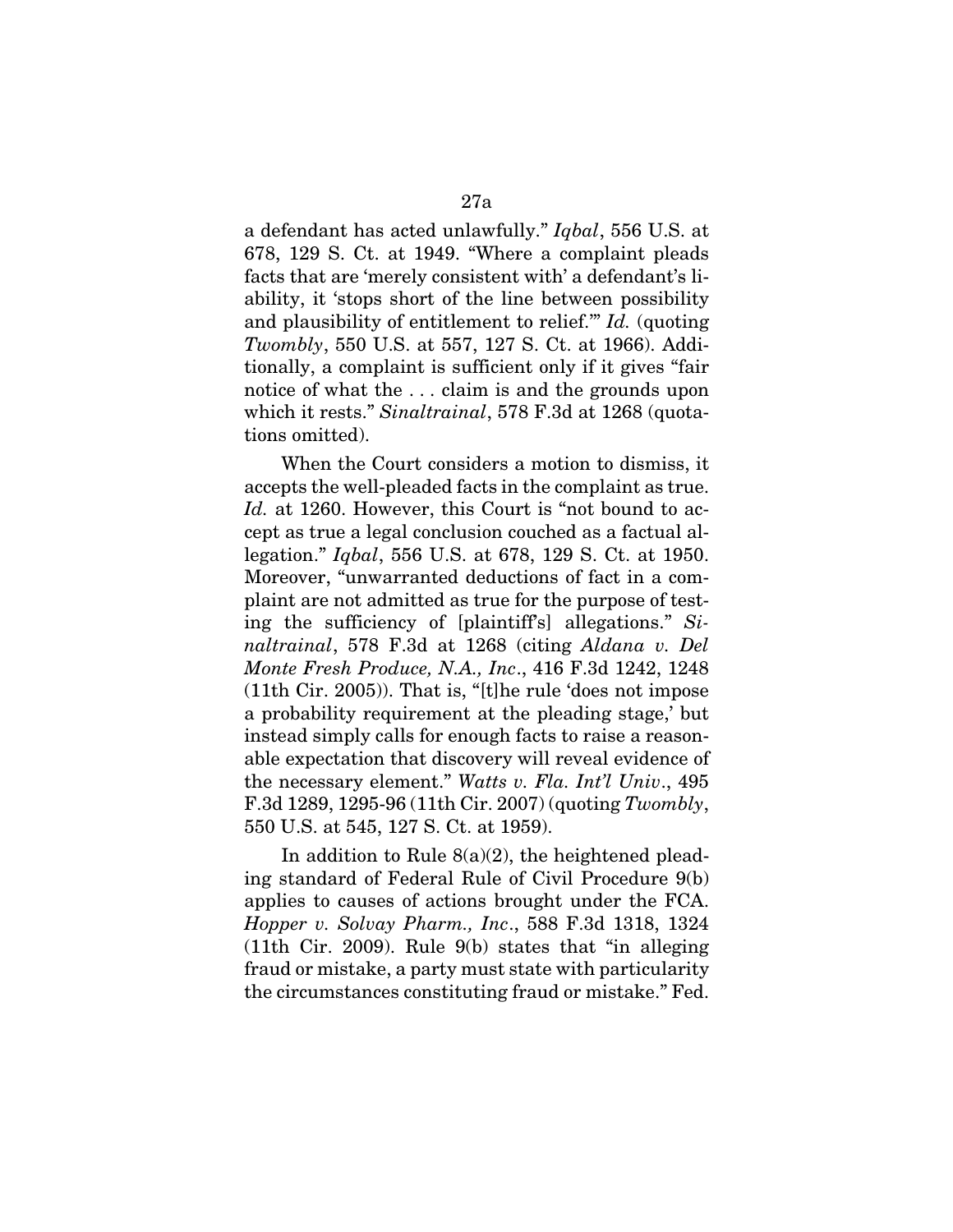R. Civ. P. 9(b). However, "[m]alice, intent, knowledge, and other conditions of a person's mind may be alleged generally." *Id.*

Despite the heightened standard, the purpose of Rule 9(b) remains that a complaint must provide the defendant with "enough information to formulate a defense to the charges." *United States ex rel. Clausen v. Lab. Corp. of Am., Inc*., 290 F.3d 1301, 1313 n.24 (11th Cir. 2002). The Eleventh Circuit has emphasized that "[t]he application of Rule 9(b) . . . 'must not abrogate the concept of notice pleading.'" *Tello v. Dean Witter Reynolds, Inc*., 494 F.3d 956, 972 (11th Cir. 2007) (quoting *Ziemba v. Cascade Int'l, Inc*., 256 F.3d 1194, 1202 (11th Cir. 2001)). Furthermore, Rule 9(b)'s standard "should not be conflated with that used on a summary judgment motion." *United States ex rel. Rogers v. Azmat*, No. CV507-092, 2011 WL 10935176, at \*3 (S.D. Ga. May 16, 2011).

Rule 9(b) serves to ensure that a FCA claim has "some indicia of reliability . . . to support the allegation of an actual false claim for payment being made to the Government." *Clausen*, 290 F.3d at 1311. This is because "[t]he [FCA] does not create liability merely for a health care provider's disregard of Government regulations or improper internal policies unless, as a result of such acts, the provider knowingly asks the Government to pay amounts it does not owe." *Id.* As a result, an FCA complaint must plead not only the "who, what, where, when, and how of improper practices," but also the "who, what, where, when, and how of fraudulent submissions to the government." *Corsello v. Lincare, Inc*., 428 F.3d 1008, 1014 (11th Cir. 2005). The question of whether a complaint satisfies Rule 9(b) is decided on a case-by-case basis, but even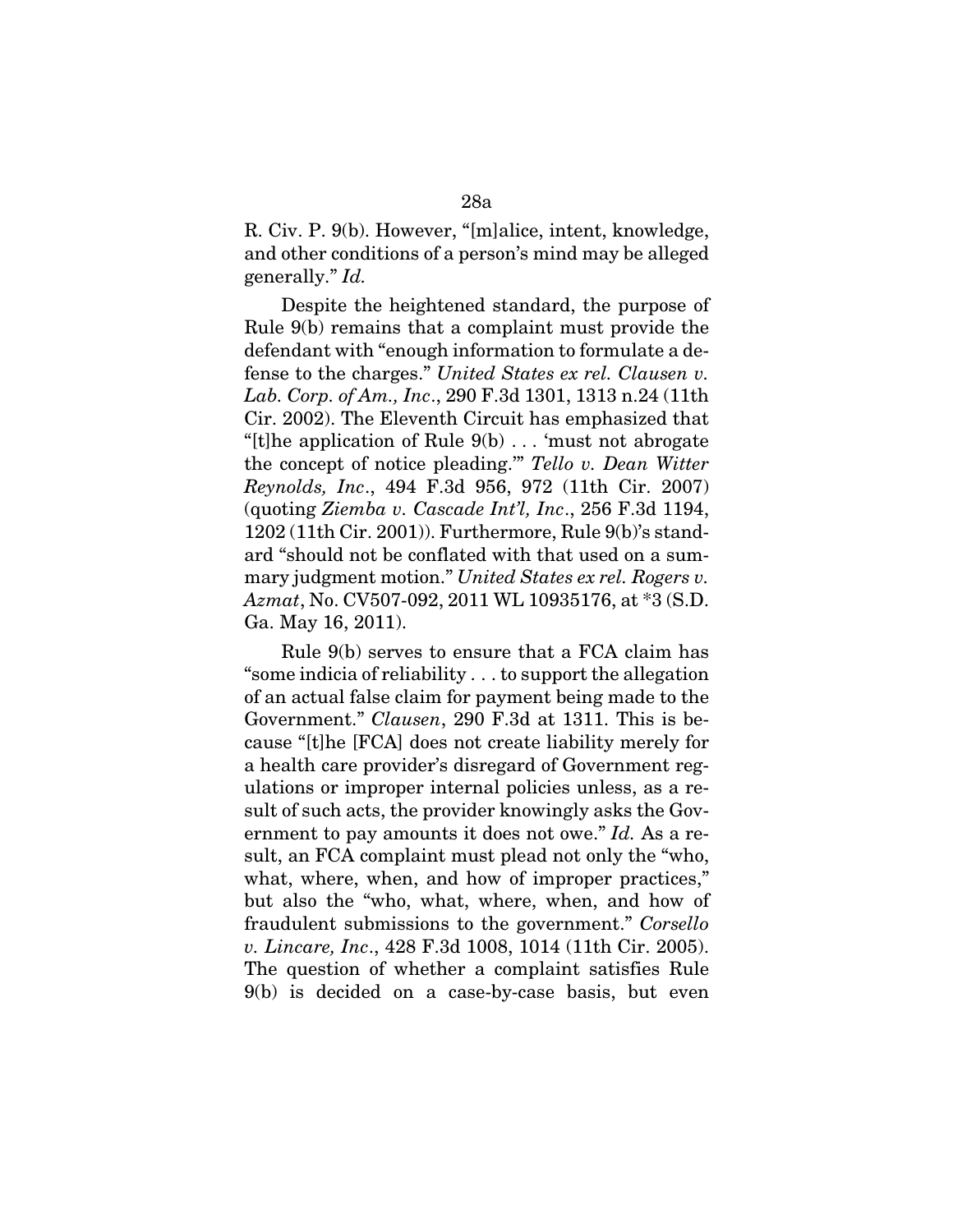detailed portrayals of fraudulent schemes followed by conclusions that false claims must have been submitted is insufficient. *See United States ex rel. Atkins v. Mcinteer*, 470 F.3d 1350, 1358 (11th Cir. 2006). In other words, the complaint must allege with particularity both "the details of the defendant['s] allegedly fraudulent acts" and that claims tainted by the defendant's fraud were actually submitted to the government. *Clausen*, 290 F.3d at 1311.

### ANALYSIS

In its Motion to Dismiss, Bethany Hospice argues that Relators' complaint should be dismissed because Relators failed to allege FCA violations with the particularity required by Rule 9(b). (Doc. 100.) As an initial matter, Bethany Hospice argues that Relators failed to plead the facts surrounding Bethany Hospice's alleged kickback scheme with particularity. (*Id.* at 10.) Alternatively, Bethany Hospice argues that Relators do not plead with particularity their assertions that Bethany Hospice actually submitted false claims to the government. (*Id.* at 15.) Bethany Hospice contends that Relators' complaint could be dismissed on either of these grounds. The Court will now consider Bethany Hospice's arguments in turn.

### I. ANTI-KICKBACK STATUTE VIOLATIONS

"The [AKS] makes it a felony to offer kickbacks or other payments in exchange for referring patients 'for the furnishing of any item or service for which payment may be made in whole or in part under a Federal health care program.'" *McNutt ex rel. v. Haleyville Med. Supplies, Inc*., 423 F.3d 1256, 1259 (11th Cir. 2005) (quoting 42 U.S.C. § 1320a-7b(b)(2)(A)). "A violation of the [AKS] occurs when a defendant: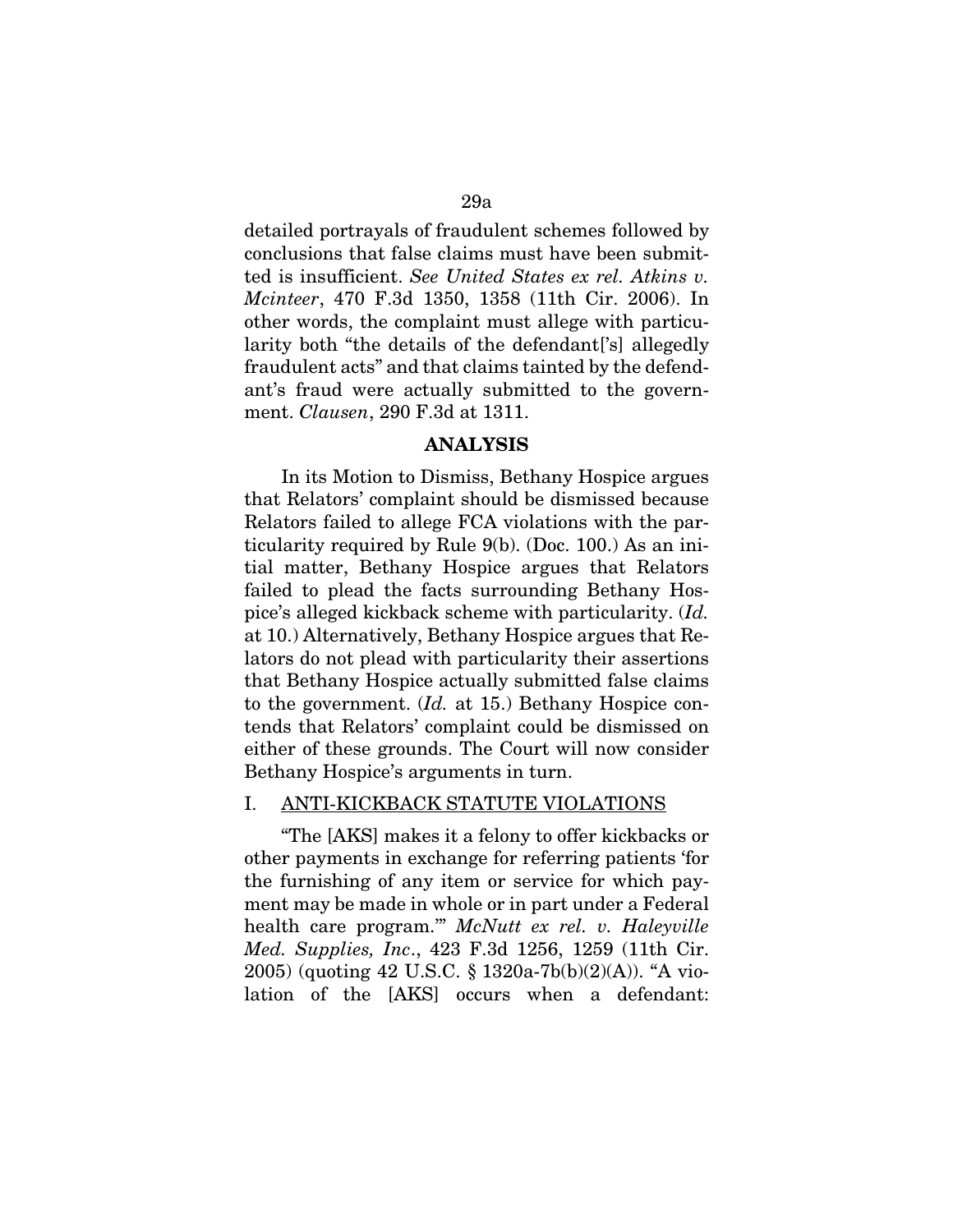(1) knowingly and willfully, (2) 'offers of pays any remuneration,' directly or indirectly, (3) to induce a person to refer individuals to the defendant[] for the furnishing of medical services, (4) paid for by Medicare."[8](#page-29-0) *United States v. Choudhry*, No. 8:13-cv-2603-T-27AEP, 2017 WL 2604930, at \*4 (M.D. Fla. June 14, 2017) (citing *United States ex rel. Mastej v. Health Mgmt. Assocs., Inc*., 591 F. App'x 693, 705 (11th Cir. 2014)).

The AKS provides that "a claim [to Medicare for reimbursement] that includes items or services resulting from a violation of [the AKS] constitutes a false or fraudulent claim for purposes of [the FCA]." 42 U.S.C. § 1320a-7b(g). In this case, Relators allege that Bethany Hospice violated the AKS and, therefore, any claims resulting from Bethany Hospice's violations are fraudulent under the FCA. *See United States ex rel. Schaengold v. Mem'l Health, Inc*., No. 4:11-cv-58, 2014 WL 7272598, at \*3 (S.D. Ga. Dec. 18, 2014) (finding that violations of the AKS "can provide the basis of FCA liability"). As the basis of Bethany Hospice's FCA liability, Relators must plead the circumstances constituting Bethany Hospice's alleged AKS violations with particularity. *Mastej*, 591 F. App'x at 705. Violations of the AKS are pled with particularity when the complaint provides "the names of the doctors who received the incentives, the names of the defendant['s] employees who negotiated the incentives with the doctors, precisely what the incentives were, when they

<span id="page-29-0"></span><sup>8</sup> The AKS does include statutory and regulatory exceptions to the prohibitions against payments for referrals, but Bethany Hospice does not argue that any of the exceptions apply. Therefore, the Court will not address the exceptions.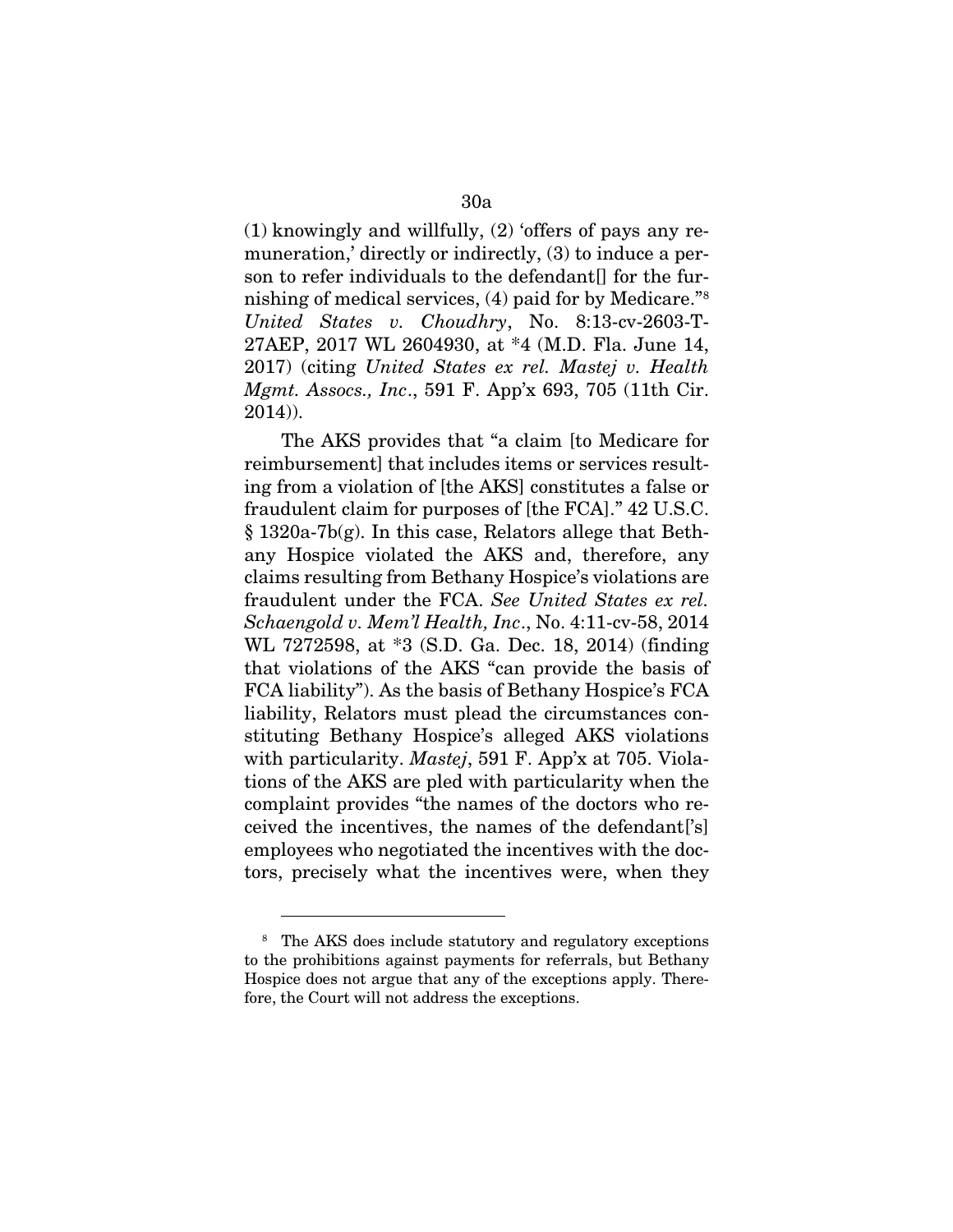were provided, why they were provided, and why they were illegal." *Id.* at 705; *United States ex rel. Matheny v. Medco Health Sols., Inc*., 671 F.3d 1217, 1222 (11th Cir. 2012) ("The particularity requirement of Rule 9(b) is satisfied if the complaint alleges facts as to time, place, and substance of the defendant's alleged fraud, specifically the details of the defendant['s] allegedly fraudulent acts, when they occurred, and who engaged in them.") (internal citations omitted).

In its Motion to Dismiss, Bethany Hospice argues that Relators have not sufficiently pled the existence of a compensation arrangement that violates the AKS. (Doc. 100 at 10.) Specifically, Defendant Bethany Hospice argues that Relators provide only "conclusory assertions" and fail to "provide facts to support" allegations that doctors received payment from Bethany Hospice as inducement for patient referrals. (*Id.* at 13.) The Court agrees.

To their credit, Relators provide some facts to support their allegation of an illegal kickback scheme. For example, Relators named several doctors—the "Bethany Hospice doctors"—that they claim Bethany Hospice paid for referrals. (Doc. 98 at 15.) Relators also named one doctor that allegedly benefitted from an unfair investment in Bethany Hospice—Dr. Tanner. (*Id.* at 14-15.) Additionally, Relators named the individual who allegedly organized the illegal kickback scheme—Ms. Ava Best. (*Id.* at 13.) Relators' also allege that Ms. Best admitted that she "mask[ed] payments to doctors for referrals." (*Id.* at 17.)

Despite these factual allegations, Relators' do not allege enough facts with particularity to support their contention that Bethany Hospice violated the AKS. Specifically, Relators fail to allege with particularity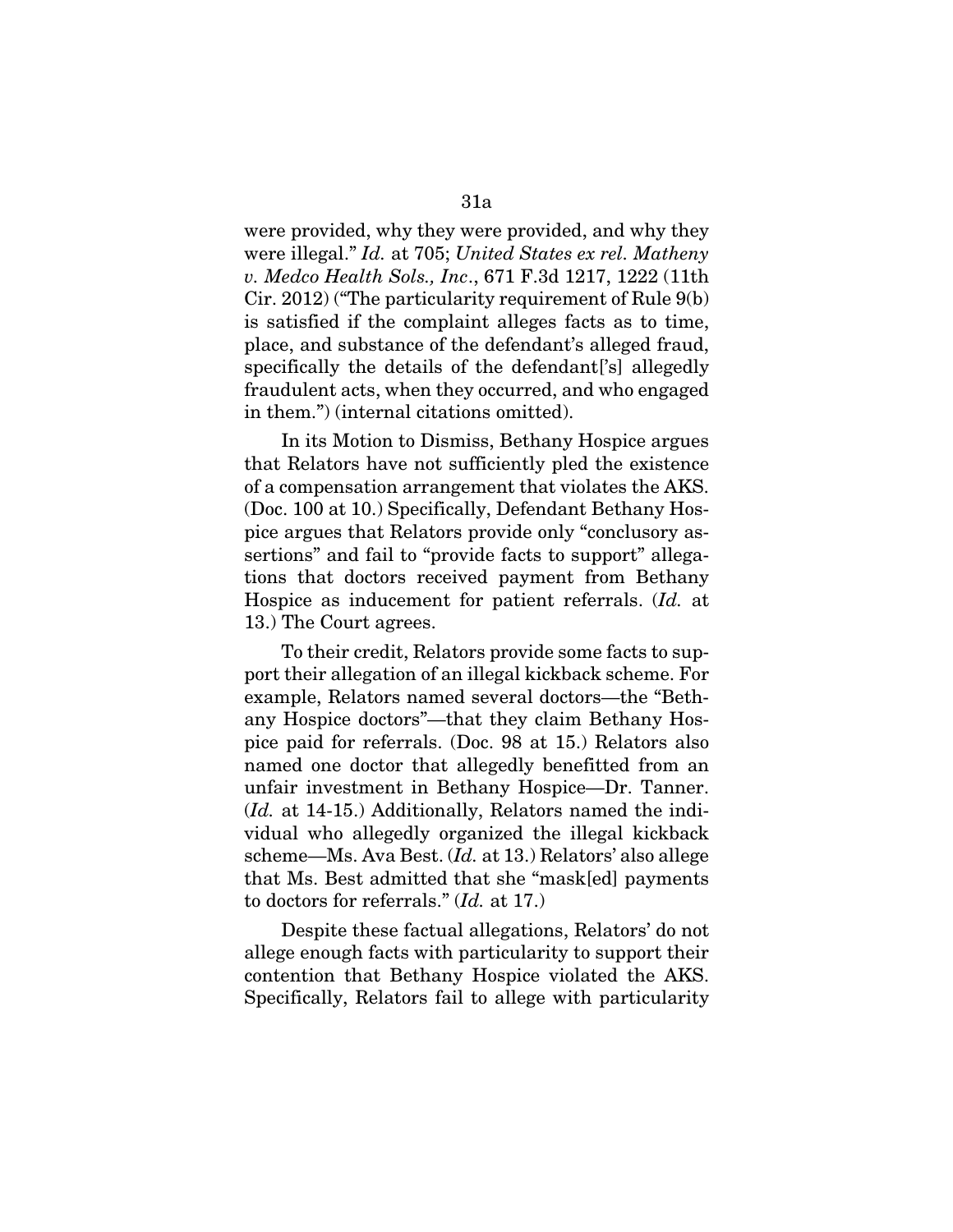"precisely what the incentives were, when they were provided . . .," and how they were provided to the doctors. *Mastej*, 591 F. App'x at 705. Although Relators claim that "Ms. Best told Relator Helmly that she would follow the same protocol to add compensation for Relator Helmly that she used to pay referring doctors for their referrals," Relators provide no details as to how much Ms. Best paid for referrals. (Doc. 98 at 10.) In fact, Relators provide contradictory factual allegations about payments to doctors. Relators claim that Ms. Best admitted to paying doctors on a monthly basis (Doc. 98 at 12) and also claim that Dr. Tanner was paid annually (Doc. 98 at 14).

Moreover, Relators assert that they created reports for Ms. Best that tracked referrals, but, even with their alleged access to these reports, Relators cannot provide specific dates that Bethany Hospice paid doctors, the amounts doctors were paid, or any specific patient in the reports.<sup>[9](#page-31-0)</sup> (*Id.* at 12.) Relators only state "[e]ach of these physicians receive dividends based on how many patients their site puts under census." (*Id.* at 15.) Relators' purported access to these reports should have afforded them more specific information. Without more specific facts supporting Relators' allegations about Bethany Hospice's alleged AKS violations, the complaint does not meet the particularity requirement of Rule 9(b). *See Ga. ex rel. Hunter Labs., LLC v. Quest Diagnostics Inc*., No. 1:13-cv-01838-SCJ, 2014 WL 12543888, at \*4 (N.D. Ga. Mar. 17, 2014) (finding "the kickback scheme . . . obviously deficient" because plaintiffs failed "to articulate any

<span id="page-31-0"></span><sup>9</sup> In fact, Relators do not contend they actually made a report for Ms. Best, rather, that they learned how to make the reports.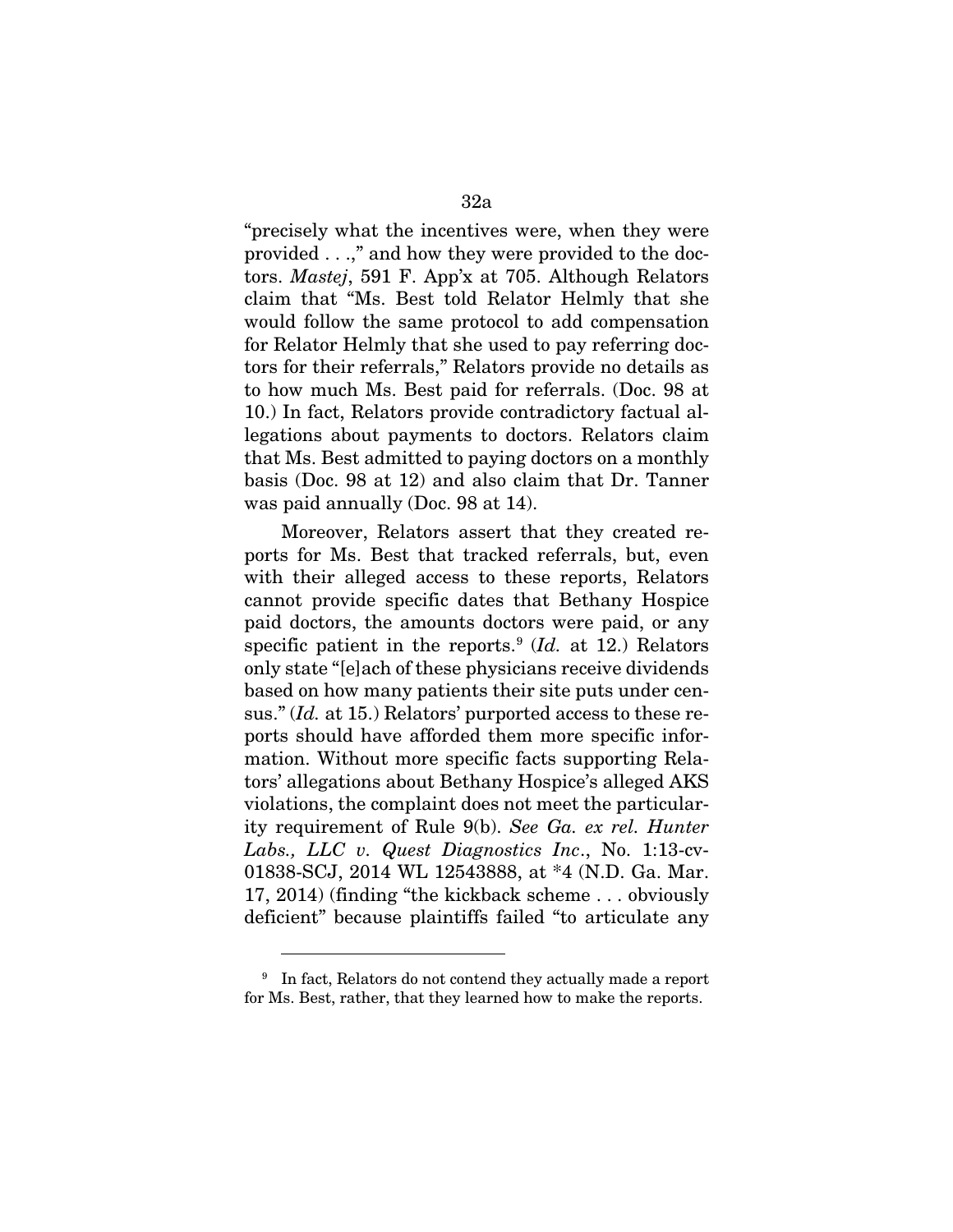specific kickback at issue" such as when the defendant offered inducements and what the specific rates were).

Relators also fail to plead their allegation that Bethany Hospice paid doctors illegal kickbacks by selling doctors shares in Bethany Hospice at below fairmarket-value with particularity. In their complaint, Relators highlight Dr. Tanner as an example of this type of remuneration. (Doc. 98 at 14.) Relators allege the purchase and sale price of Dr. Tanner's ownership interest of Bethany Hospice; however, Relators overlook the fact that Dr. Tanner purchased additional shares before he sold his interest. (*Id.* at 14.) Therefore, it is reasonable to assume that Dr. Tanner's sale price would be higher than his purchase price. Moreover, "[w]ithout alleging a benchmark of fair market value, it is impossible for the Court to infer whether" Bethany Hospice's offer "falls sufficiently below the benchmark so as to constitute remuneration." *United States ex rel. Osheroff v. Tenet Healthcare Corp*., No. 09-22253-CIV, 2012 WL 2871264, at \*7 (S.D. Fla. July 12, 2012); *see also United States v. All Children's Health Sys., Inc*., No. 8: 11-cv-01687-T-27EAJ, 2013 WL 6054803, at \*11 (M.D. Fla. Nov. 15, 2013) (finding relator satisfied Rule 9(b) because she alleged "a fair market value benchmark for" competitive salaries of doctors nationwide).

Lastly, Relators suggest that the high percentage of patients referred to Bethany Hospice indicates that Bethany Hospice was paying doctors for referrals. To support this suggestion, Relators allege that "[i]n certain periods, around 95% of Bethany Hospice's referrals came from doctors with a financial interest in Bethany Hospice." (Doc. 98 at 15.) In addition, Relators allege that "while nearly none of their referrals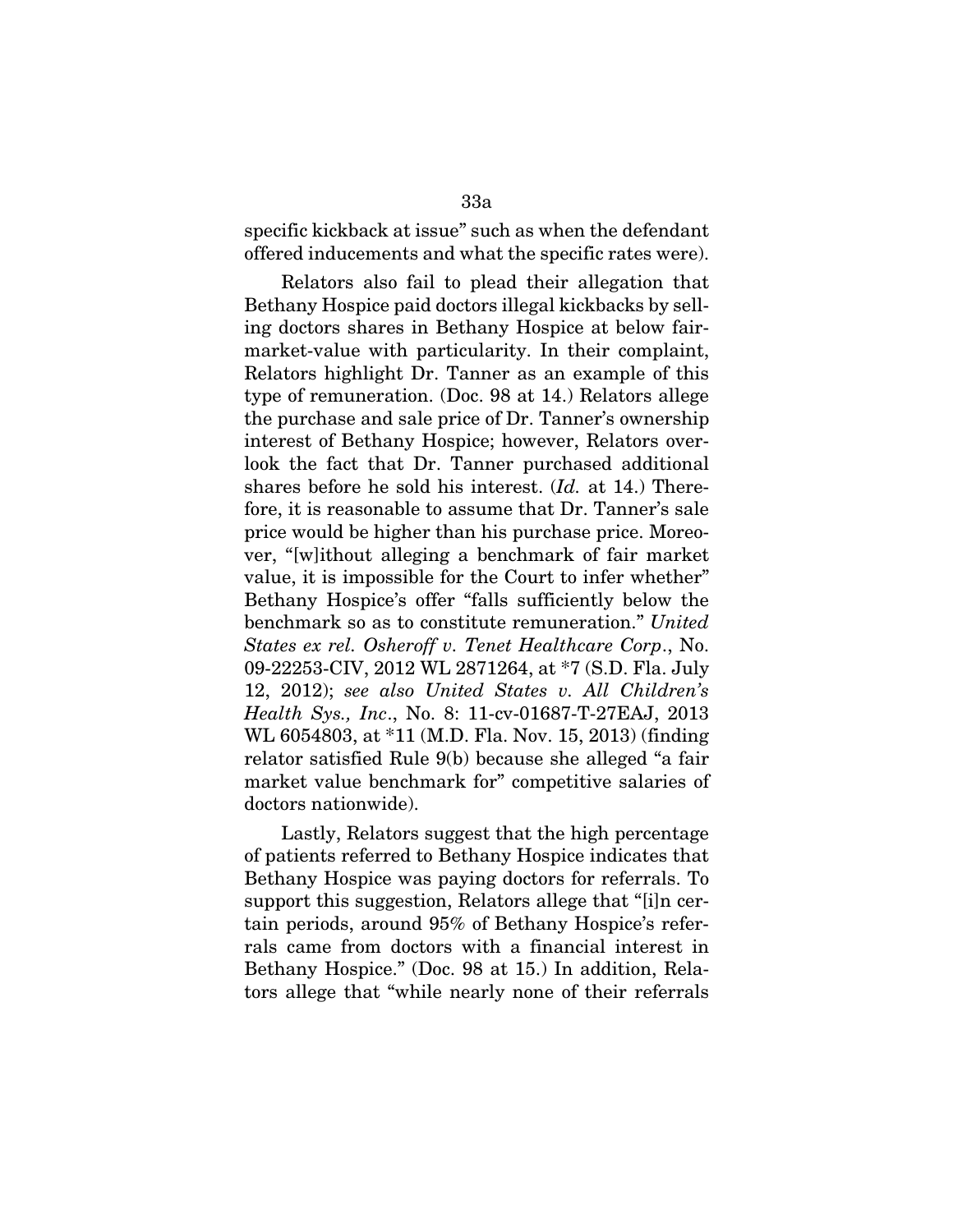went to Bethany Hospice before their financial arrangements, afterwards, nearly all of the 'Bethany Hospice doctors' referrals for hospice services have gone to Bethany Hospice." (*Id.* at 16.) However, Relators do not support these contentions with any evidence. Relators do not explain what numbers were used to calculate the percentages and do not provide the Court with the source of this data.

Because Relators have failed to plead the circumstances of an illegal kickback scheme with particularity and this scheme forms the basis of Relators' FCA claims, the Court finds that Relators' claims should be dismissed[.10](#page-33-0) Nevertheless, the Court will address Relators' allegations regarding the submission of false claims to Medicare.

## II. SUBMISSION OF FALSE CLAIMS TO THE GOVERNMENT

Even if Relators had pled the circumstances of Bethany Hospice's AKS violations with particularity, "[m]erely alleging a violation of the [AKS] does not sufficiently state a claim under the FCA." *Mastej*, 591 F. App'x at 706. "[T]he Eleventh Circuit has clearly articulated a complaint that simply alleges an illegal scheme is insufficient to satisfy the pleading standard of Rule 9(b) if said complaint fails to particularize the existence of a single actual false claim in relation to the fraudulent scheme." *Hunter Labs., LLC*, 2014 WL

<span id="page-33-0"></span><sup>10</sup> Relators' also alleged that Bethany Hospice offered the Bethany Hospice doctors a free trip. (Doc. 98 at 18.) However, Relators do not allege that the doctors actually went on this trip and Relators were not employed by Bethany Coastal at the time the trip was supposed to occur. (*Id.*) Therefore, this allegation also does not plead enough facts with particularity to satisfy Rule 9(b).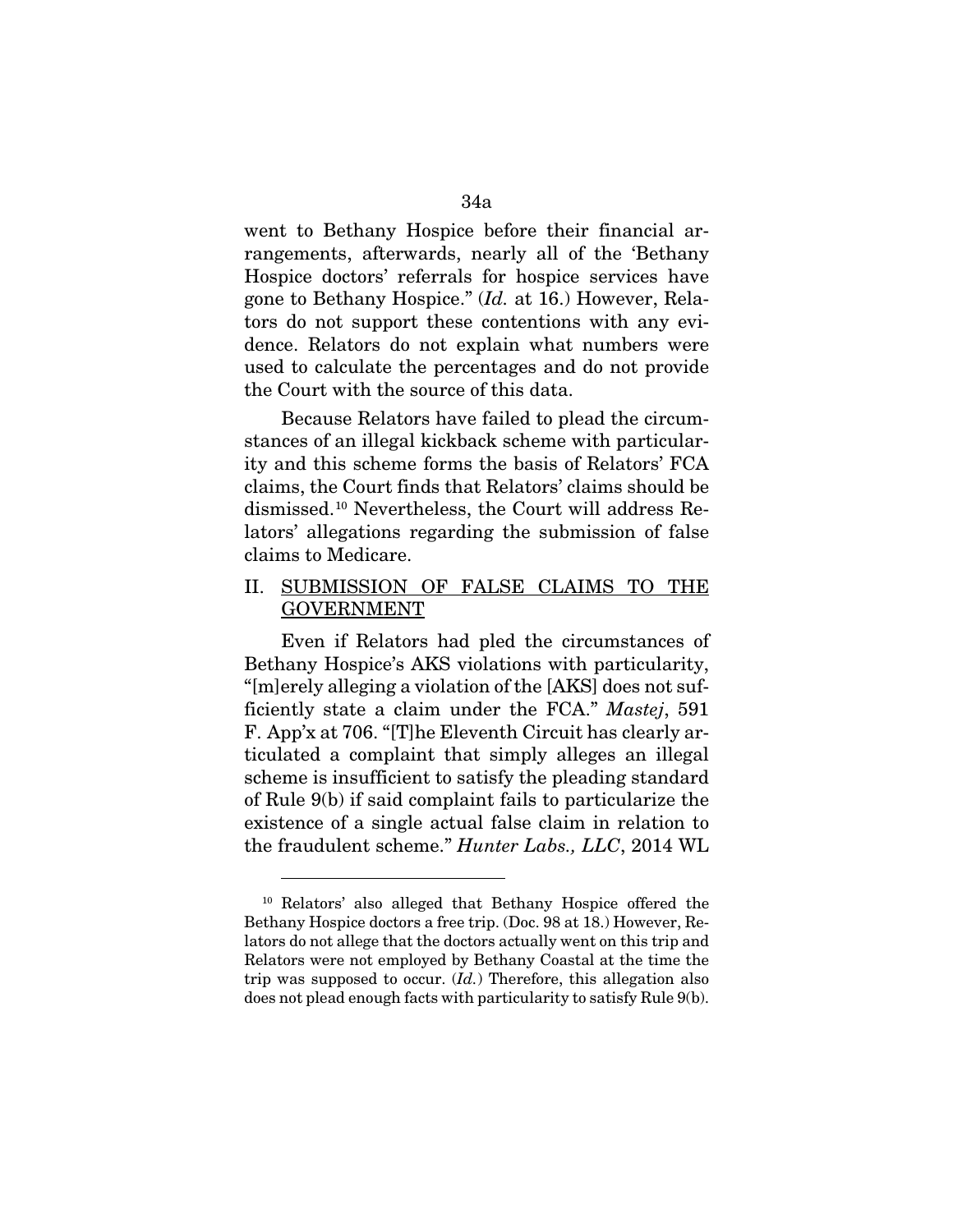12543888, at \*4. "It is the submission and payment of a false Medicare claim and false certification of compliance with the law that creates FCA liability." *Mastej*, 591 F. App'x at 706. In other words, Relators cannot simply describe an illegal kickback scheme and then state that claims "must have been submitted, were likely submitted[,] or should have been submitted." *Carrel v. AIDS Healthcare Found., Inc*., 898 F.3d 1267, 1275 (11th Cir. 2018) (internal citation omitted).

In their complaint, Relators allege that Bethany Hospice violated the "false claim" and "make or use" provisions of the FCA by submitting claims to Medicare for services rendered as a result of an illegal referral scheme and accepting payment from the government for those claims. The "false claim" provision imposes liability on anyone who "knowingly presents or causes to be presented a false or fraudulent claim for payment or approval[.]" 31 U.S.C.  $\S 3729(a)(1)(A)$ . Similarly, the "make or use" provision imposes liability on anyone who "knowingly makes, uses, or causes to be made or used, a false record or statement material to a false or fraudulent claim[.]" 31 U.S.C. § 3729(a)(1)(B). To successfully plead a claim under either provision, Relators must provide particularized allegations "that [Bethany Hospice] actually submitted a false claim, and by extension, that the government actually paid" Bethany Hospice for the claim. *United States ex rel. Aguino v. Univ. of Miami*, 250 F. Supp. 3d 1319, 1329 (S.D. Fla. 2017). Because, under either provision, Relators must first establish that Bethany Hospice submitted a false or fraudulent claim, the Court will address Relators' claims under the "false claim" and "make or use" provisions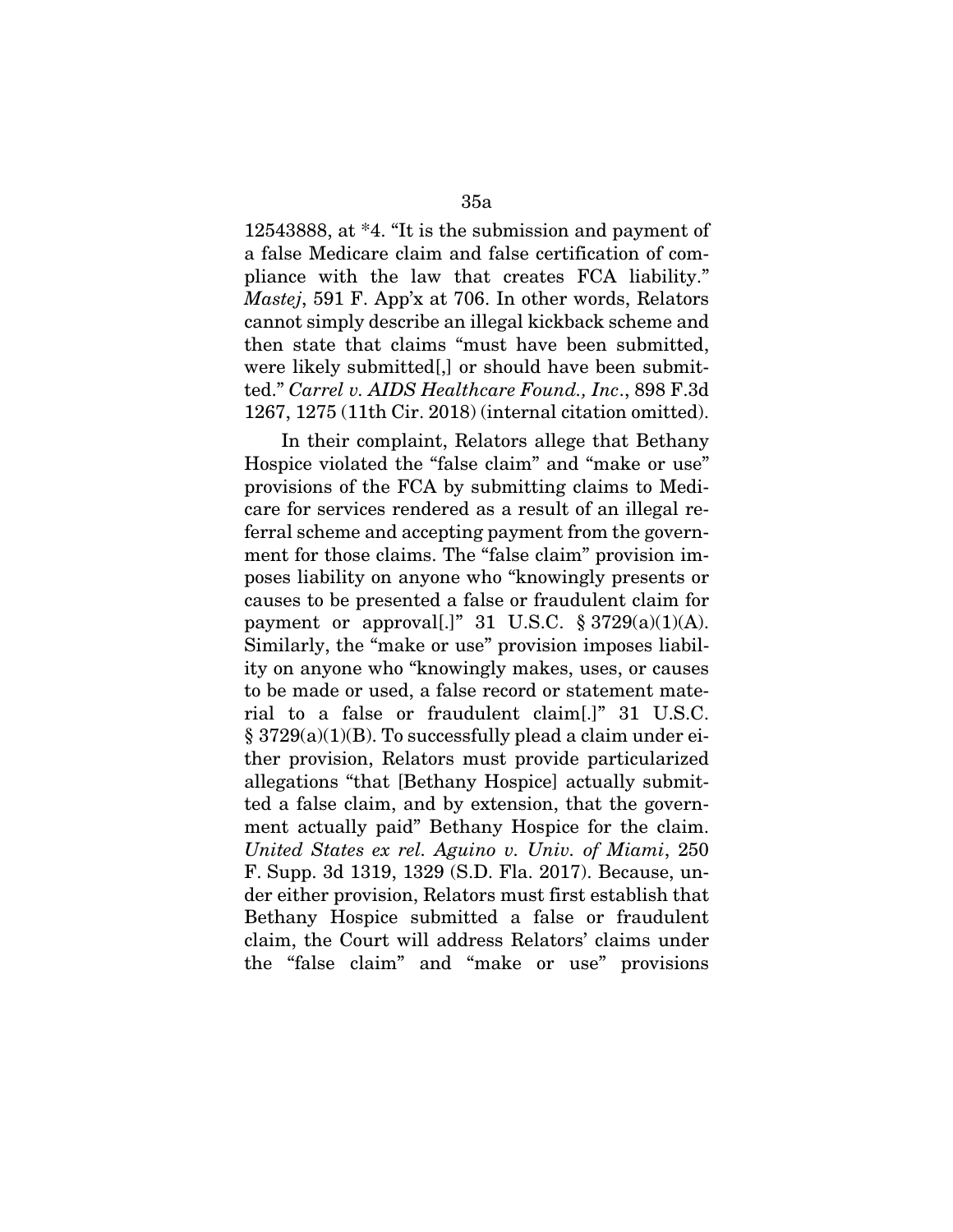together.[11](#page-35-0) *See, e.g., United States ex rel. Klusmeier v. Bell Constructors, Inc*., 469 F. App'x 718, 721 n.5 (11th Cir. 2015) (addressing claims under the false claim and make or use provisions together).

In its motion to dismiss, Bethany Hospice argues that "Relators . . . fail to allege any facts showing the actual presentment of a claim to the government." (Doc. 100 at 15.) Additionally, Bethany Hospice argues that Relators cannot support their conclusory allegations because, even without an example claim, Relators provide insufficient "indicia of reliability" that

<span id="page-35-0"></span><sup>&</sup>lt;sup>11</sup> Relators contend that Bethany Hospice violated 31 U.S.C. § 3729(a)(1)(B) by certifying compliance with the AKS on claims submitted to the government for reimbursement. (Doc. 98 at 5.) Notwithstanding that the Court found that Relators' did not particularly allege the facts surrounding an alleged kickback scheme, the Court notes that Relators only mention false statements in violation of 31 U.S.C. § 3729(a)(1)(B) once in their complaint. (*Id.* at 5.) Specifically, Relators state that "[e]ach of the billing forms [certified] that Bethany Hospice had not violated the AKS in conjunction with the submission of the bills" and "[t]hese certifications (and the billing certifications) were false, and Bethany Hospice knew they were false." (*Id.* at 5.) Relators provide no facts to support when Bethany Hospice created false statements or if Bethany Hospice was paid in connection with any false statements. As a result, the Court finds that Relators have failed to plead this claim with the particularity required by Rule 9(b). *See Thornton v. Nat'l Compounding Co., Inc*., No. 8:15-cv-2647-T-36JSS, 2019 WL 2744623, at \*19 (M.D. Fla. July 1, 2019) (dismissing a claim under  $\S 3729(a)(1)(B)$  because the relater provided "[n]o factual allegations support [the] conclusion" that false certifications were made where the relater only mentioned false certifications in one paragraph of the complaint); *Garden Care Cntr*., 2019 WL 6493972, at \*6 (dismissing a claim under § 3729  $(a)(1)(B)$  because "there [was] no indication of when the false narratives were provided or for which services or patients").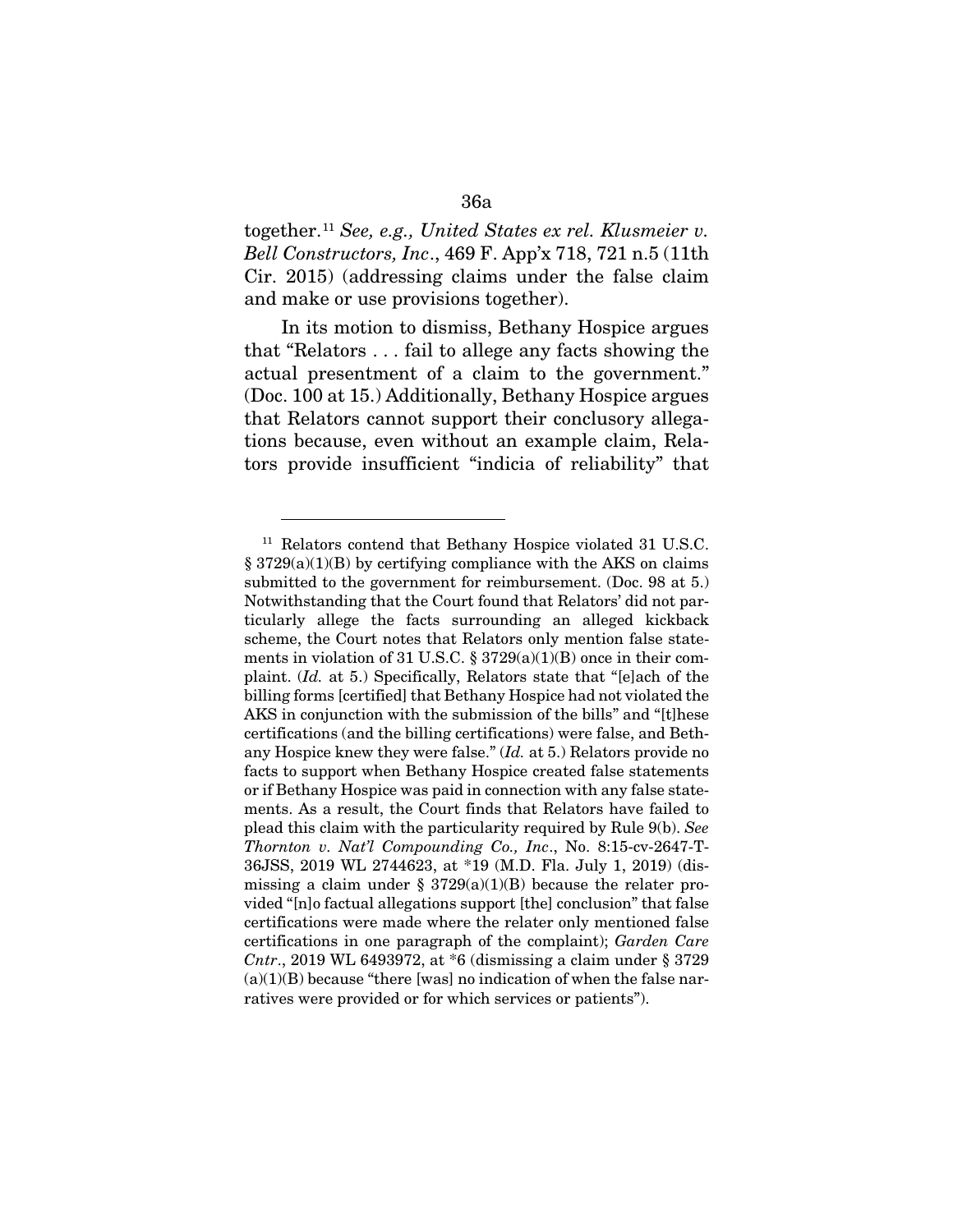false claims were submitted to Medicare. (*Id.* at 17.) The Court agrees.

"Because it is the submission of a fraudulent claim that gives rise to liability under the [FCA], that submission must be pleaded with particularity and not inferred from the circumstances." *Corsello*, 428 F.3d at 1013. Generally, the submission of a false claim is pled with particularity by "attach [ing] a representative sample claim" that includes "exact billing data (name, date, amount, and services rendered) . . . ." *Mastej*, 591 F. App'x at 704; *see also United States ex rel. Chase v. HPC Healthcare, Inc*., 723 F. App'x 783, 789 (11th Cir. 2018) ("One way to satisfy this requirement is by alleging the details of false claims by providing specific billing information—such as dates, times, and amounts of actual false claims or copies of bills.").

Relators did not present specific details of false claims or example claims that were allegedly submitted to the government by Bethany Hospice. (Doc. 121 at 4.) Rather, Relators argue that their personal knowledge of Bethany Hospice's internal operations and Medicare referral rates provide sufficient "indicia of reliability" to support their allegations that Bethany Hospice actually submitted false claims. (*Id.*)

Relators are correct that the Eleventh Circuit has "allowed FCA claims to proceed where clear 'indicia of reliability' support the actual submission of a false claim, even if the relator cannot offer particularized allegations about a specific false claim." *Aquino*, 250 F. Supp. 3d at 1332 (quoting *Clausen*, 290 F.3d at 1311). The Eleventh Circuit is "more tolerant towards complaints that leave out some particularities of the submissions of a false claim if the complaint also alleges personal knowledge or participation in the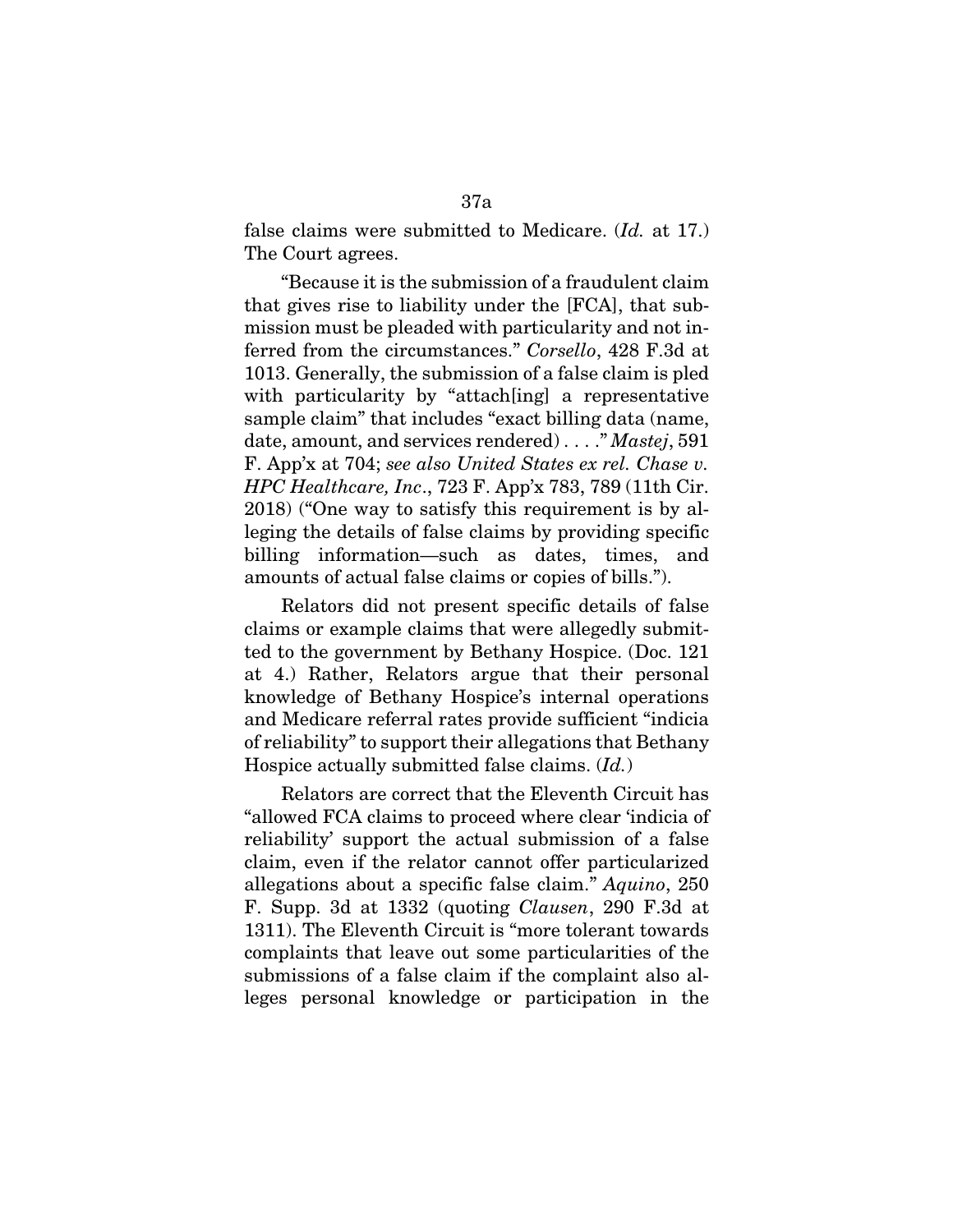fraudulent conduct." *Matheny*, 671 F.3d at 1230. "[A] relator's firsthand knowledge of a defendant's actual submission of false claims may, where supported by appropriate factual allegations, provide 'sufficient indicia of reliability' to substitute for the particularized allegations that Rule 9(b) generally requires." *Aquino*, 250 F. Supp. 3d at 1332 (quoting *Clausen*, 290 F.3d at 1311); *see also Mastej*, 591 F. App'x at 704 ("[R]elators with direct, first-hand knowledge of the defendant ['s] submission of false claims gained through her employment with the defendant<sup>[]</sup> may have a sufficient basis for asserting that the defendant[] actually submitted false claims.").

Bethany Hospice argues that Relators have failed to "supply sufficient 'indicia of reliability' to support Relators'" allegation that Bethany Hospice actually submitted claims *to the* government. (Doc. 100 at 20.) Specifically, Bethany Hospice argues that Relators cannot support their allegations with personal knowledge and rely only on mathematical probability that Bethany Hospice submitted claims to Medicare that were tainted by the alleged kickback scheme. (*Id.*) In response, Relators contend that they pled more reliable allegations, based on their personal knowledge, than the relators in *Hill v. Morehouse Med. Assocs., Inc.*, No. 02-14429, 2003 WL 22019936 (11th Cir. 2003), *United States ex rel. Walker v . R&F Props. Of Lake Cty., Inc*., 433 F.3d 1349 (11th Cir. 2005), and *Mastej*, 591 F. A'ppx 693. (Doc. 121.) However, the Court finds that Relators do not meet the "relatively high bar for 'indicia of reliability' . . ." established by these cases. *Aquino*, 250 F. Supp. 3d at 1332. Specifically, Relators "cannot rely on their 'personal knowledge or participation' in the alleged fraud" to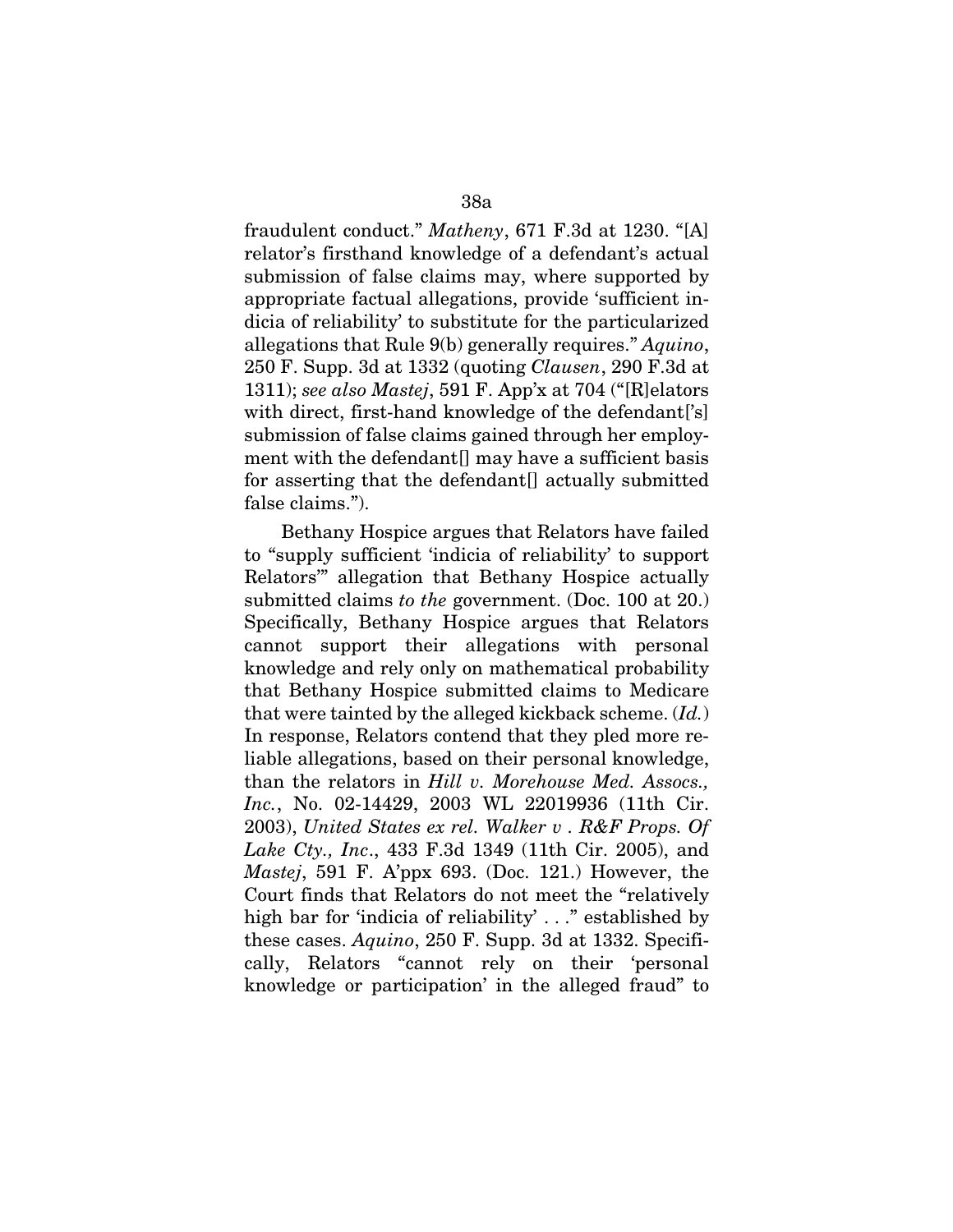provide sufficient indicia of reliability. *Carrel*, 898 F.3d at 1277 (citing *Matheny*, 671 F.3d at 1227).

As a starting point, Relators' did not describe Bethany Hospice's billing operations in as much detail as the relator in *Hill*. The relator in *Hill*, a former employee of the defendant's billing department, alleged that the defendant was submitting fraudulent bills to the government for reimbursement. 2003 WL 22019936, at \*1-2. To support her allegations, the relator described in detail the defendant's billing process, who engaged in the fraud, and the frequency fraudulent bills were submitted to the government. *Id.* Additionally, the relator described three specific instances in which she personally observed employees change codes on bills to fraudulently secure reimbursement from Medicare. *Id.* Although the relator could not identify specific patients associated with false claims, the Eleventh Circuit found that the relator's "factual allegations provide[d] the indicia of reliability" necessary because the relator pled that she "was an employee within the billing and coding department and witnessed firsthand the alleged fraudulent submissions . . . ." *Id.* at \*4. Moreover, the relator "supported her legal theory with facts describing [the defendant's] billing process, the specific . . . codes that were altered for each of the five billing schemes, and the frequency of submission of each type of claim." *Id.*

The details alleged in *Hill* highlight the relator's personal knowledge that the defendant submitted false claims and exceed the factual allegations offered by Relators in this case. Realtors conclusively state that they "gained intimate knowledge of Bethany Hospice's and Bethany Coastal's billing protocols and operations" without providing any details of these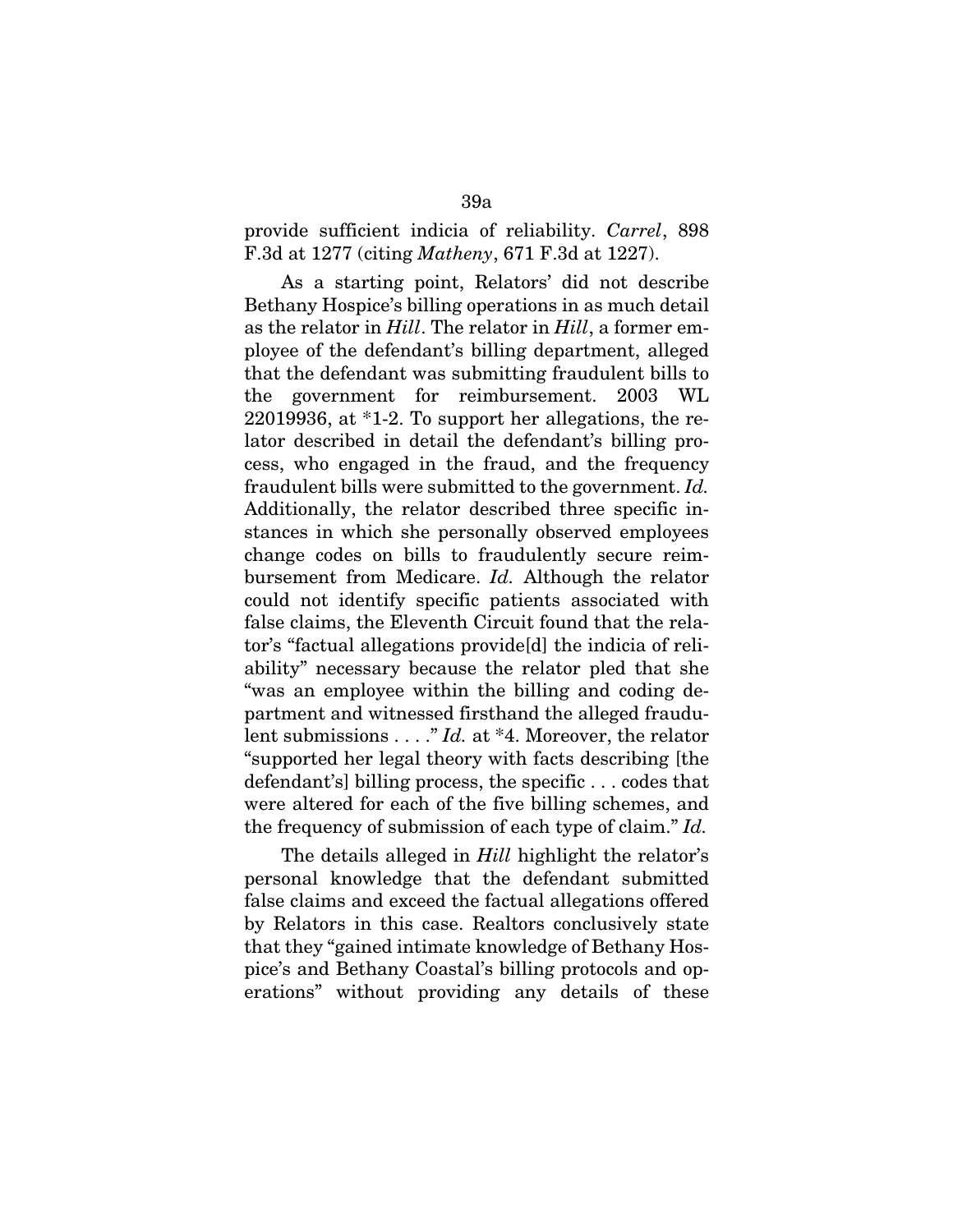operations. (Doc. 98 at 24.) Although Relator Helmly claims that she "had full access to all billing and referral data for all patients . . ." and "she attended meetings with Ms. Best where . . . management discussed site productivity . . .," Relators do not describe even one specific instance they observed a Bethany Hospice employee submit a false claim. (*Id.* at 30.) "It is not enough for the [relators] to state baldly that [they were] aware of the defendants' billing practices . . . ." *Mastej*, 591 F. App'x at 704-705.

Relators case is also distinguishable from *Walker*. In *Walker*, the relator, a former nurse practitioner for the defendant, claimed that the defendant "filed false claims for Medicare reimbursement by billing Medicare for services rendered by nurse practitioners . . . as if those services were rendered 'incident to the service of a physician' . . . ." 433 F.3d at 1353. Specifically, the relator alleged that she personally participated in the fraudulent billing because she was instructed to bill her time as a physician. *Id.* Additionally, the relator had a conversation with an administrator of the defendant where the administrator admitted that "[the defendant] billed all nurse practitioner and physician assistant services as rendered 'incident to the services of a physician.'" *Id.* at 1360. Because of the relator's participation in the fraudulent billing, the Eleventh Circuit found that her "allegations [were] sufficient to explain why [she] believed [the defendant] submitted false or fraudulent claims." *Id.* at 1360.

In contrast, Relators in this case do not allege that they participated in the submission of fraudulent claims to the government. Although Relators do allege that they had conversations about fraudulent claims with Bethany Hospice employees, including Ms.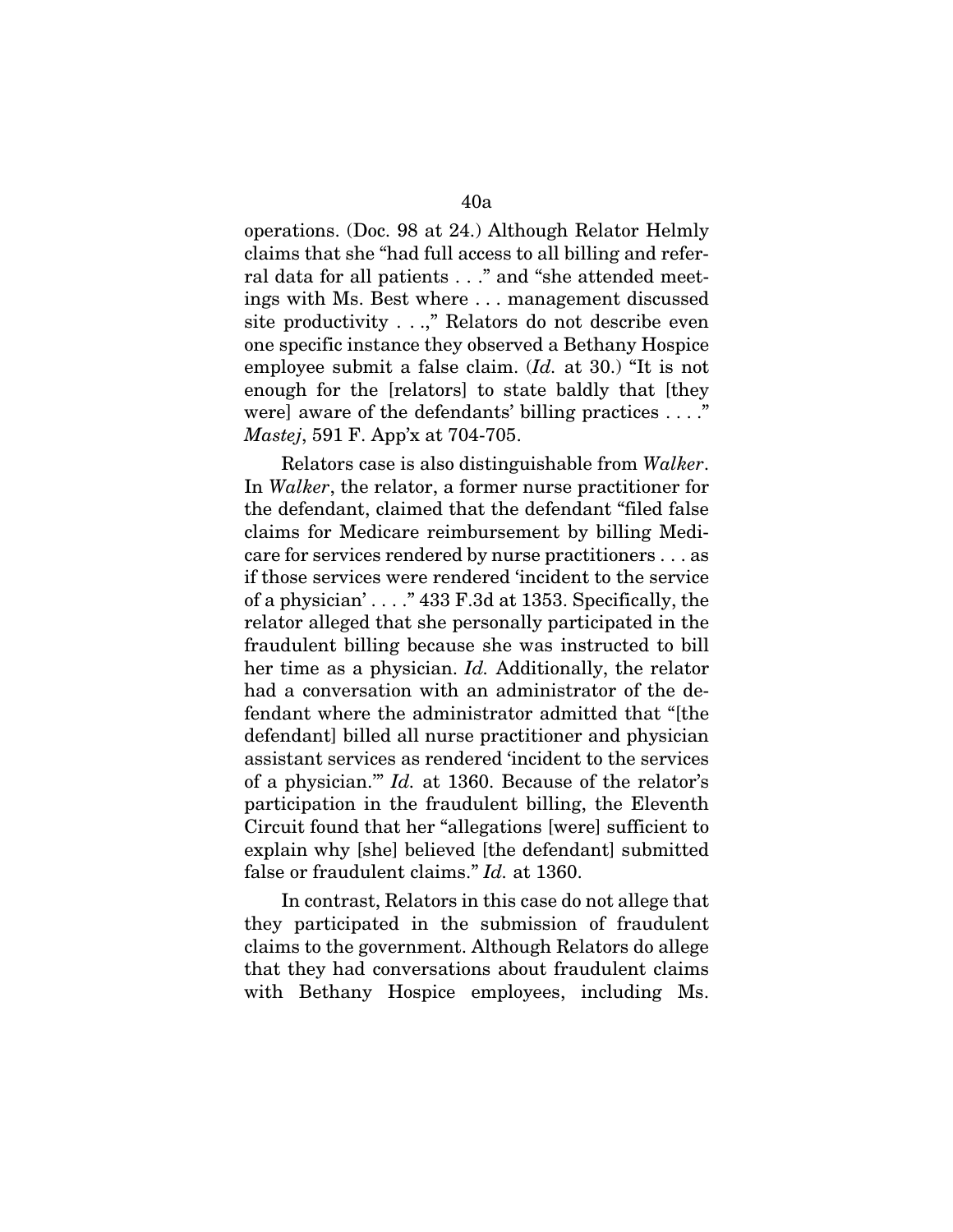Jowers and Ms. Cliett, these conversations were not had in conjunction with Relators' participation in the fraud. Relators' vague and conclusory details about their conversations with Bethany Hospice employees do not amount to the participation and detailed conversation alleged in *Walker*.

Lastly, Relators' argument that their allegations are "nearly identical" to those in *Mastej* is misplaced. The relator in *Mastej* was the vice president of the defendants' company and, at one time, the CEO of a hospital operated by the defendants. 591 F. App'x at 708- 09. While the relator was CEO, another CEO asked him to split the cost of "on-call coverage in exchange for Medicare/Medicaid referrals." *Id.* at 707. Additionally, the relator frequently attended case management meetings in which every patient was discussed, "including how the services were being billed to each patient." *Id.* Because the relator was "actively and heavily engaged in the [d]efendants' business and revenue operations . . ." and because the relator had "first-hand knowledge of the [d]efendants' submission of false interim claims to the government," the Eleventh Circuit determined that the relator provided the necessary indicia of reliability to support his allegations that false claims were submitted. *Id.*

In contrast to the relator in *Mastej*, Relators in this case do not allege facts indicating that they were "actively and heavily engaged" in Bethany Hospice's billing operations. Although Relator Helmly allegedly attended meetings where "site productivity" was discussed, she does not assert that she gained knowledge of how "services were billed to each patient." *Mastej*, 591 F. App'x at 707. Additionally, Relators' status as former employees of Bethany Coastal, not Bethany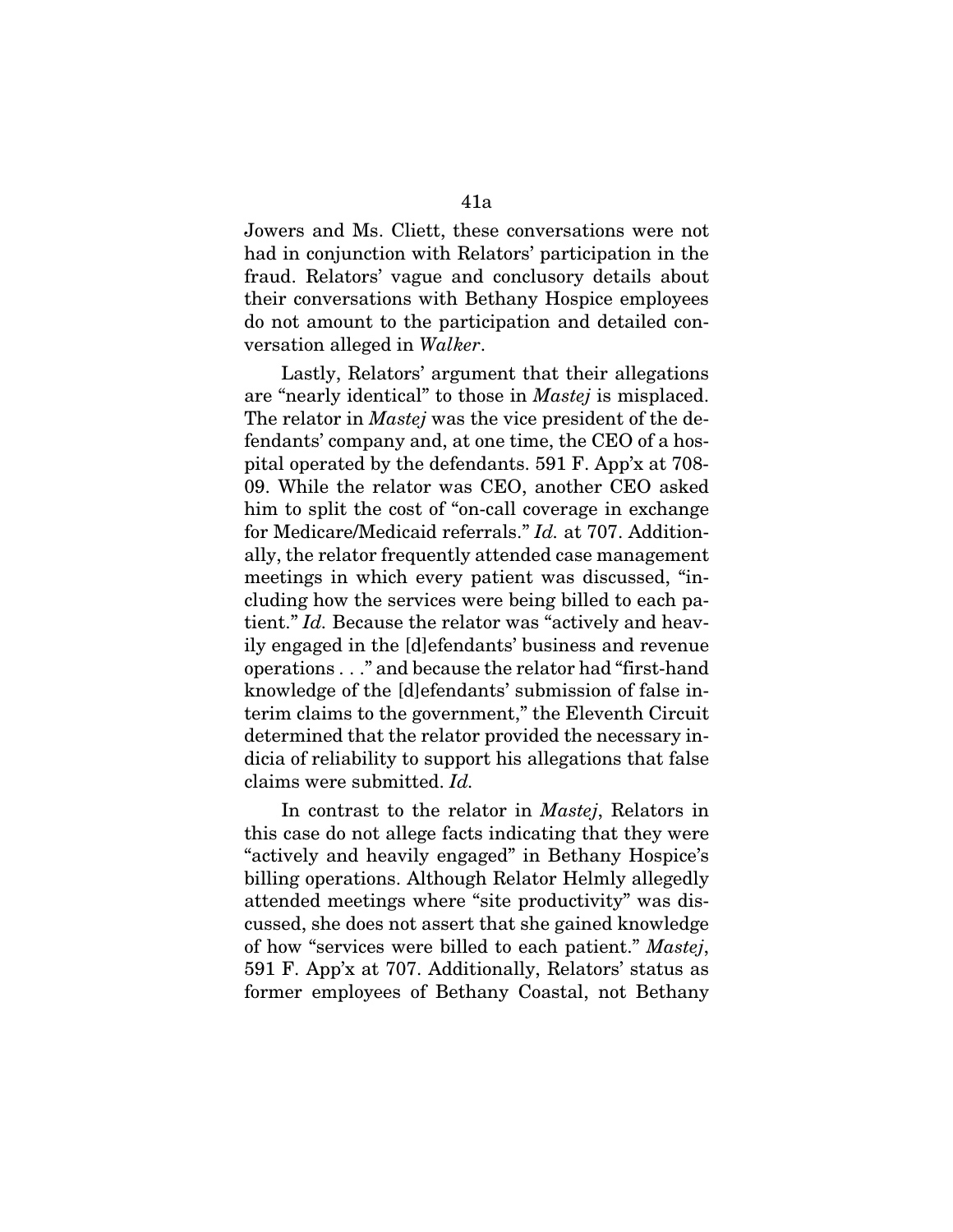Hospice, further indicates that they were not actively engaged in Bethany Hospice's billing operations. Even if the Court accepts Relators' argument that Bethany Coastal operated as merely another office of Bethany Hospice (Doc. 98 at 31), Relators did not work in the other Bethany Hospice offices and cannot rely on their personal knowledge of those offices' billing operation.

As a final attempt to provide some indicia of reliability to support Relators' contention that Bethany Hospice submitted false claims to the government, Relators highlight the number of Medicare patients that doctors have allegedly referred to Bethany Hospice. (Doc. 98 at 27.) Specifically, Relators allege that "[f]rom the [third] quarter of 2016 through the [second] quarter of 2018," the Bethany Hospice doctors referred 100% of their Medicare patients to Bethany Hospice. (*Id.* at 28-29.) From this "Medicare claims data," Bethany Hospice infers that "Bethany Hospice billed government health programs for the services rendered to Medicare . . . patients referred by [the Bethany Hospice doctors]." (*Id.* at 26.) In response, Bethany Hospice argues that "[a]lthough Relators' . . . alleged 'Medicare claims data' may be more specific" than Relators' other allegations, Relators still fail to plead that a false claim was submitted with particularity. (Doc. 100 at 8.) The Court agrees.

As an initial matter, the Court cannot "make assumptions about a ... defendant's submission of actual claims to the Government . . . ." *Clausen*, 290 F.3d at 1312 n.21. By claiming that, based on the number of Medicare referrals from doctors, Bethany Hospice must have submitted a false claim to the government, Relators are asking the Court to assume claims were submitted. However, the Court cannot rely on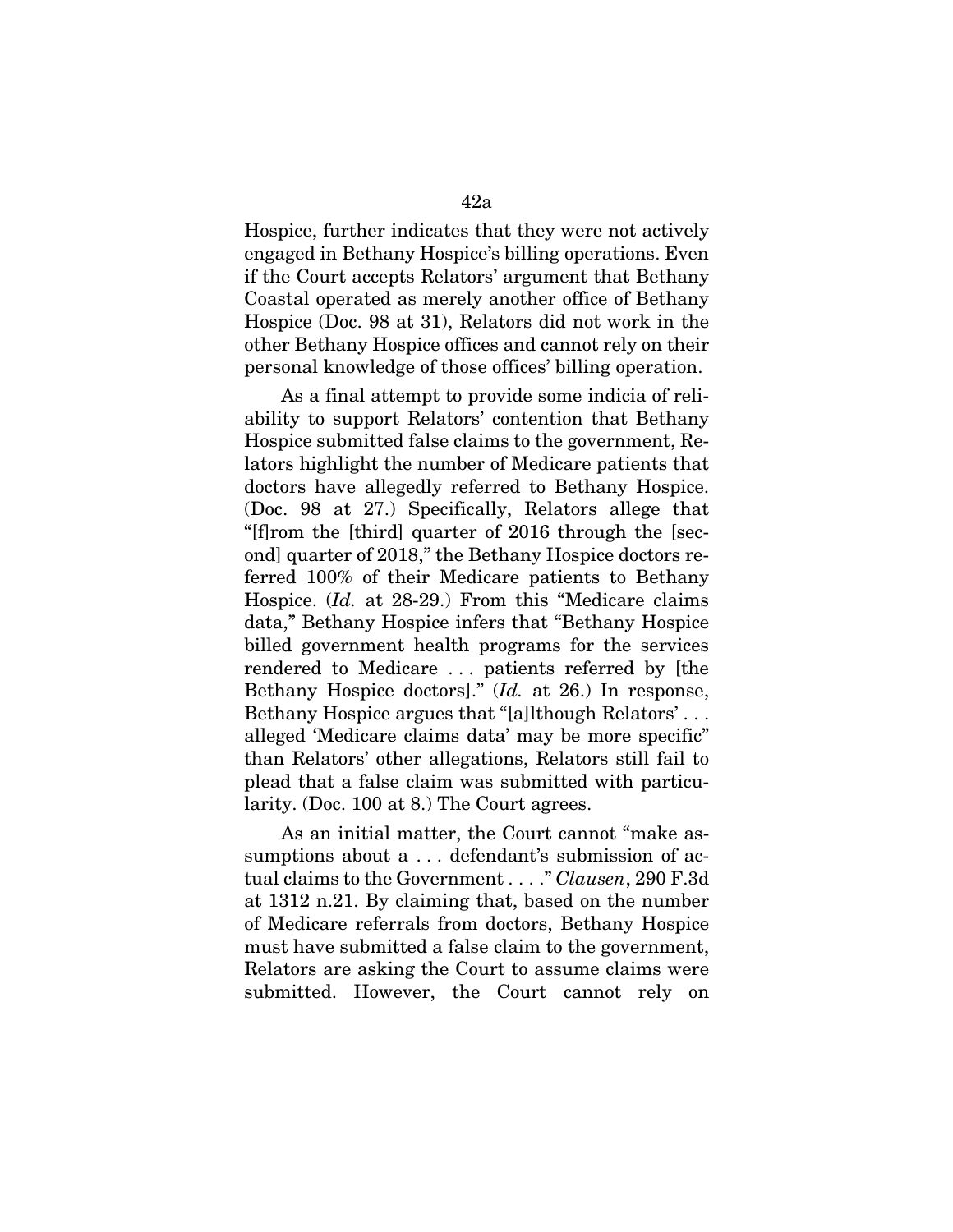"mathematical probability to conclude that" Bethany Hospice "surely must have submitted a false claim at some point." *Carrel*, 898 F.3d at 1277.

Moreover, Relators have provided no facts as to how they acquired this "Medicare claims data." Relators did not offer public filings to support the data. *See Osheroff*, 2012 WL 2871264, at \*5-6 (finding a relator's allegation that the defendant actually submitted false claims based on the defendant's number of Medicare patients was sufficient indicia of reliability because the relator attached public filings that showed "thousands of sample claims that [the defendant] presented to Medicaid for reimbursement"). Again, the Court cannot "make unwarranted inferences about the submission of claims." *Id.* Therefore, Relators have also failed to provide the necessary indicia of reliability using alleged "Medicare claims data."

In summary, Relators cannot plead "a mosaic of circumstances that are perhaps consistent with their accusation[]" that Bethany Hospice submitted false claims without pleading any of those circumstances with particularity. *Carrel*, 898 F.3d at 1277. Accordingly, the Court finds that Relators have failed to plead their allegations that Bethany Hospice submitted false claims to the government for reimbursement with the particularity required by Rule 9(b). As a result, Relators' claims pursuant to the FCA are DIS-MISSED.

### **CONCLUSION**

For the foregoing reasons, the Court finds that Relators' have failed to plead their claims under the FCA and the GFMCA with the particularity required by Rule 9(b). Relators have had numerous opportunities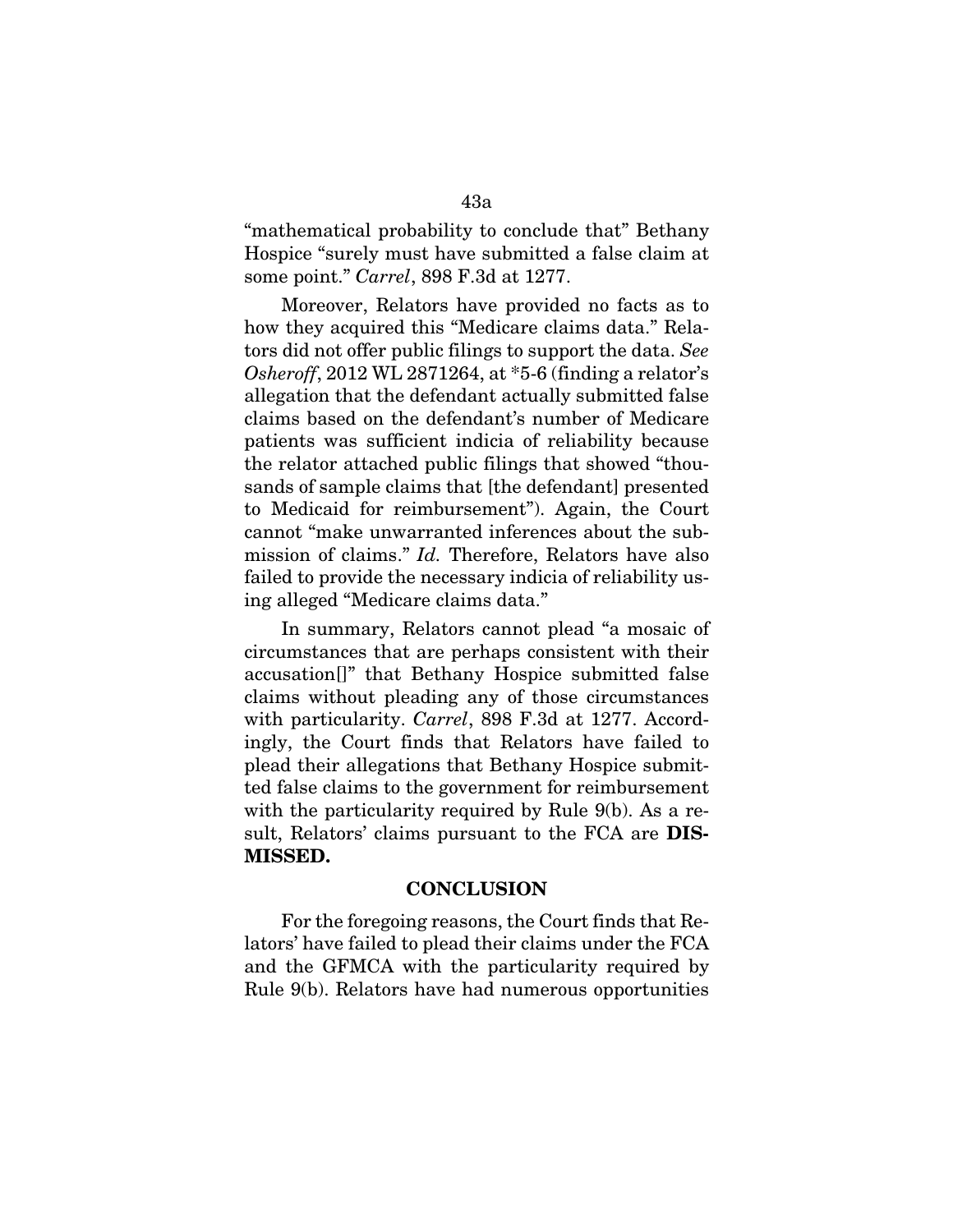### 44a

to correct the deficiencies in their complaint and have failed to do so. As a result, Relators' Third Amended Complaint (Doc. 98) is DISMISSED WITH PREJU-DICE. The Clerk of Court is DIRECTED to close this case.

SO ORDERED this 31st day of March 2020.

# $s/$

WILLIAM T. MOORE, JR. UNITED STATES DISTRICT COURT SOUTHERN DISTRICT OF GEORGIA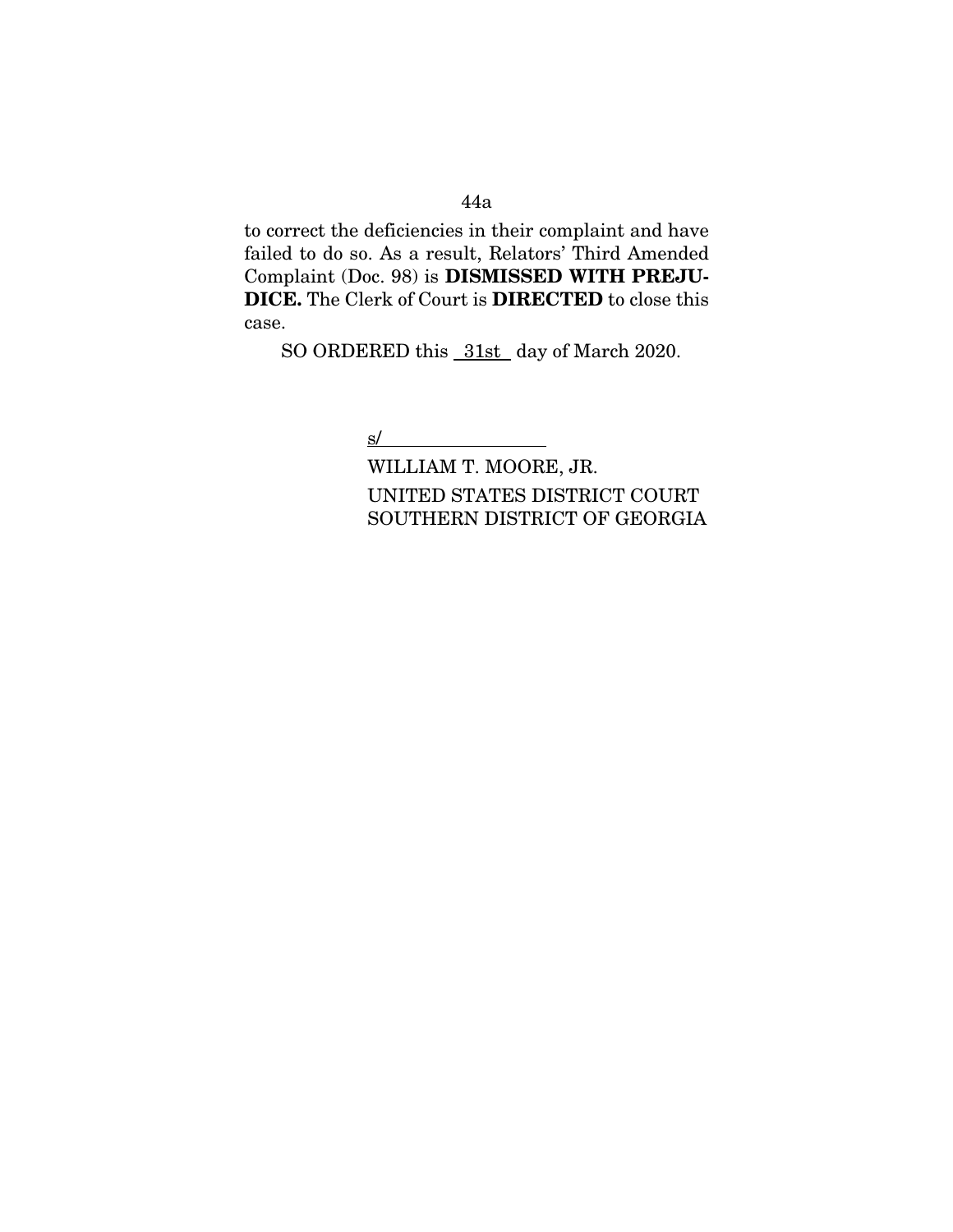#### 45a

### APPENDIX C

### IN THE UNITED STATES DISTRICT COURT FOR THE SOUTHERN DISTRICT OF GEORGIA SAVANNAH DIVISION

Civil Action No. 4:16-cv-290-WTM-JEG

[May 13, 2019]

## UNITED STATES OF AMERICA ex rel. JOLIE JOHNSON et al.,

Relators,

v.

BETHANY HOSPICE AND PALLIATIVE CARE OF COASTAL GEORGIA, LLC. Et al.,

Defendants.

#### THIRD AMENDED COMPLAINT

The United States of America and the State of Georgia, by and through Relators Jolie Johnson and the Estate of Debbie Helmly, bring this action under 31 U.S.C. §§ 3729-3732 ("False Claims Act") and O.C.G.A. § 49-4-168.1, *et seq*. ("Georgia False Medicaid Claims Act") to recover all damages, penalties, and other remedies established by the False Claims Act on behalf of the United States and Relators, and the State False Medicaid Claims Act on behalf of the State of Georgia and Relators, and would show the following: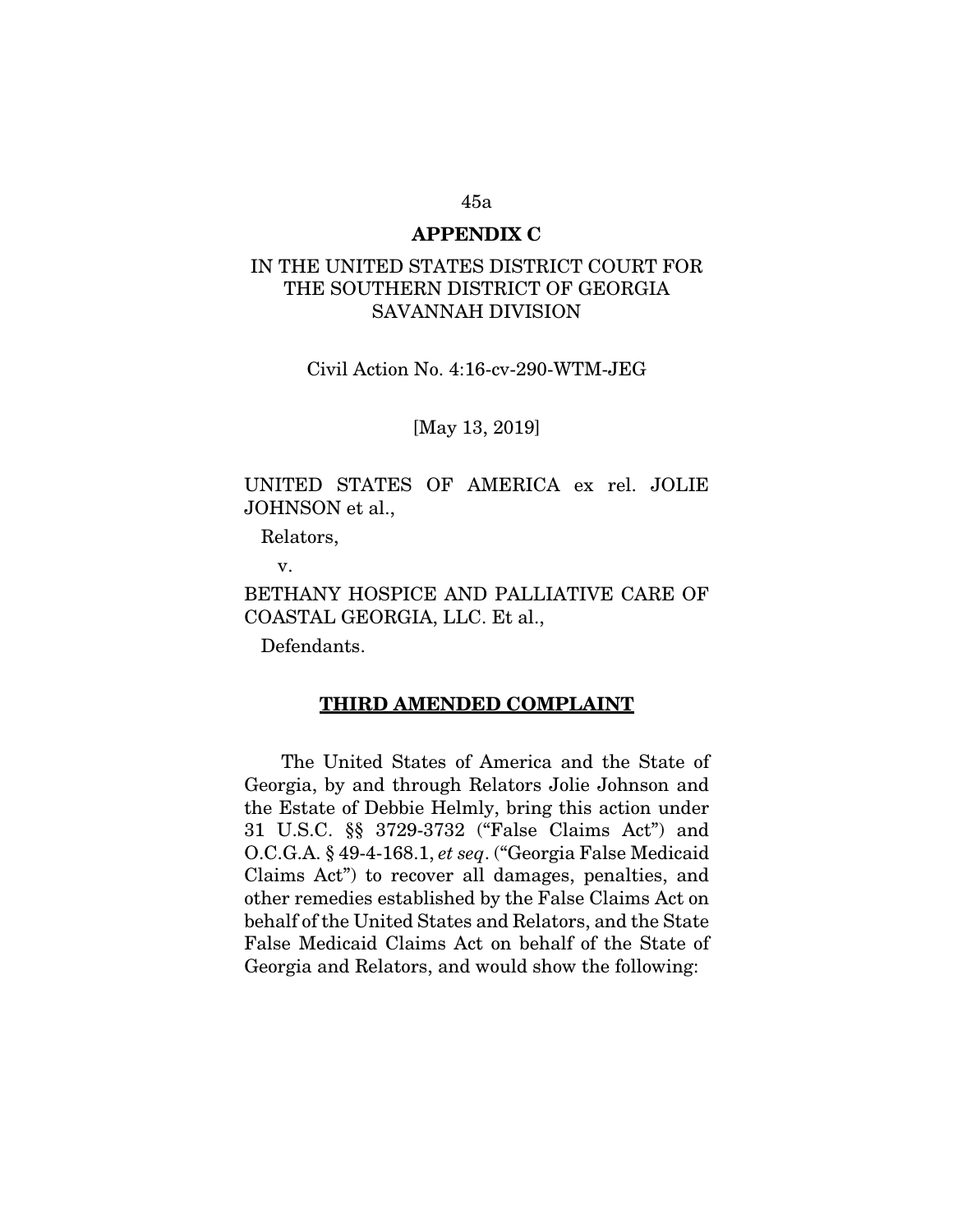### **I.** JURISDICTION AND VENUE

1. This action arises under the False Claims Act, 31 U.S.C. § 3729, *et seq*. and Georgia False Medicaid Claims Act, O.C.G.A. § 49-4-168.1, *et seq*.

2. This court has personal jurisdiction over the Defendants pursuant to 31 U.S.C. § 3732(a) in that Defendants do or transact business in this jurisdiction and portions of the violations of the False Claims Act described herein were carried out in this district.

3. This Court has subject-matter jurisdiction over this action pursuant to 28 U.S.C. §§1331 and 1345 and 31 U.S.C. § 3732(a) and (b).

4. Venue is proper in this district under 28 U.S.C. § 1391(b) and (c) and under 31 U.S.C. § 3732(a) and O.C.G.A. § 49-4-168.6.

### **II.** THE PARTIES

5. Defendant Bethany Hospice and Palliative Care of Coastal Georgia, LLC (f/k/a Bethany Hospice of Coastal Georgia, LLC) ("Bethany Coastal") is a for profit provider of hospice care. Bethany Coastal has one office in Claxton, Georgia, which is located at 109 South Duval Street, Claxton, Georgia. Bethany Coastal exclusively (or nearly exclusively) funds its operations through receipt of Medicare/Medicaid dollars. Bethany Coastal's Medicare National Program Identifier ("NPI") is 1548501000. Bethany Coastal has retaliated against Relators in violation of the law.

6. Bethany Hospice and Palliative Care, LLC (f/k/a Bethany Hospice, LLC) ("Bethany Hospice") is a for profit provider of hospice care. Bethany Hospice has four locations in Georgia with offices in Douglas, Thomasville, Waycross, and Valdosta. At various times, Bethany Hospice and Palliative Care, LLC also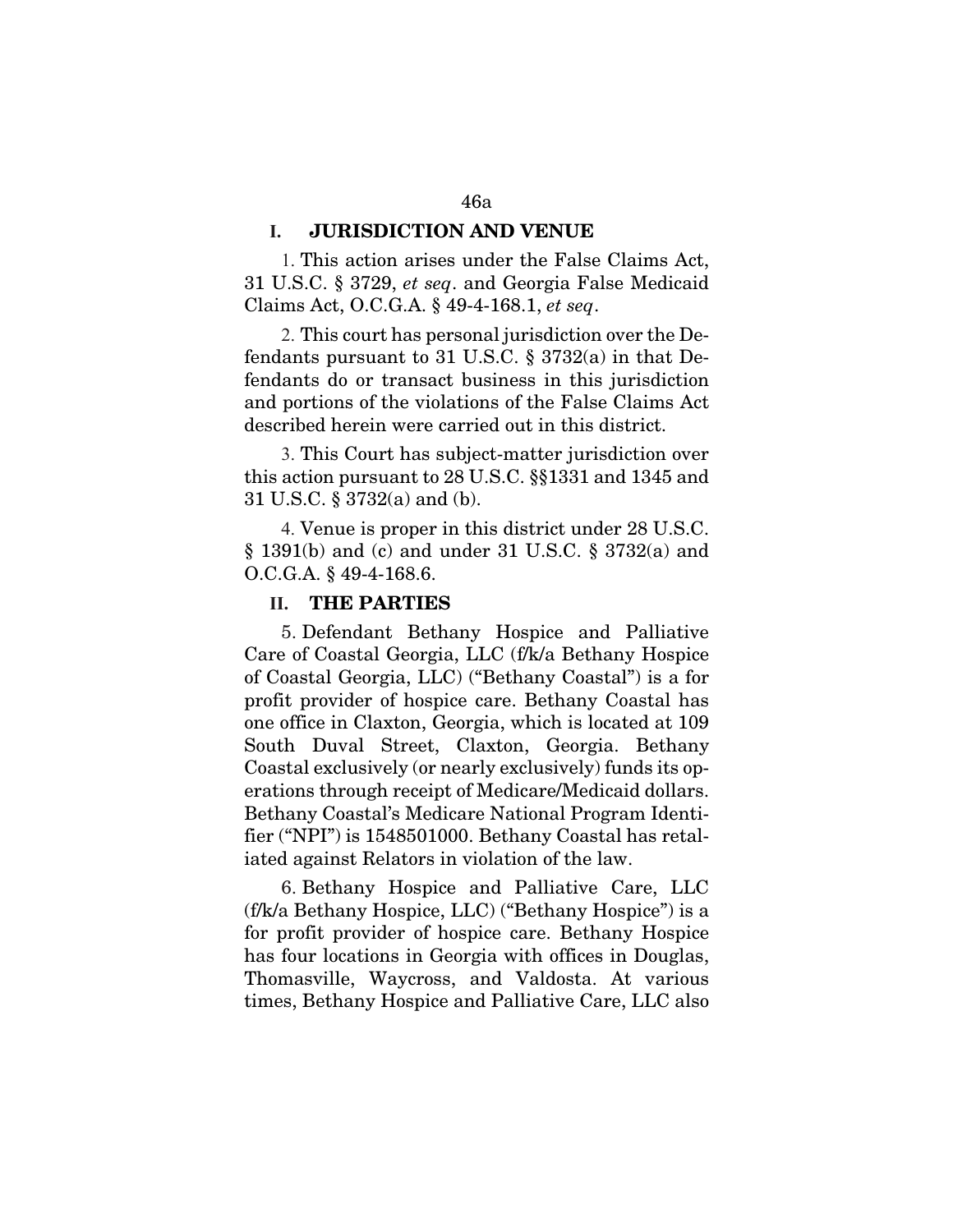maintained an office in Quitman, Georgia. The Douglas office is located at 1400 Peterson Avenue North, Suite 12, Douglas, Georgia. The Thomasville office is located at 2012 East Pinetree Boulevard, Suite A, Thomasville, Georgia. The Waycross office is located at 411 Lister Street, Waycross, Georgia. The Valdosta office is located at 2700 North Oak Street, Building B, Valdosta, Georgia. Bethany Hospice exclusively (or nearly exclusively) funds its operations through receipt of Medicare/Medicaid dollars. Its Medicare NPI is 1972709160. Bethany Hospice is responsible for submitting and causing false claims to be submitted to the Government for the per diem reimbursement for patients whose referrals were tainted by kickbacks. It is also responsible for making, using, or causing to be made or used, a false record or statement material to a false or fraudulent claim tainted by kickbacks.

7. Relator Jolie Johnson began working for Bethany Coastal in December 2014 as a marketer and was terminated July 2015.

8. Relator Debbie Helmly began working for Bethany Coastal in December 2014 as an administrator and was terminated July 2015. Relator Helmly passed away on March 27, 2018. Her estate has substituted as a party to this litigation.

### **III.** FACTUAL ALLEGATIONS

9. Hospices are paid a per diem rate based on the number of days and level of care provided for a hospice patient. Medicare Benefit Policy Manual, Chapter 9, § 40; 42 C.F.R. § 418.302. The United States reimburses Medicare providers with payments from the Medicare Trust Fund, through CMS, as supported by American taxpayers. Payments are typically made by Medicare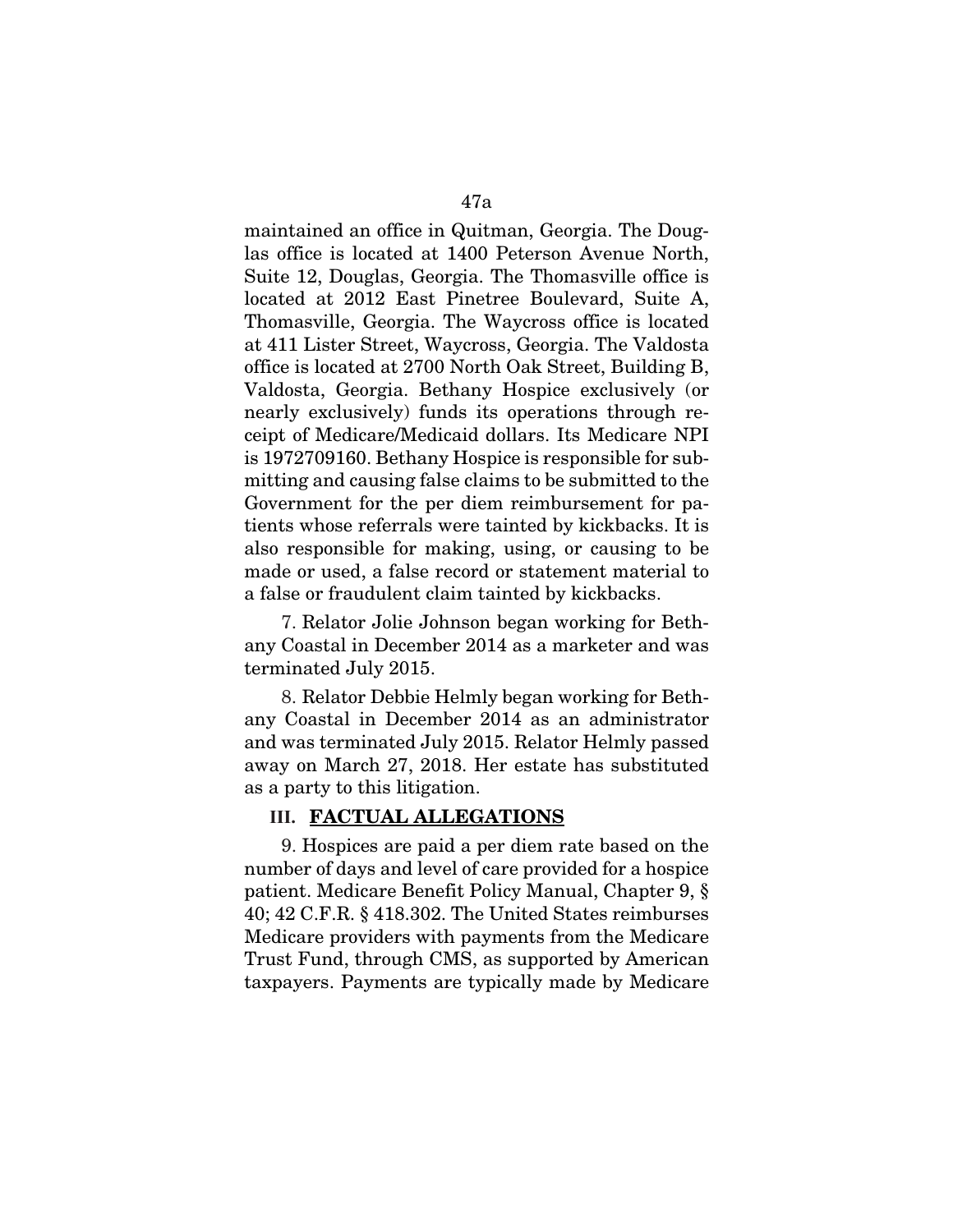directly to health care providers like Bethany Hospice and Bethany Coastal rather than to the patient. The Medicare provider submits its bill directly to Medicare for payment.

10. In particular because any hospice patient automatically generates daily payments from the Government, absolutely no remuneration of any kind (kickbacks) can be exchanged for referrals of hospice patients. "The prohibition against kickbacks is a core requirement whose violation eviscerates the value of the service the Government has bargained for: an unbiased determination by a medical provider that a certain medical procedure, device, or drug is 'reasonable and necessary' for the treatment of a patient." Statement of Interest of the United States of America in Response to Defendants' Motion to Dismiss, *U.S. ex rel. Wood v. Allergan, Inc.*, Civil Action No. 10-CV-5645, at 4 (Oct. 19, 2016).

11. The Medicare and Medicaid Fraud and Abuse Statute 42 U.S.C. § 1320a-7b(b) or Anti-Kickback Statute ("AKS") was enacted under the Social Security Act in 1977. The AKS arose out of Congressional concern that payoffs to those who can influence health care decisions will result in goods and services being provided that are medically inappropriate, unnecessary, of poor quality, or even harmful to a vulnerable patient population. To protect the integrity of federal health care programs from these difficult to detect harms, Congress enacted a prohibition against the payment of kickbacks in any form, regardless of whether the particular kickback actually gives rise to overutilization or poor quality of care. The AKS also specifies that "a claim that items or services resulting from a violation of this section constitutes a false or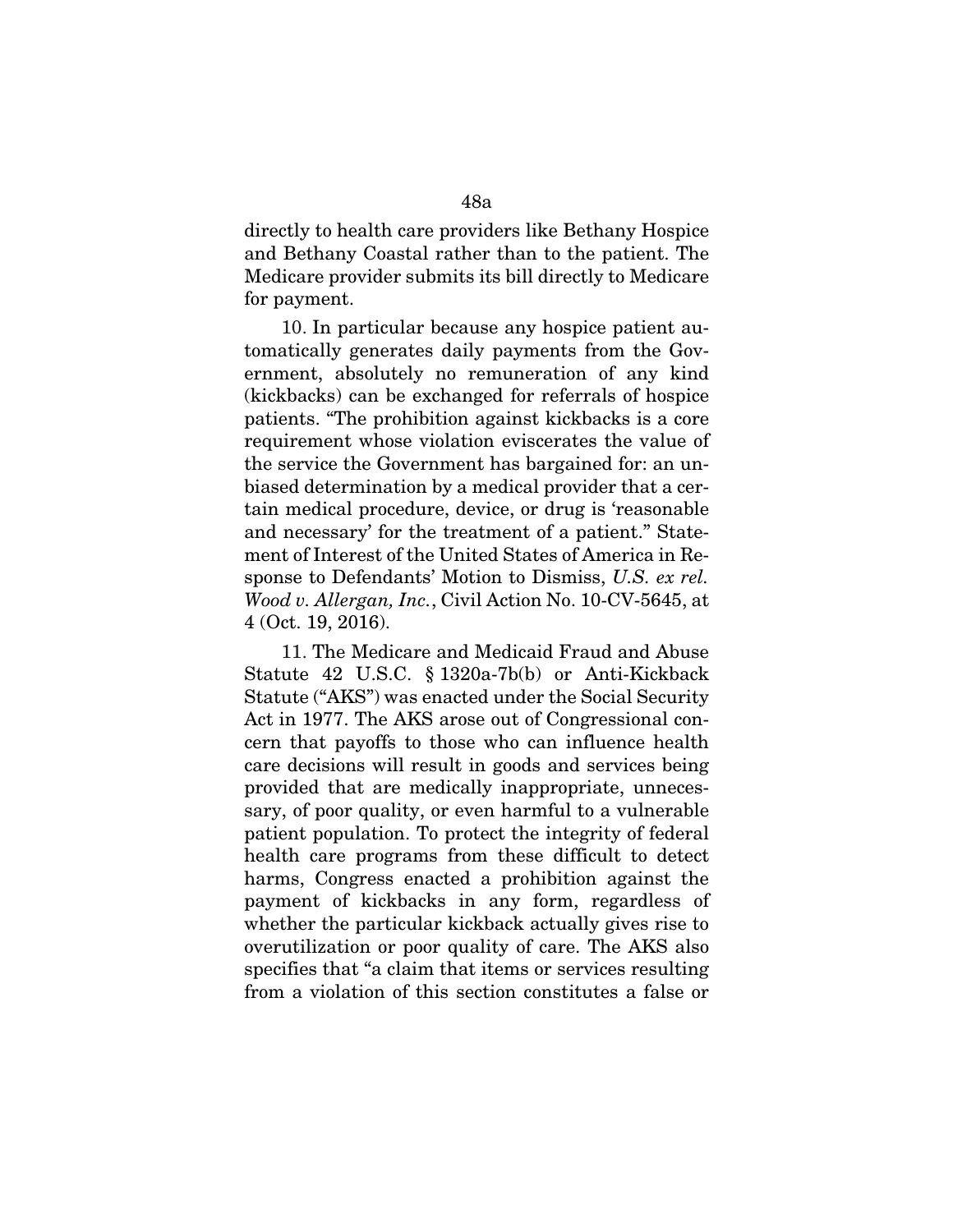fraudulent claim for purposes of [the FCA]." 42 U.S.C. § 1320a-7b (2013). This includes any claim submitted for a patient who was referred by someone receiving a kickback. The statute ascribes liability equally to both sides of an impermissible kickback relationship.

12. The AKS prohibits any person or entity from making or accepting payment to induce or reward any person for referring, recommending, or arranging for the purchase of any item for which payment may be made under a federally-funded health care program. 42 U.S.C. § 1320a-7b(b). Essentially, if just one purpose of the payment was to reward referrals or to induce future referrals, the AKS has been violated. This is true even if the doctor performs some medical service for the money. It is not even required that it be the primary purpose—just one purpose of the payment. In other words, a defendant can have 99 lawful reasons to enter a relationship, but if one other reason is to expect referrals or reward referrals, it is illegal. It is irrelevant if the funds would have been spent anyway or that Medicare funds were not used to make the illegal payment.

13. Hospice providers are reimbursed based upon their submission of a single electronic or hard-copy form known as CMS Form 1500 to the appropriate fiscal intermediary or Medicare claims processor. Each time it submits a claim for payment by Medicare, a provider certifies that the claim is true, correct, and complete, and complies with all Medicare laws and regulations.

14. Bethany Hospice is a Medicare institutional service provider, and as such, certified compliance with the AKS prior to any claim submissions upon executing CMS Form 855A. Entities that execute CMS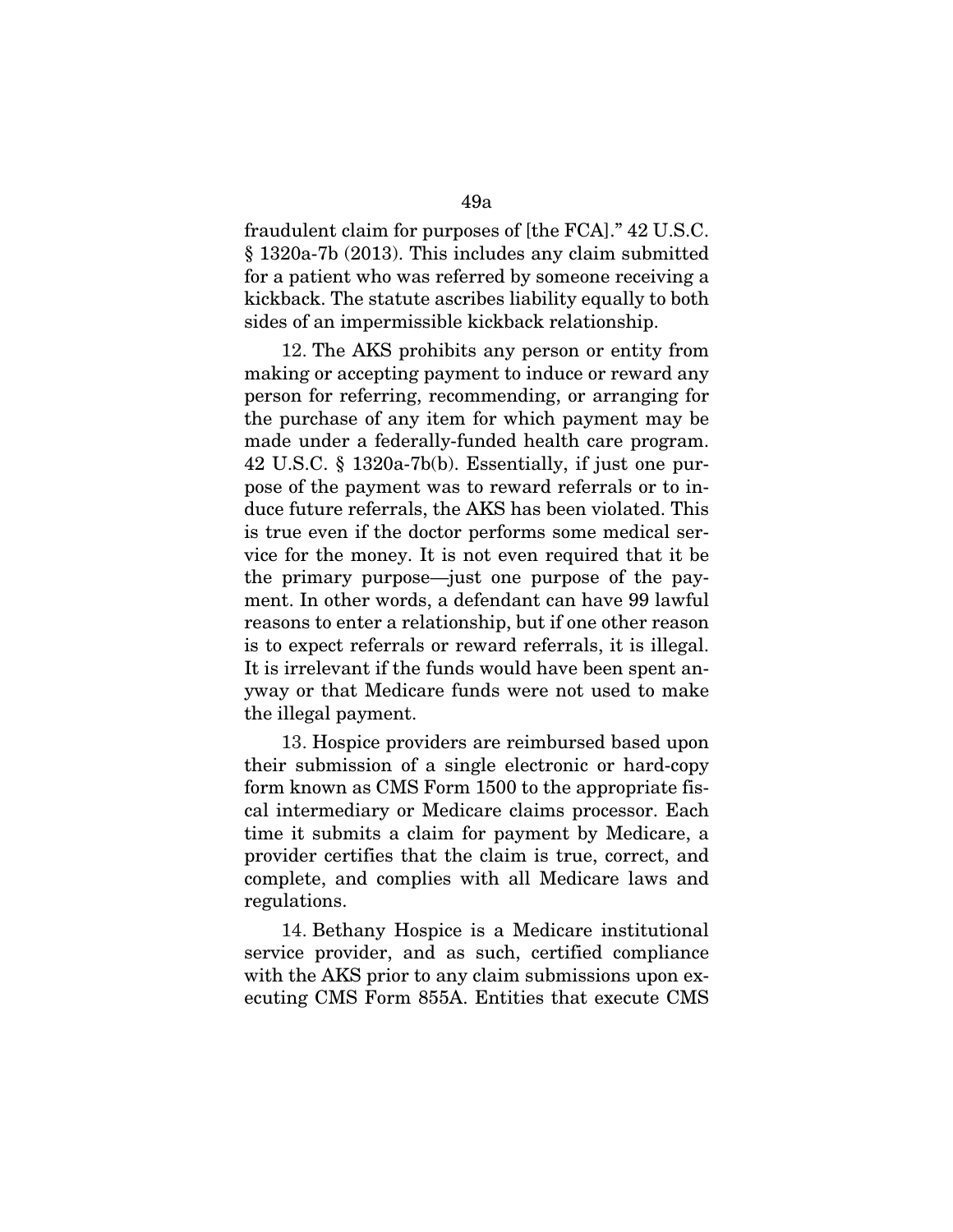Form 855A make the following certification: "I agree to abide by the Medicare laws, regulations and program instructions that apply to this provider. The Medicare laws, regulations, and program instructions are available through the Medicare contractor. I understand that payment of a claim by Medicare is conditioned upon the claim and the underlying transaction complying with such laws, regulations, and program instructions (including, but not limited to, the Federal anti-kickback statute and the Stark law), and on the provider's compliance with all applicable conditions of participation in Medicare." Bethany Hospice's Medicare certification date occurred on August 08, 2000. Its unique CMS hospice identification number is 111587. Each of the billing forms echoed these certifications that Bethany Hospice had not violated the

AKS in conjunction with the submission of the bills. These certifications (and the billing certifications) were false, and Bethany Hospice knew they were false.

15. Relators came to Bethany Coastal from another hospice—Spanish Oaks. From 2011 through October 2014, Relator Helmly ran the Claxton office of Spanish Oaks Hospice and Relator Johnson worked for that office. By October 2014, Relators were looking for a different hospice to work for. Around that time, Ms. Ava Best and Mr. Berkley M. "Mac" Mackey were looking to open a Bethany Hospice location in the Claxton area.

16. Ava Best is an owner and the president and CEO of both Bethany Hospice and Bethany Coastal.

17. Berkley M. "Mac" Mackey, III is an owner and officer in Bethany Hospice and Bethany Coastal.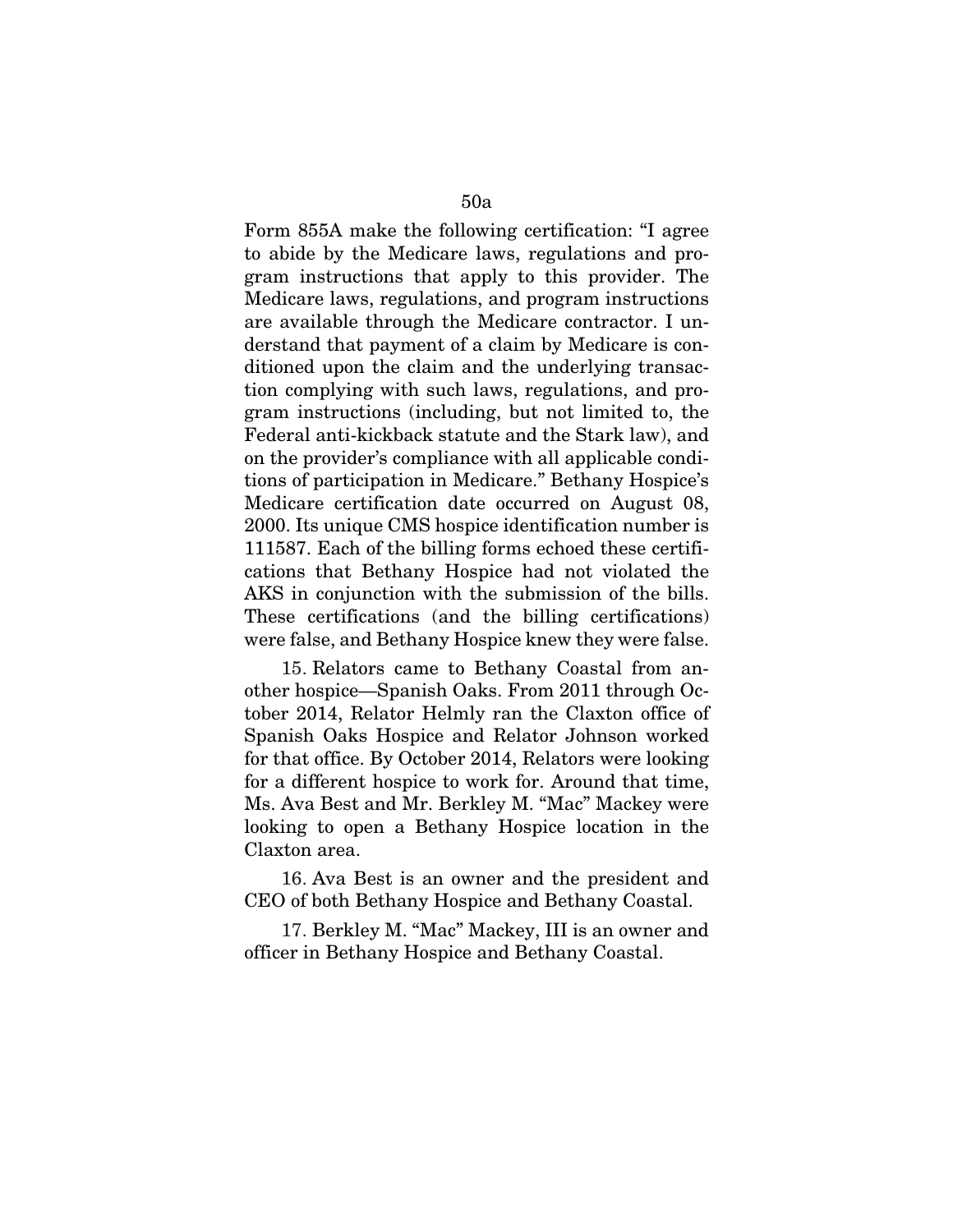18. Around October/November 2014, Ms. Best and Relator Helmly agreed that Relator Helmly would become the administrator of what would become Bethany Coastal and get a 2.5% ownership. During these negotiations, Ms. Best explained to Relator Helmly that since opening Bethany Hospice in 2007, she had offered each of her medical directors and administrators an ownership stake in Bethany Hospice and Bethany Coastal. Once they were owners, Ms. Best explained that Bethany Hospice or Bethany Coastal would issue dividends to each owner/investor based on how many patients were put under service at the owner/investor's site as reflected in the site's annual census report. Ms. Best further explained that if the owner/investor's site made the company enough money through patient enrollment, then the owner/investor stood to receive substantially more in dividends. According to Ms. Best, meeting revenue benchmarks also enabled part-owners to acquire additional ownership shares in subsequent years. Ms. Best also hired Relator Johnson as a marketer.

19. Relator Helmly had a prescheduled operation that would occupy her through December 2014, so she and Ms. Best agreed she would start to open Bethany Coastal after that. Mr. Mackey put both Relators under the insurance of his company starting December 1, 2014 and paid initial salaries to Relators for work at Bethany Coastal. Everyone worked to open Bethany Coastal in January 2015.

20. Because of dissatisfaction with their time at Spanish Oaks and the way their employment was terminated, Relators Helmly and Johnson sought legal assistance to deal with Spanish Oaks. Because Ms. Best insisted that Relators approach her for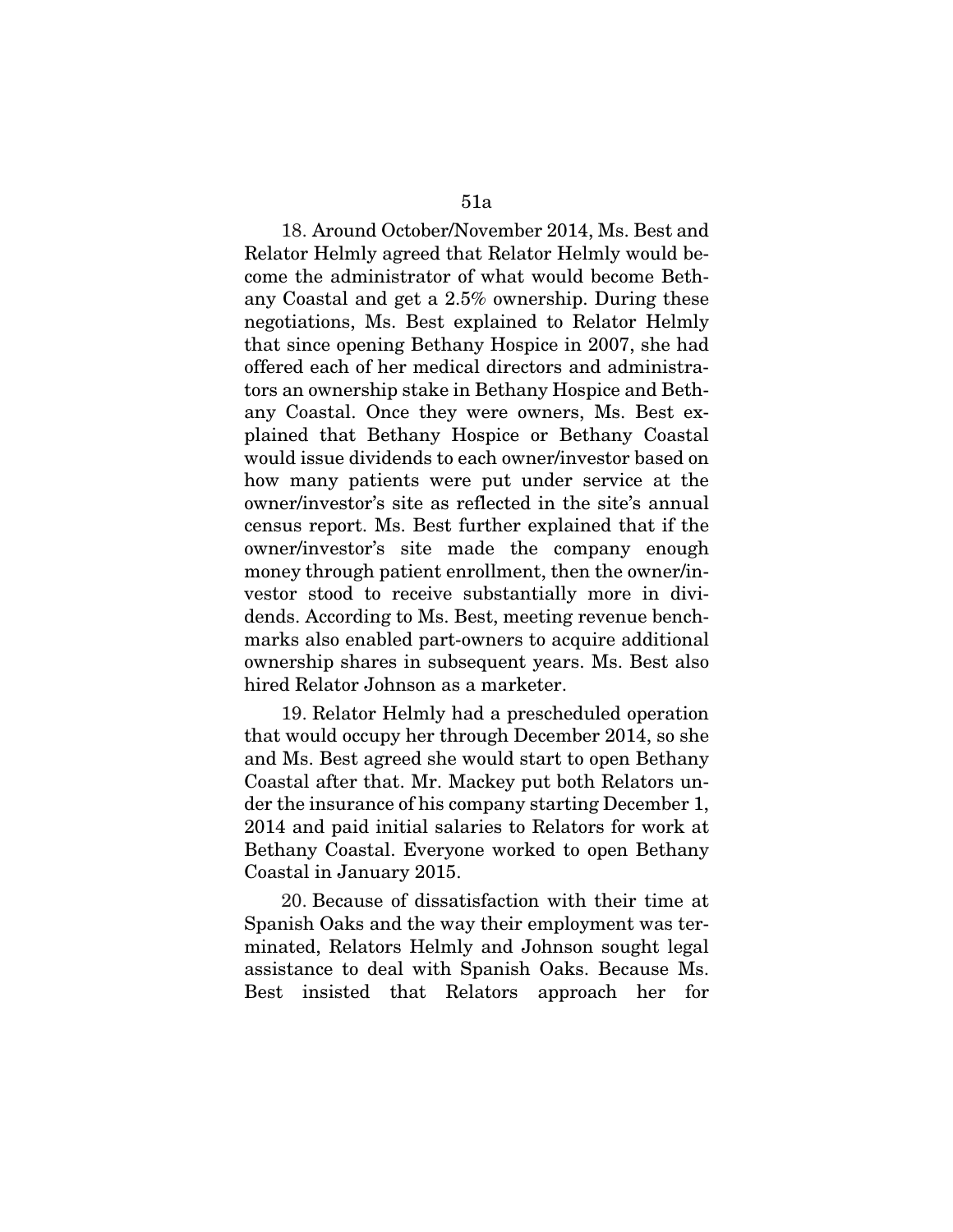52a permission to take any time off, in January 2015, Re-

lators asked for one day off. Before she gave her permission, Ms. Best peppered them with questions on why they needed a day off. For Relators, it was a very uncomfortable topic to discuss. Eventually, Ms. Best figured that it had something to do with their former employment and said yes. This was the first time Relators had encountered Ms. Best's paranoia and interrogative style of management. However, it was not out of character for Ms. Best as she was an extremely demanding boss who required immediate attention to whatever was on her mind at the time. A good example of her overbearing paranoia came a few years later when an employee was interrogated by Ms. Best about the fact that he had opened his door seven times on a particular day and asked whether he was seeing patients each of those seven times. Ms. Best had a practice of engaging in surveillance of the office and attached tracking devices on all the cars (which included tracking the number of times the door opened).

21. The first attorney Relators interviewed did not do the type of work they needed and referred them to another attorney. The second time they needed a day off to meet with an attorney, Ms. Best again peppered them with questions. Relators did not know enough about their putative meeting at that time to provide any details. However, the day after they met with this attorney, Ms. Best became relentless with her questions and continued to pepper Ms. Helmly with questions through the end of January. Over this time, Relator Helmly shared with Ms. Best that they were meeting with an attorney in Atlanta and that this matter had to do with their prior employment and longterm hospice patients.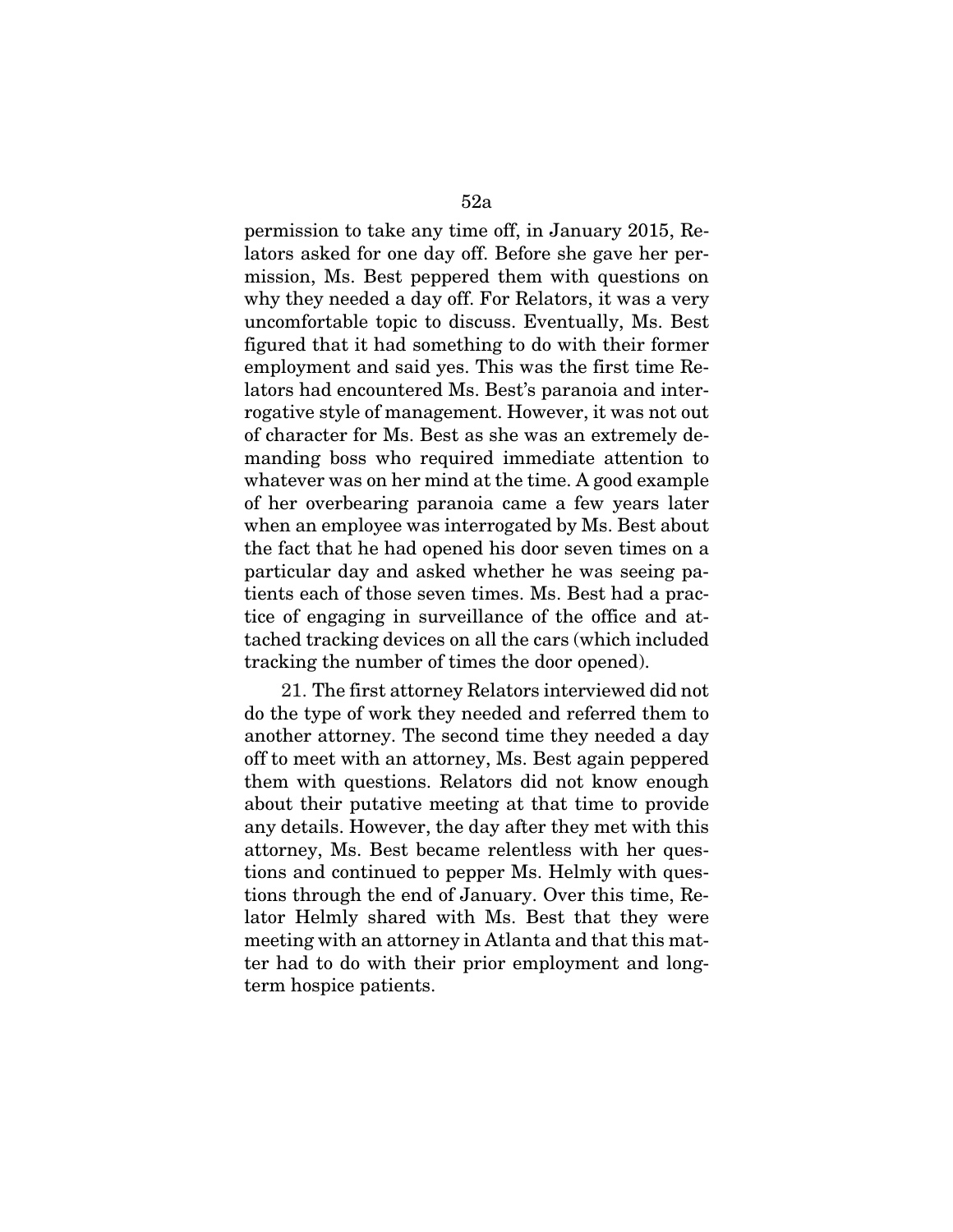22. The Medicare identification number used for Bethany Coastal was one Ms. Best purchased from Alex Patterson who owned Presbyterian Hospice. Initially, she used this number for the Bethany Hospice office in Quitman, Georgia. Then, once Ms. Best decided to open the office in Claxton, she transferred the number over to Bethany Coastal. Once a number is purchased, the purchaser is required to do a CHOW (Change of Ownership). It is unclear whether or when Ms. Best did a CHOW for Bethany Coastal, which she opened on January 1, 2015, because it appears that she was operating as Presbyterian Hospice for some time after that.

23. Part of Relator Helmly's responsibilities entailed overseeing all the billing at Bethany Coastal. When Relator Helmly or employees under her supervision would pull up any of the billing that was needed before signing up a new patient, it would still show up as the Presbyterian Hospice in Quitman. Bethany Coastal never had permission to work in Claxton, Georgia. The Presbyterian number issue continued for at least two months after Bethany Coastal was up and running. Relators contacted Ms. Best about this, but she just told them not to worry about it.

24. In February of 2015, Relators left work for a day to meet with their attorney in Atlanta. Relators had received information concerning their case from a former co-worker and kept it in a locked drawer in Relator Helmly's office. They also kept correspondence with their attorney, Mike Bothwell, in that locked drawer. While Relator Helmly was out of her office, Ava Best had an employee search Relator Helmly's office including the locked drawers in her desk. From this search, Ms. Best learned about their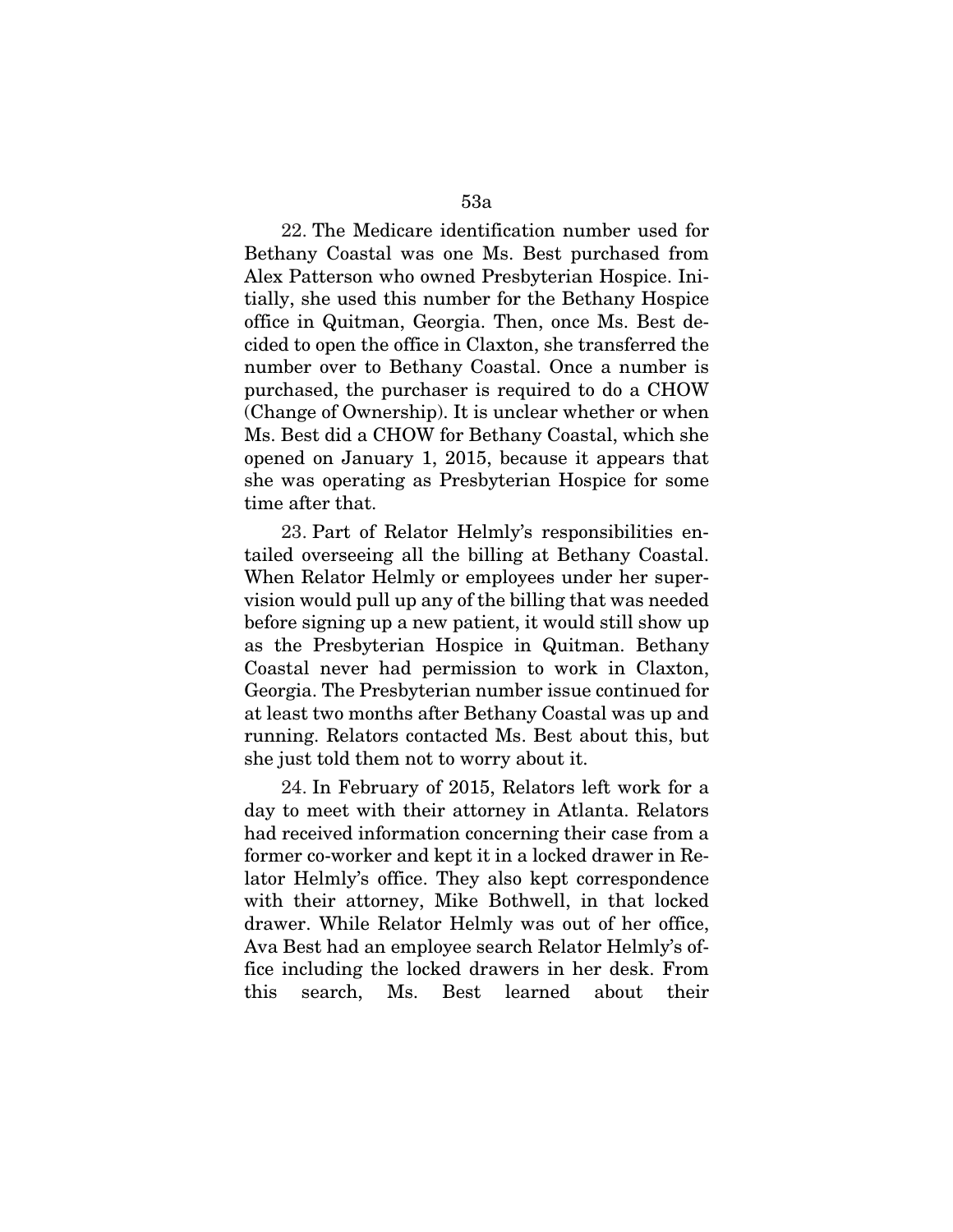whistleblower attorney, Mike Bothwell, and much of the basis of their lawsuit. However, Ms. Best did not confront Ms. Helmly about this information until the end of March 2015. At the end of March, Ava Best told Relator Helmly that she did not want "whistleblowers affiliated with [her] business." She mentioned the whistleblower attorney, Mike Bothwell, by name even though Relators had not told her that was the name of the attorney. Ms. Best insisted that Ms. Helmly not be a part of the whistleblower lawsuit because Ms. Best "did not want a whistleblower as [her] administrator." Relator Helmly relented and promised Ms. Best that her name would not be on any pleadings, but told her Relator Johnson would still be a whistleblower against their former employer.

25. Ms. Best never reprimanded either Relator for work-related issues or performance issues. Relators were never approached about any negative aspect of their work and were never written up or disciplined in any way. In fact, the time between the January 2015 opening and May 2015 was characterized by high praise from both Ava Best and Mac Mackey. Some of the praise from Mac Mackey was his delight that Relators had opened an office where Bethany Hospice was an unknown entity and had made it so profitable so quickly. Mr. Mackey would text Relator Helmly saying how much he liked the numbers he was seeing (and similar comments).

26. However, as much as Ava Best and Mac Mackey were thrilled with Relators' performance, there were battles bubbling up with how Ava Best and Mac Mackey grew the rest of Bethany Hospice by providing remuneration to referral sources and potential referral sources in exchange for or as a reward for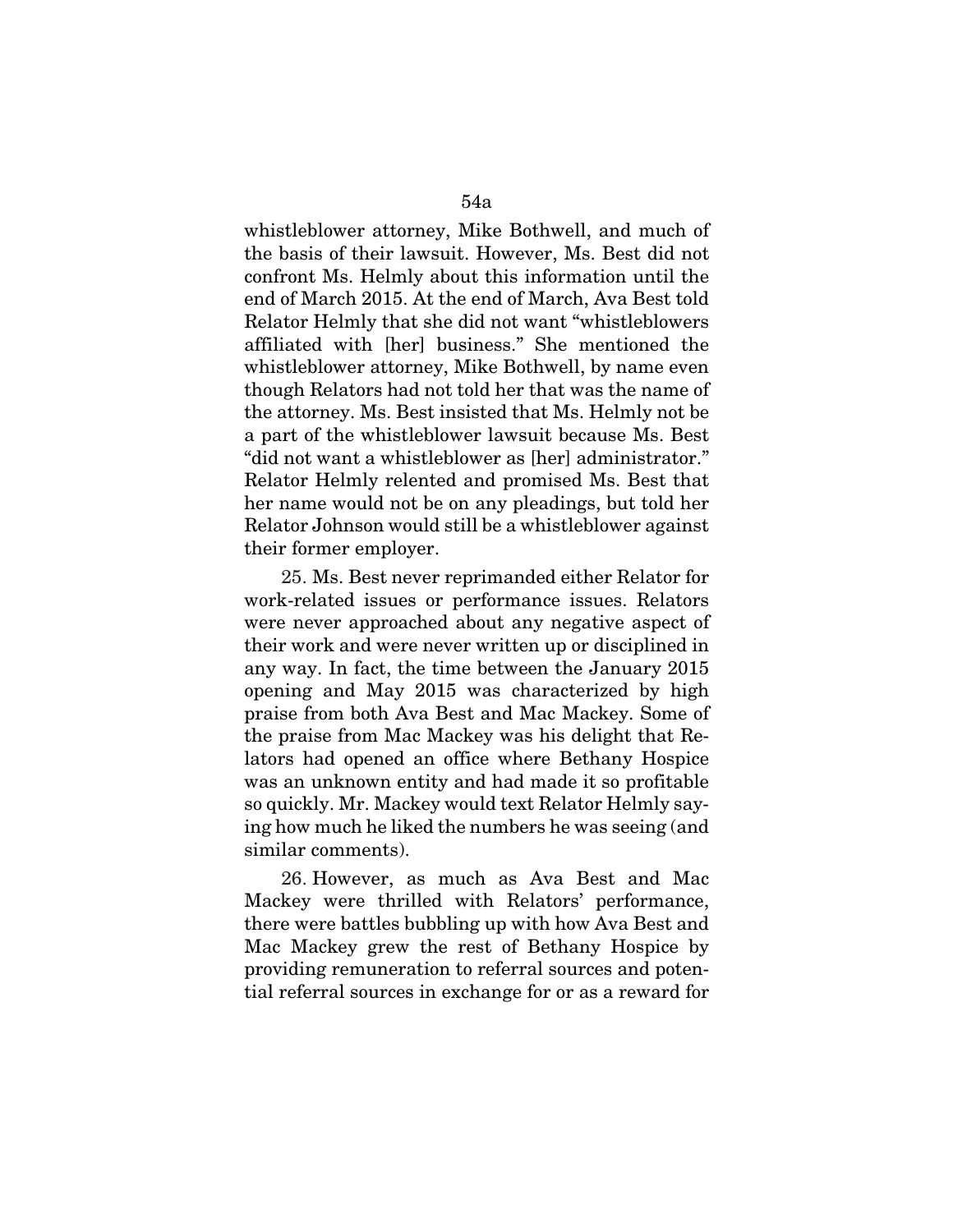referrals. Ms. Best first provided insight into her practice of providing referral sources remuneration when she explained to Relator Helmly during salary negotiations that she issued her medical directors and administrators dividends that fluctuated according to how many patients (including Medicare and Medicaid beneficiaries) were put under service at the owner/investor's site and how much money the site made for the company that year. This conversation, coupled with subsequent ones focused on owner/investor compensation and referral practices, led Relators to conclude that these were kickbacks, they violated the AKS, and were illegal. In fact, the impetus for this FCA lawsuit is that Ms. Best and Mr. Mackey determined to grow and maintain their business through kickbacks.

27. Prior to forming Bethany Hospice, Ms. Best worked for Odyssey Hospice ("Odyssey"). In fact, Bethany Hospice rose out of the local ashes of Odyssey. Odyssey asked a national hospice owner to buy some of the Georgia hospice locations Odyssey was seeking to divest from. He bought the Valdosta office, and renamed it Bethany Hospice. He brought Ava Best on (from Odyssey in Valdosta, Georgia) to work for Bethany Hospice, but disagreements with Ava Best and Mac Mackey over business practices prompted the original buyer to have them buy him out.

28. From conversations with Ms. Best, Relators knew Ms. Best was well aware that the way Odyssey was operated was illegal. At one point, she acknowledged to Relators that she knew Odyssey got referrals by giving medical directors kickbacks. She was aware that Odyssey was under local HHS-OIG scrutiny for providing illicit kickbacks to medical directors, and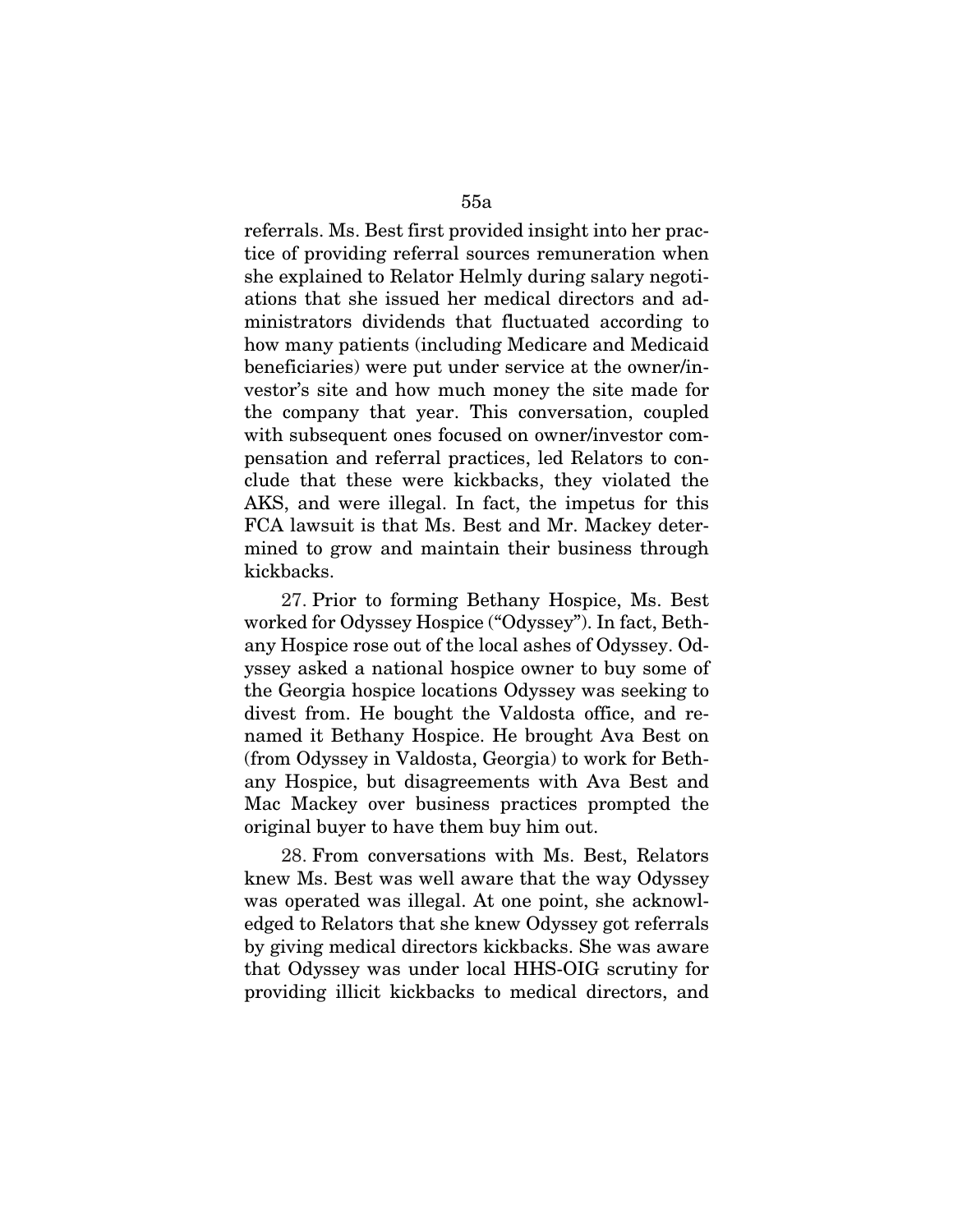that Odyssey was hit with a \$25 million settlement by DOJ for FCA violations. Relators also talked to Ms. Best about her prior work for another company near Brunswick that was raided by the DOJ. She told Relators they came into her office with guns and demanded billing records and charts. She said that the DOJ convicted the owner of that company for Medicare or Medicaid fraud. Ms. Best said she knew how these things went, having been a party to a DOJ Medicare fraud investigation.

29. However, Ms. Best's experience with these companies provided her with conflicting conclusions. On the one hand, Ms. Best and Mr. Mackey knew that paying for referrals was the most effective way to get referrals, but, on the other hand, they knew that the Government did not like remuneration for referrals. Ms. Best and Mr. Mackey tried to have the best of both worlds: paying the kickbacks to referring physicians, but hiding or masking them as compensation to medical directors and part owners of Bethany Hospice. From conversations Realtors had with Ms. Best, it was clear they were sure they would never get caught.

30. Ms. Best revealed the terms of the kickbacks when negotiating ownership with Relator Helmly prior to December 2014. At the outset of the negotiation for employment, Ms. Best told Relator Helmly that she would follow the same protocol to add compensation for Relator Helmly that she used to pay referring doctors for their referrals. The offer concerned a below market investment for a percentage of the company and huge returns when referrals came pouring in. Focused on census and referrals as she was, Ms. Best indicated that she would determine the amount of return based on the number of patients put under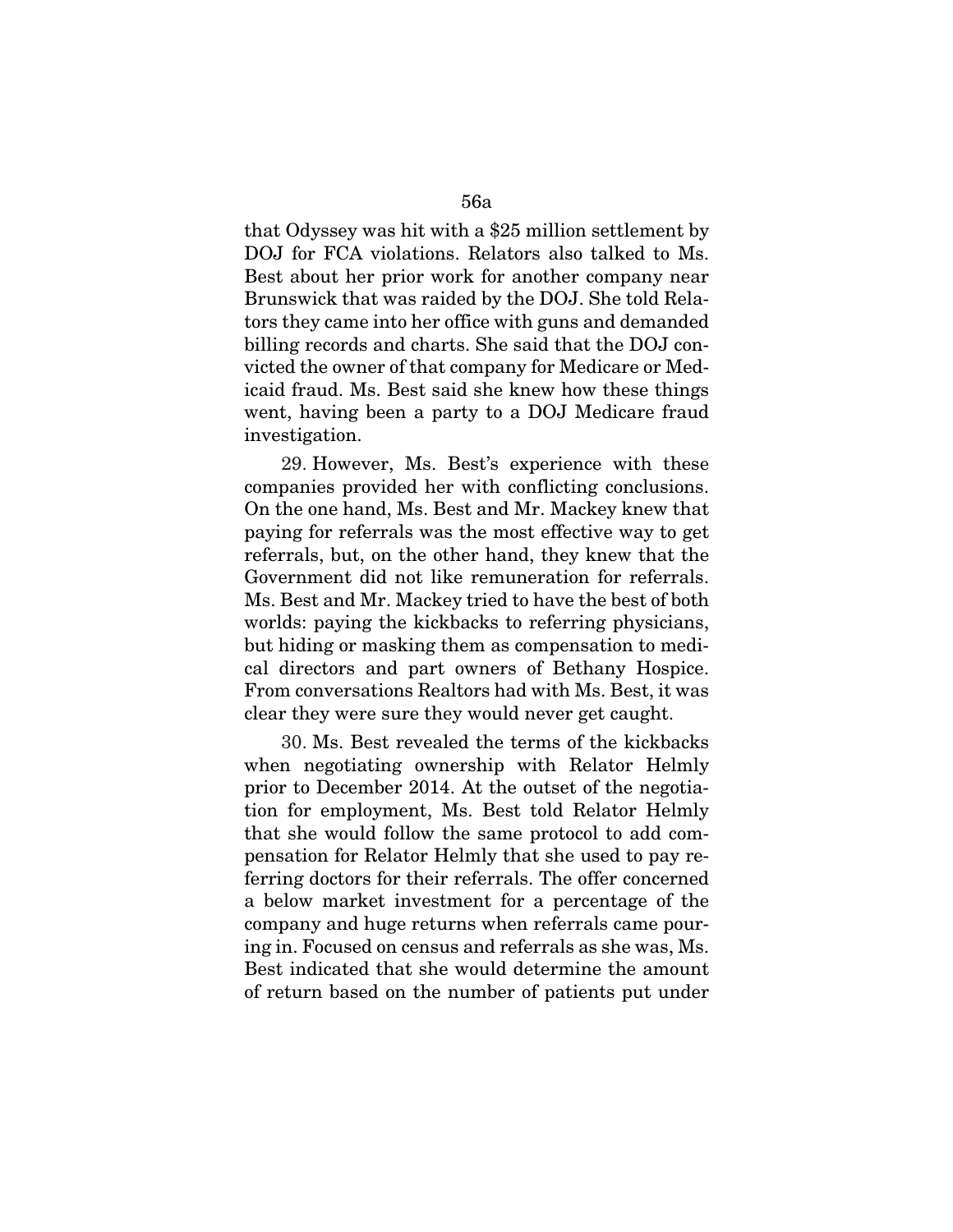service. Ms. Best informed Relator Helmly that her formulas for compensation always related to the number of referrals or the census because that is what Ms. Best wanted to incentivize. Ms. Best paid all the medical directors who owned shares in Bethany Hospice according to this same formula, and the payments varied depending on the volume of referrals. Relators thought this discussion was odd, but Relators did not address this issue at the time because it required more investigation.

31. In February of 2015, after Relators had opened Bethany Coastal from scratch and had started to see success (for which Ms. Best and Mr. Mackey complimented them), an issue came up with regard to needing a medical director for the Claxton office. Relators referred Ava Best and Mac Mackey the name of Dr. Thomas Miller, a family physician, as the potential medical director.

32. When informed that Ava Best would give an interest in the company to all her medical directors, and this interest would provide them with "a large amount of money" for maintaining a high census and a lot of referrals, Dr. Miller indicated that this arrangement was unethical and he would not participate. Dr. Miller said that he did not think it was ethical for him to have ownership in a business for which he was also the medical director. He said he felt that would be a conflict of interest. Relator Helmly was influenced by Dr. Miller's reaction and concluded that Bethany Hospice was giving illegal kickbacks to doctors for referrals.

33. Even after Dr. Miller pointed out the unethical nature of these payouts, Bethany Hospice continued to distribute investment income to referring physicians.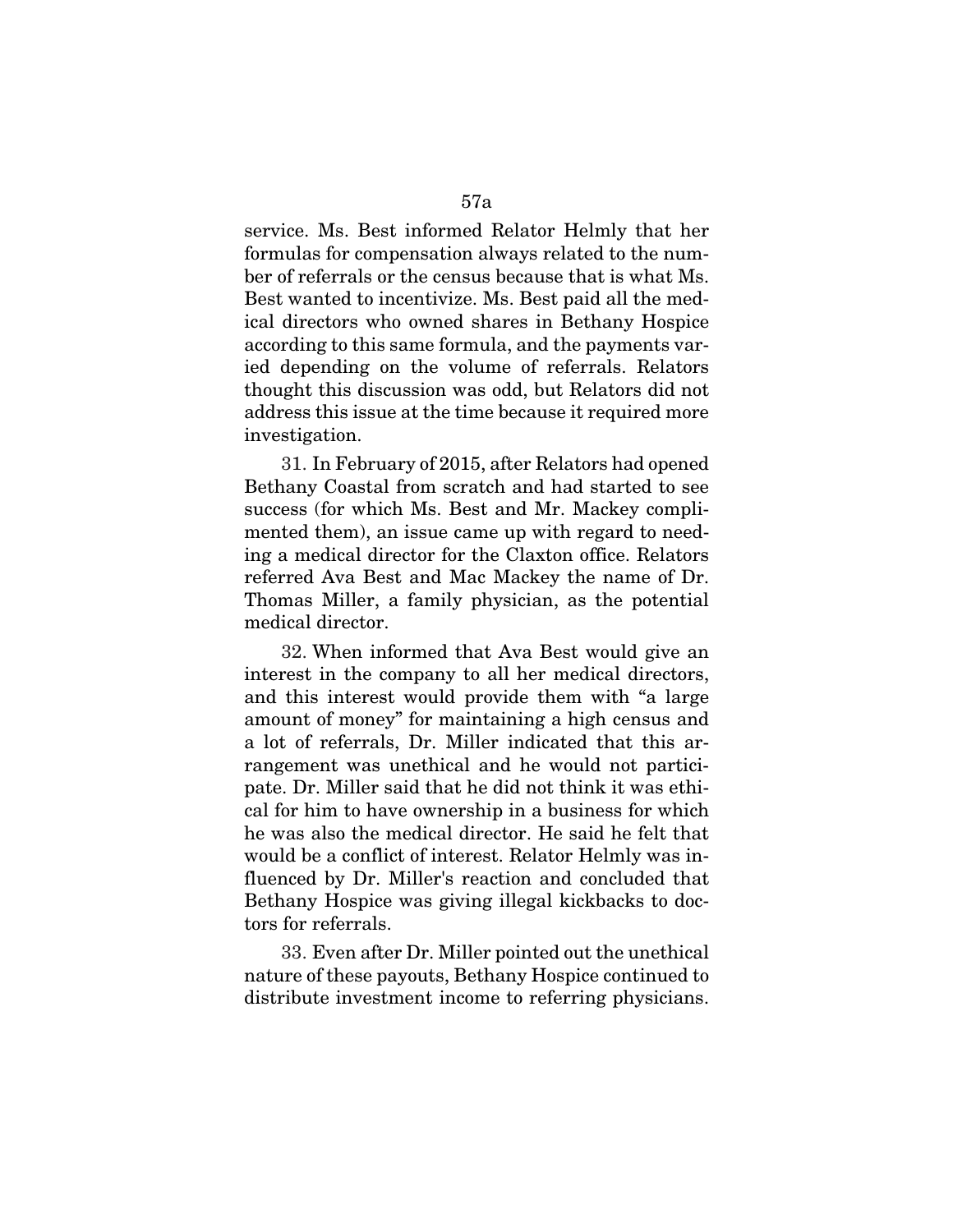Bethany Hospice's decision to proceed with these financial arrangements—even after a clinician with whom they vested medical director privileges voiced his concerns—demonstrates their continued intent to provide kickbacks.

34. According to conversations Relators had with Ms. Best, Bethany Hospice had compensation arrangements with numerous medical directors and doctors that gave rise to kickbacks. These arrangements contained the following forms of payment: a monthly salary, dividends, and/or monthly bonuses. The doctors would receive payments as inducement for or reward for referrals of patients, which constitute kickbacks. Even the payment of the salary was not done after a fair market value ("FMV") analysis and was made to doctors for referrals rather than for the obligation of an appropriate amount of actual work for the hospice. The schedule or interval of work is not written and not followed. The compensation is not consistent with FMV or an arms-length transaction and takes the volume or value of referrals into account. Bethany Hospice has more "medical directors" than is commercially reasonable for their census, in part because they are paying for referrals. For a period, while most hospices listed their medical directors, Bethany Hospice did not. It knew it had too many medical directors and that it needed to keep a low profile to avoid detection and ensure continued revenue streams.

35. Ms. Best uses Bethany Hospice and Bethany Coastal's Electronic Medical Record ("EMR") system, Consolo, to track referrals from the various doctors so she can determine how much she is paying for each referral. Ms. Best requires staff to record every new admission, the date, and the physician who referred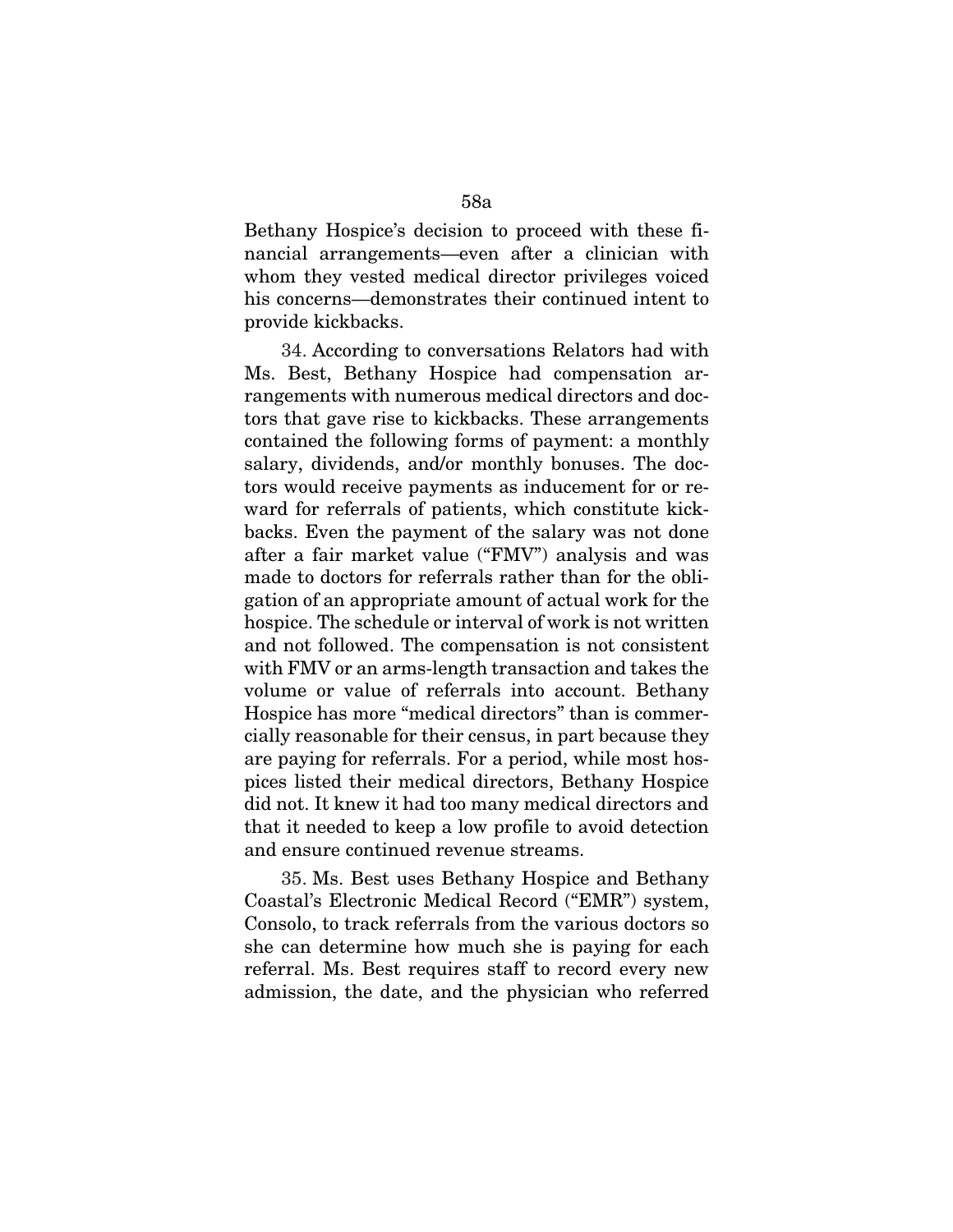the patient on a white board. This information is also added to the Consolo program. At the Douglas office, Tonya Smith, the admissions coordinator, inputs the referral source for each admission into Consolo. Once entered, Ms. Best generates weekly and monthly reports detailing how many referrals each physician has made. Jeneen Cliett (at various times, the Vice President of Bethany Hospice and the Clinical Director of Bethany Hospice's Douglas office) and Monica Jones (Head of Quality Assurance for both Bethany Hospice and Bethany Coastal) showed Relator Helmly how to run these reports and informed her that Ms. Best uses these reports to determine how much to pay referral sources. According to Ms. Cliett and Ms. Jones, Ms. Best and Mr. Mackey routinely reviewed the return on investment ("ROI") for their kickbacks. According to Ava Best, physicians who refered the most patients receive the largest payments.

36. As Ms. Best explained to Relators, Bethany Hospice cloaks some payments to its medical directors as investment interests. Instead of providing these individuals with payments directly, Ms. Best first has them purchase an ownership stake in Bethany Hospice without obtaining a proper valuation and without assessing a commercially viable buy-in. Once they are partial owners in Bethany Hospice, Ms. Best issues dividends to these individuals. According to Ms. Best, these amounts fluctuate according to how many patients are put under service at the owner/investor's site and are not proportional to the amount invested. The terms of the investment are related to the expected volume of referrals or the amount of business that could be generated by the owner/investor. Ms. Best said the "owner/investors" are required to make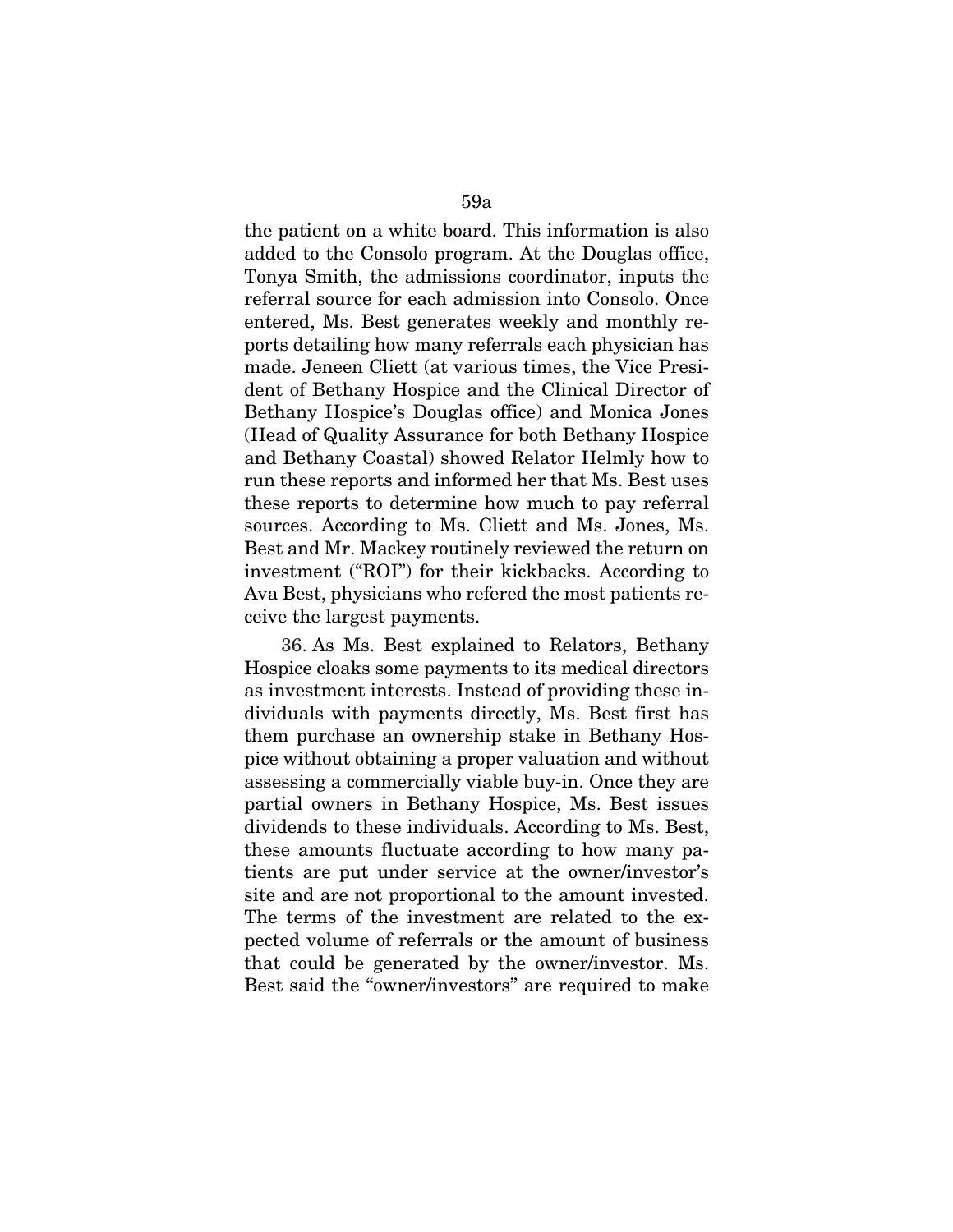referrals to Bethany Hospice and only those who are in a position to make referrals are considered or offered an investment opportunity. This is a sham device to hide the payment for referrals.

37. The Dr. Daly situation makes it clear that this was a kickback scheme and was never intended as a legitimate investment. Dr. Daly is a sleep medicine specialist based in Savannah, Georgia (with another office in Douglas). His practice focuses on performing sleep studies on patients to diagnose them with disorders such as obstructive sleep apnea. Early on in their tenure, Relators found out that Dr. Daly had been continuously approaching Ms. Best and Mr. Mackey about becoming an investor in Bethany Hospice or Bethany Coastal because Mr. Mackey asked Relators about him as a potential investor. Mr. Mackey discussed this with Relators because Relator Johnson knew Dr. Daly from when she worked at Hospice Advantage. Dr. Daly had been the medical director during Relator Johnson's tenure with Hospice Advantage. When Relators informed Mr. Mackey that Dr. Daly never referred patients to Hospice Advantage because of his niche practice, Mr. Mackey said "Forget it. We do not need him if he does not and will not refer patients to Bethany [Hospice]." These remarks highlighted the fact that Bethany Hospice and Bethany Coastal's primary objective in obtaining investors was to lock up referral streams rather than investment streams. Mr. Mackey and Ms. Best wanted to look like they complied with the law, while intending to make payments based on the volume of referrals from these doctors.

38. The value of Bethany Hospice's ownership interest is part of the remuneration. Referring physicians are allowed to pay below market value for their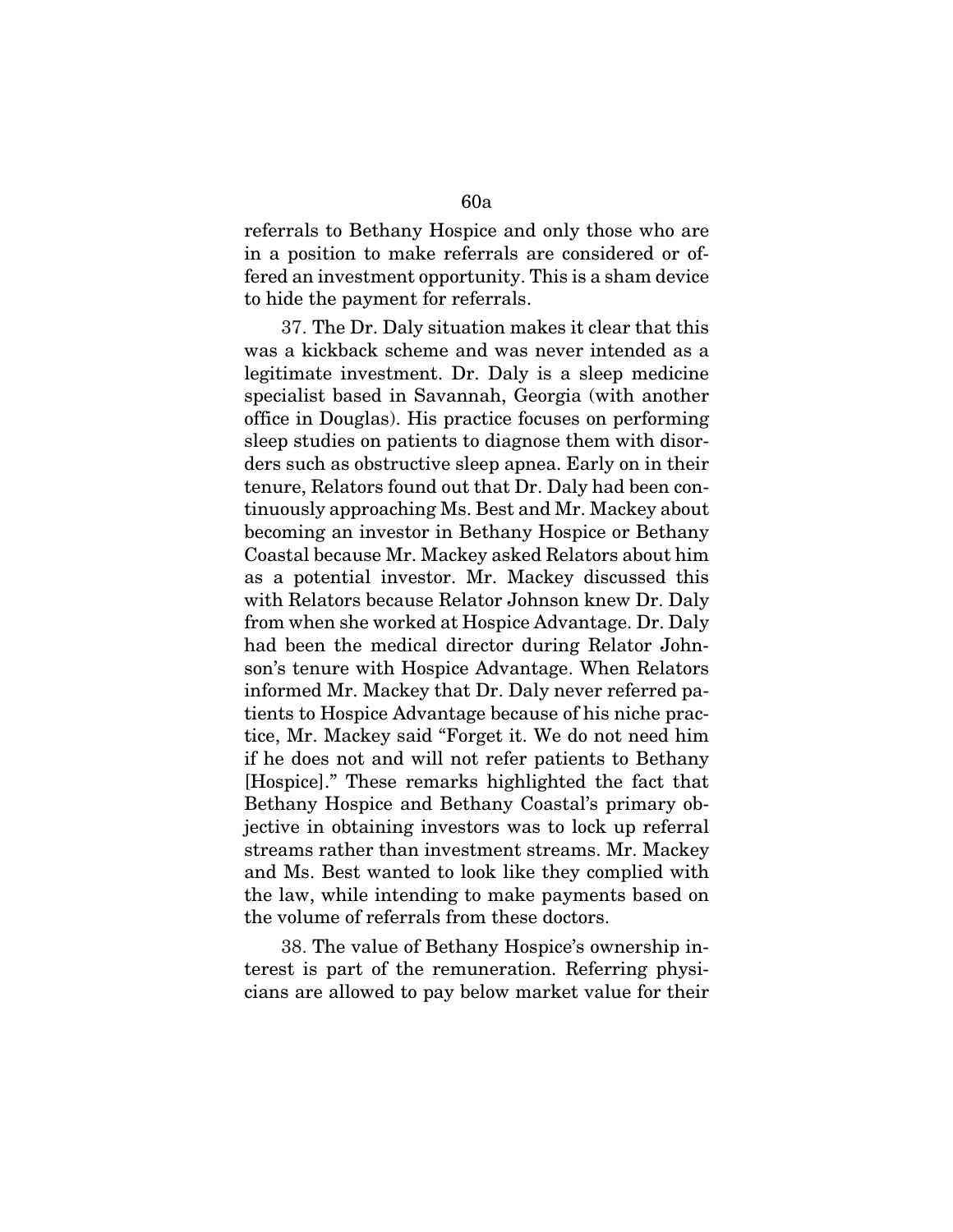ownership, but, after their referrals grow the company, they can "cash out" for an unbelievably higher rate. Accordingly, there is remuneration in the initial value and the subsequent value that is inappropriate, and there is the fact that referrals make the business more profitable and the investing doctors profit by their referrals. For example, Dr. Marshall Tanner purchased a 5% share in Bethany Hospice for approximately \$20,000 in 2007. Other doctors bought similar percentages later. In exchange for Dr. Tanner's contribution, he along with Drs. Justin Harrell, David Arnett, Stan Sinclair, Conrad Harper, and Richard Wheeler received intermittent dividend distributions from Bethany Hospice (sometimes monthly and sometimes annually). These ranged from approximately \$10,000 to \$20,000 annually according to Dr. Tanner. By the time Dr. Tanner sold his shares in 2014 (then at 10%), he was paid approximately \$330,000 (the sale price)—an 825% increase in value.

39. There are a number of medical directors for Bethany Hospice or other doctors who are "owner/investors" and get extra money from Bethany Hospice. Dr. David Arnett has at various times served as Bethany Hospice's medical director for its Douglas site. He stepped down from this role to become Bethany Hospice's Chief Medical Officer, and in his place, Drs. Justin Harrell and Conrad Harper became Medical Directors for Bethany Hospice's Douglas site. Drs. Richard Wheeler and Stan Sinclair serve as medical directors for Bethany Hospice's Valdosta site. Notably, Dr. Sinclair serves in this capacity despite the fact his entire practice is located in Douglas, Georgia. Each of these physicians receive dividends based on how many patients their site puts under census. The vast majority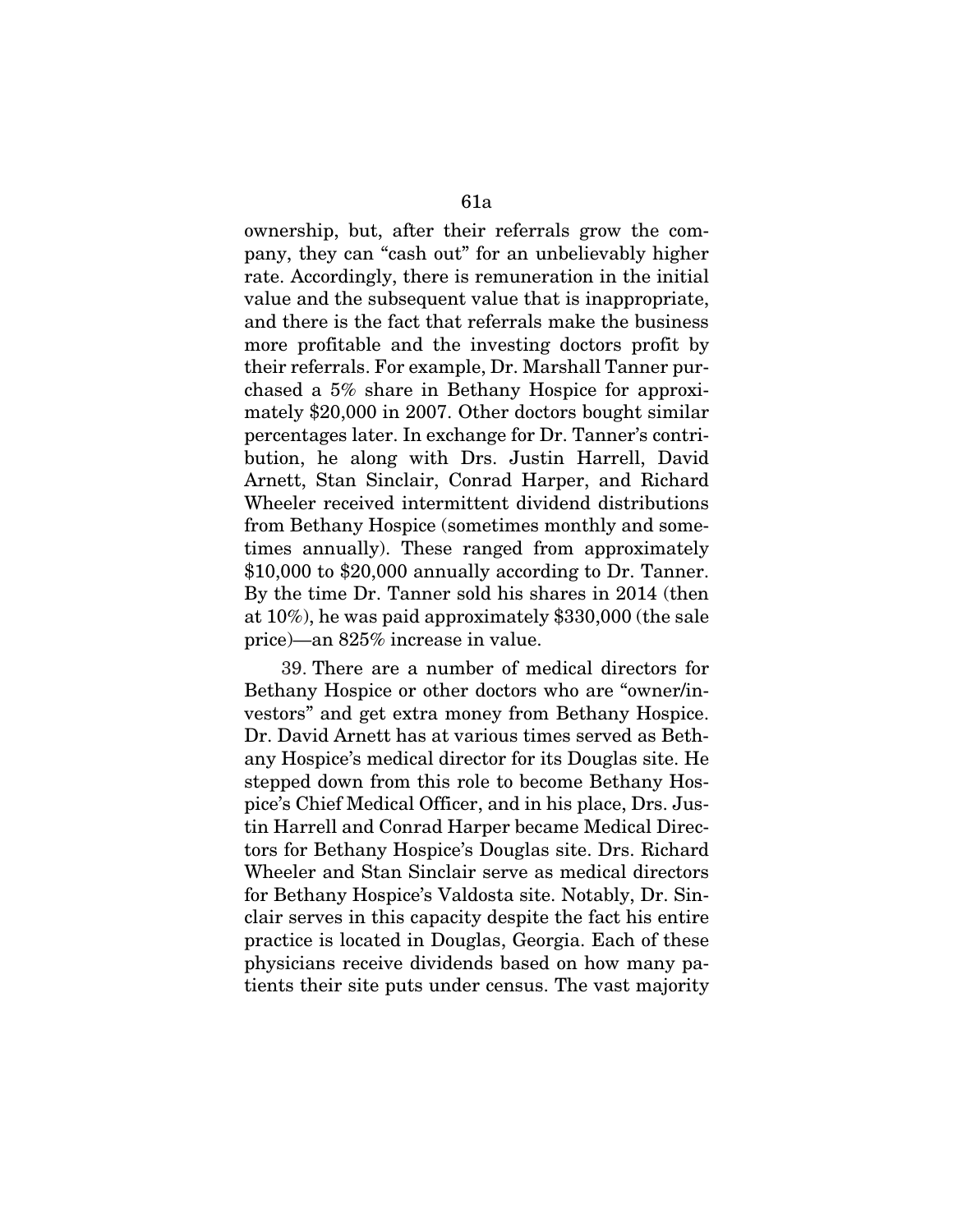of revenue for Bethany Hospice comes from "owner/investor" referrals. In certain periods, around 95% of Bethany Hospice's referrals came from doctors with a financial interest in Bethany Hospice.

40. Bethany Hospice's Douglas location has a large concentration of these doctors, and they are linked with the county hospital. "Bethany Hospice doctors" include Drs. Arnett, Sinclair, Harrell, and Harper. They work or have worked at Coffee Regional Medical Center ("CRMC"). In fact, these doctors sit on or have sat on the Coffee County Hospital Board. Each of these "Bethany Hospice doctors" refers every single patient they control to Bethany Hospice. Other than outlier occasions, such as the family demanding another hospice, or the patient being located outside Bethany Hospice's geographic area, every single patient is referred to Bethany Hospice. "Bethany Hospice doctors" (Arnett, Sinclair, Harrell, and Harper) also bought out the company that provides hospitalists to CRMC and direct referrals from them as well. After they bought out the hospitalist company, Bethany Hospice became CRMC's number one referral of hospice patients (with around 90% of its referrals). This statistic is even more profound when the referrals to home health agencies that refer to Bethany Hospice are taken into account. It is as if payments to these doctors alone has the power to direct 80-90% of the county's hospice patients to Bethany Hospice (and it does).

41. Bethany Hospice's kickbacks have worked as intended. Bethany Hospice's Medical Directors and part-owners did not refer any patients to Bethany Hospice prior to establishing a financial relationship. Once established, however, those physicians with a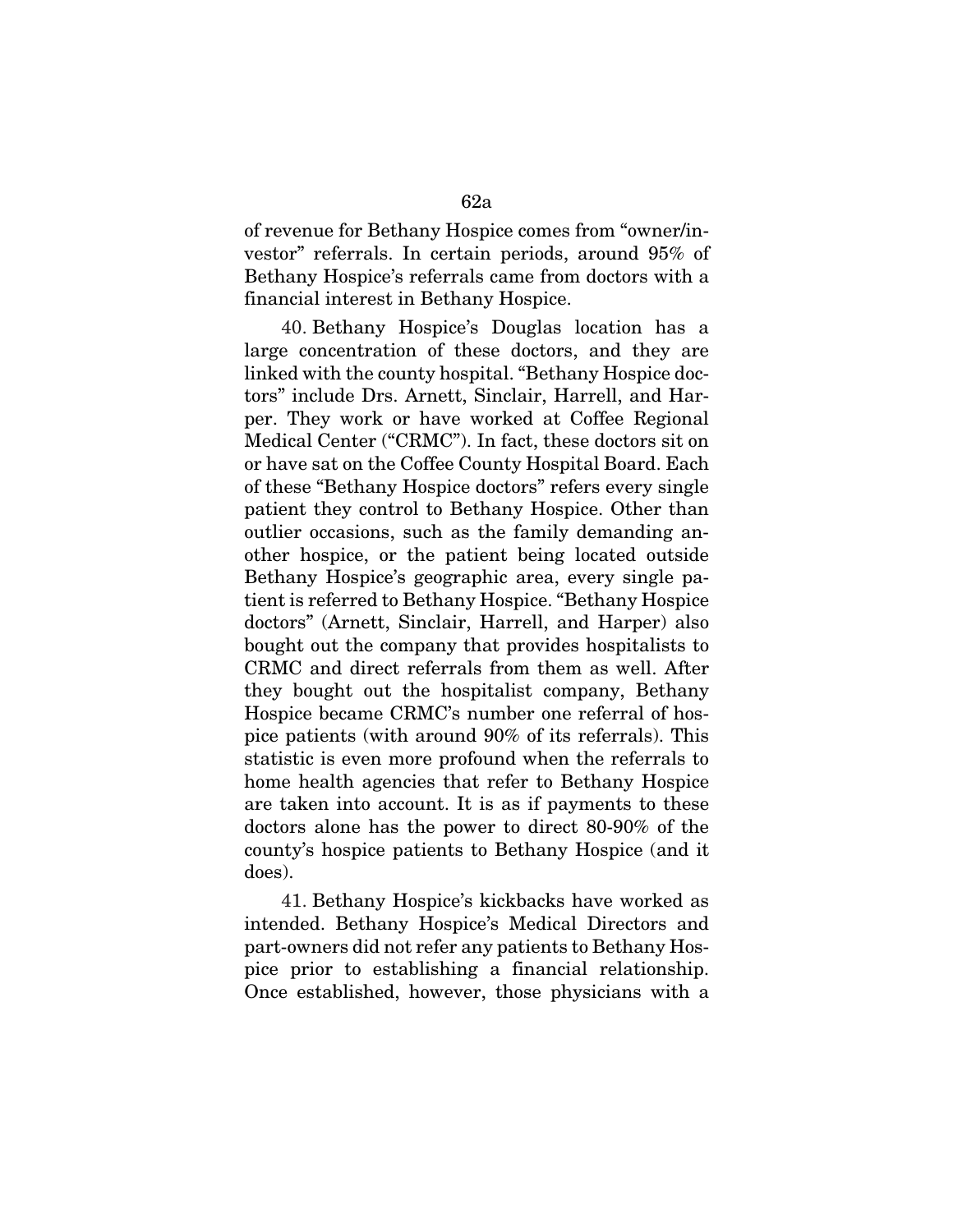financial interest in Bethany Hospice began referring every Medicare and Medicaid patient they could to Bethany Hospice. Dr. Harper, for instance, only referred two such patients to Bethany Hospice prior to receiving kickbacks from Bethany Hospice. However, once his affiliation began, all of Dr. Harper's referrals for hospice care that he could send to Bethany Hospice were sent to Bethany Hospice.

42. In fact, while nearly none of their referrals went to Bethany Hospice before their financial arrangements, afterwards, nearly all of the "Bethany Hospice doctors'" referrals for hospice services have gone to Bethany Hospice. Coffee County is a perfect example of the effectiveness of these kickbacks. Using referral information housed in the Consolo program and comparing it to the total deaths in the county, it is clear that Bethany Hospice has almost all the hospice business in Coffee County. In 2015, for example, 381 people died in Coffee County, and of those, 327 were patients of Bethany Hospice. Nearly all of these came from Drs. Arnett, Harrell, Harper, and Sinclair. Even assuming that all the deaths that year were preceded by hospice care, Bethany Hospice would have had at least 86% of all hospice patients that year. Making a reasonable adjustment to account for non-hospice deaths would push that percentage to almost 100%. Whether it is 86% or 99%, no one could argue the effectiveness of Bethany Hospice's kickbacks or the loyalty it has bought from the "Bethany Hospice doctors." During their investigation, Relators confirmed all the facts about the "Bethany Hospice doctors" with Bethany Hospice former employees who worked in Douglas and confirmed the referral patters from CRMC and the "Bethany Hospice doctors" from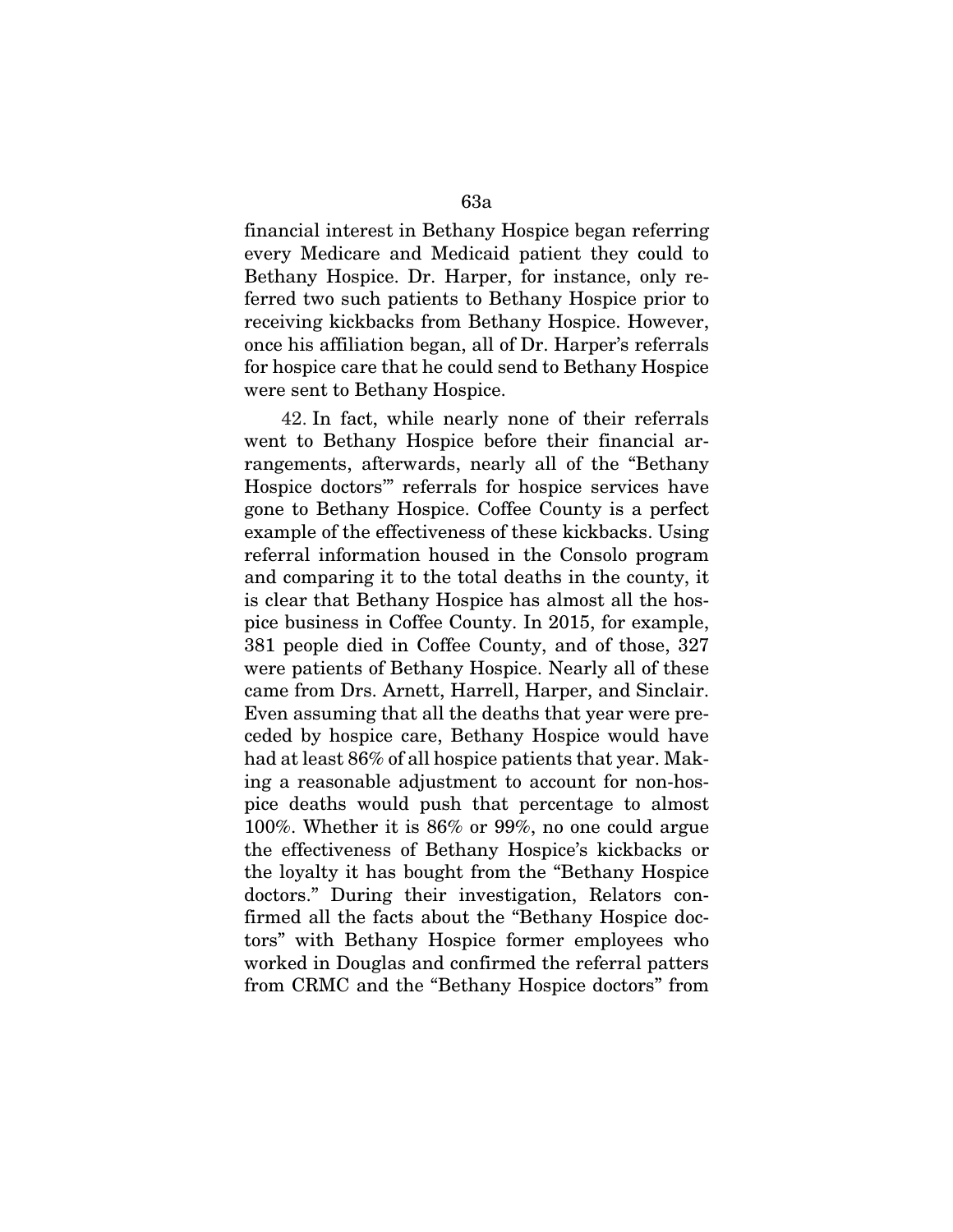data obtained from Medicare claims. Therefore, the referral data mentioned in this complaint tracks Medicare patients that have been referred to Bethany Hospice by the "Bethany Hospice doctors", and Bethany Hospice has submitted claims to Medicare for these referred patients and been paid the hospice per diem by Medicare.

43. In March 2015, Relator Johnson actually engaged Ms. Best in a conversation about doctor ownership in Bethany Hospice. Before the conversation, Relator Johnson had been looking into this matter and found that Odyssey had a similar scheme to pay directors through their retirement rather than directly. Relators knew that Ms. Best would know that because she worked there. She reminded Ms. Best that South-Coast Medical in Savannah had an agreement with Odyssey Hospice like the Bethany Hospice agreement, but when Odyssey was bought out, the new company deemed the agreement to be "illegal" and dissolved the agreement. Ms. Best said she had "found a way around this issue." Ms. Best said that she had found a way to do it so she would not get caught. She indicated that she could create a (sham) agreement that would mask the payment to doctors for referrals. She said that by making potential referral sources medical directors and medical directors "part owners" she would not get caught. Ms. Best mentioned several times that her medical directors were "part owners" in Bethany Hospice. These remarks not only illuminate the scheme employed, but also demonstrate Ms. Best's clear intent to funnel kickbacks through a sham device. This conversation made it clear to Relators that they had to continue to investigate and continue conversations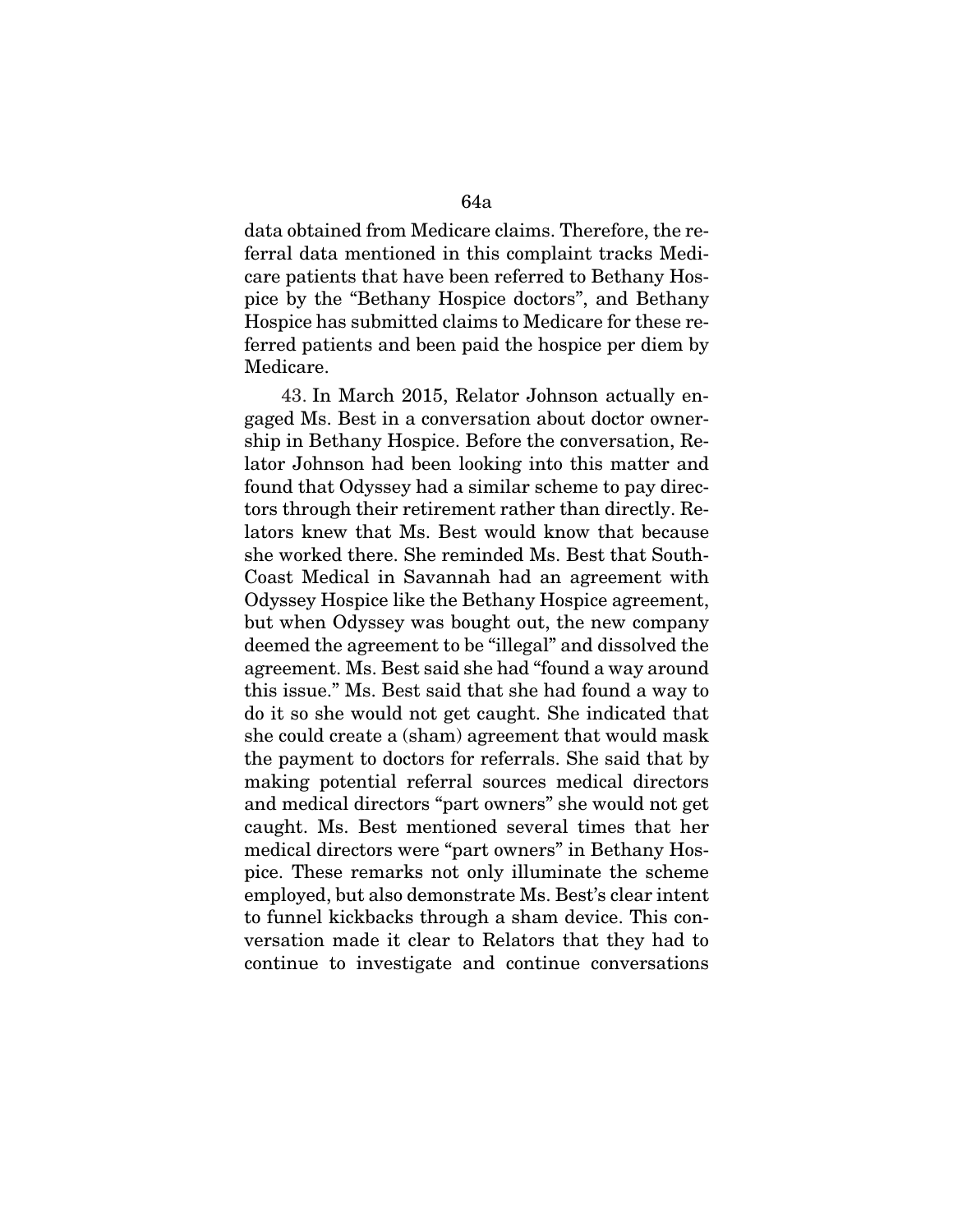like this to persuade Ava Best and Mac Mackey to stop their illegal behavior.

44. Continued investigations revealed that physicians receiving kickbacks from Bethany Hospice cut regulatory corners when referring Medicare and Medicaid beneficiaries to Bethany Hospice, ostensibly to maximize their bonuses and dividends. For instance, Relators learned through a contact with Atkinson Visiting Nurses Services, Inc. that a fellow employee in charge of receiving all physician orders for home health and hospice care had discovered that physicians with a financial interest in Bethany Hospice, including Drs. Arnett, Sinclair, and Harper, referred patients to Bethany Hospice without informing the patient (including Medicare and Medicaid beneficiaries) of alternate facilities that could provide hospice care. While all other physician orders would denote that the physician had discussed treatment and facility options with the patient, orders from providers linked to Bethany Hospice lacked this information. Their orders, by contrast, would merely state "refer to hospice" with the understanding that the patient would be sent to Bethany Hospice. Similarly, Jeneen Cliett instructed former Bethany Hospice nurse Tabitha Castillo to admit automatically any Medicare or Medicaid beneficiary referred by Dr. Sinclair for General Inpatient ("GIP") care without evaluating whether the patient qualified for GIP (and the corollary increase in reimbursement).

45. Ms. Best was already paranoid and concerned about the existence of "whistleblowers" in her employ. Unbeknownst to Relators, she had previously raided Ms. Helmly's personal, locked office areas to make sure Relators were not blowing the whistle on Bethany Hospice. The results of the raid showed that the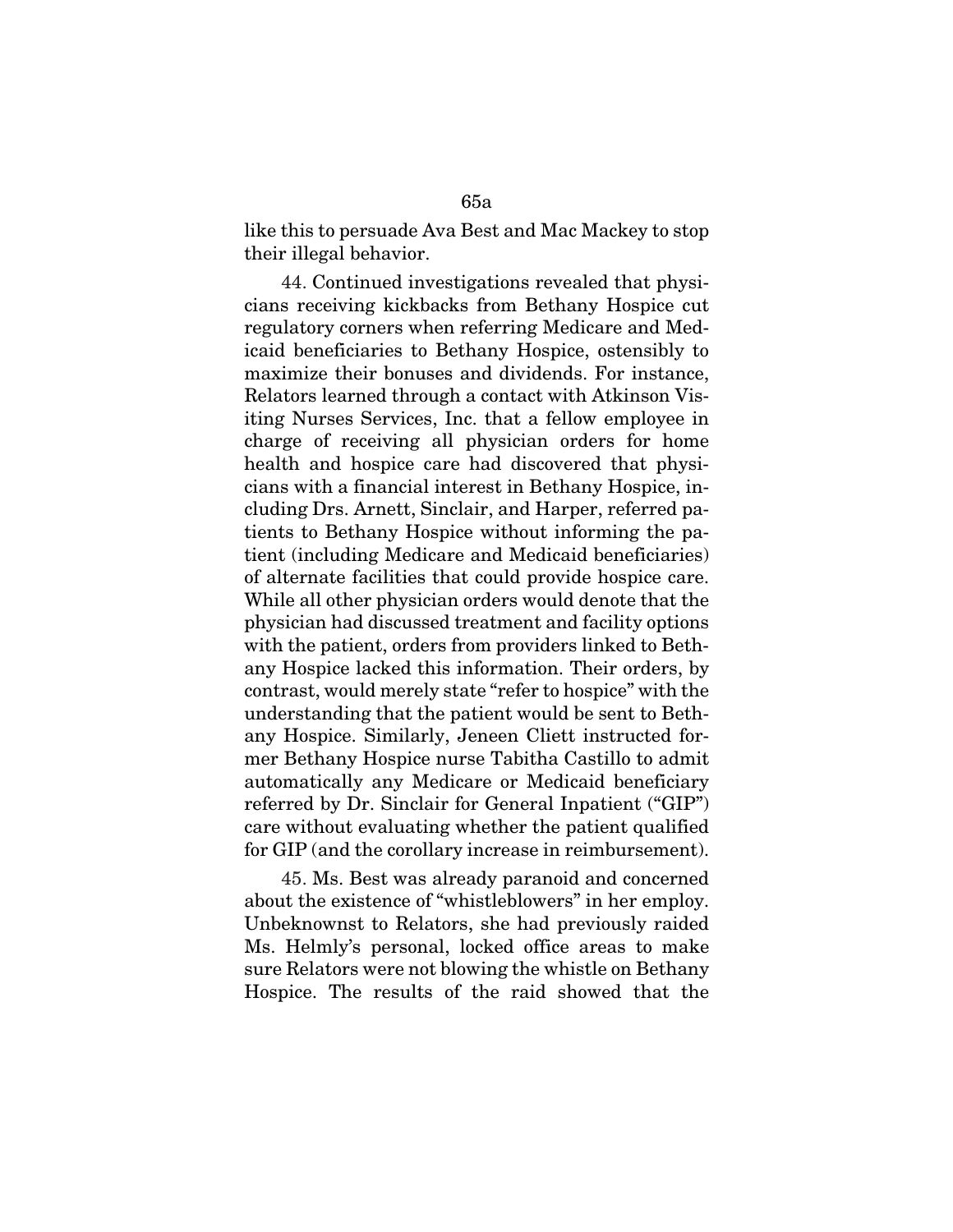whistleblowing was confined to Spanish Oaks, but Ms. Best remained uneasy.

46. A few more related incidents played into Ms. Best's paranoia about Relators blowing the whistle on Bethany Hospice. One of these incidents involved a series of additional kickback offers to referring physicians (including Drs. Arnett, Harrell, Harper, Sinclair, and Wheeler) to take their wives on a paid vacation and having food, hotels, and expenses and such paid by Bethany Hospice. The offers to doctors went out in May 2015 for a trip in August 2015. Bethany Hospice sent the top referring doctors and their wives on a trip, and paid airfare, hotel, and food for both the doctors and their wives. Relators tried to persuade Ms. Best that this was inappropriate, but she didn't listen. The only physician to decline this offer was Dr. Thomas Miller, the same physician who declined Ms. Best's offer for an ownership stake in Bethany Coastal. Again, he stated that this type of remuneration represented a conflict of interest. Although Ms. Best felt this offer would ingratiate her referral sources to Bethany Hospice, her conversations about it with Relators also increased Ms. Best's paranoia about Relators blowing the whistle on her kickback schemes.

47. Unbeknownst to Relators, they played right into Ms. Best's whistleblower paranoia. In the same timeframe as the discussions about doctor trips, in May, Relators went on vacation to Florida. During that trip, Relator Helmly called Ava Best and, for the first time since their January agreement, broached the issue of putting Relator Helmly's name on the lawsuit to be filed against Spanish Oaks. Ms. Best agreed saying that she was not going to ask Relator Helmly to forego the money she could possibly get from the case.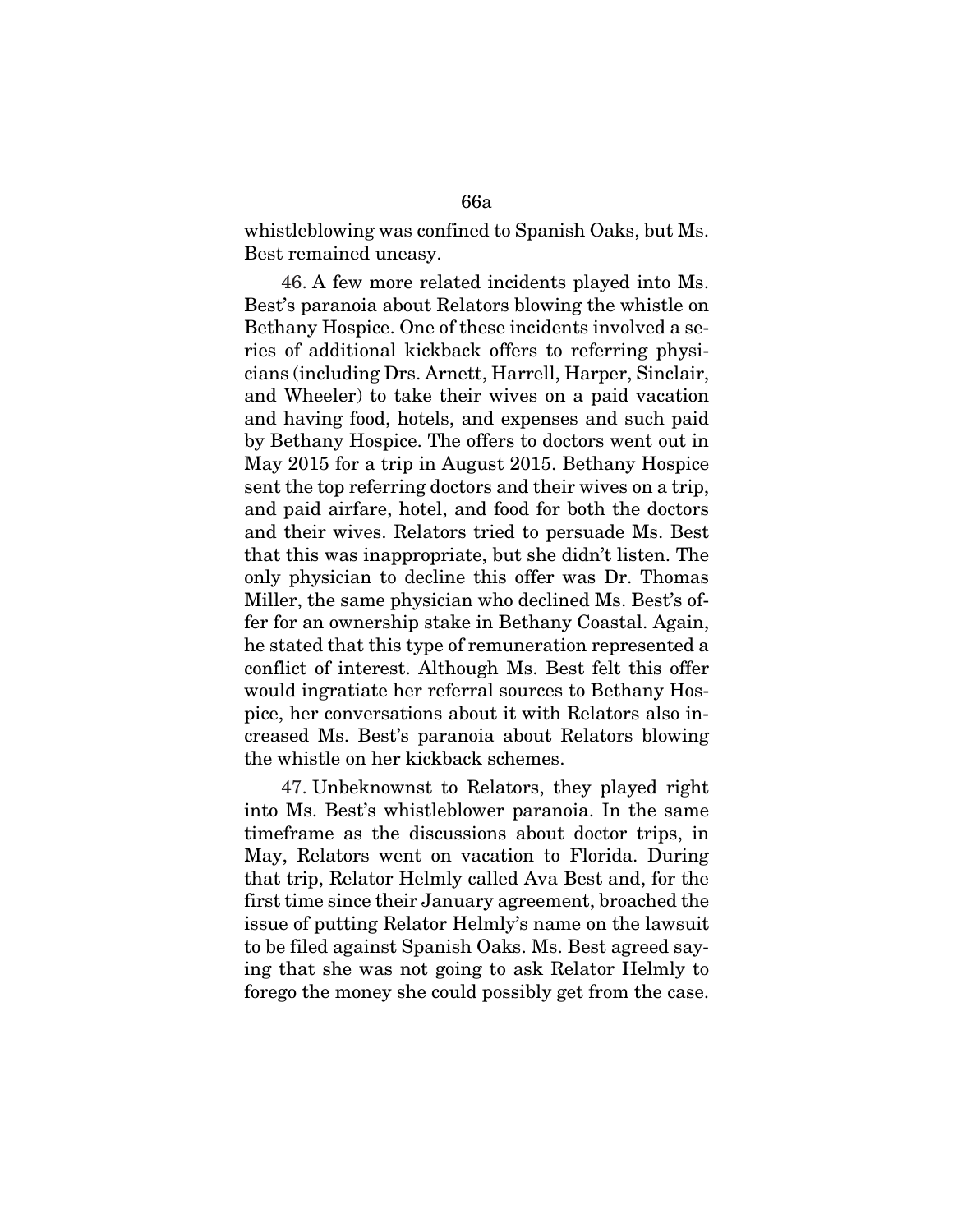However, after Relators came back from Florida, Ava Best's attitude toward them markedly changed.

48. Apparently, the last whistleblower straw came when Relators had to take time off in June to meet with the Government. Ms. Best again peppered Relators with questions about this time off. However, this time was different and they responded that they could not tell her about it. At this time, contrary to prior discussions, a case had been filed and a federal judge had entered a seal order gagging Relators from discussing the case.

49. After the June meeting with the DOJ that Relators could not discuss, Ms. Best and all employees "loyal" to Ms. Best started a harassment campaign against Relators trying to get them to quit so she would be "protected" from a retaliation claim. When Ms. Best realized that Relators were not so easily going to quit, the harassment got worse. Ms. Best and those "loyal" employees started fabricating things about Relators to "justify" the retaliatory discrimination and possible future termination if the harassment did not work. Even though Ms. Best tried to create a pretext for termination, she failed to create a contemporary record. Neither Relator was ever written up for anything nor officially disciplined in any way—just harassed. In creating this fake pretext, Bethany Coastal did not even follow its own policy manual.

50. Part of the escalation of harassment and discrimination resulted in an unmerited demotion. Shortly after the visit with the Government that Relators could not discuss, Ava Best and Mac Mackey demoted Relator Helmly to field nurse without explanation or reason. A few weeks later, Ava Best escalated things again by threatening to tell Relator Helmly's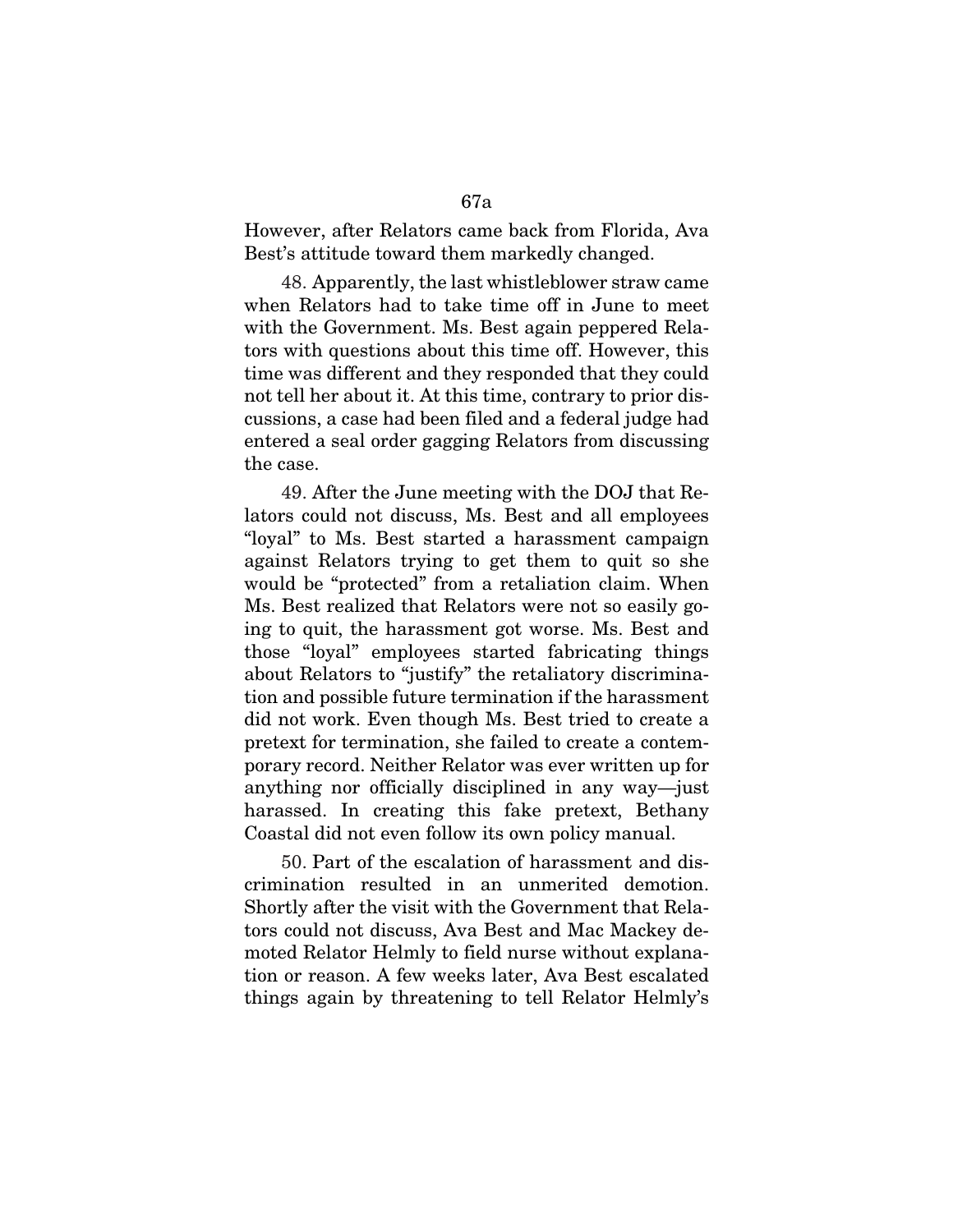old boss (at Spanish Oaks) "everything," including telling him about the lawsuit Ms. Best assumed had been filed. She also threatened to out the Spanish Oaks employee who had helped Relators with their lawsuit. This was the same week Relator Helmly finally found out that Ava Best and Ms. Best's "loyal" employees had been going through Relator Helmly's personal information in her locked room and her locked desk on a regular basis. Whenever Relator Helmly was gone, she locked her door and only she and Ava Best had a key to her office. Yet, on a regular basis, someone who had a key had been in Relator's office and gone through her personal things.

51. Relators were stressed and mortified by this conduct and these threats. Then, on July 28, 2015, Ms. Best called Relator Helmly and told her to come into the office. Relator Helmly called Relator Johnson to tell her she was worried about possible retaliation at the proposed meeting—especially in light of Ava Best's most recent threats. Relator Johnson was very concerned Ava Best was going to do something to retaliate for their standing up to her for her illegal activities. To protect against possible whistleblower retaliation, Relator Johnson texted Relator Helmly at around noon on July 28, 2015 to tell her to have their whistleblower attorney on the line during the conversation (or to at least to record the conversation). However, Relator Johnson accidently sent the text to the Bethany Coastal group text, which included Ava Best herself. Within minutes of finding out that Relators were trying to protect themselves against whistleblower discrimination by including their whistleblower attorney (about whom Ms. Best learned by ransacking Relator Helmly's desk), Ava Best had called both of them and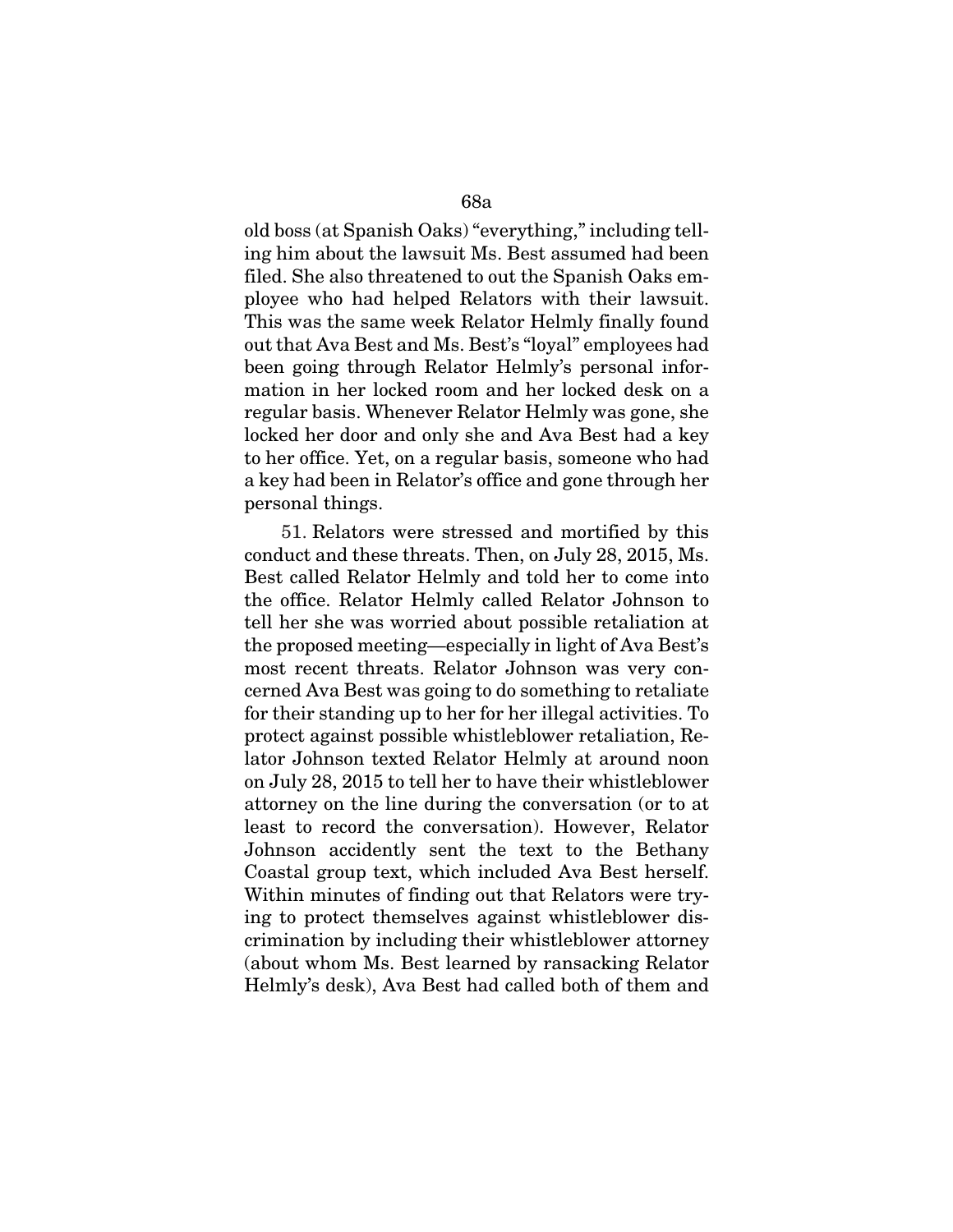told them they could claim to resign to save face or they could be fired, but, either way, she was firing them that day.

52. Ms. Best and other Bethany Hospice and Bethany Coastal managers told Bethany Coastal employees that Relator Helmly resigned because of her health. They also told others that Relator Helmly resigned to pursue her education. Ms. Best never told anyone (including Relator Helmly) that she was being fired for any lack of productivity or for any improper behavior. Ms. Best never told Relator Johnson that she was being fired for lack of productivity or any improper behavior. Ms. Best also never indicated that to anyone else at Bethany Hospice or Bethany Coastal. Ironically, Relator Johnson had three referrals for Bethany Coastal in her hand at the time Ms. Best fired her. In fact, she had averaged about 14 patients a month for the several months prior to July  $28<sup>th</sup>$ . That did not matter to Ava Best, as she wanted their investigation of illegal activities to stop, she wanted their questioning of her illegal policies to stop, she did not want a whistleblower as her administrator or at her companies, and she was concerned that Relators had or might blow the whistle on Bethany Hospice. Over time, Ms. Best has tried to fabricate excuses and pretexts for Relators sudden disappearance from Bethany Coastal after they started and built the entire office from scratch. However, Bethany Coastal's history undermines this revisionist history as other employees who actually engaged in the type of behavior Ms. Best later ascribed to Relators were never disciplined.

53. The harassment and discrimination continued after the termination. Additional discrimination for protected activity included not allowing Relators to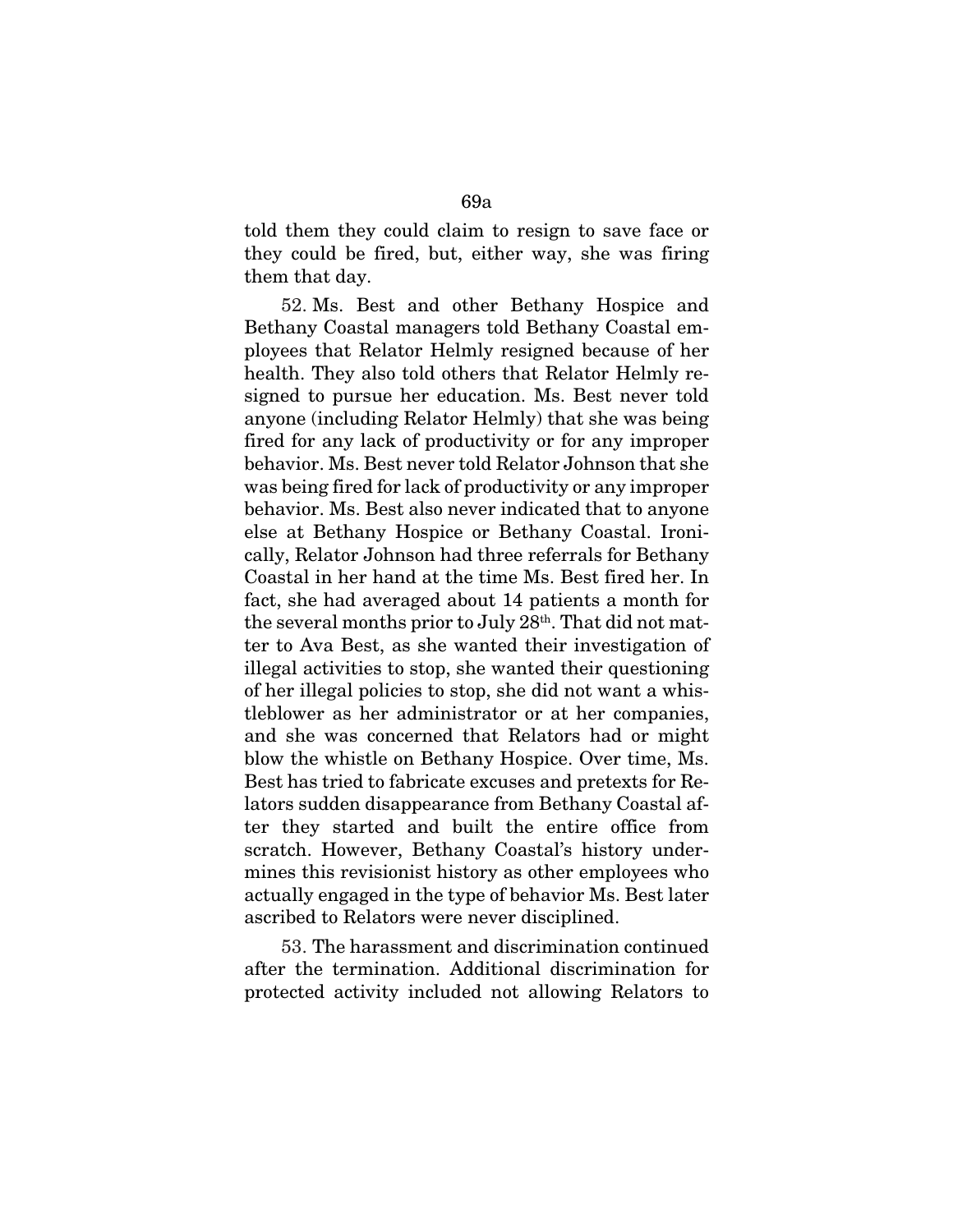clean out their offices. Ms. Best went through their things and gave them back what she wanted to give back to them. In addition, knowing that Relators had used information from then current employees of their former employer in their reporting to the Government, Ms. Best forbade anyone working for Bethany Hospice and Bethany Coastal from having any contact with Relators for any reason. Bethany Coastal also blackballed Relators and did what it could to prevent them from obtaining subsequent employment in the area and the industry. Ms. Best, the head of Bethany Coastal's HR department, and others, would give bad references and badmouth Relators to potential em-

ployers.

54. After the termination, in an effort to undermine any potential whistleblower case against Bethany Hospice and Bethany Coastal, Ava Best and Monica Jones tried to ferret out any employees who might help Relators or provide them with information. They would call employees in to talk to them and accuse the employees of "talking to Debbie" or "talking to Jolie" and then tell them they needed to "resign." If they did not chose to "resign," Bethany Coastal management would cut their hours and harass them until they quit. Ms. Best fired at least one Bethany Coastal employee for the false accusation that she had had contact with Relators.

55. Then, in a final act of harassment and discrimination and to scare Relators from talking to the Government about Bethany Hospice, Ms. Best actually provided information to Relators' former boss at Spanish Oaks about who was helping them report that company to the Government for FCA violations. That person was immediately fired from Spanish Oaks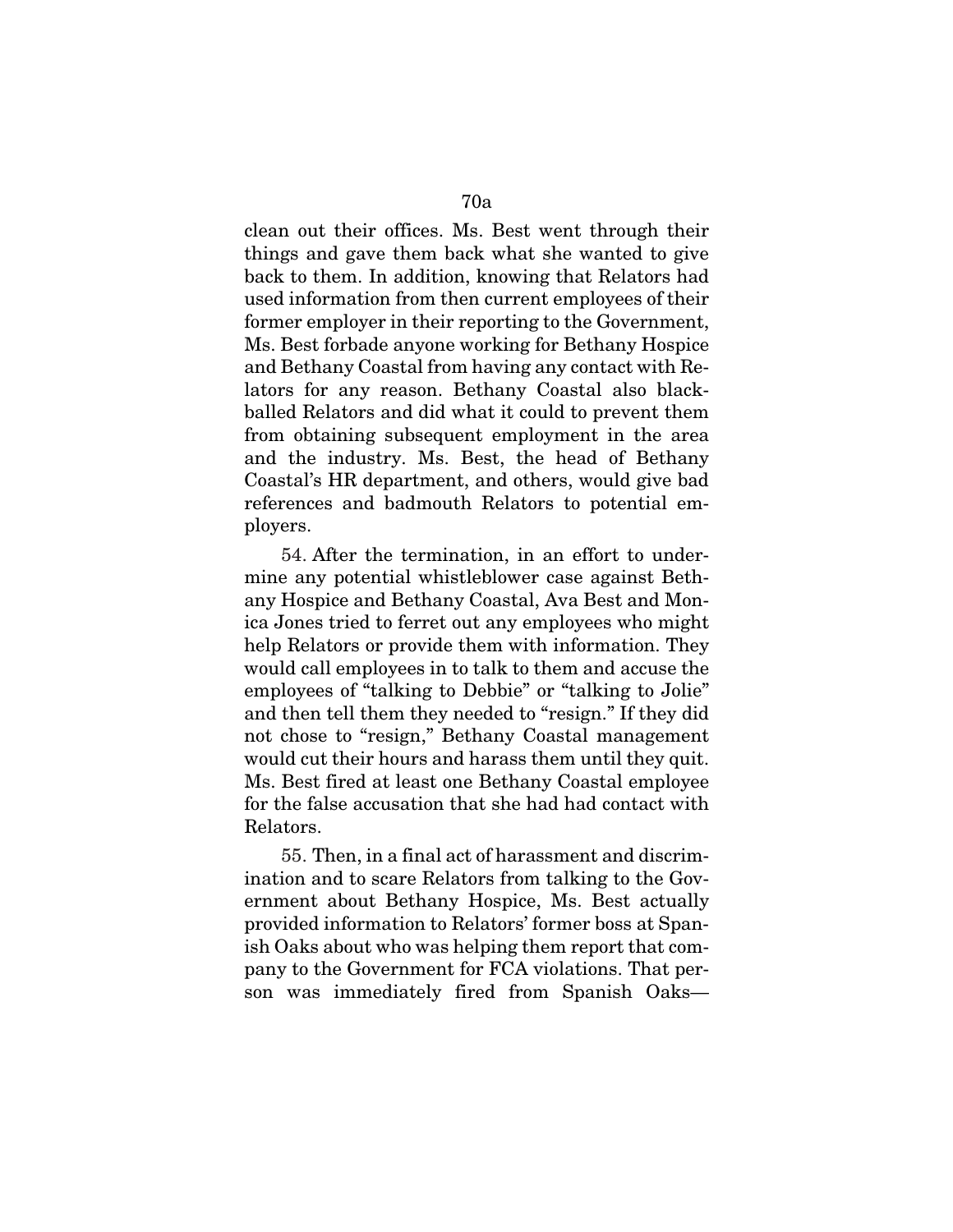sending the message that Ms. Best would retaliate against anyone involved in reporting FCA violations to the Government and warning Relators not to do it to Bethany Hospice.

56. Undermining the façade and the plethora of made up excuses, the termination of Relators' employment was not well planned because Bethany Coastal management wanted to get Relators away from Bethany Hospice and Bethany Coastal before they could gather evidence of false claims to give to the Government. After Relator Helmly, Bethany Coastal's administrator on file with the state, was terminated, the Claxton office went off the rails.

57. Ms. Best started with what she called an "interim clinical director," who was an employee of Bethany Hospice Valdosta office. Of course, the interim clinical director from Bethany Hospice in Valdosta did not actually come in to the Claxton office every day. Even when the "interim director" did come to the site, she would arrive between 10:00-10:30 a.m. and then leave by 1:00 or 2:00 p.m. Ms. Best later made the clinical director of the Bethany Hospice Douglas location, Jeneen Cliett, the administrator for Bethany Coastal (which is 1.5 hours away). After Ms. Cliett "became" the administrator of Bethany Coastal, she remained the director of the Douglas location, and she never visited the Claxton facility. She would merely "call in." Both of these actions are illegal. There must be an administrator on site all day every day.

58. Ms. Best also made Bridget Thornton the clinical director of Bethany Coastal, even though she was the only RN working there, and she did not meet the qualifications to be a clinical director. There are also two LPNs that were then being used in place of RNs,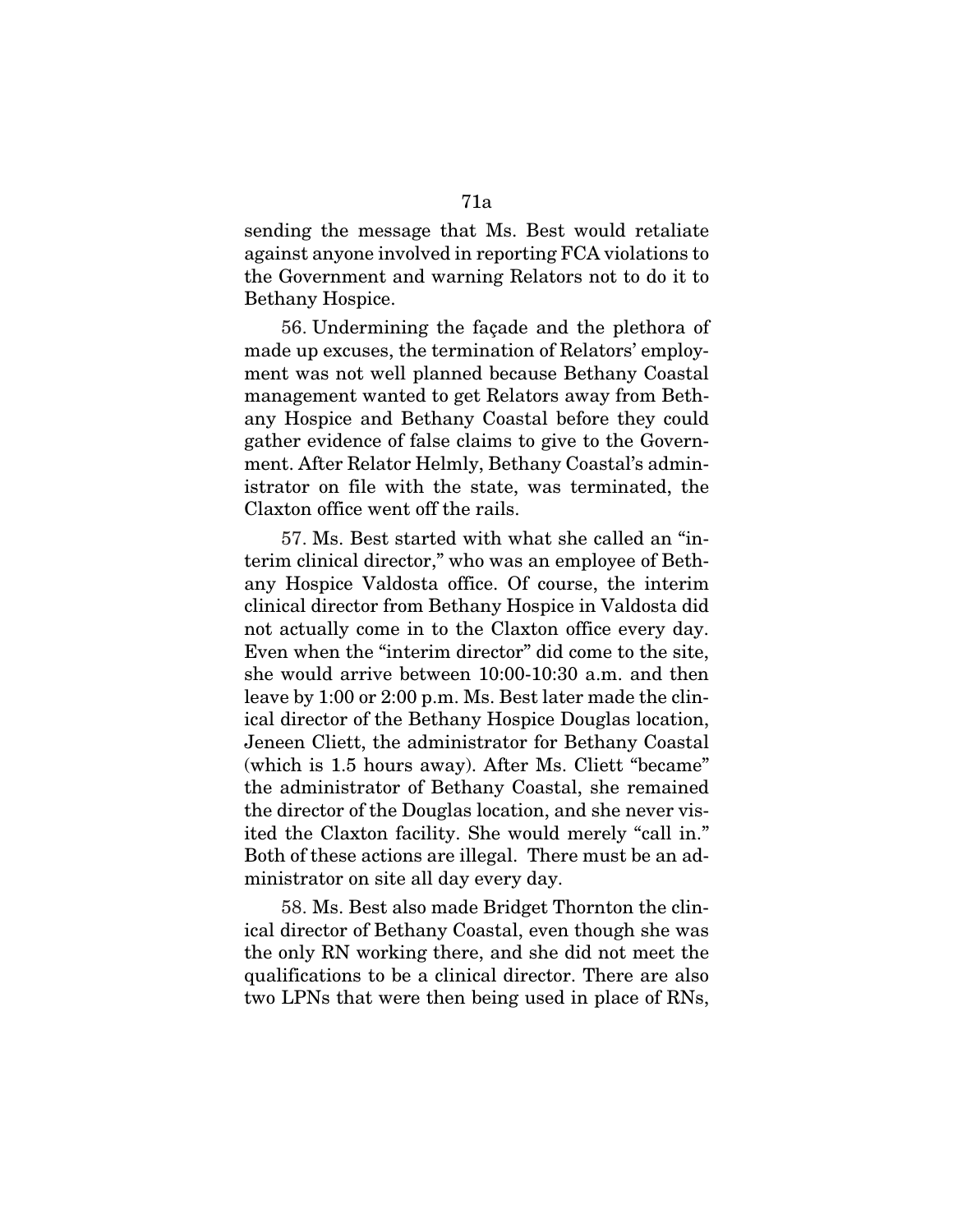so there was a chain reaction of regulatory violations simply because Ms. Best was unprepared to fire her administrator for protected activity.

59. While Relators were at Bethany Coastal, kickbacks were not the only thing they were investigating. Ms. Best did not have a social worker with a master's degree in social work seeing patients. This is a prerequisite to billing for the visit. Relator Johnson was told about this by the very person seeing the patients who did not have her masters.

60. In addition, Ms. Best would discharge patients if they were going into the hospital (also against regulations). An example is patient P in Savannah, Georgia. Relator Johnson was told this in person by the nurse that had to meet patient P at the hospital to have him sign revocation papers. Some of the patients that went directly into the hospital and were also picked up that very same day include IC, JP, HK, and ST. Patient AQ also went to the doctor for aggressive treatment, and Bethany Coastal did not pay for this even though he was a full Medicaid patient. Ms. Best also discharged patients once they ran out of their Medicare payments. If they were on Medicaid, she would keep them because they do not have a monetary limit.

61. There are also issues of neglect and failure to perform the services required by hospice. A patient by the name of SB ended up dying unnecessarily due to negligence on Bethany Coastal's part of not treating a urinary tract infection. TT is a patient who had passed away two days before any nurse went out to check on him. The neighbors actually found him as they had not seen him out. It was said he had been dead for days,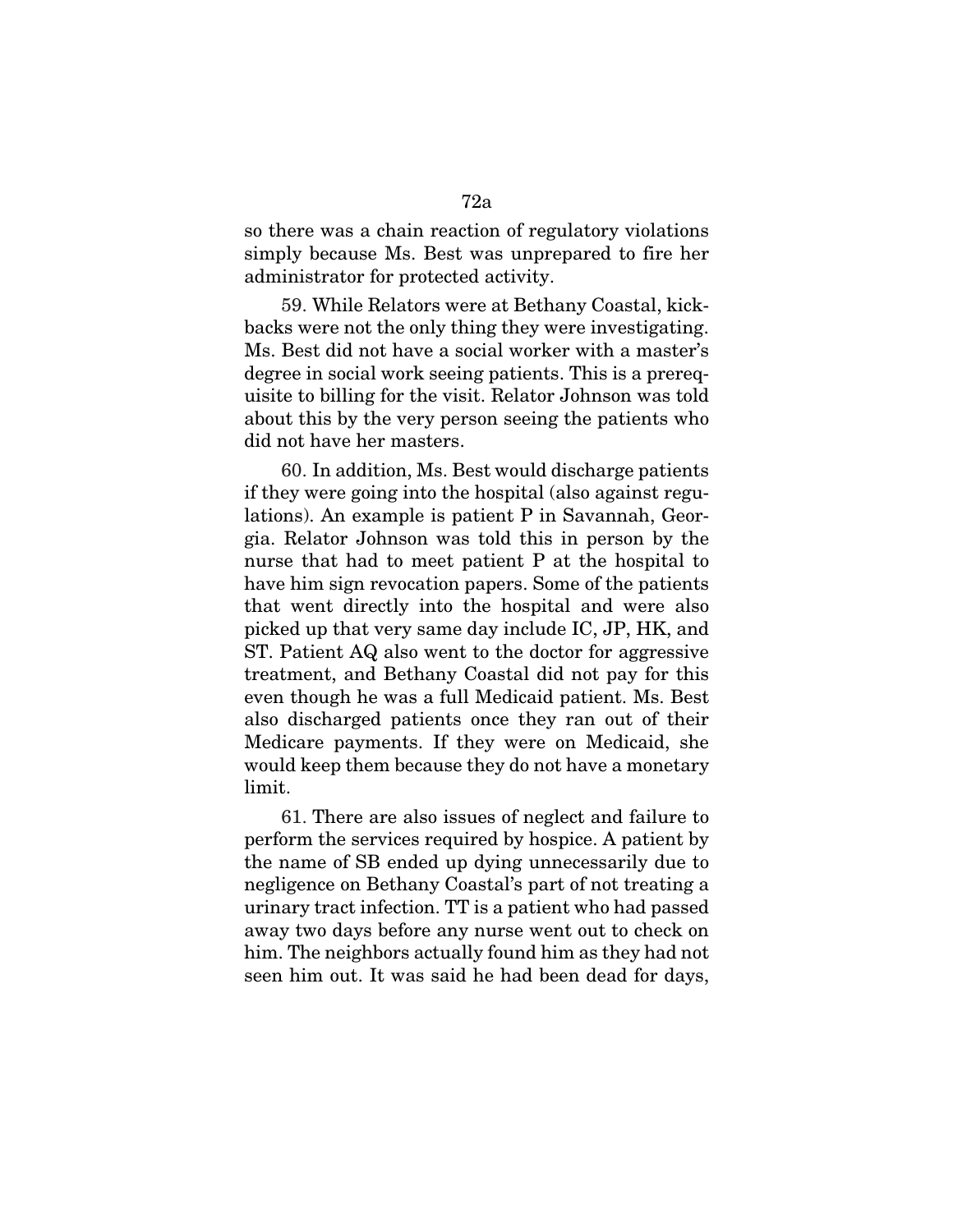but because the nurse said he would not answer the phone, she did not go by and check on him.

62. During their investigation of Medicare and Medicaid fraud at Bethany Hospice and Bethany Coastal, Relators gained intimate knowledge of Bethany Hospice's and Bethany Coastal's billing protocols and operations. This familiarity apprised them to the types of patients Bethany Hospice and Bethany Coastal endeavored to put under service, who the primary referral sources for each entity were, and the specific entities that reimbursed Bethany Hospice for hospice services.

63. During their investigation, Relators confirmed several facts with the former Clinical Director of Bethany Hospice (Douglas), Ms. Shanda Jowers including that the referrals from the "Bethany Hospice doctors" were Medicare and Medicaid and that Bethany Hospice billed the government for these patients. In her capacity as Clinical Director, Ms. Jowers oversaw the patient care operations of the Douglas office and acted as a liaison with management staff, particularly Ms. Ava Best and Ms. Jeneen Cliett. Ms. Jower's position necessarily apprised her to Bethany Hospice's patient and payor mix, and she shared this knowledge with Relators. She confirmed for Relators that Bethany Hospice's Douglas facility received the vast majority of its patient referrals from the "Bethany Hospice doctors." She confirmed that Bethany Hospice's policy was to admit patients only if they had Medicare or Medicaid coverage. She confirmed that she knew about the fact that the patients referred by the "Bethany Hospice doctors" were Medicare and Medicaid and that Bethany billed (and collected) for them from conversations with Ms. Best and Ms. Cliett both in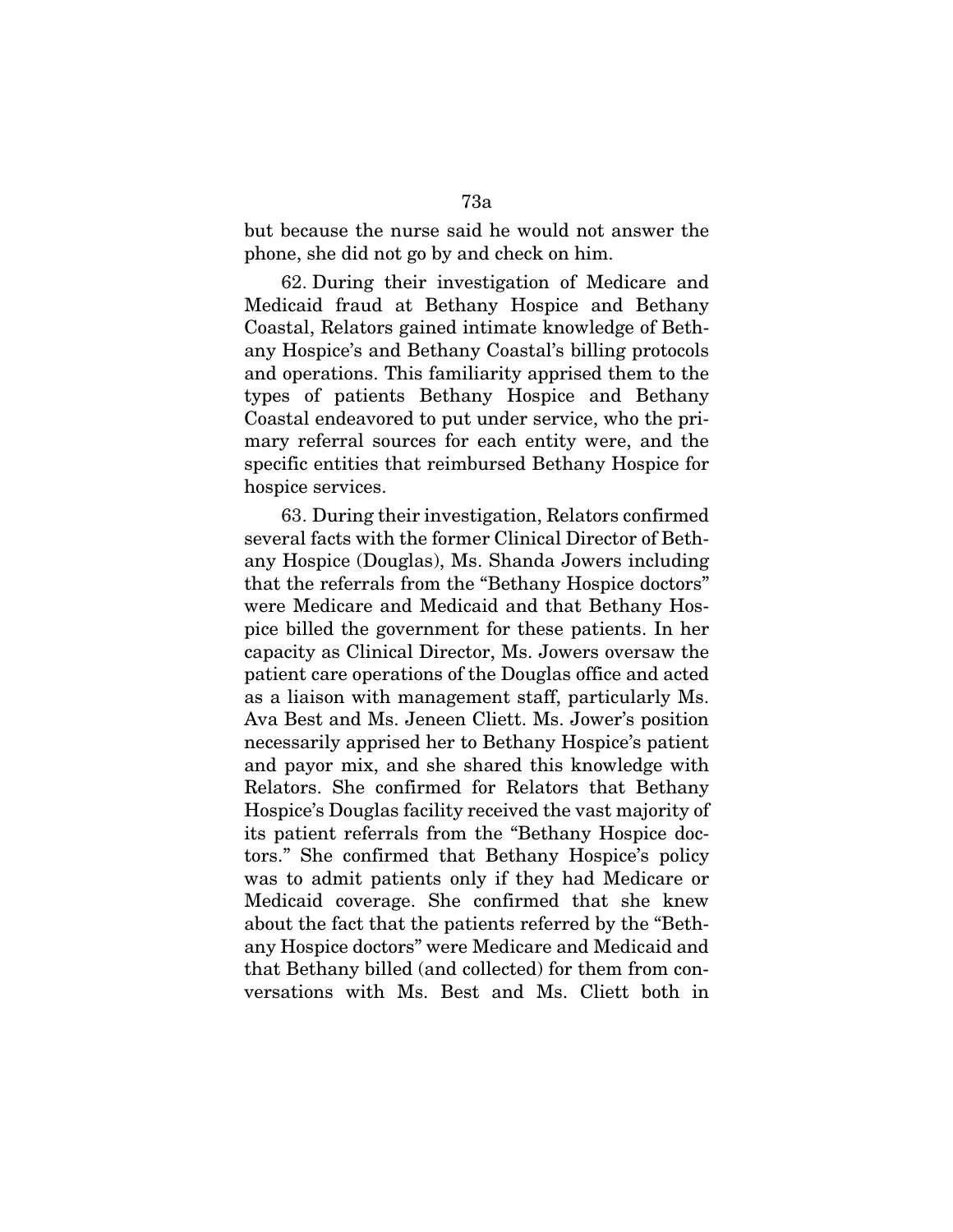management meetings and during day-to-day operations that Bethany Hospice. They also made it clear to her that employees needed to ensure patients had Medicare and Medicaid eligibility so that Bethany Hospice could continue to receive money from these government programs. If a patient did not have eligibility from a government program, Bethany Hospice employee Robby Carr would work with the patient to try and get them either Medicare or Medicaid coverage. Ms. Jowers confirmed for Relators that if that did not work, the patients were not admitted, because Bethany Hospice only admitted and billed for Medicare or Medicaid patients with eligibility.

64. During their investigation, Relators confirmed several facts with the former Bethany Hospice community education representative, Robert Clements. As a community education representative for Bethany Hospice, Mr. Clements had access to all of Bethany Hospice's referral data, including information housed in the Consolo program. In this capacity, he also received referrals for Medicare and Medicaid beneficiaries from the Bethany Hospice doctors Arnett, Sinclair, Harrell, and Harper. Mr. Clements confirmed that every single referral from these physicians was for a Medicare or Medicaid beneficiary. Mr. Clements knew this because each time he retrieved referrals from these physicians, the physician orders and patient paperwork would denote the payor. During his employment with Bethany Hospice (2014 through March 30, 2018), Mr. Clements would tender his referrals from the "Bethany Hospice doctors" to Ms. Tonya Smith (Bethany Hopice's admissions coordinator) so that she could process them in Consolo which would bill their per diem on a CMS Form 1500. No patient was admitted to Bethany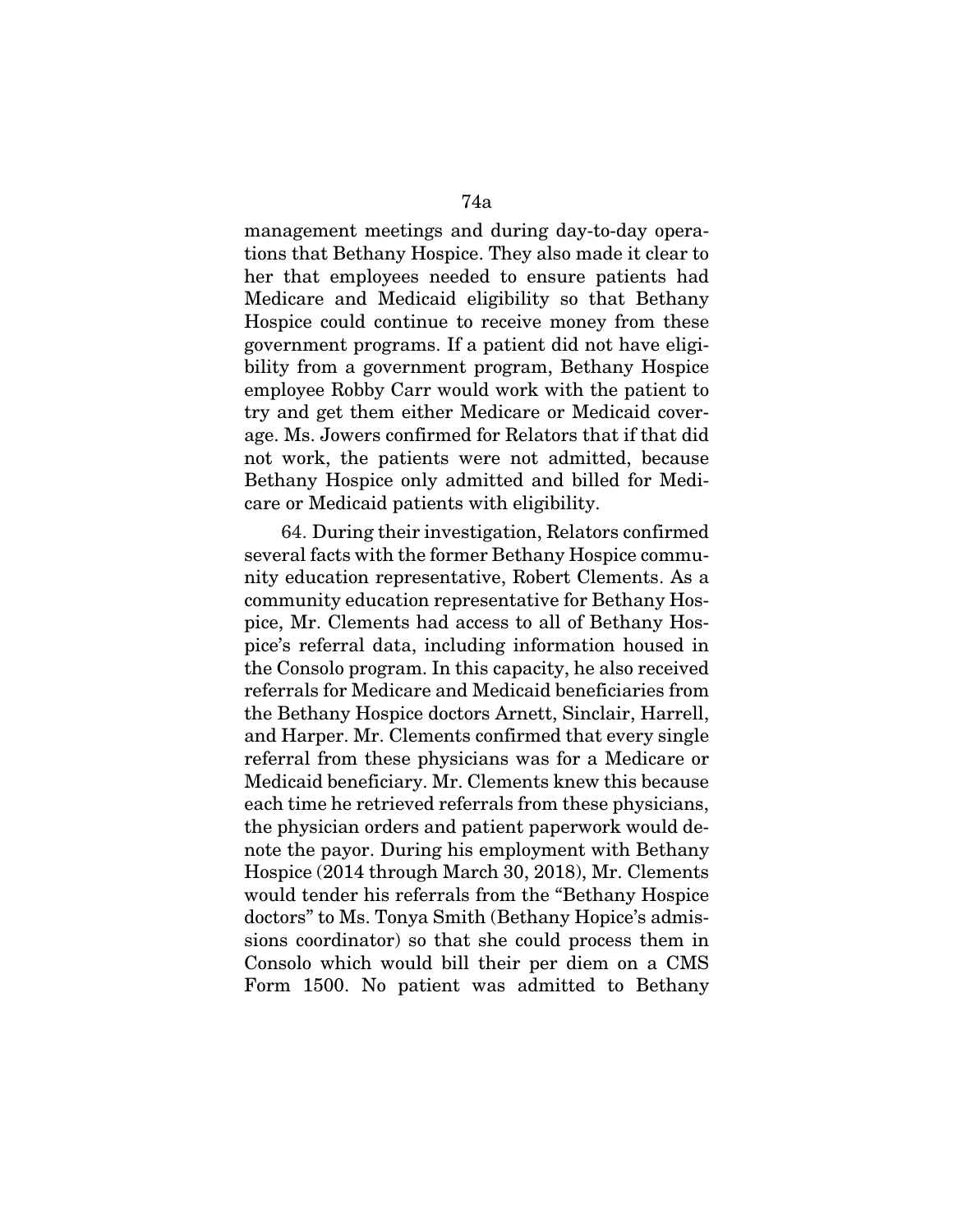Hospice in Douglas until Ms. Smith certified that they had Medicare eligibility and she logged the referral

source into Consolo. Mr. Clements confirmed with Ms. Smith as well as Bethany Hospice's Clinical Director and Vice President, Ms. Jeneen Cliett, that Bethany Hospice billed and received payment from the government for the "Bethany Hospice doctor" referrals. Ms. Smith, Ms. Cliett, and Ms. Best were a core of the Bethany Hospice billing apparatus. Ms. Best made and the others executed the Bethany Hospice policy of confirming a patient's Medicare eligibility for hospice care prior to admitting the patient and billing Medicare. Mr. Clements confirmed that he learned all this information about billing and collecting from conversations with Ms. Smith, Ms. Cliett, and Bethany Hospice's accountant, Elnita Ginn, who worked in Valdosta. Ms. Ginn also confirmed that Bethany Hospice received payments from Medicare for referrals made by Dr. Wheeler. Through conversations with Ms. Ginn, Ms. Cliett, and Ms. Smith, Mr. Clements learned that Bethany Hospice submitted and received payments for hospice care claims for those patients referred by the "Bethany Hospice doctors," throughout his tenure with Bethany Hospice. Mr. Clements has confirmed many of Relators' allegations regarding Bethany Hospice's kickback scheme, including that Bethany Hospice receives nearly all of its referrals from area physicians with a financial interest in Bethany Hospice, that these physicians always referred every Medicare and Medicaid patient to Bethany Hospice that they controlled, and that Bethany Hospice billed government health programs for the services rendered to Medicare and Medicaid patients referred by these physicians.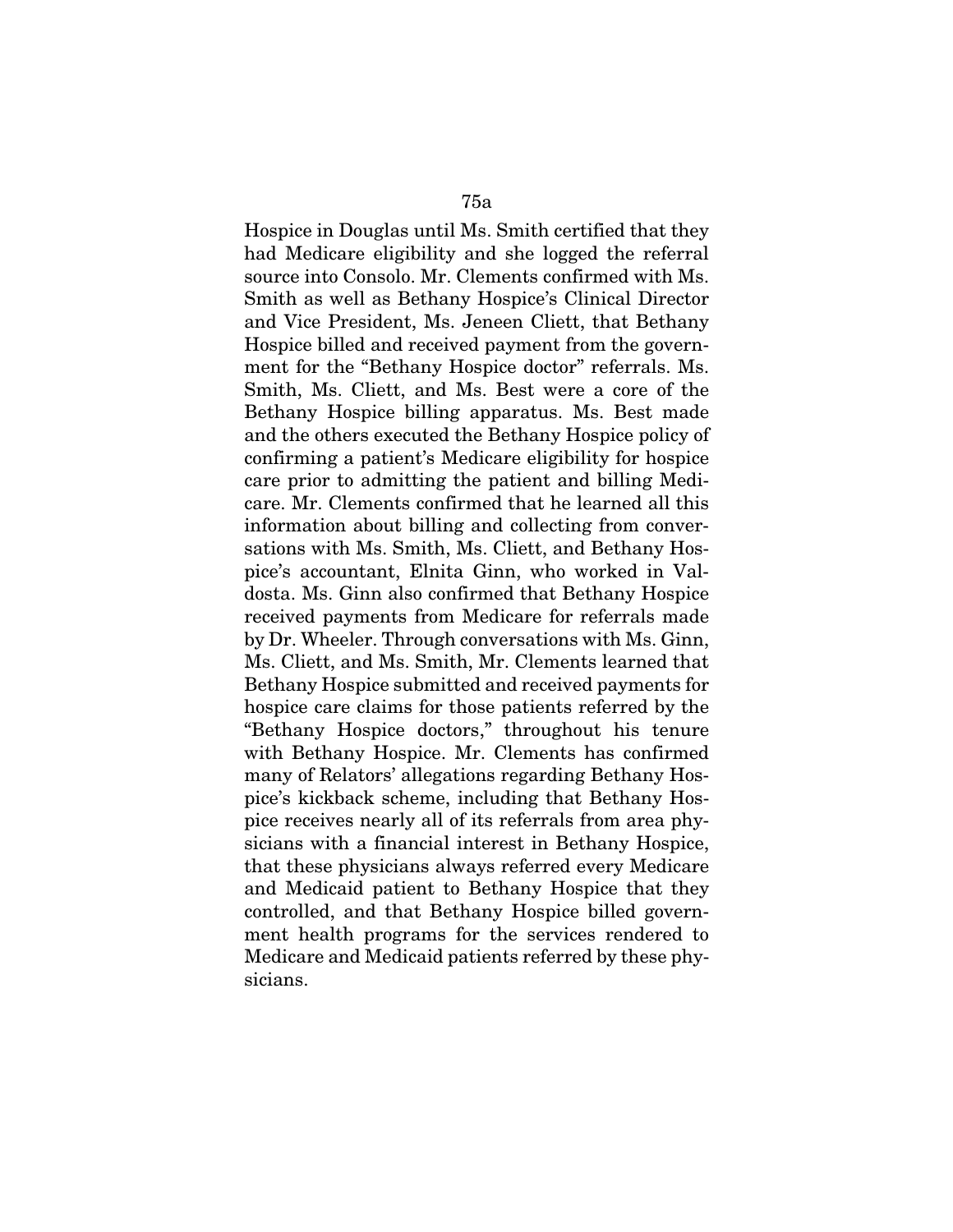65. As part of their investigation, Relators have accessed Bethany Hospice's and its physician-owners' aggregate billing and referral data for Medicare beneficiaries. This information only tracks Medicare patients for which Bethany Hospice has billed Medicare and received payment. The only patients tracked from doctor referrals to Bethany Hospice are Medicare patients that have been billed and collected. The data details how many Medicare referrals a particular physician makes to a particular hospice facility, as well as how many total patient days the hospice received Medicare reimbursement for as a result of that physician's referrals.

66. As stated, Bethany Hospice is a for-profit hospice enrolled in the Medicare program. Bethany Hospice derives nearly all of its revenue from the Medicare program monies. In 2014, Bethany Hospice provided hospice services to 312 Medicare beneficiaries for a total of 24,791 patient days. In exchange for providing these services, Medicare reimbursed Bethany Hospice \$3,318,134. In 2015, Bethany Hospice received \$4,529,028.23 for Medicare services rendered to 422 Medicare beneficiaries for a total of 33,077 total patient days. In 2016, Bethany Hospice provided hospice services for 510 Medicare beneficiaries for which it received a total Medicare payment amount of \$6,483,714 for 47,126 total patient days.

67. All of Bethany Hospice's Medical Directors and part-owner physicians referred the vast majority of their Medicare patients to Bethany Hospice. In fact, from Medicare claims data, Bethany Hospice's top three referral sources from the  $4<sup>th</sup>$  Quarter of 2016 through the 3rd quarter of 2018 are Dr. Sinclair (97 total Medicare patients referred to Bethany Hospice),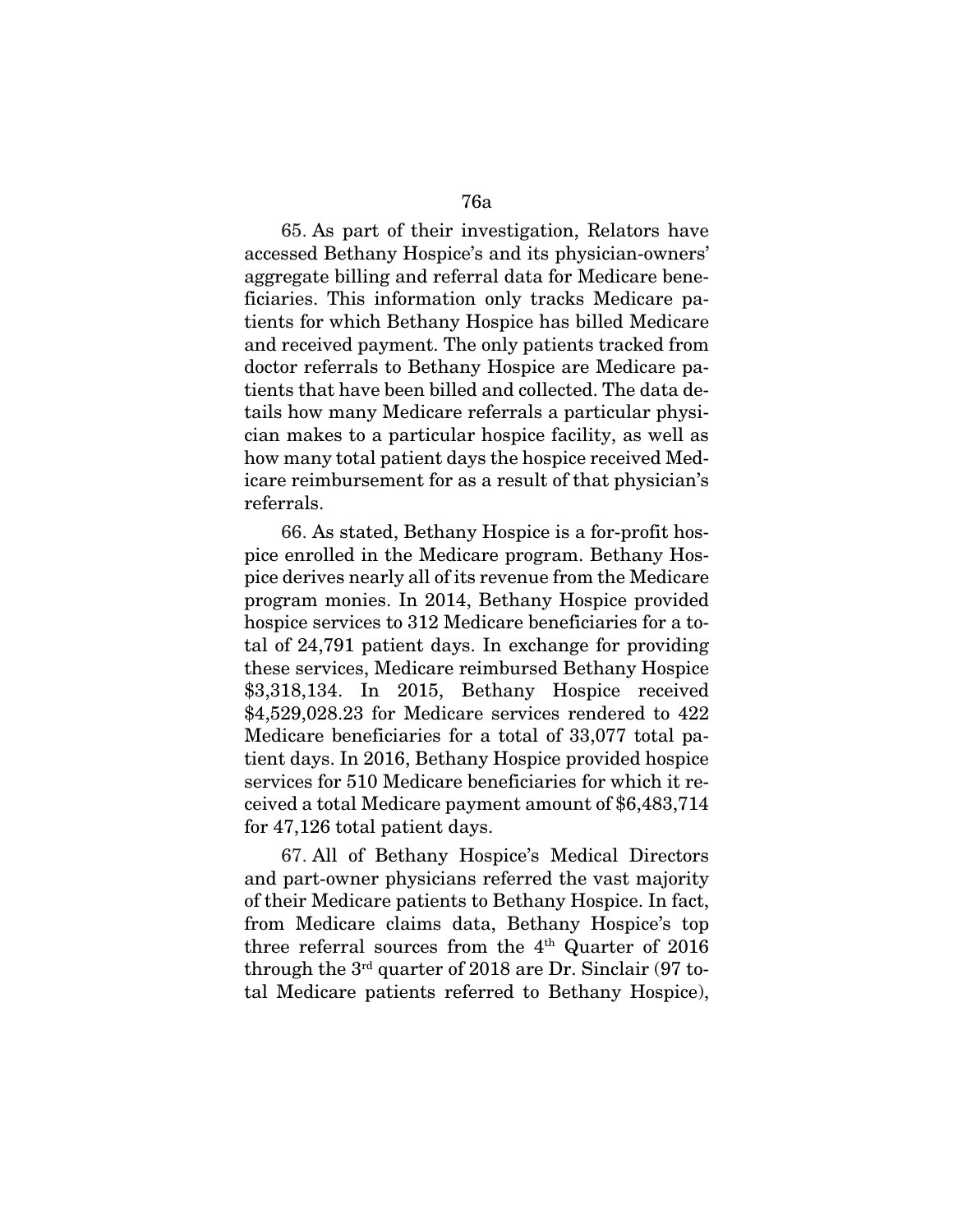Dr. Harper (91 total Medicare patients referred to Bethany Hospice), and Dr. Harrell (68 total Medicare patients referred to Bethany Hospice). Dr. Arnett who is preceded only by the other "Bethany Hospice doctors", the head of the hospitalist program at CRMC, and a cardiologist affiliated with CRMC— ranked sixth highest in referral sources with 40 total Medicare patient referrals to Bethany Hospice over the same period.

68. From the 3rd Quarter of 2016 through the 2nd quarter of 2018, Dr. Harrell treated at least 76 Medicare hospice patients. Of these 76 patients, Dr. Harrell referred 62 to Bethany Hospice, making his referral rate to Bethany Hospice (i.e., the percentage of referrals to a specific provider out of total referrals made) 81.6%. Bethany Hospice received reimbursement for Medicare for 6,513 patient days as a result of these referrals. Notably, Dr. Harrell referred at least eight of the remaining fourteen patients to providers in counties where Bethany Hospice does not operate. Thus, by adjusting for patients that Dr. Harrell could not have referred to a Bethany Hospice facility and unenumerated referrals, his referral rate to Bethany Hospice is 100%.

69. Similarly, Dr. Arnett referred at least 63 Medicare beneficiaries for hospice services from the 3rd Quarter of 2016 through the 2nd Quarter of 2018. Of these 63 patients, 38 were referred to Bethany Hospice for a total of 4,155 patient days billed to Medicare. Dr. Arnett referred the vast majority of his remaining patients to providers operating in counties where Bethany Hospice does not own a facility. When adjusting for these patients and unenumerated referrals, Dr. Arnett's referral rate to Bethany Hospice is 100%.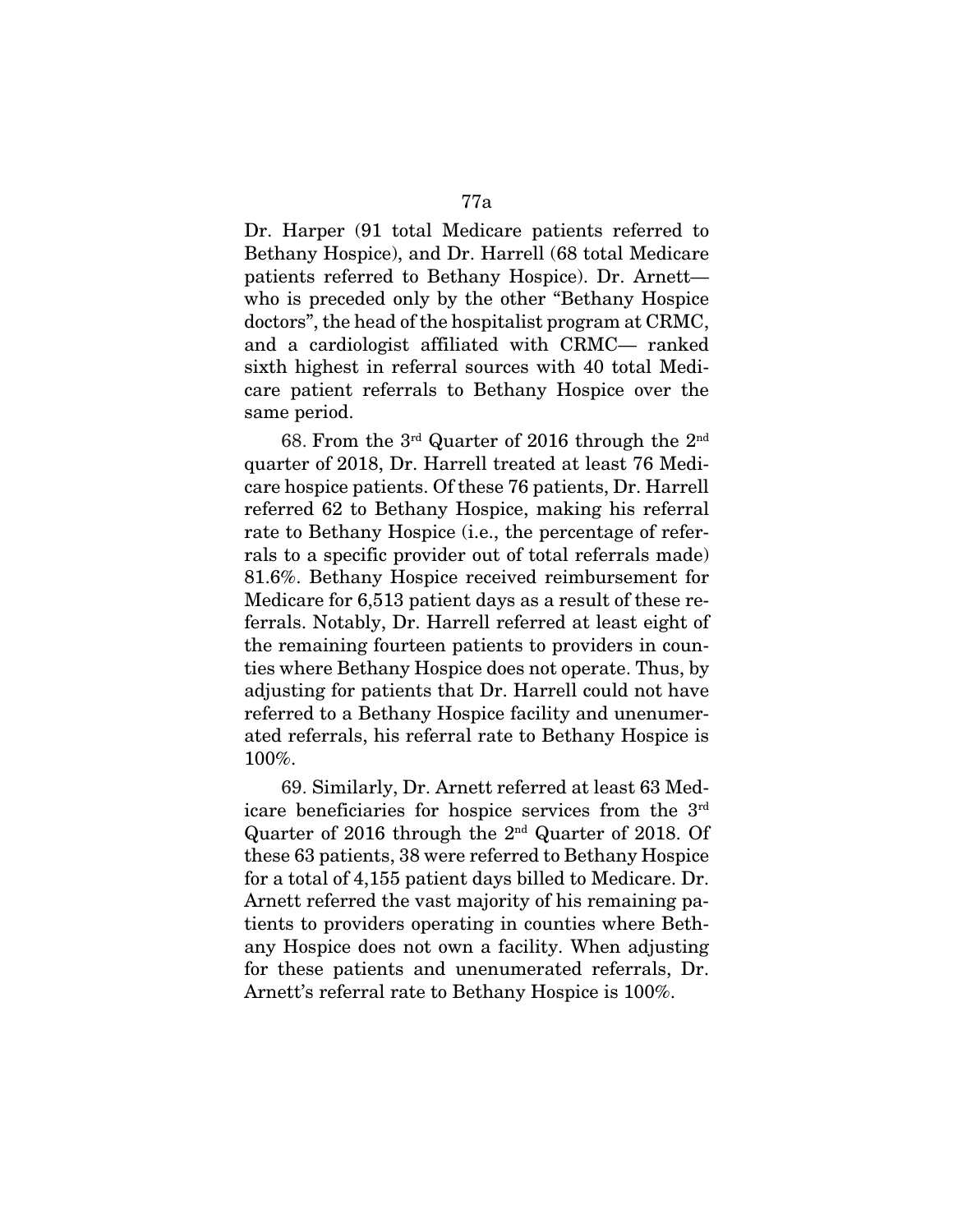70. From the 3rd Quarter of 2016 through the 2nd Quarter of 2018, Dr. Harper referred at least 112 Medicare hospice patients to various providers. Of these 112 patients, 57 were referred to Bethany Hospice for a total of 2,763 patient days billed to Medicare. When adjusting for patients referred to counties lacking a Bethany Hospice presence and unenumerated referrals, Dr. Harper's referral rate to Bethany Hospice is 100%.

71. From the 3rd Quarter of 2016 through the 2nd quarter of 2018, Dr. Sinclair referred at least 159 Medicare beneficiaries to various hospice destinations for a total of 5,779 patient days billed to Medicare. Over this period of time, Dr. Sinclair referred 96 patients to Bethany Hospice. When adjusting for referrals made to providers operating in counties where Bethany Hospice does not and unenumerated referrals, Dr. Sinclair's referral rate to Bethany Hospice is 100%.

72. One of the key protocols at Bethany Hospice and Bethany Coastal was to immediately check all potential patients for Medicare coverage. Ava Best insisted that Bethany Hospice and Bethany Coastal patients have either Medicare or Medicaid coverage. This is one of the ways Relators found out about the issues concerning Presbyterian Hospice.

73. As a marketer, part of Relator Johnson's job duties entailed visiting patients in their homes and collecting their social security numbers to see if these patients had any Medicare eligibility left. In doing so, Relator Johnson interacted with administration at every Bethany Hospice and Bethany Coastal location. Billing personnel would take the information from the marketers and run it through the system to assure coverage before a patient could be admitted. This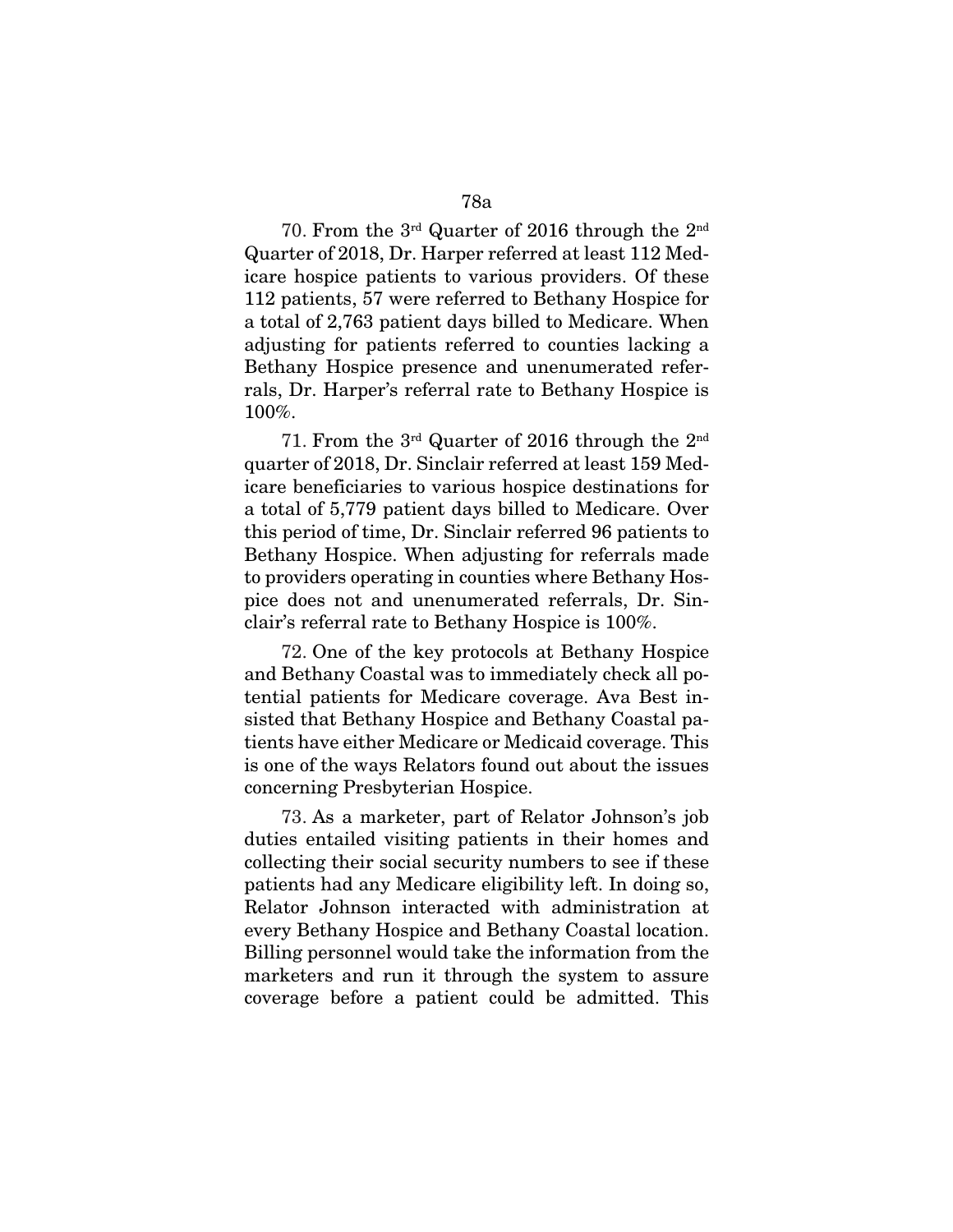protocol was heavily emphasized in Relator Johnson's mandatory marketer training. Her trainer was Bethany Hospice employee Robert Clements in Douglas, Georgia.

74. During this training, Mr. Clements and Relator Johnson also visited the offices of the "Bethany Hospice doctors" for Bethany Hospice in Douglas, which is where she picked up a great deal of information about the kickback/referral process. Mr. Clements explained to Relator Johnson that Bethany Hospice had doctors with financial ties to Bethany Hospice who would refer all their patients to Bethany Hospice. During these visits, Mr. Clements would ask the "Bethany Hospice doctors" if they had any patients that needed to be referred to Bethany Hospice and whether these patients were covered by Medicare or Medicaid. Drs. Arnett, Sinclair, Harper, and Harrell provided Mr. Clements with names of patients eligible for Medicare and Medicaid coverage.

75. Afterwards, Mr. Clements and Relator Johnson would visit those patients referred by the "Bethany Hospice doctors" in the patients' homes. Mr. Clements explained to Relator Johnson that she needed to collect each patient's social security number. This allowed Ms. Best to see whether a patient had previously been under hospice, how long they had been under hospice, and their certification period. Mr. Clements told Relator Johnson that Bethany Hospice and Bethany Coastal collected this information to determine if patients were eligible for Medicare and Medicaid coverage. He further explained that Bethany Hospice and Bethany Coastal's unwritten policy was to acquire more Medicare patients because "Medicare paid more." Relator Johnson also found out about the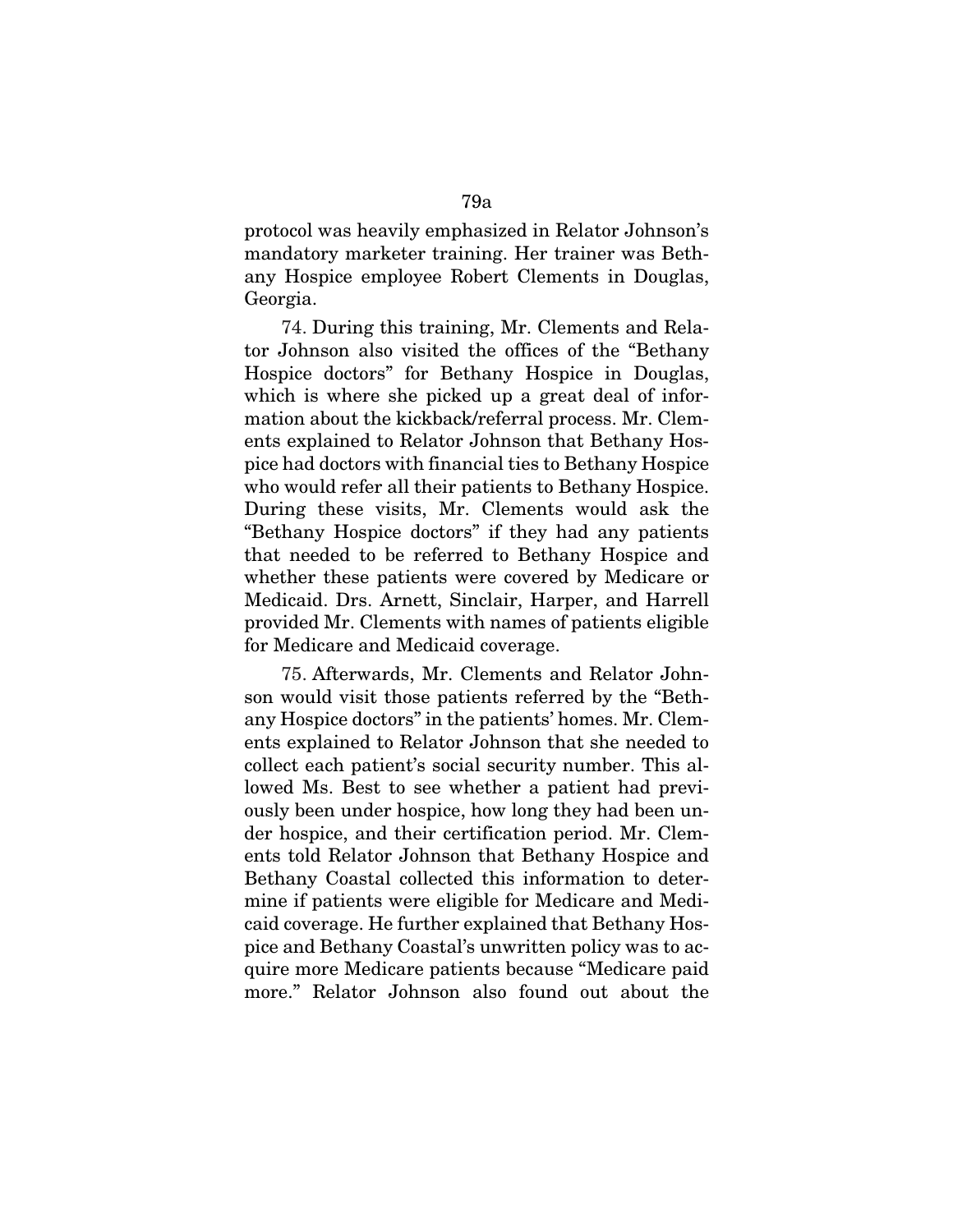percentage of the census that came from referrals tainted by kickbacks and that all the patients were billed to the Government until their benefits ran out.

76. Relator Johnson had access to the census reports documenting each site's patients and which payor paid for the patients' care. These reports revealed that federal health care programs covered the hospice expenses for a substantial majority of patients (100% or nearly 100%). Relator Johnson also had the opportunity to meet with billers at the Bethany Hospice Valdosta office. These individuals informed her that they too entered patient's social security information into the billing system to make sure the patient was eligible for Medicare coverage before putting the patient under service. From all of her contacts with billers, Relator Johnson was able to find out about the billing and collection from Medicare of the illicit referrals and the submission of bills for other inappropriate patients.

77. As the administrator at Bethany Coastal, Relator Helmly had access to all of the billing information and census reports for every Bethany office. In fact, Relator Helmly had full access to all billing and referral data for all patients at Bethany Hospice and Bethany Coastal. She also attended meetings with Ms. Best where Bethany Hospice and Bethany Coastal management discussed site productivity and census numbers for all Bethany Hospice's and Bethany Coastal's sites. Through these sources, Relator Helmly learned that all or nearly all of Bethany Hospice's patients put under service received coverage from Medicare and Medicaid. She shared this knowledge with Relator Johnson. In investigating this case, Relators found that all (or nearly all) the hospice patients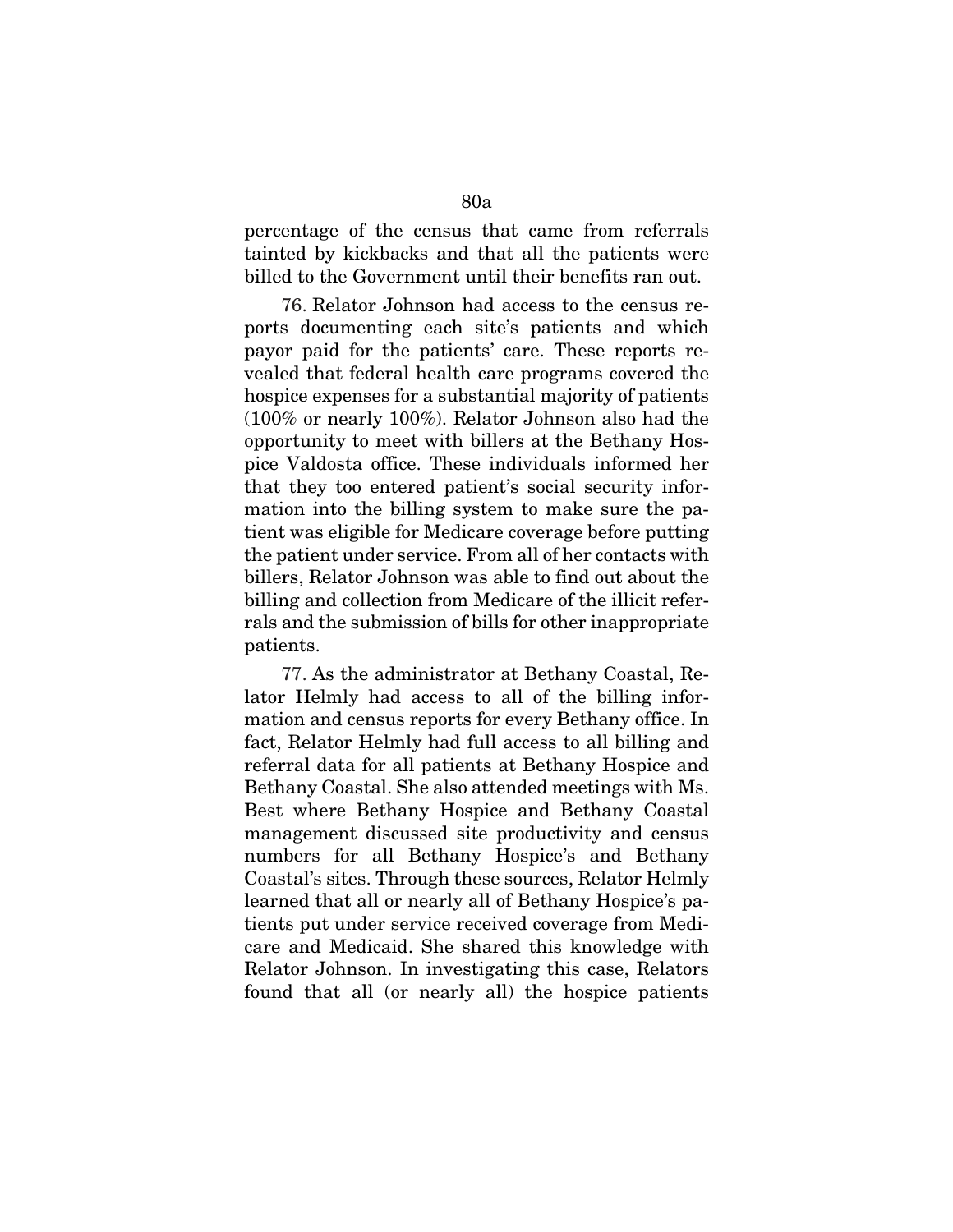referred by Drs. Arnett, Sinclair, Wheeler, Harper, and Harrell, were Medicare or Medicaid patients and that Bethany Hospice submitted claims to the Government for the per diem payments for those patients knowing that they were false. The patients that were illegally referred (that Relators found) were not only billed to the Government, but also paid for by the Government.

78. Instead of treating Bethany Coastal as a separate corporate entity, Ms. Best and Mr. Mackey ran it as if it were another facility office of Bethany Hospice. Thus, while Bethany Hospice did not officially employ Relators, the significant overlap in personnel, resources, and operations between Bethany Hospice and Bethany Coastal effectively made Relators corporate insiders of Bethany Hospice.

79. As a preliminary matter, Bethany Hospice and Bethany Coastal do not even attempt to differentiate between themselves when advertising hospice services to the general public. The two corporate entities advertise their services from the same website, "bethanyhospice.com." The website informs visitors that "[Bethany Hospice] has five locations throughout South Georgia." Similarly, Bethany Hospice's non-discrimination policy and notice of privacy practices fail to draw a distinction between Bethany Hospice and Bethany Coastal. Instead, both policies refer to the provider as "Bethany Hospice."

80. The same cadre of individuals shared control and ownership over both Bethany Hospice and Bethany Coastal. At various times, Ava Best has served as the President and CEO of both Bethany Hospice and Bethany Coastal. Similarly, Mac Mackey has served as CFO of both Bethany Hospice and Bethany Coastal.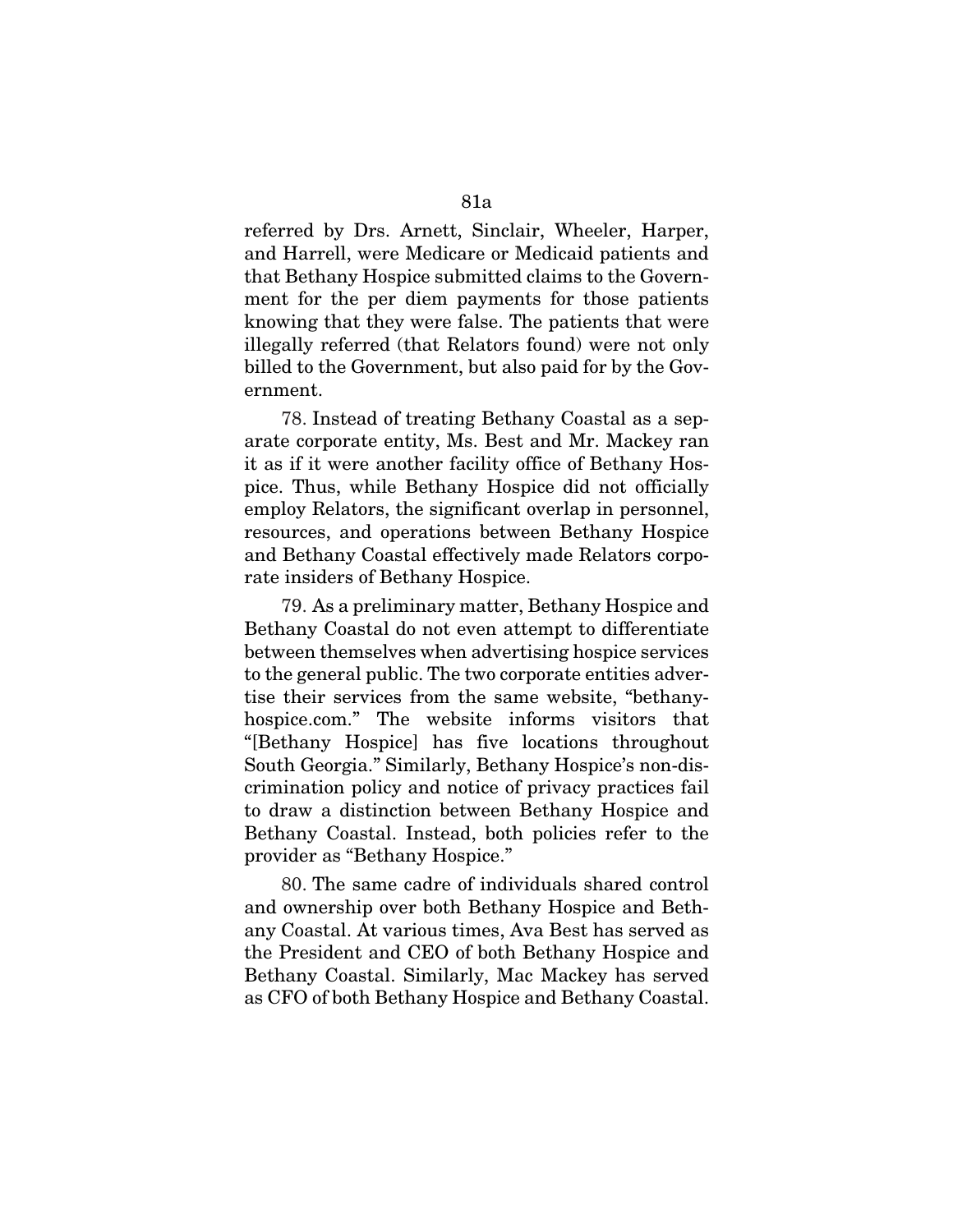Ms. Best and Mr. Mackey (individually and through his holding company ECM Coastal, LLC) both own substantial investment interests in Bethany Hospice and Bethany Coastal, as do Drs. Richard Wheeler and John Arnett. Dr. Arnett serves as the only other manager of Bethany Coastal, and Dr. Wheeler is the only other manager for Bethany Hospice. Relator Helmly attended joint leadership meetings where Bethany Hospice and Bethany Coastal site productivity and census numbers were discussed.

81. Bethany Hospice and Bethany Coastal commingled funds and assets without properly accounting for each corporate entity's separate use. For instance, all of the offices across both Bethany Hospice and Bethany Coastal used the same product license for its hospice practice management software, Consolo. Employees from Bethany Coastal could access information on patients receiving hospice care at any of the Bethany Hospice offices, and vice versa. For instance, marketers at Bethany Coastal could access all of the physician notes entered by other marketing representatives employed by Bethany Hospice. For the first four months that Relator Johnson worked at Bethany Coastal, she had to enter Bethany Coastal's information manually into the Consolo program when uploading her marketing pieces because the program did not have presets for Bethany Coastal. It only had presets for Bethany Hospice.

82. Two company cars owned by Bethany Hospice were driven up from Valdosta to Claxton to be used by the Bethany Coastal marketers. Relator Johnson drove one such car. Ms. Best had outfitted the car with GPS so a Bethany Hospice employee in Valdosta could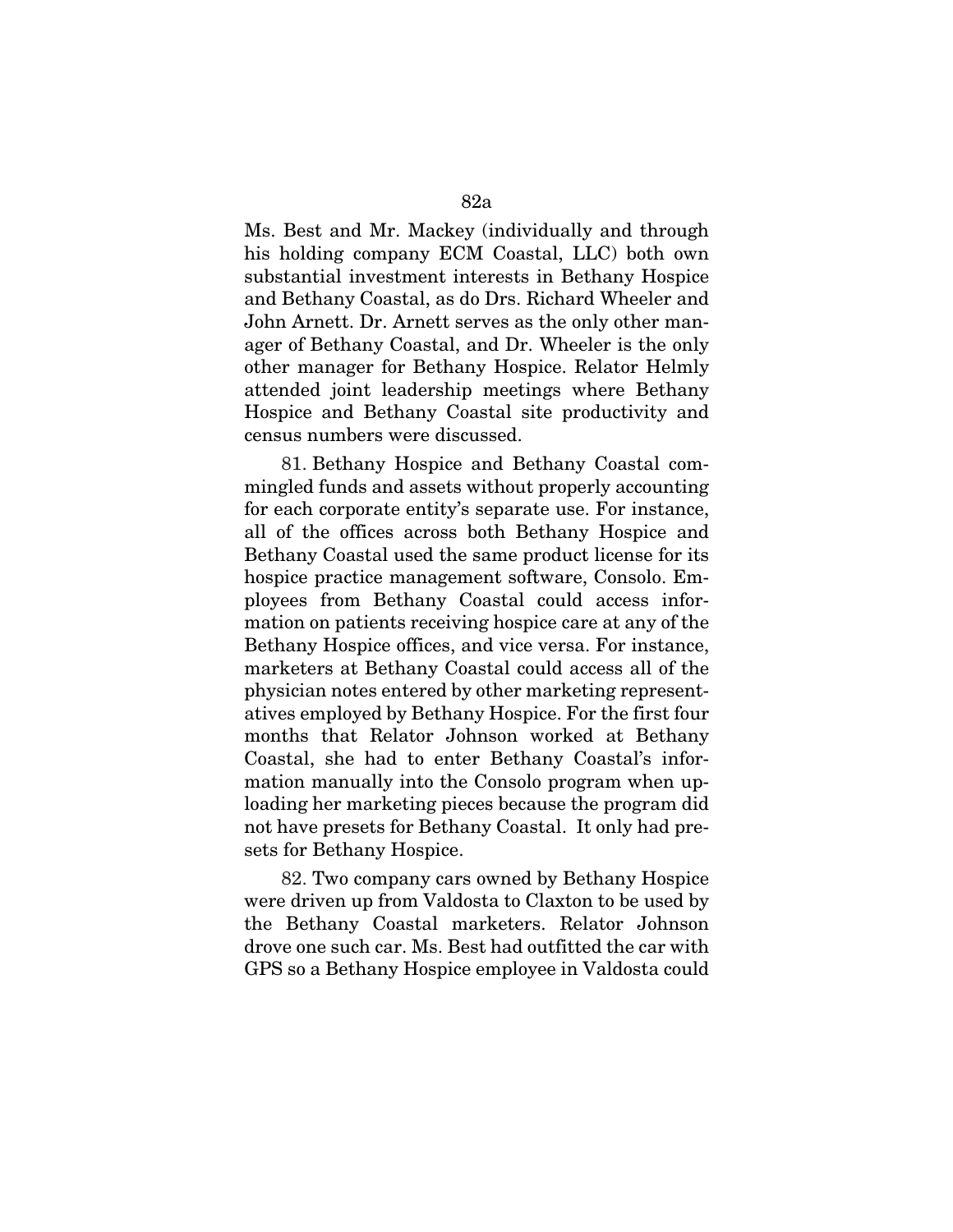track the movements of the Bethany Coastal employees.

83. Ms. Best also sent extra office equipment owned by Bethany Hospice to Bethany Coastal without charging Bethany Coastal. This office equipment included filing cabinets, desks, and office supplies.

84. Marketers like Relator Johnson received prepaid company cards to subsidize their gas and meal expenses incurred while in the field. The card issued to Relator Johnson read "Bethany Hospice," suggesting that the card connected to a Bethany Hospice account rather than a Bethany Coastal account.

85. Bethany Hospice issued Bethany Coastal employees company cell phones. These phones had a 223 area code because Bethany Hospice's operations were centrally located in Valdosta, Georgia. Of note, the area code for Claxton, Georgia is 912. Bethany Hospice and Bethany Coastal also shared the same email server. All employees' email addresses featured the same domain name "@bethanyhospice.com."

86. Ms. Best routinely sent Bethany Hospice employees to work at Bethany Coastal without contracting out their services so that she could avoid hiring staff to work at Bethany Coastal. Starting in May 2015 and continuing on and off throughout Relators' tenure at Bethany Coastal, Ms. Best sent a nurse, several social workers, and the office chaplain from Bethany Hospice's Douglas office to work at Bethany Coastal despite the fact that these individuals were employed and paid by Bethany Hospice.

87. In the wake of Ms. Best's decision to terminate Relators' employment for engaging in protected activity, Ms. Best named a Bethany Hospice employee at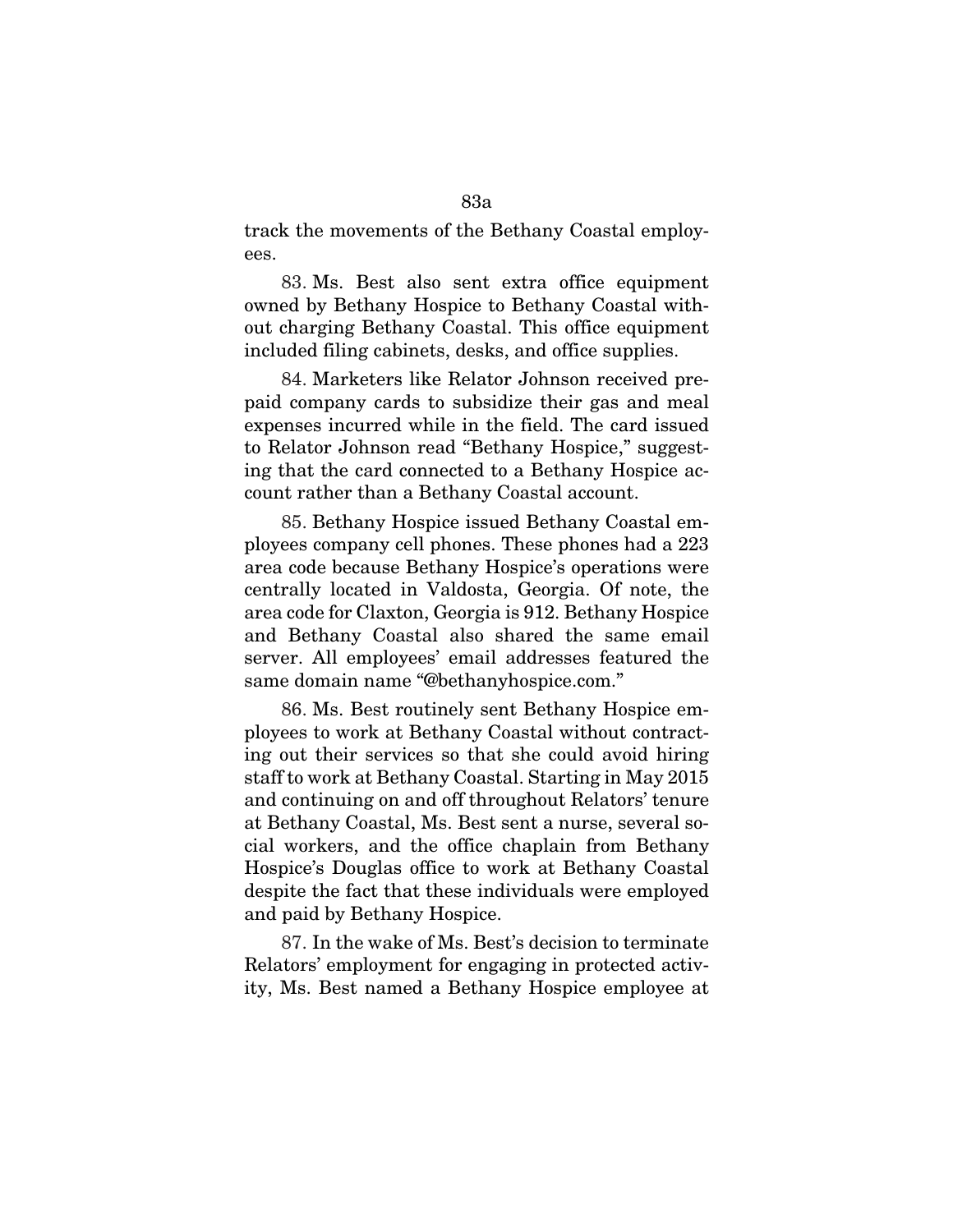the Valdosta office the "Interim Clinical Director" of Bethany Coastal. Later, Ms. Best named Jeneen Cliett, an employee of Bethany Hospice and the Clinical Director of its Valdosta office, the Administrator of Bethany Coastal.

88. Bethany Hospice and Bethany Coastal shared common business departments. Despite only being employed by Bethany Hospice, Monica Jones served as the Head of Quality Assurance for both Bethany Hospice and Bethany Coastal. Only one human resources department existed for the two companies.

89. Ms. Best operated both Bethany Hospice and Bethany Coastal from a singular location in Valdosta, Georgia. When Relator Johnson needed to have her company card reloaded (it had a \$200 limit), she would call Ms. Best in Valdosta, and Ms. Best would place another \$200 on the card. Bills submitted by third parties to Bethany Coastal often fell into delinquency in part because the third parties sent the bill to Bethany Coastal's office instead of Bethany Hospice's headquarters in Valdosta. For instance, after Ms. Best terminated Relators' employment with Bethany Coastal, Joe Lucky, the Administrator for Eagle Health and Rehabilitation of Statesboro, Georgia, called Relator Johnson regarding a patient bill for room and board that had not been paid by Bethany Coastal despite having been sent to its physical address. Relator Johnson informed Ms. Lucky that she would need to submit the bill to Bethany Hospice's Valdosta office because Ms. Best worked from there.

90. Bethany Hospice and Bethany Coastal also share the same principal office address at P.O. Box 4720, Valdosta, Georgia, 31604, USA.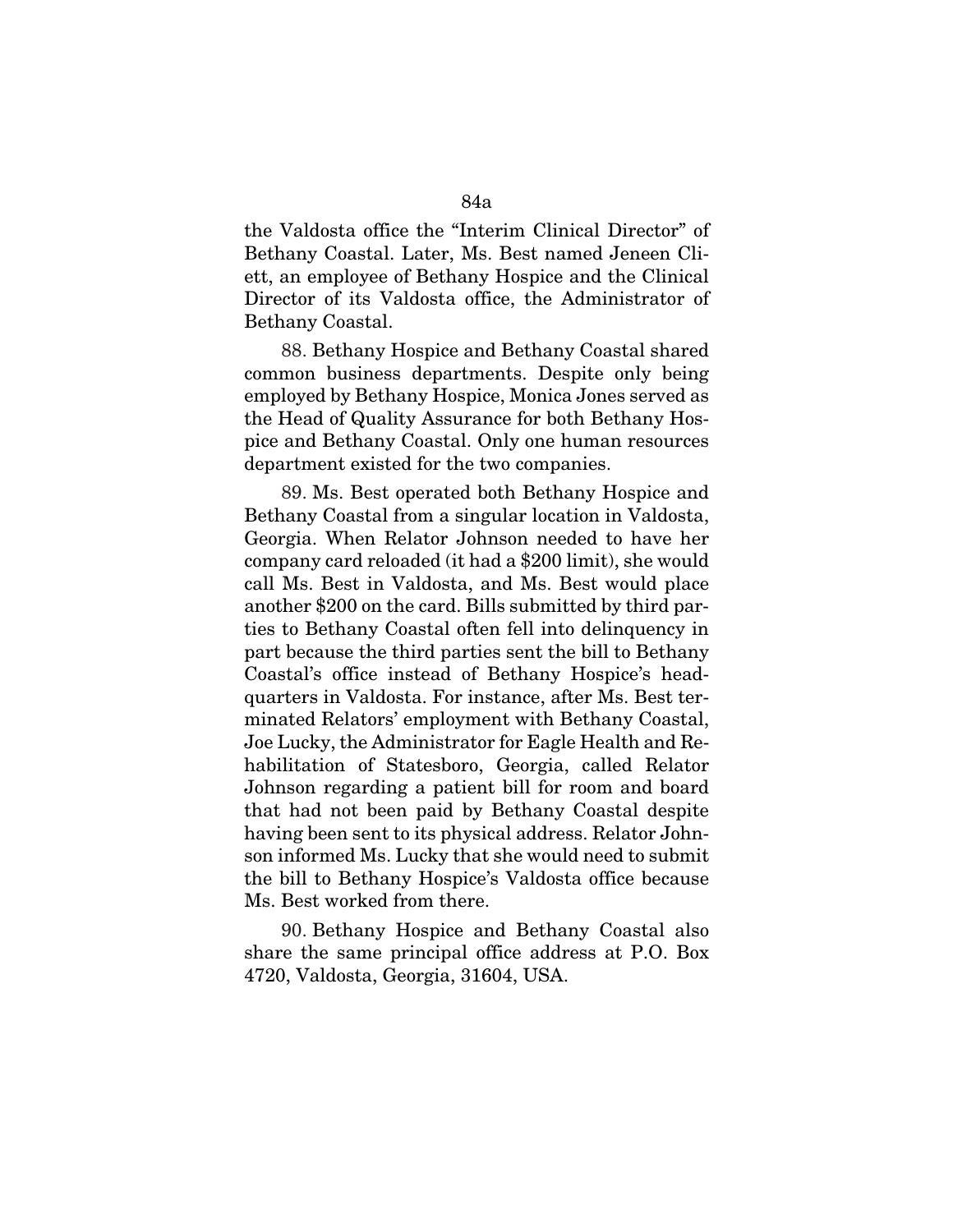91. Bethany Hospice did not promulgate policies and/or protocols to its staff. To the extent it did, the same policies and/or protocols applied universally across Bethany Hospice and Bethany Coastal. However, employees at Bethany Coastal received and were beholden to the Bethany Hospice Employee Handbook. Additionally, all marketing forms given to Relator Johnson during the first half of her tenure with Bethany Coastal referred to the hospice provider as Bethany Hospice and only displayed contact information for the Valdosta office. Because Bethany Hospice and Bethany Coastal were essentially the same company and shared all resources and management, Relators knew as much about Bethany Hospice as any other "insider."

92. All of the conduct alleged in this Complaint is alleged to have occurred "knowingly" meaning with reckless disregard, as that is defined in the False Claims Act, 31 U.S.C. § 3729 and related case law.

## FIRST CAUSE OF ACTION

## (False or Fraudulent Claims)

(False Claims Act 31 U.S.C. § 3729(a)(1)(A))

(Georgia False Medicaid Claims Act O.C.G.A. § 49-4-  $168.1(a)(1)$ 

93. Relators hereby incorporate and re-allege paragraphs 9-19, 22-23, 26-46, 54, and 56-92 as if fully set forth herein.

94. As set forth above, Defendant Bethany Hospice and Palliative Care, LLC, by and through its agents, officers, and employees, knowingly presented, or caused to be presented to the United States Government and the State of Georgia numerous false or fraudulent claims for payment or approval, in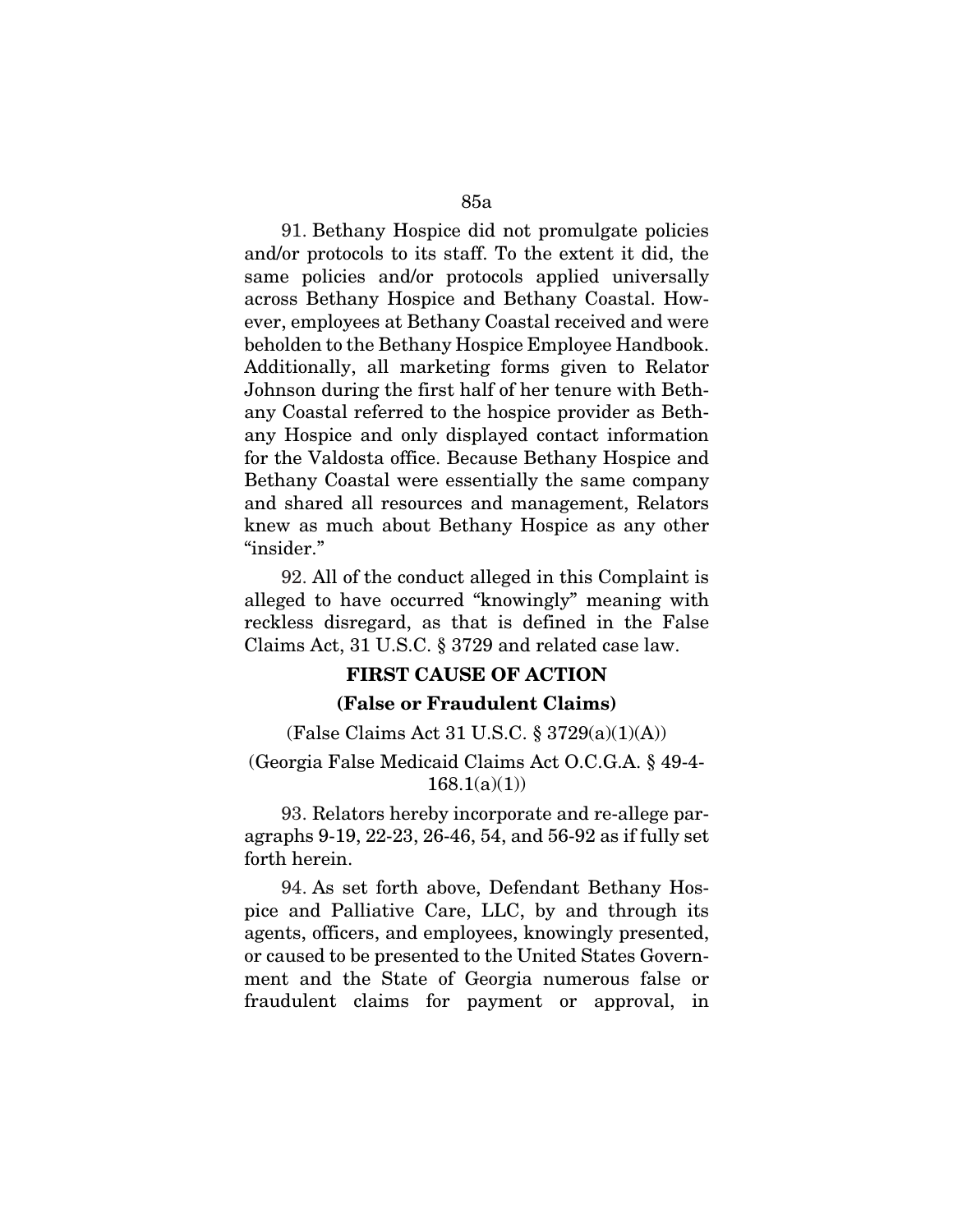violation of the False Claims Act, 31 U.S.C. § 3729(a)(1)(A) and/or the Georgia False Medicaid Claims Act O.C.G.A. § 49-4-168.1(a)(1).

95. Due to Defendant Bethany Hospice's conduct, the United States and the State of Georgia have suffered substantial damages.

96. The United States and the State of Georgia are entitled to treble damages based upon the amount of damage sustained by them in an amount that will be proven at trial.

97. The United States and the State of Georgia are entitled to the largest civil penalty allowed by law for each of the false claims.

98. Relators are also entitled to their attorney's fees and litigation expenses.

## SECOND CAUSE OF ACTION

#### (False Statements)

(False Claims Act 31 U.S.C. § 3729(a)(1)(B))

### (Georgia False Medicaid Claims Act O.C.G.A. § 49-4-  $168.1(a)(2)$

99. Relators hereby incorporate and re-allege paragraphs 19, 22-23, 26-46, 54, and 56- 92 as if fully set forth herein.

100. As set forth above, Defendant Bethany Hospice and Palliative Care, LLC, by and through its agents, officers, and employees, knowingly made, used, or caused to be made or used, a false record or statement material to a false or fraudulent claim, in violation of the False Claims Act, 31 U.S.C. § 3729(a)(1)(B) and or the Georgia False Medicaid Claims Act, O.C.G.A. § 49-4- 168.1(a)(2).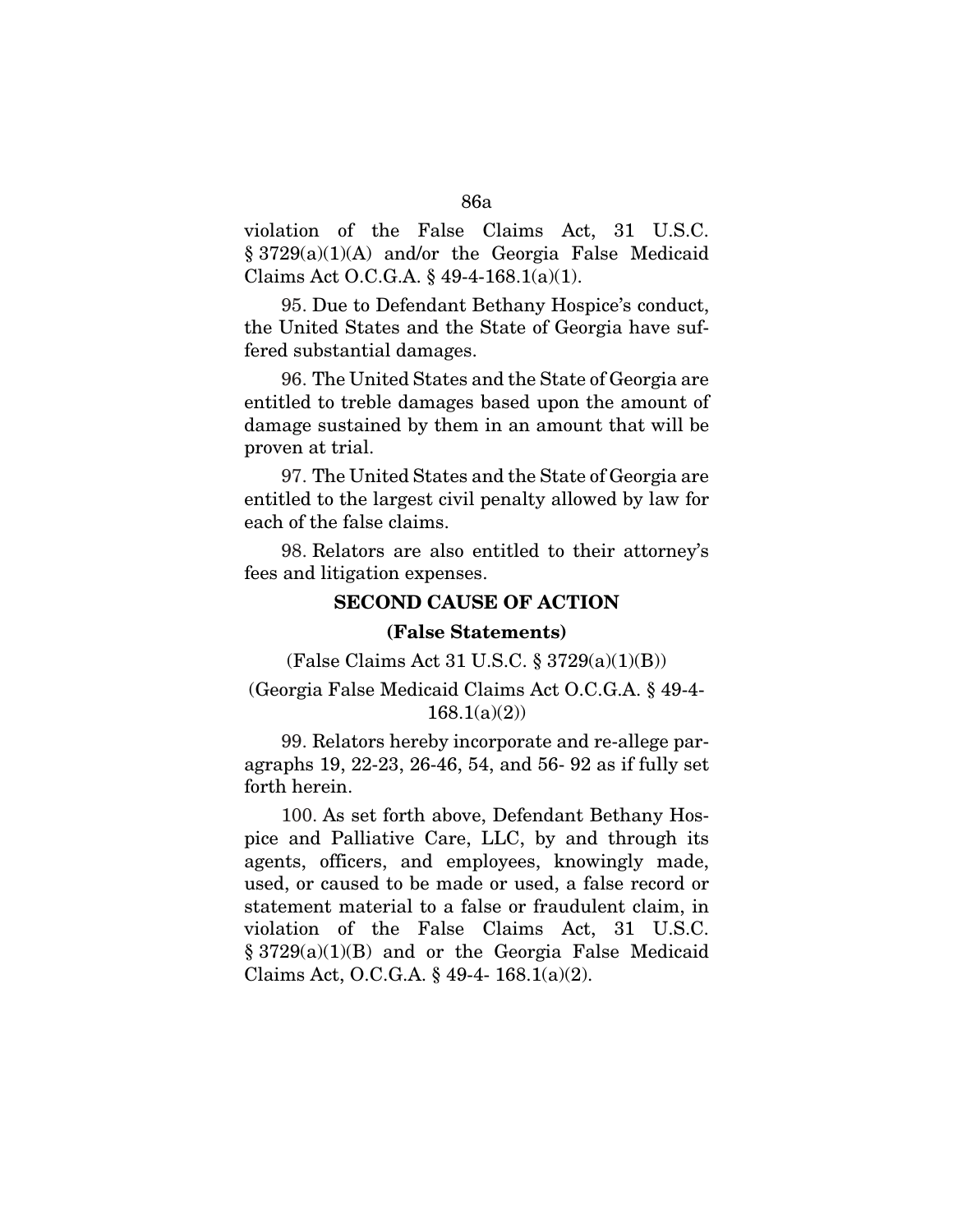101. Due to Defendant Bethany Hospice's conduct, the United States and the State of Georgia have

102. The United States and the State of Georgia are entitled to treble damages based upon the amount of damage sustained by them in an amount that will be proven at trial.

suffered substantial damages.

103. The United States and the State of Georgia are entitled to the largest civil penalty allowed by law for each of the false claims.

104. Relators are also entitled to their attorney's fees and litigation expenses.

# THIRD CAUSE OF ACTION (Retaliation Against Relators)

(False Claims Act-31 U.S.C. § 3730(h))

# (Georgia False Medicaid Claims Act O.C.G.A. § 49-4- 168.4)

105. Relators hereby incorporate and re-allege paragraphs 9-92 as if fully set forth herein.

106. Defendant Bethany Coastal directly violated Relators' rights pursuant to 31 U.S.C. § 3730(h) and O.C.G.A. § 49-4-168.4 by retaliating against them for lawful acts done by them in furtherance of efforts to stop one or more violations alleged in this action and other protected activities.

107. As a result of Defendant's actions, Relators have suffered damages in an amount to be shown at trial.

108. Relators are entitled to two times back pay, interest, (Relator Johnson) reinstatement, and make whole damages as well as all attorney's fees and litigation expenses.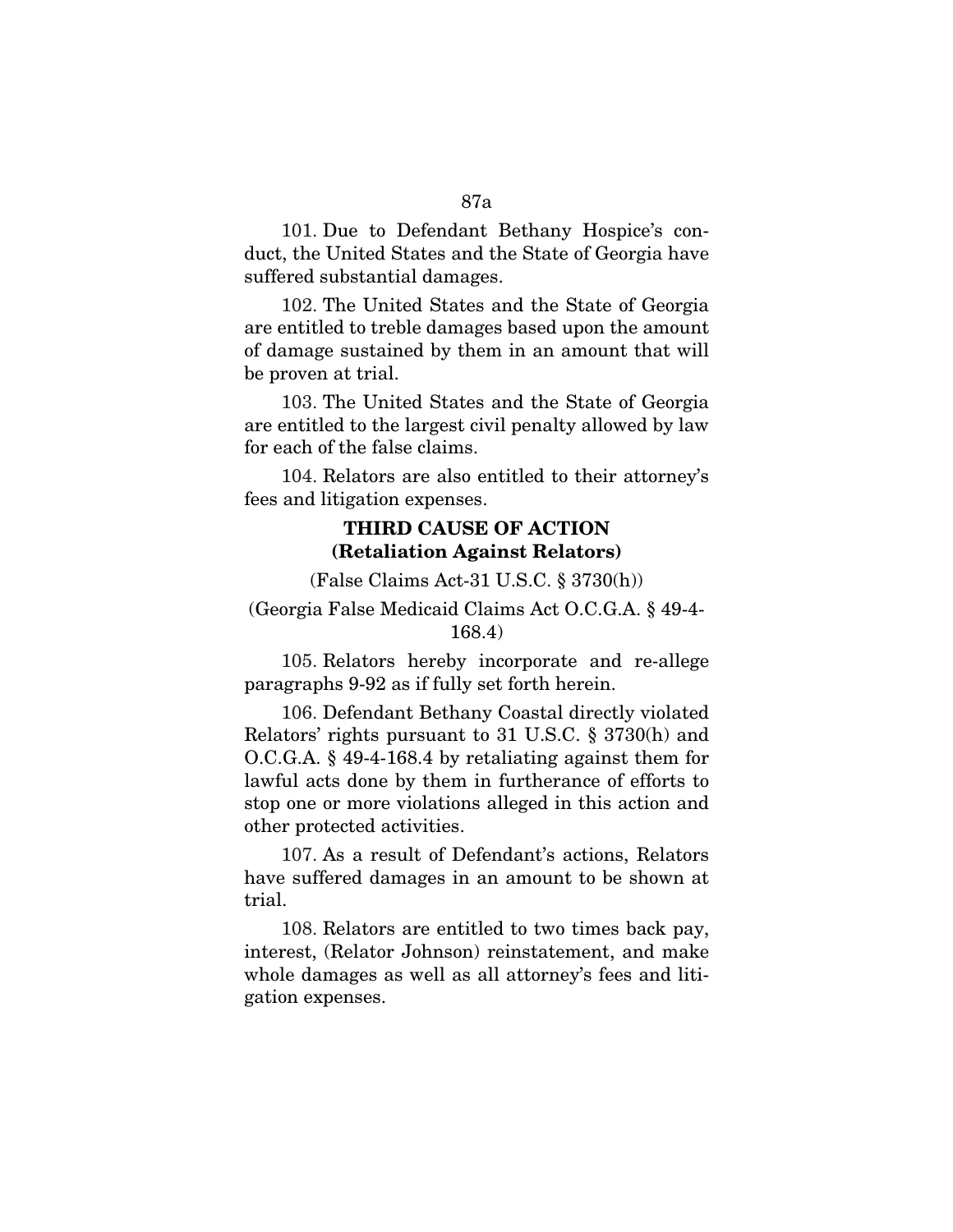## PRAYER FOR RELIEF

WHEREFORE, Relators Jolie Johnson and the Estate of Debbie Helmly pray for judgment:

- a. awarding the United States and the State of Georgia damages sustained by them for each of the false claims;
- b. awarding the United States and the State of Georgia treble damages sustained by them for each of the false claims;
- c. awarding the United States and the State of Georgia the largest civil penalty allowed by law for each of the false claims;
- d. awarding Relators 30% of the proceeds of this action and any alternate remedy or the settlement of any such claim;
- e. awarding Relators two times back pay, interest, (Relator Johnson) reinstatement, and make whole damages resulting from retaliation;
- f. awarding Relators their litigation costs and reasonable attorney's fees; and
- g. granting such other relief as the Court may deem just and proper.

Respectfully submitted, /s/ Mike Bothwell Mike Bothwell Ga Bar No. 069920 Mike@WhistleblowerLaw.com Attorney for Relators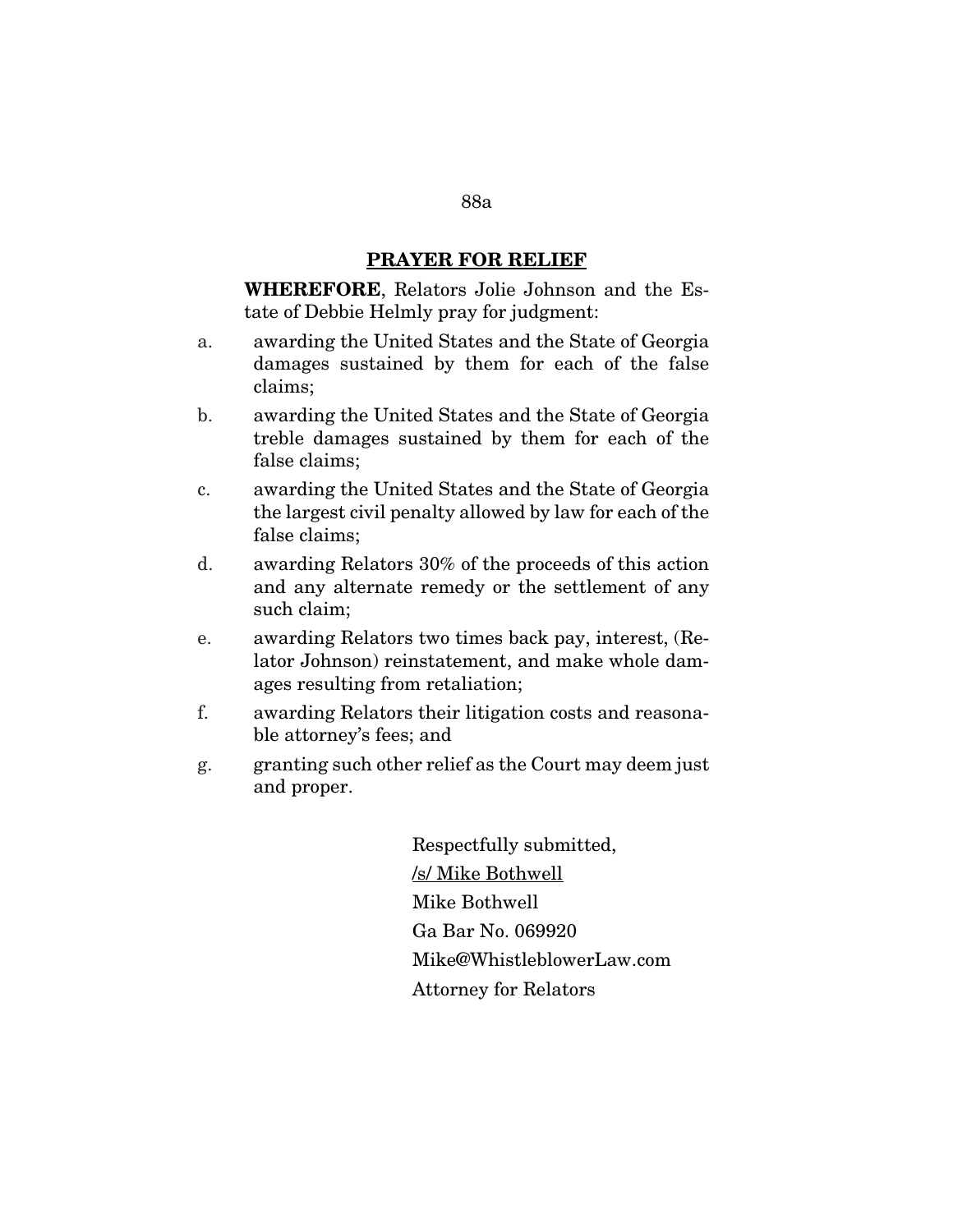#### 89a

# APPENDIX D \_\_\_\_\_\_\_\_\_\_\_\_\_\_\_\_\_\_\_\_\_\_\_\_\_\_\_\_\_\_\_\_

# Federal Rule of Civil Procedure 9 provides in relevant part:

#### Rule 9. Pleading Special Matters

\* \* \*

(b) Fraud or Mistake; Conditions of Mind. In alleging fraud or mistake, a party must state with particularity the circumstances constituting fraud or mistake. Malice, intent, knowledge, and other conditions of a person's mind may be alleged generally.

\* \* \*

# The False Claims Act provides in relevant part: 31 U.S.C. § 3729. False claims

(a) Liability for Certain Acts.—

(1) In general.—Subject to paragraph (2), any person who—

(A) knowingly presents, or causes to be presented, a false or fraudulent claim for payment or approval;

(B) knowingly makes, uses, or causes to be made or used, a false record or statement material to a false or fraudulent claim;

(C) conspires to commit a violation of subparagraph  $(A)$ ,  $(B)$ ,  $(D)$ ,  $(E)$ ,  $(F)$ , or  $(G)$ ;

\* \* \*

is liable to the United States Government for a civil penalty of not less than \$5,000 and not more than \$10,000, as adjusted by the Federal Civil Penalties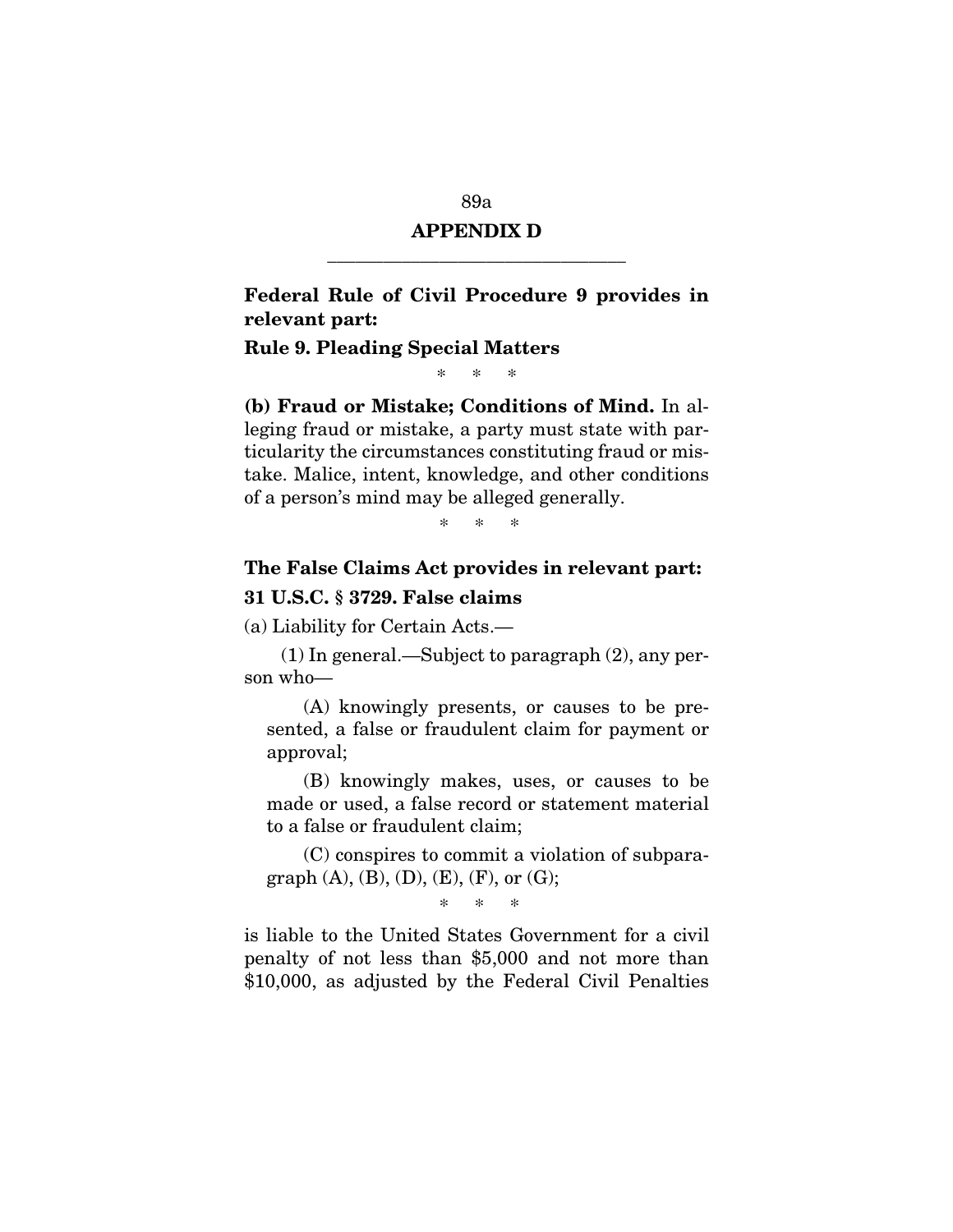#### 90a

Inflation Adjustment Act of 1990 (28 U.S.C. 2461 note; Public Law [1](#page-89-0)04-410<sup>1</sup>), plus 3 times the amount of damages which the Government sustains because of the act of that person.

\* \* \*

# The Anti-Kickback Statute provides in relevant part: 42 U.S.C. § 1320a-7b. Criminal penalties for acts involving Federal health care programs

\* \* \*

(b) Illegal remunerations

(1) Whoever knowingly and willfully solicits or receives any remuneration (including any kickback, bribe, or rebate) directly or indirectly, overtly or covertly, in cash or in kind—

(A) in return for referring an individual to a person for the furnishing or arranging for the furnishing of any item or service for which payment may be made in whole or in part under a Federal health care program, or

(B) in return for purchasing, leasing, ordering, or arranging for or recommending purchasing, leasing, or ordering any good, facility, service, or item for which payment may be made in whole or in part under a Federal health care program,

shall be guilty of a felony and upon conviction thereof, shall be fined not more than \$100,000 or imprisoned for not more than 10 years, or both.

<span id="page-89-0"></span>(2) Whoever knowingly and willfully offers or pays any remuneration (including any kickback, bribe, or

<sup>&</sup>lt;sup>1</sup> So in original. Probably should read "Public Law 101-410".